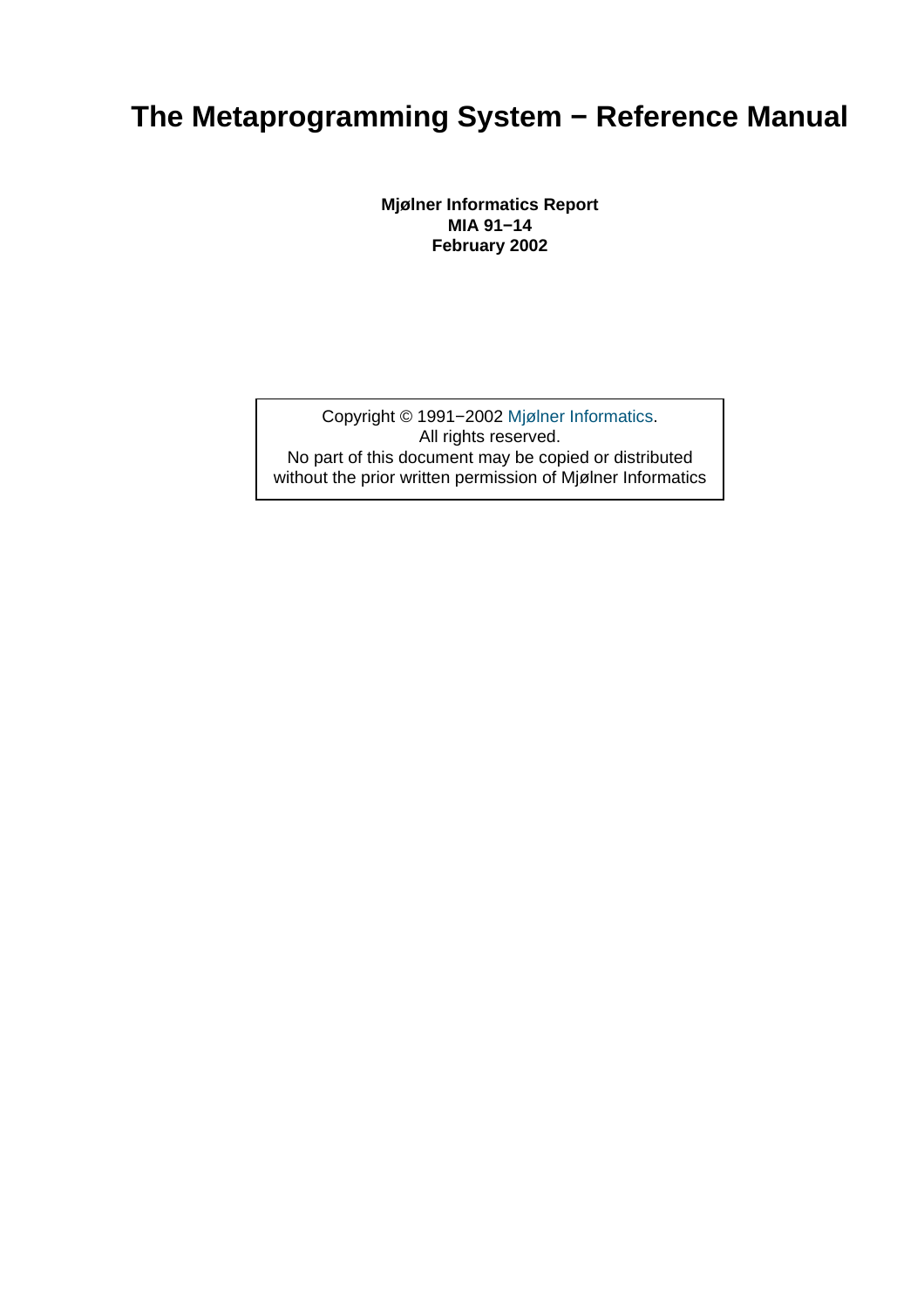## **Table of Contents**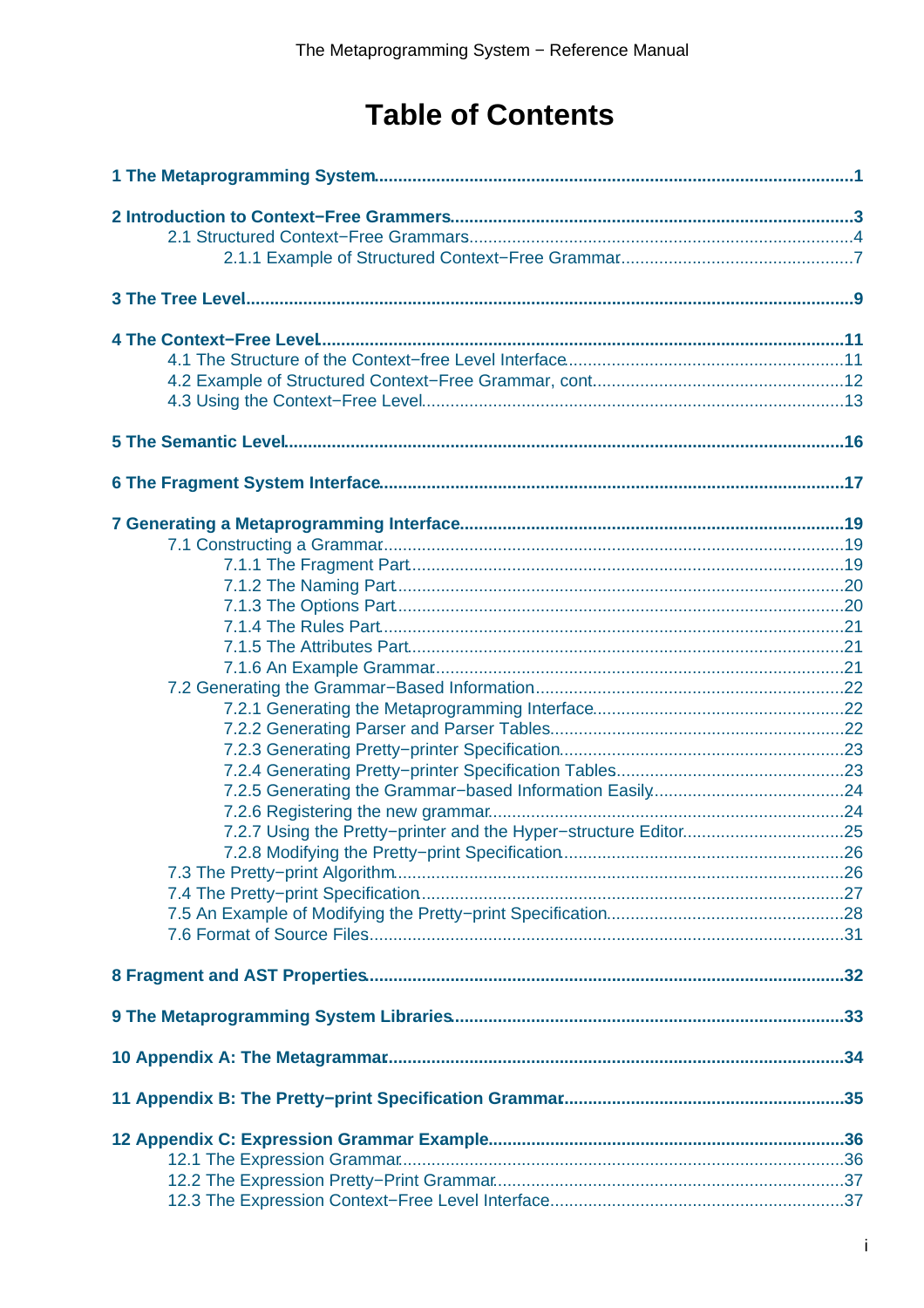## **Table of Contents**

| .119 |
|------|
|      |
|      |
|      |
|      |
|      |
|      |
|      |
|      |
|      |
|      |
|      |
|      |
|      |
|      |
|      |
|      |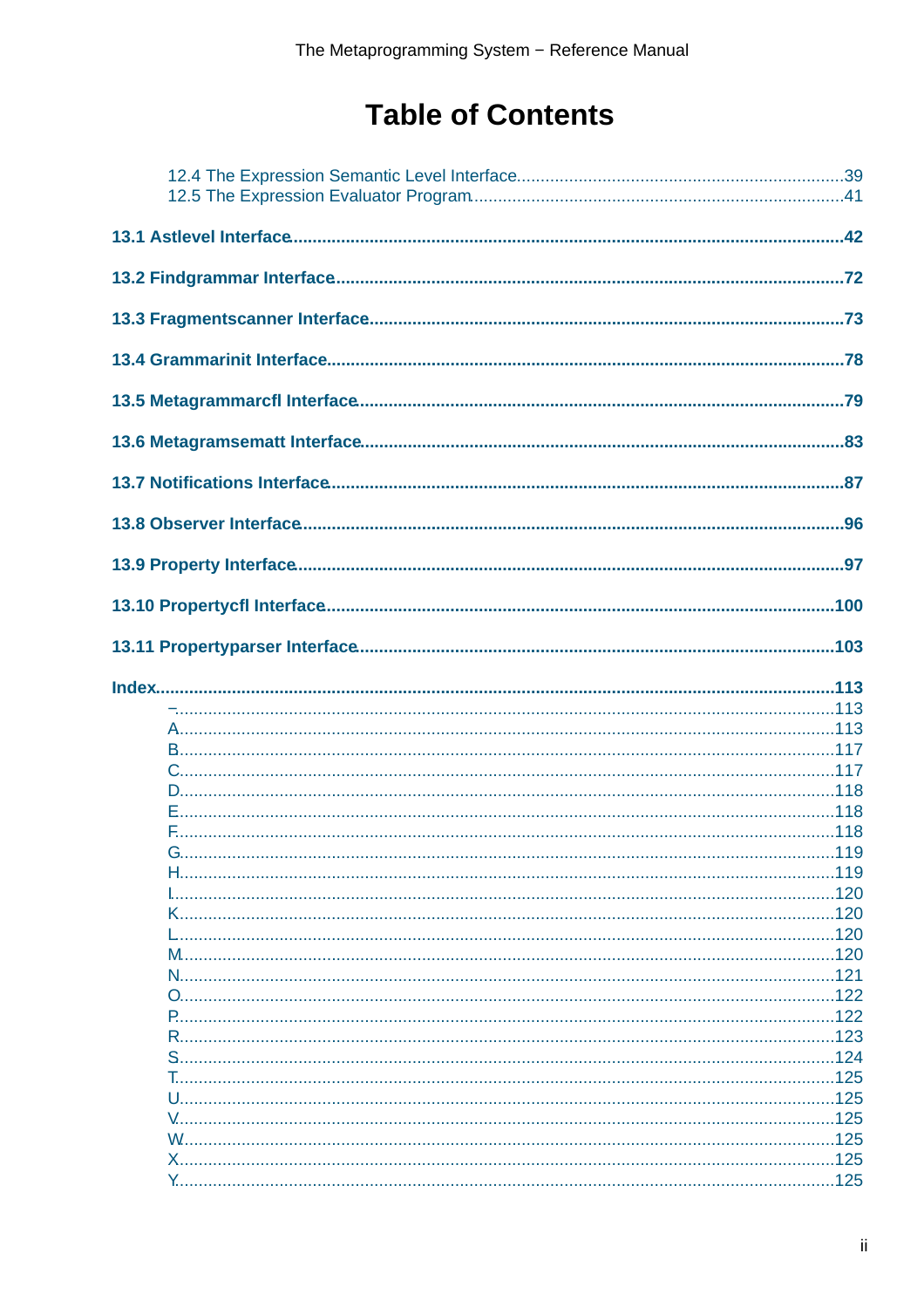# <span id="page-3-0"></span>**1 The Metaprogramming System**

A number of tools in the Mjølner BETA System are metaprograms, i.e. programs that manipulate other programs. The metaprogramming system is grammar−based in the sense that a metaprogramming tool may be generated from the grammar of any language. For each syntactic category of the language, a corresponding pattern is generated. The syntactic hierarchy of the grammar is mapped into a corresponding pattern hierarchy. This object−oriented representation of programs is further exploited by including a set of more general patterns that view a program as an abstract syntax tree and by allowing the user to add semantic attributes in sub−patterns.

The Mjølner BETA System is a programming environment that supports design, implementation and maintenance of large production programs. In such an environment support for structure and security is essential. The Mjølner BETA System is primarily aimed at supporting the object−oriented programming style.

All metaprogramming tools in the Mjølner BETA System manipulate programs through a common representation that is abstract syntax trees (ASTs). It was decided that for a language supported by the system, the corresponding ASTs should be instances of a well−defined data type. There is no commonly agreed definition of abstract syntax tree, which implies that each language implementor selects his own definition. A context−free grammar for a language induces an abstract syntax that may be used to give an AST−definition. In the Mjølner BETA System, the representation of a program as an AST is defined by means of a context−free grammar for the language. In addition there is a set of rules that specify how the context−free grammar is mapped into a set of data types. The context−free grammar is then part of the specification of the environment.

The ASTs defined by the context−free grammar may be described as Lisp S−expressions. An example of a Pascal statement and a corresponding AST in the form of an S−expression is:

```
while p<>q do if p<q then q:=q−p else p:=p−q
(while (<> p q)
        (if (< p q)
                (:= q (− q p))
                (:= p (− p q))))
```
S−expressions could in fact be used for manipulation of an AST. In order to do this in Simula, BETA, or other languages, predefined patterns (types) modelling S−expressions could be included in the environment.

Not all S−expressions do, however, constitute correct programs. In order for an S−expression to be an AST, a certain context−free structure must be satisfied. E.g. the S−expression '(while (if p) (else q))' does not correspond to an AST for a Pascal program, even though it is a well defined tree structure.

An object−oriented model of the ASTs has been developed as part of the Mjølner BETA System. An AST is modelled as an instance of a pattern. There is a pattern corresponding to each syntactic category (nonterminal) of the grammar. ASTs derived from a syntactic category are then modelled as instances of the corresponding pattern. The pattern IfImp corresponds to the syntactic category <IfImp>. Instances of pattern IfImp then model ASTs that may be derived from <IfImp>.

The grammar hierarchy is modelled by a corresponding pattern hierarchy. E.g. if the nonterminal <Imp> may derive <IfImp>, <WhileImp> etc., then the pattern Imp will be a super−pattern of IfImp. The pattern hierarchy is derived automatically from the context−free grammar. In order for this to work properly, the context−free grammar must obey a certain structure.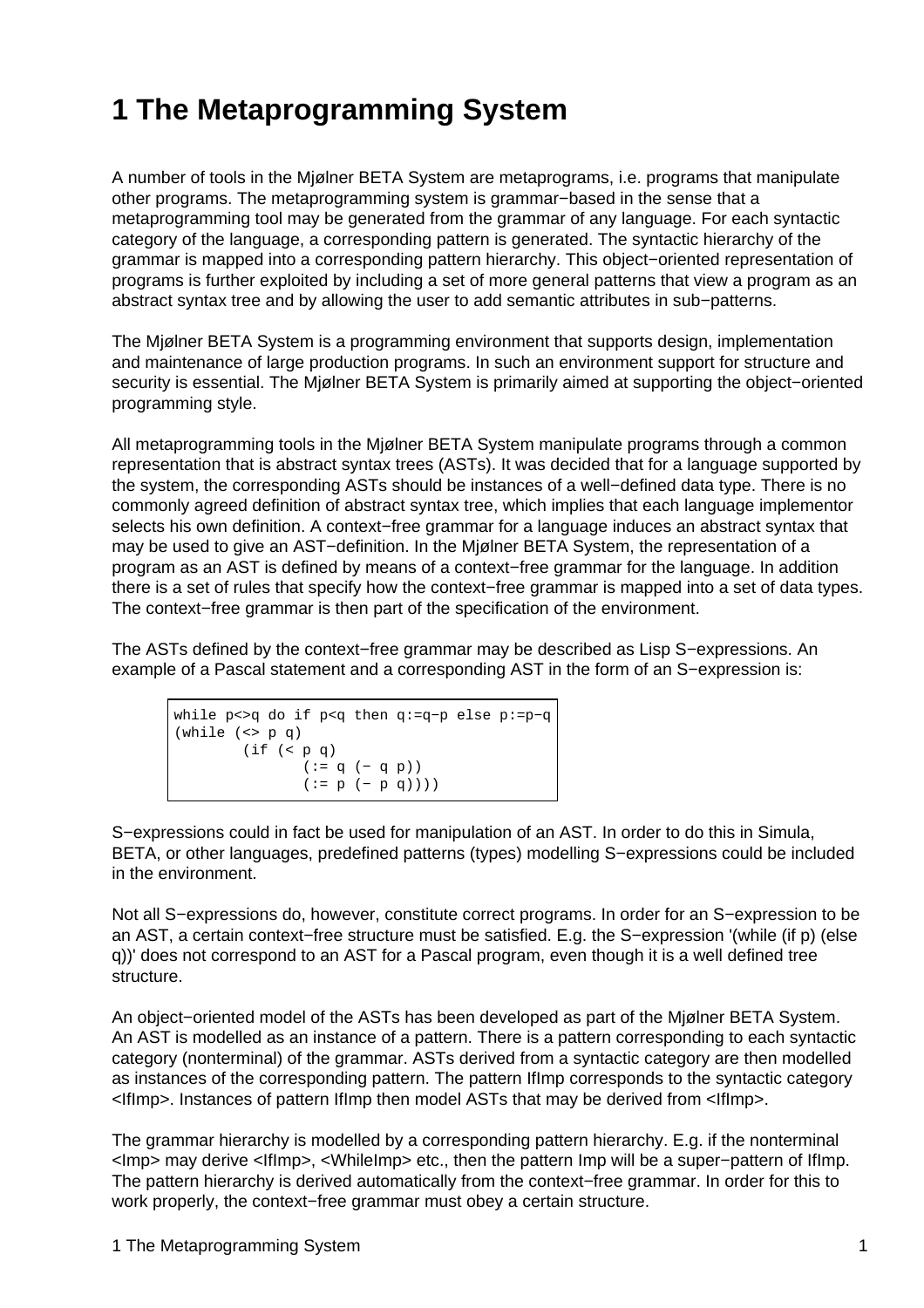Using the metaprogramming system, there is a well defined representation of programs in the form of ASTs. This implies that the various Mjølner BETA System tools and other metaprograms all are able to use the same representation of programs.

The grammar−based interface described above results in a set of patterns for each language. A metaprogram using the grammar−based interface will thus be language specific since it uses the set of patterns generated from the grammar of the actual language. A number of tools are language specific in the sense that usually one exists for each language. Examples of tools that benefit from using the grammar−based interface are: semantic checkers, program analysers, interpreters, browsers, graphical presentation tools, transformation tools.

For certain types of metaprograms it may be inconvenient to use the grammar−based interface, since it implies grammar−based information to be hard−coded in the programs. If manipulation of the AST could only take place through this interface, it would be necessary to write such tools for every language. This is of course not acceptable. Examples of such tools are table−driven parsers and syntax−directed editors.

In order to support both types of tools, the AST in the metaprogramming system may be accessed at three levels.

- Tree level: Here the AST is viewed as a tree. This corresponds to S−expressions.
- Context−free level: This is the grammar−based interface generated automatically from the grammar. This level corresponds to S−expressions where a context−free structure is imposed, together with functions for accessing the components of the AST.
- Semantic level: At this level semantic attributes may be added to the AST. The attributes are tool dependent and usually reflect context sensitive aspects of the language.

The three levels are also modelled by a pattern hierarchy. A generated context−free level is a subpattern of tree level, and a semantic level is a subpattern of the context−free level for the language in question.

In the metaprogramming system, an attempt has been made to view traditional tools like editor, compiler and debugger as metaprograms in general. The advantage of this is that all tools including user programs access programs through a common representation. This leads to the integration of the grammar−based interfaces with the tree level and semantic level described above.

The implementation language of the metaprogramming system is BETA. This means that all metaprograms are written in BETA. However, metaprograms can manipulate ASTs of any context−free language.

The metaprogramming system is also known under the name Yggdrasil. This name is used in a few operations, and in some of the diagnostic messages from the system. The name originates in the Nordic mythodology, where Yggdrasil is the name of the "Tree of Life".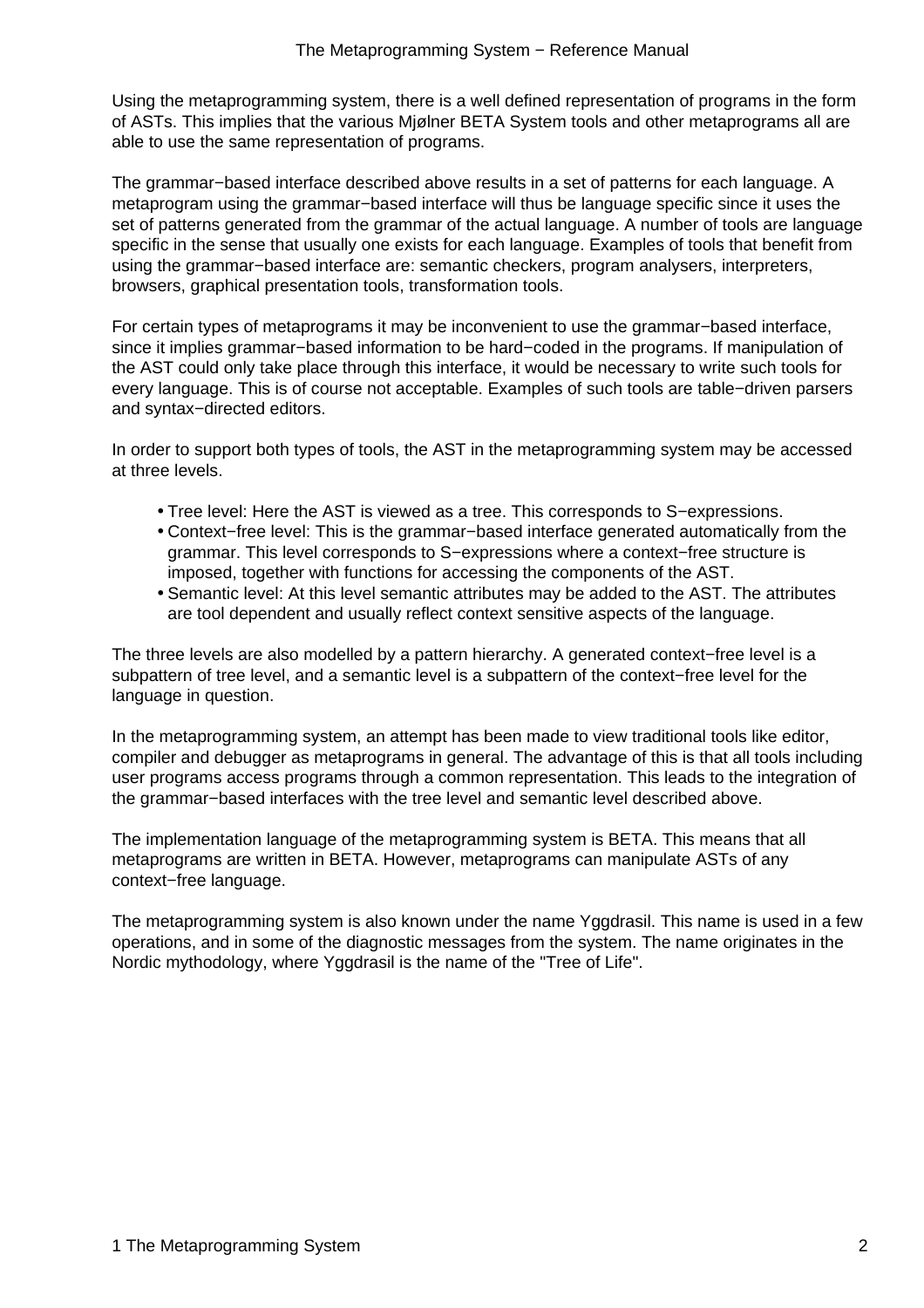## <span id="page-5-0"></span>**2 Introduction to Context−Free Grammers**

The theory of formal grammars is very extensive, and we will only describe here the very basics of formal grammars. Several textbooks dealing with formal grammars exists and their application as a basis for describing programming languages.

Formal grammars may be divided into several classes, of which the most important classes are the right−linear grammars, the context−free grammars and the context−sensitive grammars. Right−linear grammars are identical to regular expressions.

The most important result is that context−free grammars can be generated and recognized effectively by automated tools such as parsers, whereas context−sensitive grammars are undecidable in general.

Context−free grammars play an important role in the definition of programming languages and is therefore also the foundation for the grammar−based tools of the metaprogramming system. Before going into details with the particular grammar formalism used in the metaprogramming system, we will give a quick introduction to context−free grammars.

Any context−free grammar is defined by means of a set of terminals, a set of nonterminals, a set of productions(also called rules), and one startsymbol. A terminal is a string of characters (e.g. BEGIN in a Pascal grammar). A nonterminal is a special symbol that may derive other symbols. Productions are the means for specifying the rules for deriving sentences and sentential forms from the grammar. We say that the grammar is able to derive a set (possible indefinite) of sentences. A sentence consists solely of terminals (e.g. a Pascal program is a sentence derived from a Pascal grammar). A sentential form is like a sentence, except that nonterminals may be present in a sentential form. I.e. a sentential form is not fully derived (the remaining nonterminals have not been expanded).

Terminals are denoted by wi, nonterminals by  $\langle A \rangle$ , productions by  $\langle A \rangle$  ::= w0  $\langle B0 \rangle$  w1  $\langle B1 \rangle$  ..... The startsymbol is a nonterminal, from which all derivations according to the grammar are defined to constitute the language, defined by the grammar. There is one special symbol, empty, which stands for the empty terminal (string).

| <program></program>                     | ::= program <name><br/><declarations></declarations></name>                                            |
|-----------------------------------------|--------------------------------------------------------------------------------------------------------|
|                                         | begin                                                                                                  |
|                                         | <statements></statements>                                                                              |
|                                         | end.                                                                                                   |
|                                         | <statements> ::= <statement> ; <statements></statements></statement></statements>                      |
| $\texttt{cstatements}$ ::= empty        |                                                                                                        |
|                                         | $\text{statement}$ ::= if $\text{condition}$                                                           |
|                                         | then <statement></statement>                                                                           |
|                                         | else <statement></statement>                                                                           |
|                                         | $\text{statement}$ ::= $\text{name}$ := $\text{value}$                                                 |
| <condition></condition>                 | $\cdots$ = $<$ name>                                                                                   |
|                                         | $\alpha$ <declarations> ::= <declaration> ; <declarations></declarations></declaration></declarations> |
| <declarations> ::= empty</declarations> |                                                                                                        |
|                                         | <declaration> ::= <name> : <name></name></name></declaration>                                          |

To illustrate these concepts, a small part of the Pascal grammar is given  $[1]$ :

<name> may be any identifier, <value> may be true or false

In this grammar, program, begin, end, ".", ";", ":=", ":", if, then, and else are terminals, whereas

2 Introduction to Context−Free Grammers 3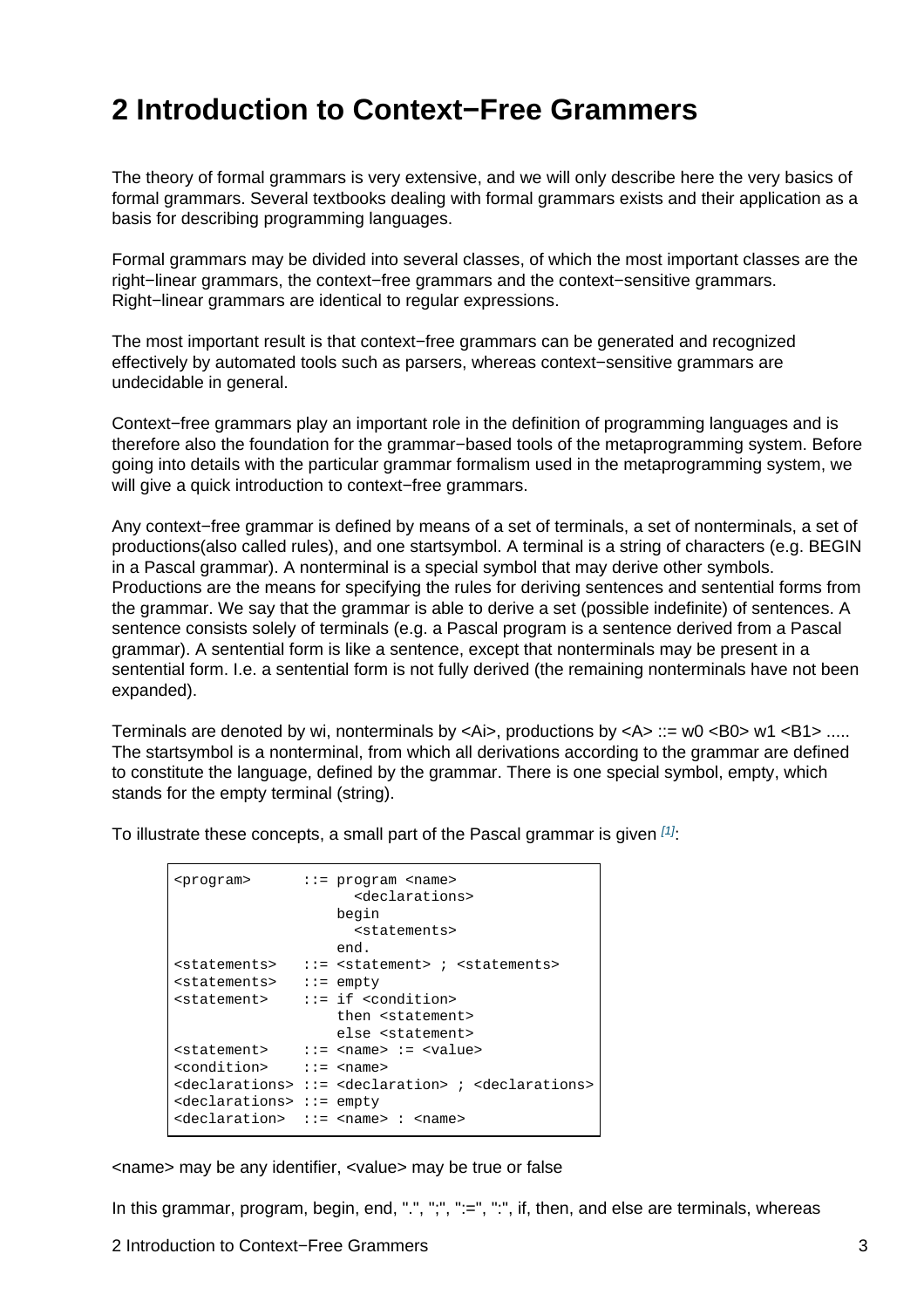<program>, <name>, <declarations>, <declaration>, <statements>, <statement> and <condition> are all nonterminals. The nonterminal <program> is the startsymbol.

This grammar may e.g. generate the sentence:

```
program P
V:T;
begin V := true; end.
```
and the sentential form:

```
program P
V:T;
begin if <condition> then <statement> else V := false; end.
```
From this sentential form, several derivations are possible. Derivations are defined by the productions of the grammar. A derivation consists of substituting a nonterminal in the sentential form with the right−side of one of the productions having this nonterminal on the left−side of the "::=" symbol of the production. This implies that <condition> may be substituted with any legal name and <statement> with either an assignment statement or an if statement.

It is important to note, that if one takes another nonterminal as the startsymbol, the language that can be derived from that nonterminal, will be a sublanguage of the original language. That is, if we choose <statements> as the startsymbol, we will get the sublanguage of legal statements in Pascal.

The above discussion is taken in terms of derivations (i.e. the grammar generating the possible sentences defined by the grammar). The observations are equally important when we are talking about parsing a string of characters, and evaluate whether or not the string is a legal sentence according to the grammar.

 [1] Please note, that this grammar specification is not fully consistent with the actual grammar specification syntax of the metaprogramming system (see chapter 7). The primary difference is, that terminals in the actual grammars to be used by the metaprogramming system must be enclosed in single quotes (e.g. 'begin' instead of begin

### **2.1 Structured Context−Free Grammars**

The grammar formalism used in the metaprogramming system is a variant of context−free grammars. The main reason for introducing this formalism is to make it possible automatically to generate pattern definitions from a grammar.

A structured context−free grammar is a context−free grammar where the rules (productions) satisfy a certain structure.

Each nonterminal must be defined by exactly one of the following rules:

• An alternation rule has the following form:

```
\langle A0 \rangle:: | \langle A1 \rangle | \langle A2 \rangle | \dots | \langle A2 \rangle
```

```
where <A0>, <A1>,..., <An> are nonterminal symbols. The rule specifies that <A0> derives
one of <A1>, <A2>,..., or <An>.
```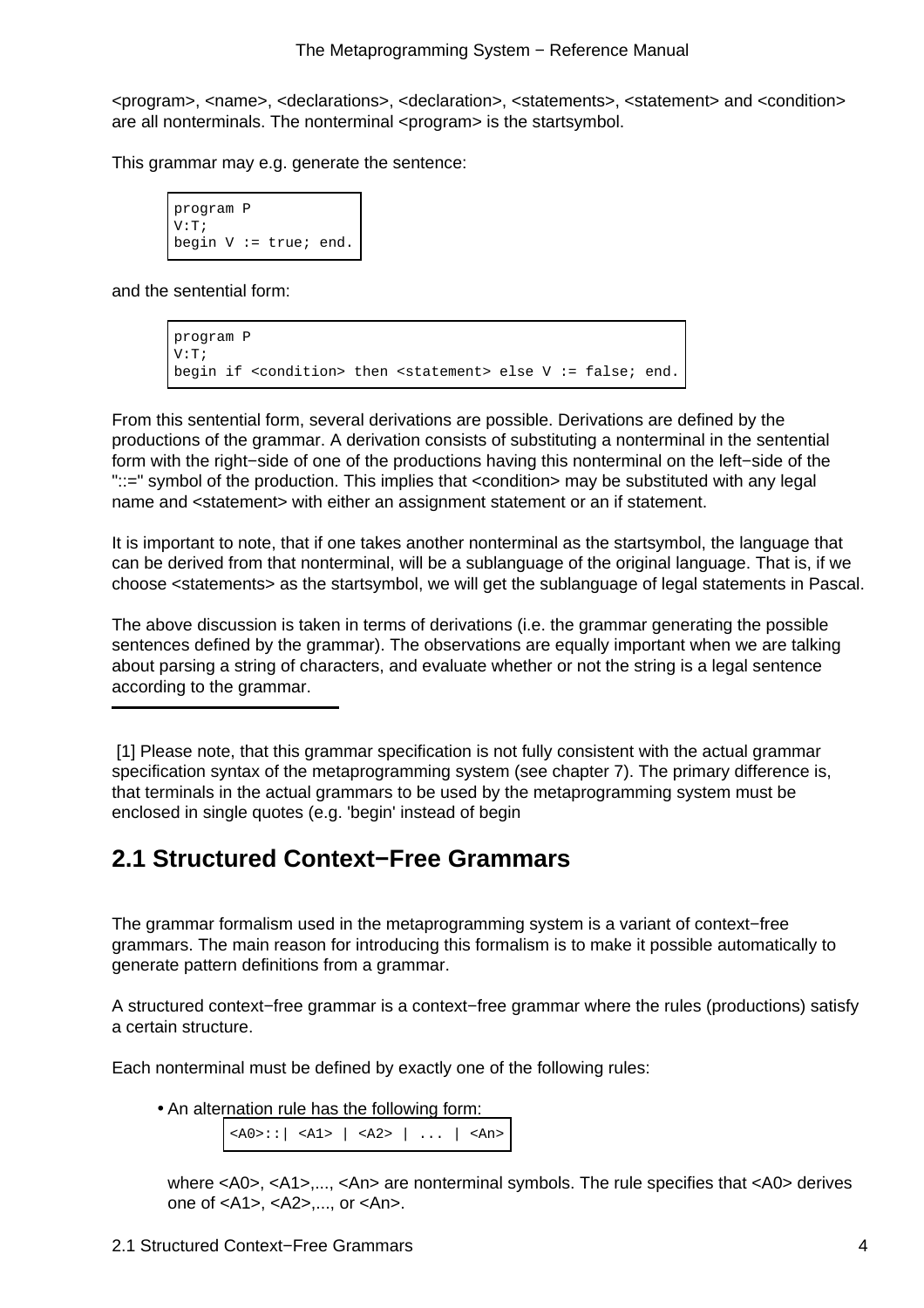• A constructor rule has the following form:

 $<$ A0>::= w0  $<$ t1:A1> w1 ...  $<$ tn:An> wn

where <A0>, <t1:A1>, ..., <tn:An> are nonterminal symbols and w0, w1, ..., wn are possibly empty strings of terminal symbols. This rule describes that <A0> derives the string w0 <A1>  $w1...$  <An>. A nonterminal on the right side of the rule has the form <t:A> where t is a tag−name and A is the syntactic category. Tag−names are used to distinguish between nonterminals belonging to the same syntactic category. Consequently all tag−names in a rule must be different. If no tag−name is provided the name of the syntactic category is used as a tag−name.

• A list rule has one of the following forms:

| $\begin{cases} \langle A \rangle : :+ \langle B \rangle & w \\ \langle A \rangle : :* \langle B \rangle & w \end{cases}$ |  |
|--------------------------------------------------------------------------------------------------------------------------|--|

where <B> is a nonterminal and w is a possibly empty string of terminal symbols. The nonterminal <A> generates a list of <B>'s separated by w's: <B> w <B> w... w <B>. The +−rule specifies that at least one element is generated; the \*−rule specifies that the list may be empty.

• An optional rule has the following form:

 $$ 

where <B> is a nonterminal. The nonterminal <A> may generate either the same strings as <B> may generate, or the empty string (i.e. nothing).

There exists four predefined nonterminal symbols named <NameDecl>, <NameAppl>, <String> and <Const>. These nonterminals are called lexem−symbols. They derive identifiers, character−strings and integer constants. A lexem−symbol may also have a tag−name, like <Title:NameAppl>.

A nonterminal may only appear once on the left−hand side of a rule, and the complete grammar must be LALR(1) [2]. The limitations on the rules which can be used in a structured context−free grammar do not restrict the class of languages that can be described. Any context−free language may be generated by a structured context−free grammar. It may perhaps be awkward to be forced to follow the rules. On the other hand being forced to structure a grammar using the rules often results in a more [rea](#page-10-0)dable grammar.

There is one important representation for sentential forms and sentences of any context−free grammar, the abstract syntax tree. An abstract syntax tree (for short AST) represents how a sentential form (or sentence) has been derived from the grammar (or how it has been constructed by the parser). The AST does not represent the terminals of the grammar, only the involved nonterminals. The nodes in an AST are productions and the branches in the AST signifies derivations of the nonterminals involved in the production in that node. The leaves of the AST are lexems, if the AST represents sentences. If the AST represents a sentential form, leaves may also be nonterminals. ASTs are a very convenient representation of programs and many manipulations of programs may be specified as manipulations on the underlying AST.

A context−free grammar for a language induces an abstract syntax that may be used to give an AST−definition. In the Mjølner BETA System, the representation of a program as an AST is defined by means of a context−free grammar for the language. In addition there is a set of rules that specify how the context−free grammar is mapped into a set of data types. The context−free grammar is then part of the specification of the environment.

The metaprogramming system is an object−oriented model of the ASTs. An AST is modelled as an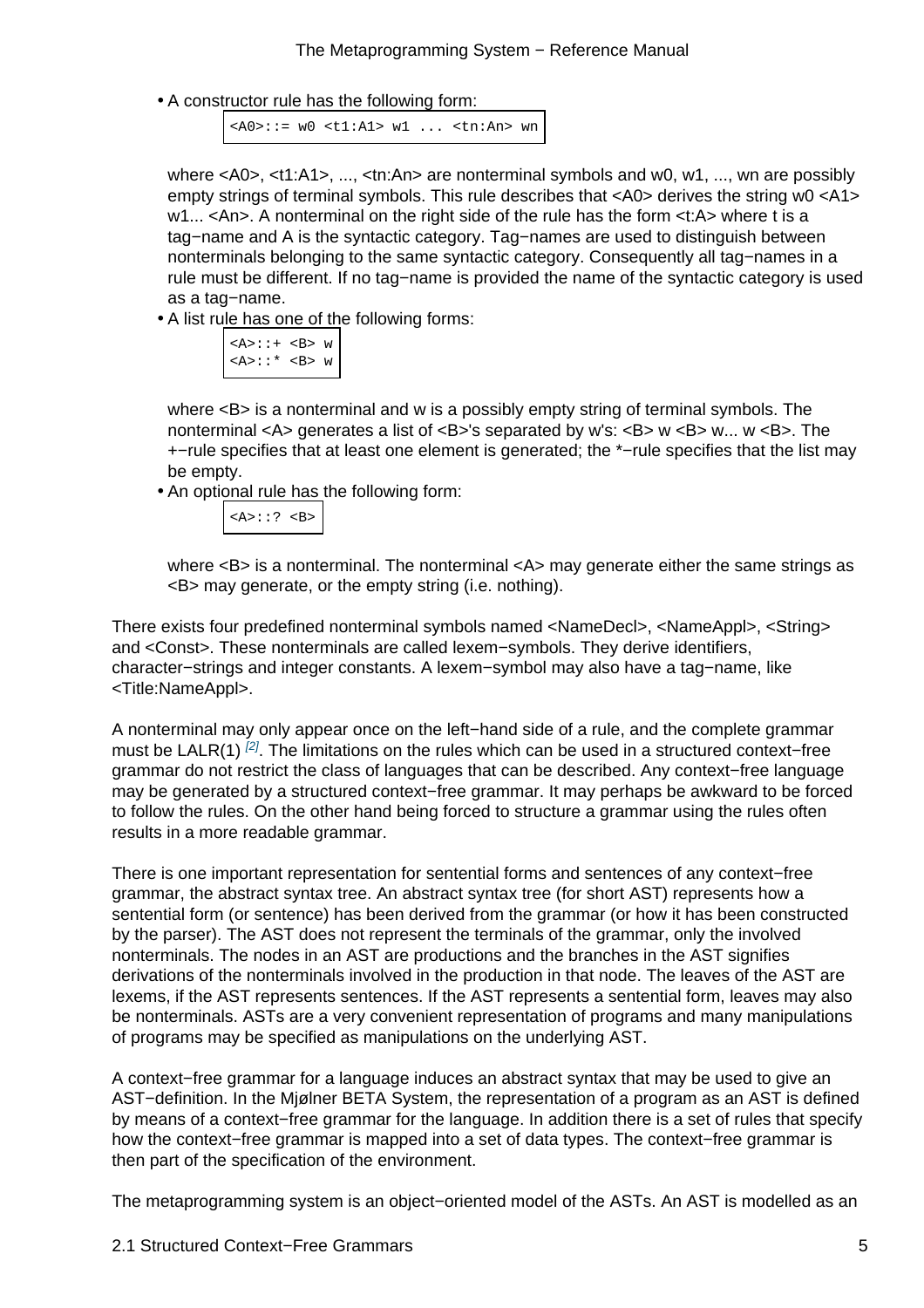instance of a pattern. There is a pattern corresponding to each syntactic category (nonterminal) of the grammar. ASTs derived from a syntactic category are then modelled as instances of the corresponding pattern. The grammar hierarchy is modelled by a corresponding pattern hierarchy.

Special grammar symbols are shown enclosed by << and >>. These symbols are called placeholders. Placeholders are always associated with a nonterminal of the grammar. A placeholder may have a tag−name in order to be able to distinguish between several instances of the same nonterminal in a program. I.e. <<PopLib:attributes>> is a placeholder, where attributes specifies the syntactic category and PopLib is the tag−name. As illustrated below, some placeholders are also equipped with the symbols SLOT or "...". These will be explained below

```
(# Private: @<<SLOT PrivateBody:descriptor>>;
     Push: (# e: @integer 
             enter e 
             do <<SLOT PushBody:descriptor>> 
             \#);
    Pop: (\# \langle \text{YPO} \rangle : \text{I} \land \text{YPO} \rangle : \text{I} \land \text{I} \land \text{I} \rangle <<attributes>> 
#)
```
The above is a BETA pattern for a Stack. The pattern is not fully specified in the sense that the pattern contains placeholders that have not been expanded.

Generally, programs may contain placeholders of three different types: nonterminals, slots or contractions. Nonterminals and slots denote unexpanded nonterminals of the underlying grammar, whereas contractions denote expanded nonterminals of the underlying grammar. I.e. a program containing nonterminals and slots are sentential forms of the BETA language, whereas programs only containing contractions are sentences of the BETA language.

Nonterminals are indications that these parts of the program have not been specified yet (e.g. <<PopLib:attributes>>). The ability to leave nonterminals in the program is the means for allowing syntax directed editing.

Slots are indications of parts of the program that deliberately have been kept open (e.g. <<SLOT PushBody:descriptor>>). Slots are a means for specifying a program in which parts are separately specified (these parts are indicated by the slots). A program with slots may be separately compiled, and other programs may contain the slot definition to be applied later.

Contractions are placeholders indicating that this part of the program, derived from the nonterminal, is not shown (e.g. ...). I.e. contractions are a means for suppressing details that are otherwise present in the program. Note that contractions may suppress other placeholders, i.e. nonterminals, slots and other contractions may appear within a contraction. Contractions are merely a means for presenting an overview of programs etc., and the handlig of contractions are therefore totally controlled by the different tools (i.e. not managed by the metaprogramming system)

In terms of the underlying AST of the program, nonterminals are leaves in the tree, slots are references from one AST to another AST (possibly not yet derived), and contractions indicates a sub−AST that is not shown (i.e. only represented by the syntactic category of the root of the sub−AST.

The super−category of a given syntactic category A is defined as follows:

• If <A> appears on the right side of an alternation rule of the form:

 $\langle B \rangle$ ::  $| \ldots | \langle A \rangle | \ldots | \ldots$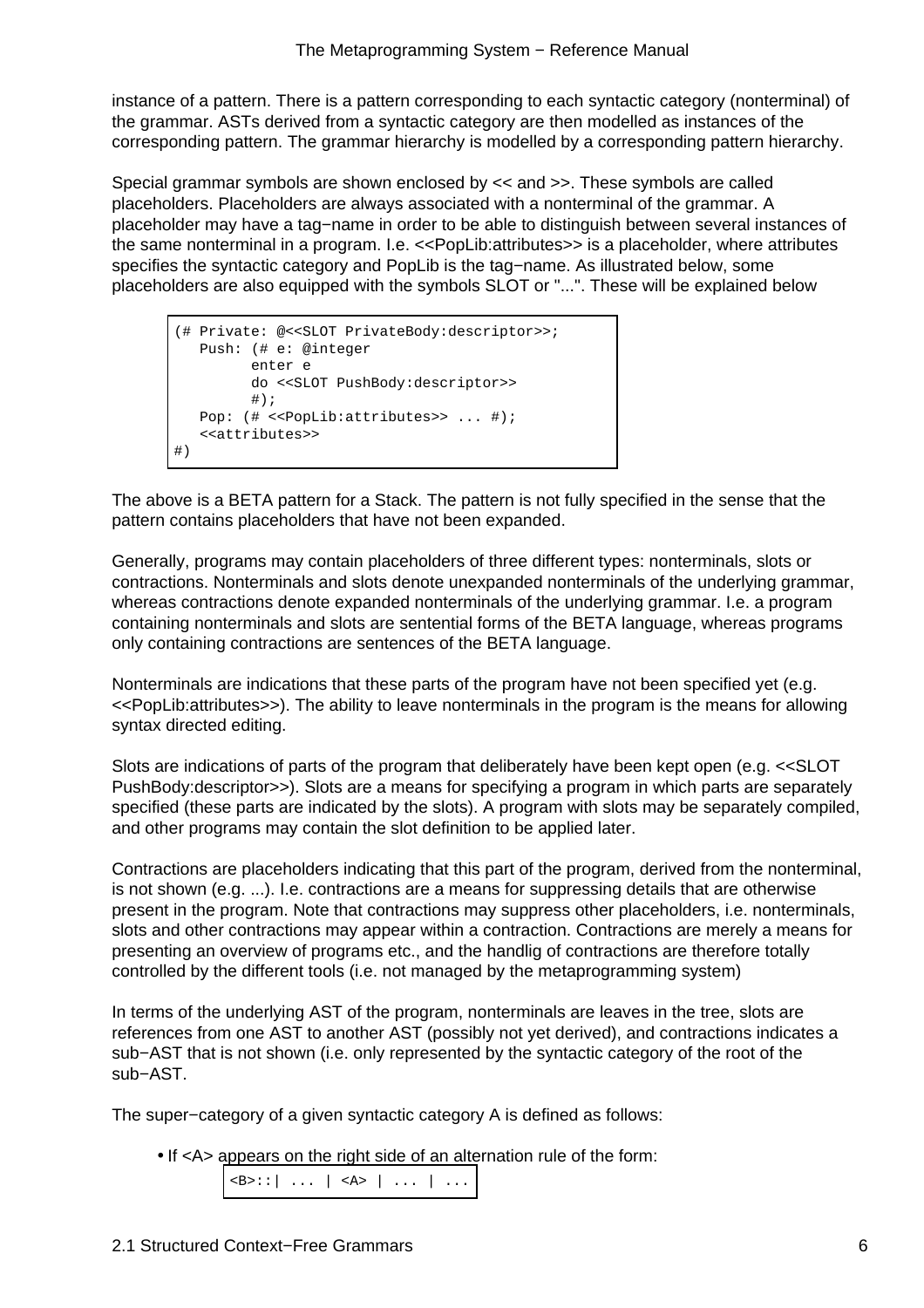then the super−category of A is B.

• If <A> appears in a list rule in one of the forms:



then the super−category of A is List.

• If <A> appears in an optional rule:

 $<\lambda>$  ::?  $<\beta>$ 

then no category A is defined (to be discussed later).

• Otherwise the super−category of A is Cons.

The inheritance hierarchy of the generated patterns of the context−free level is the same as the classification hierarchy of the syntactic categories. In general a syntactic category may have more than one super−category. This corresponds to multiple inheritance in object−oriented languages. Since BETA currently does not support multiple inheritance, there is the additional restriction that the hierarchy must be tree structured. That is, the following grammar will not be a legal grammar:

|                             |  | $ \langle A \rangle : :   \langle B \rangle   \langle C \rangle$ |  |
|-----------------------------|--|------------------------------------------------------------------|--|
| $\Big $ <b> ::+ <d></d></b> |  |                                                                  |  |
|                             |  | $\vert$ <c> ::= <e> terminal <f></f></e></c>                     |  |

since **will have both List and A as super−category.**

#### **2.1.1 Example of Structured Context−Free Grammar**

Below an example of a structured context–free grammar is given <sup>[3]</sup>:

```
Grammar Small:
         <Block>::= begin <DclPart:DclLst>
                  do <ImpPart:ImpLst>
                  end
         <Dcl>::| <VarDcl> | <ProcDcl>
         <VarDcl>::= var <Name:NameDecl>: <VarType:Type>
         <ProcDcl>::= proc <Name:NameDecl> <Body:Block>
         <Imp>::| <IfImp> | <AssignmentImp> | <ProcCall>
         <IfImp>::= if <Condition:Exp> 
                   then <ThenPart: ImpLst>
                   else <ElsePart: ImpLst> endif
         <AssignmentImp>::= <Var:NameAppl> := <Value:Exp>
         <ProcCall>::= <Proc:NameAppl>
         <DclLst>::* <Dcl>;
         <ImpLst>::* <Imp>;
```
The nonterminals <Type> and <Exp> will not be defined.

The syntactic categories of a structured context−free grammar may be organized into a classification hierarchy according to the set of strings being generated. The hierarchy mainly derives from the alternation rules of the grammar. The hierarchy for the example grammar is: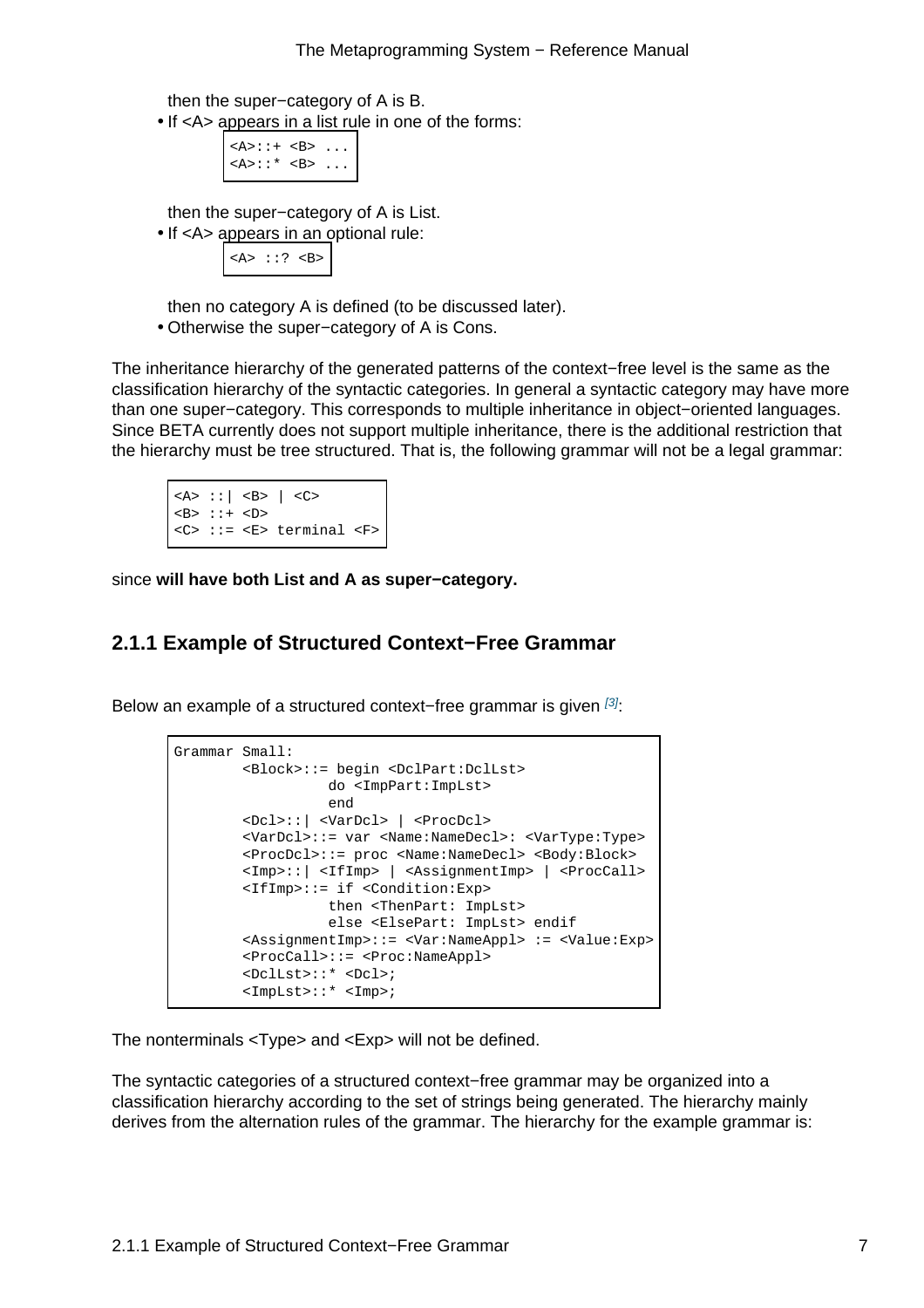#### The Metaprogramming System – Reference Manual

<span id="page-10-0"></span>

The categories Cons and List generalize all categories according to the rule type that defines the category. <Imp> is a super−category of <IfImp> since any string generated by <IfImp> may be generated by <Imp>.

 [3] Please note, that this grammar specification (as the previous grammar) is not fully consistent with the actual grammar specification syntax of the metaprogramming system (see chapter 7)

 <sup>[2]</sup> However, this restriction is only necessary if the grammar is to be used for parsing purposes (see chapter 7 for more details)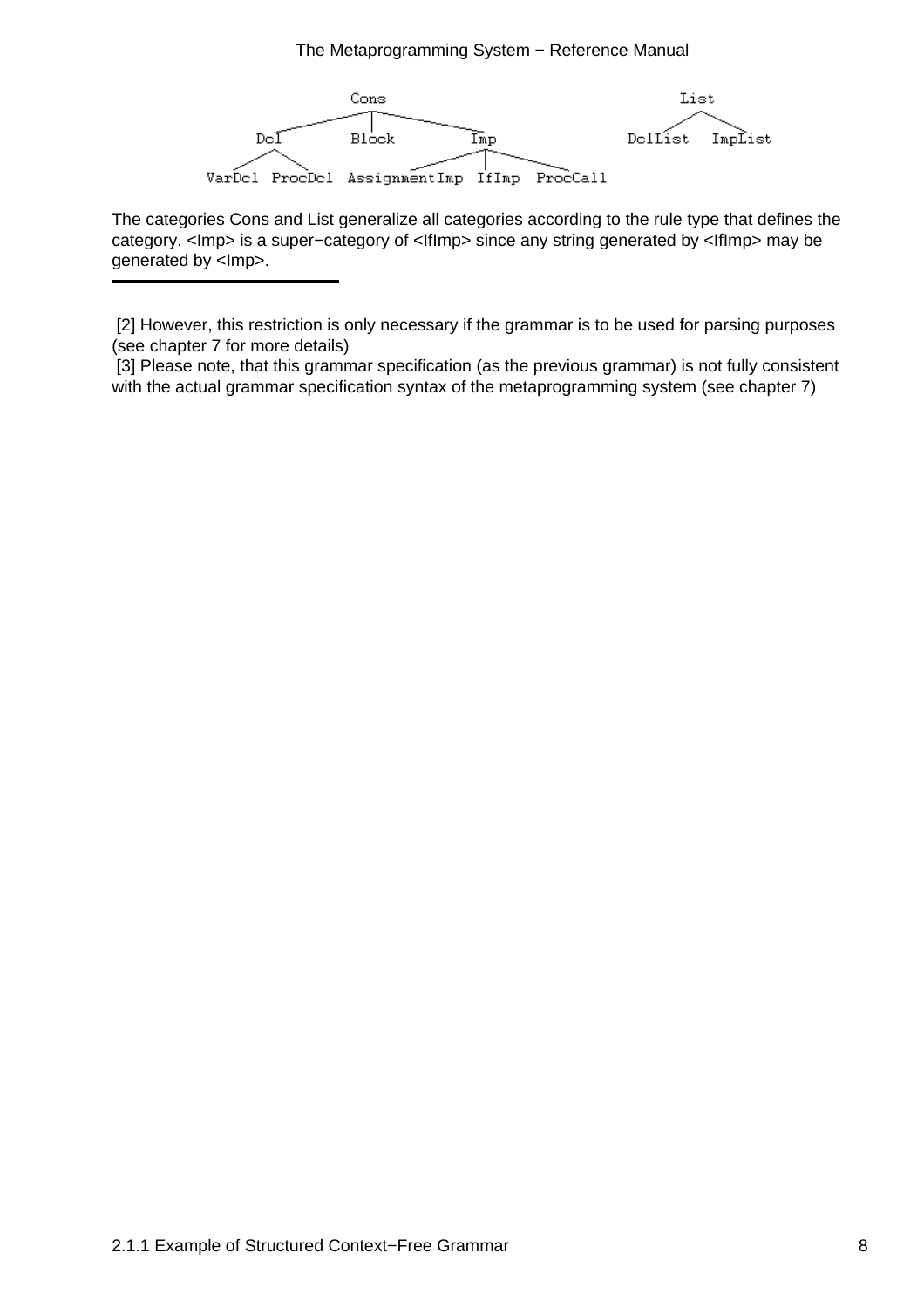## <span id="page-11-0"></span>**3 The Tree Level**

As mentioned in the introduction, certain tools like syntax directed editors are usually table−driven in the sense that the code is independent of the actual grammar. The AST is manipulated as an ordinary tree. The context−free level must therefore be integrated with a level where the AST is viewed as an ordinary tree. This is straight forward using subclassing. The patterns generated from the grammar are all subpatterns of the general patterns Cons and List. These patterns are actually subpatterns of more general patterns describing ASTs as ordinary trees. In this section these general patterns are described. The general patterns are called the tree level.

At the tree level, an AST is modelled as an instance of the pattern AST. The pattern AST is further specialized into a number of sub−patterns. Some of these sub−patterns correspond to the rule types of a structured context−free grammar. The tree level corresponds to an ordinary data type for a tree. The specialization hierarchy for the patterns defined in the tree level is:



The following is a verbal description of these patterns:

- AST describes all ASTs. Operations of this pattern are: Symbol returns the nonterminal symbol of the AST. Kind returns the type of the AST (e.g. List). Father returns the father. SonNo returns the index of this AST in the list of sons of the father of this AST. NextBrother returns the next brother of this AST in the list of sons of the father of this AST. AddComment updates an associated comment, GetComment returns an associated comment, and HasComment tests whether a comment is associated with this AST. HasSemanticError and SemanticError is used by language−dependent tools to mark ASTs with information on semantic errors in the AST. Copy returns a copy. Match, Equal and Lt perform different kinds of comparisons of ASTs, and copy enables copying an entire AST. NearestCommonAncestor returns the nearest common ancestor of this AST and some other AST. GetAttribute, putAttribute, getNodeAttribute, putNodeAttribute, getSlotAttribute, putSlotAttribute, getSlotNodeAttribute and putSlotNodeAttribute are operations for accessing and changing the different attributes, that are specified for this kind of ASTs. The number of attributes are defined as part of the grammar specification. Finally, the putCommentProp and getCommentProp are used for associating properties directly with individual ASTs. For a description of properties, see chapter 7.
- Expanded describes ASTs that are expanded into trees (i.e. something has been derived from the nonterminal of this AST). Get returns a son at a given position. Put updates a son at a given position. NoOfSons returns the number of sons of this AST. Scan iterates over the sons in this AST. SuffixWalk and SuffixWalkforProd perform preorder traversal of the tree with this node as root. Insert will insert an AST before a given son. Finally, expanded defines getson1 ..., getson9 and putson1 ..., putson9 for direct access to the given son number.
- Cons describes all nodes derived by a constructor rule. Delete deletes a son at a given position.
- List describes all nodes derived by a list rule. SonCat describes the category of the ASTs of the list. Delete deletes an AST with a given position and Insert inserts an AST at a given position. Append inserts an AST as the last son in the list. NewScan iterates over the ASTs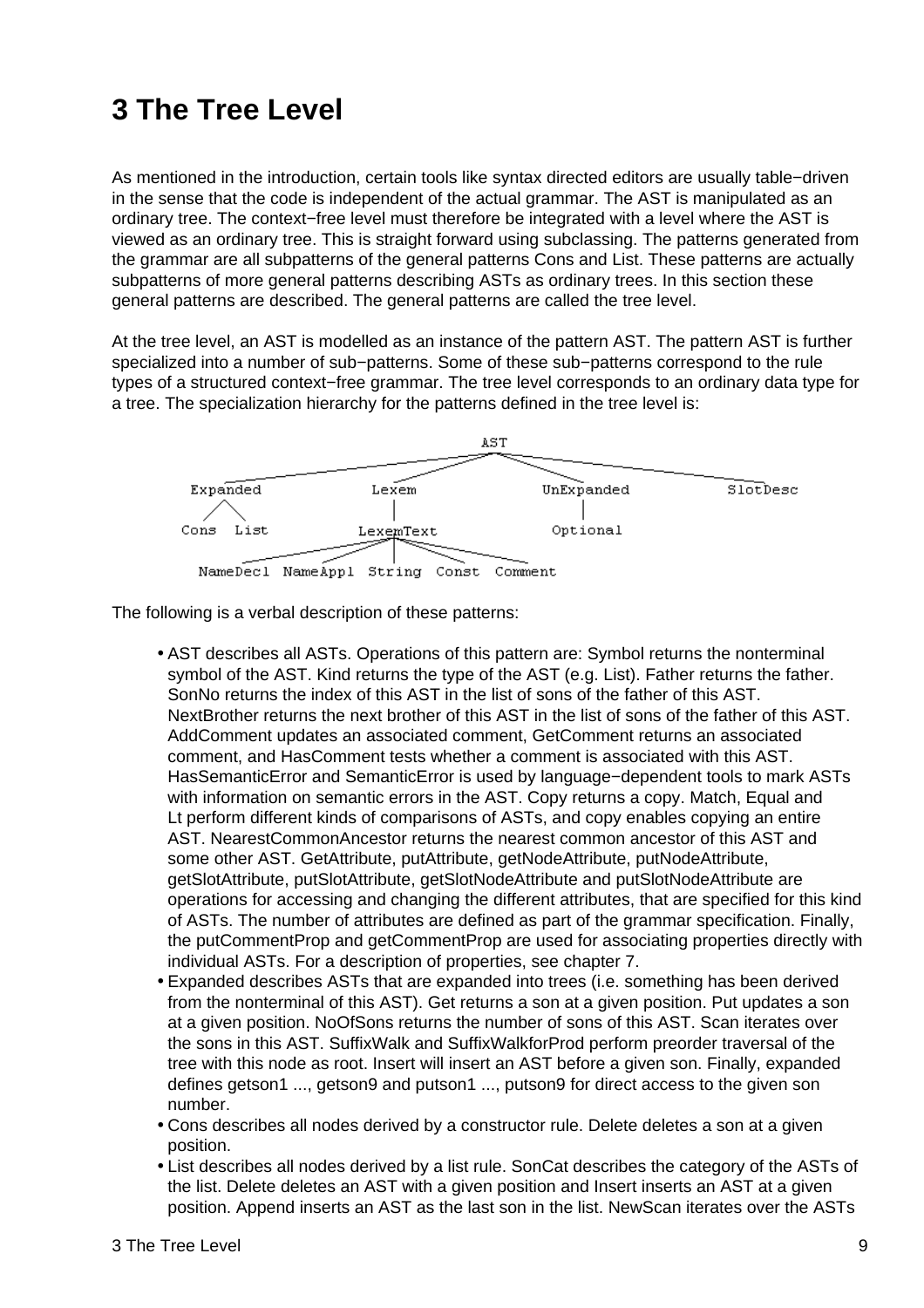in this list.

- Lexem describes all nodes derived by one of the predefined nonterminals (e.g. Const). No special operations.
- LexemText describes leaves having textual contents. GetText returns the textual contents. PutText updates the textual contents. CurLength returns the length of the textual contents. GetChar and putChar allows for accessing and changing the individual chars in the textual contents. Clear empties the textual contents.
- NameDecl describes all name declarations. ScanUsage iterates over the name applications that use this declaration. This information is context−sensitive and if used it must be set up by a language specific tool. AddUsage and removeUsage is used by these language−specific tools to set−up and remove such informations.
- NameAppl describes all name applications. GetDecl returns a reference to the AST, containing the declaration of this name application. This information is context−sensitive and if used it must be set up by a language specific tool. NextUsage returns the next usage (reference to an AST) of this nameAppl, if any exists. DeclSet tells whether any language−specific tools have setup declaration information for this name application.
- String describes all strings. No special operations.
- Const describes all numeric constants. GetValue returns the value of the constant, PutValue updates the value of the constant.
- Comment describes comments associated with ASTs. CommentType returns the type of this comment.
- UnExpanded describes ASTs where nothing yet has been derived from the nonterminal of this AST. NonterminalSymbol returns the kind of nonterminal associated with this AST (Note that this(AST).symbol returns unExpanded). The kind of nonterminals are defined in the kinds object. The available kinds are: kinds.interior, kinds.unExpanded, kinds.optional, kinds.nameDecl, etc).
- Optional describes ASTs that are unexpanded, and where the nonterminal symbol of this AST is defined by an optional rule. No special operations.
- SlotDesc describes AST representing SLOTs. More on SLOTs later.

Assuming the patterns AssignmentImp, IfImp and ProcCall corresponding to ASTs generated from the respective nonterminals. These patterns are sub−patterns of the pattern Imp. Assume that a tool for counting the number of imperatives in an instance of ImpList is to be implemented. In addition the tool should count the number of different types of imperatives. The tool may be implemented by adding a virtual pattern attribute Count to the pattern Imp. The definition of Count may then be extended in the sub−patterns:

```
Imp: Cons(# Count:< (# do ImpCount.Add1; inner #) #) 
AssignmentImp: Imp(# ... 
                      Count::< (# do AssignmentCount.Add1 #)
                   \#) :
... 
ImpList: List(# ... #) 
IL: ImpList; 
... 
IL.Scan(# do thisElm.Count #)
```
The virtual pattern Count in AssignmentImp will be a sub−pattern of the Count pattern in Imp. ThisElm in IL.scan... will in turn refer to each element in IL. If ThisElm in IL.Scan denotes an instance of AssignmentImp then ThisElm.Count will result in execution of ImpCount.Add1 followed by AssignmentCount.Add1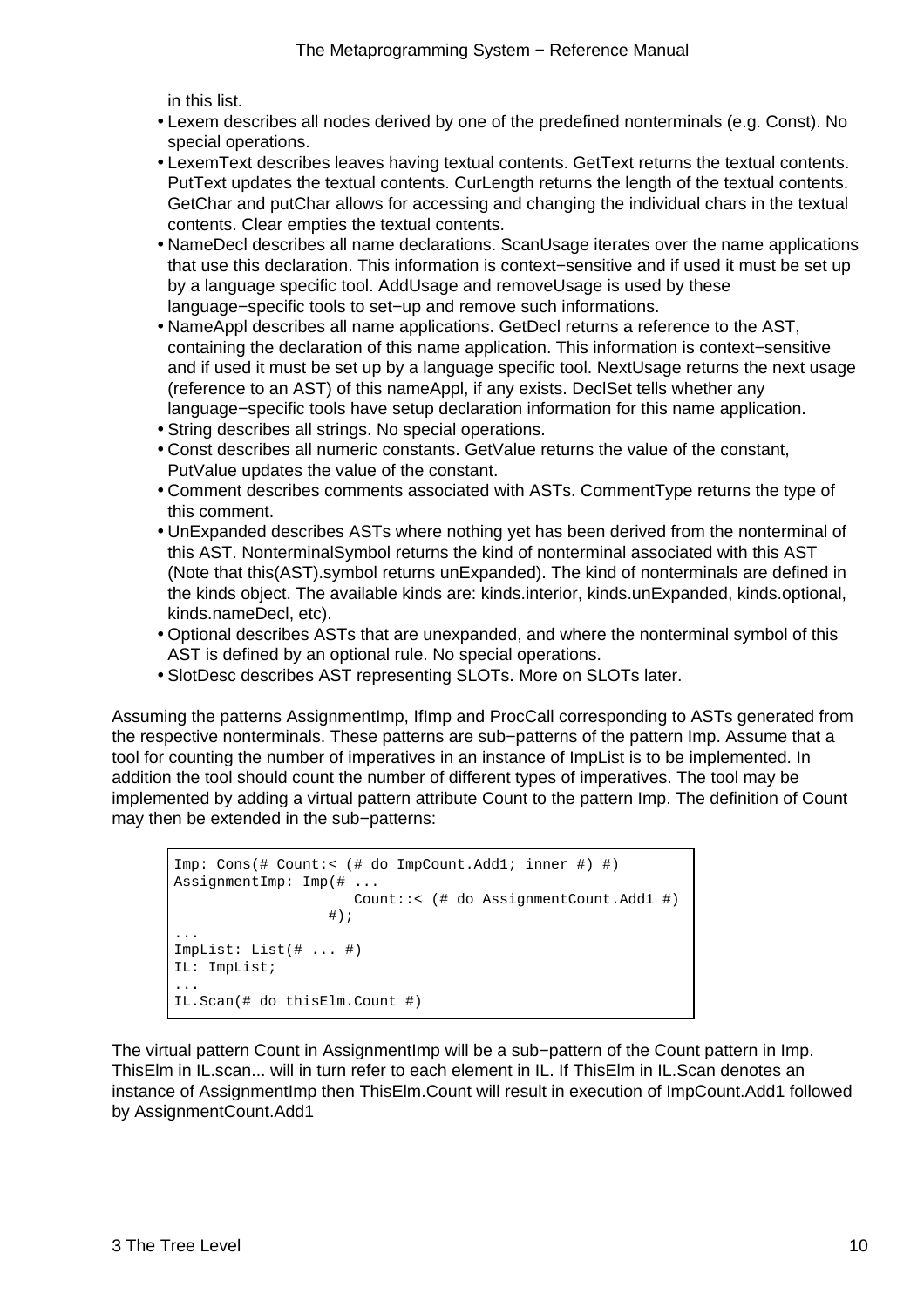## <span id="page-13-0"></span>**4 The Context−Free Level**

The context−free level has explicit knowledge about the grammar for the language. For each nonterminal A of the grammar, a corresponding pattern is automatically generated, depending on the defining rule for A. For each rule type described in section 2, the list below describes the corresponding generated patterns.

1. Alternation: A pattern of the following form is generated:

```
A: P(H# )
```
where P is the pattern corresponding to the super−category of A. The pattern P is thus the super−pattern for A.

2. Constructor: A pattern of the following form is generated:

```
A: P
    (#
         getT1: getson1(# #)
         putT1: putson1(# #)
         getT2: getson2(# #)
         putT2: putson2(# #)
         ... 
         getTn: getsonn(# #)
         putTn: putsonn(# #)
    #)
```
where P is the super−category of A. There is an attribute corresponding to each nonterminal on the right side of the rule. The suffix of the get− and put− attributes (Ti) is the same as the corresponding tag−name.

If T is an instance of A, the i'th sub−AST can be accessed and changed through the get− and putTi operations. The put− and getsoni patterns have enter (respectively exit) parameters such that an AST can be inserted as the i'th sub−AST by ... Æ T.putTi and will be delivered by T.getTi Æ ...

3. List: A pattern of the following form is generated:

A: List(# sonCat::< B #)

where B is the name of the nonterminal on the right side of the rule. The super−pattern is List as the super−category of A is List.

Constructor rules are thus mapped into a composition hierarchy and alternation rules into a classification hierarchy.

By using the context−free level it is not possible for a programmer to construct an AST that violates the context−free syntax.

### **4.1 The Structure of the Context−free Level Interface**

The above mentioned patterns that are generated by the metaprogramming system, are all declared local to a specialization of the treelevel pattern. That is, the structure of the context−free level interface is: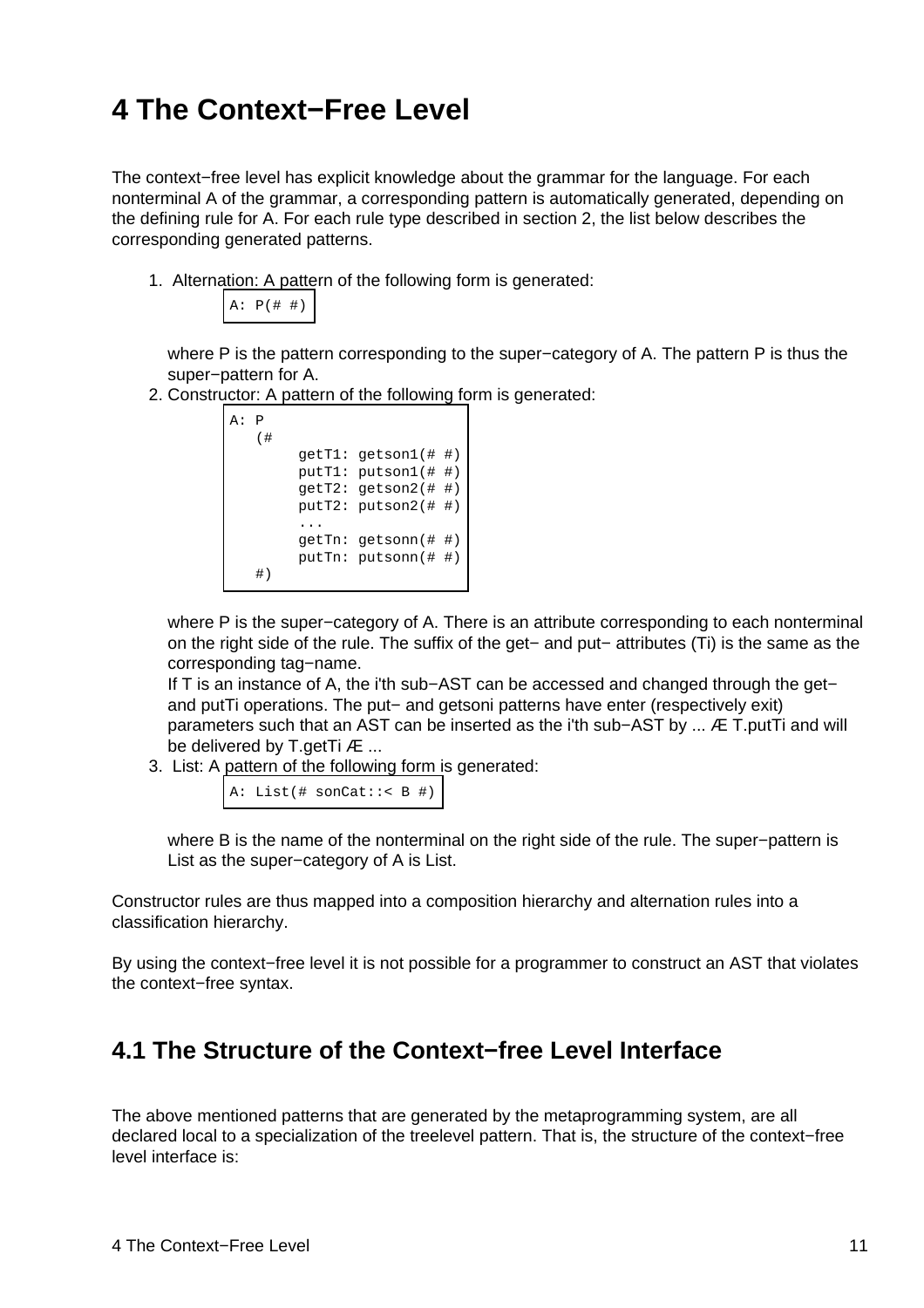```
ORIGIN '~beta/ast/astlevel'
−−− astInterfaceLib: attributes −−−
grammarName: treelevel
   (# ...
      (* declaration of the patterns from the grammar *)
 ...
     init::< (\# \ do \dots (*) some initializations *) \dots \#\#);
```
Treelevel contains a local AST, grammarAST, decribing the grammar and a number of patterns (e.g. newAST, newLexemText, newConst, etc.) for instantiating new ASTs from this grammar, for identifying the version and name of the grammar, and facilities for parsing a text representation into a fragment. Finally, treelevel contains a parser attribute which can be used for parsing a text stream into an AST from the grammar in grammarAST.

The applGram fragment contains a specialization of treeLevel, called applGram. ApplGram makes the necessary setup for using the treelevel interface to any grammar.

In addition patterns are generated which provide easy creation of new ASTs from existing ones. For each nonterminal A of the grammar a generator named NewA is generated. For nonterminals defined by a constructor rule, NewA will as enter parameter take as many ASTs as there are nonterminals on the right side of the rule. It will then exit an A−AST with the enter parameters as sons

### **4.2 Example of Structured Context−Free Grammar, cont.**

The patterns generated for the example grammar are:

```
Small: TreeLevel
  (# Block: Cons(# getDclPart: getson1(# #); 
                  putDclPart: putSon1(# #); 
                  getImpPart: getson2(# #); 
                  putImpPart: putson2(# #) 
               #) 
     Dcl: Cons(# #); 
 VarDcl: Dcl(# getName: getson1(# #); 
putName: putson1(# #);
                  getVarType: getson2(# #); 
                  putVarType: putson2(# #) 
 #) 
     ProcDcl: Dcl(# getName: getson1(# #); 
                   putName: putson1(# #); 
                   getBody: getson2(# #); 
                   putBody: putson2(# #) 
# )
     Imp: Cons(# #); 
     IfImp: Imp(# getCondition: getson1(# #);
                 putCondition: putson1(# #); 
                 getThenPart: getson2(# #); 
                 putThenPart: putson2(# #); 
                 getElsePart: getson3(# #); 
                 putElsePart: putson3(# #) 
               #) 
     ProcCall: Imp(# getProc: getson1(# #); 
                    putProc: putson1(# #) 
 #) 
     AssignmentImp: Imp(# getVar: getson1(# #);
```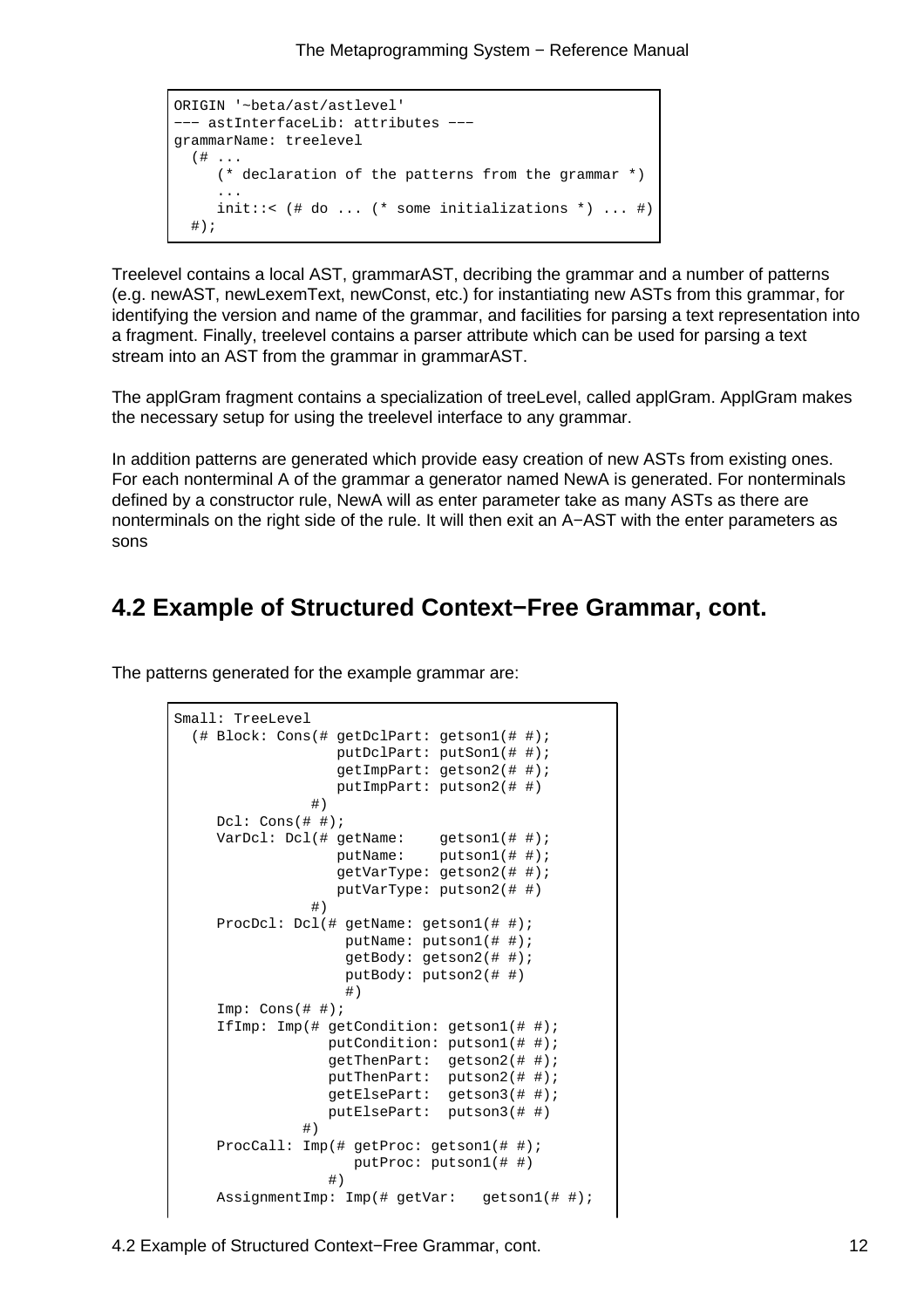```
 putVar: putson1(# #); 
                         getValue: getson2(# #);
                         putValue: putson2(# #) 
 #) 
     DclLst: List(# #); 
     ImpLst: List(# #); 
     ... 
  #)
```
### **4.3 Using the Context−Free Level**

Consider the references:

```
P: ^ProcDcl; B: ^Block; N: ^nameDecl
```
P.getBody refers to the block of P, and after executing the assignment P.getBody –> B[], B will refer to this block. P.getName−>N[]; N.GetText will return the name of the procedure as a text.

Consider a tool for investigating the contents of a block, where part of the investigation is to count the number of imperatives in the block. In addition the number of different types of imperatives will be counted.

This tool may be implemented by adding the operation Investigate to the pattern Block. Investigate makes use of the virtual operation Count which is added to the pattern Imp. Count is further specialized in the sub−patterns of Imp.

```
Small: Treelevel
   (# ImpCount, AssignmentCount,
      ProcCallCount, ICount: @Integer;
      Block: Cons
        (# Investigate:
              (# do
                0 & AElig; ImpCount & AElig; AssignmentCount
                  & AElig; ProcCallCount & AElig; IfCount;
                 ImpPart.Scan(# do Current.Count #);
                 ... (* Use ImpCount, ProcCallCount, ... *)
             #);
       \# ) \, ;
      ...
      Imp: Cons
        (# Count:< (# do ImpCount.Add1; inner #) #);
      IfImp: Imp
        (# Count::<
             (# do
                IfCount.Add1;
                ThenPart.Scan(#do Current.Count #);
                ElsePart.Scan(#do Current.Count #);
             #);
       \#);
      AssignmentImp: Imp
        (# Count::< (# do AssignmentCount.Add1 #) #);
      ProcCall: Imp
        (# Count::< (# do ProcCallCount.Add1 #) #);
      ...
   #);
```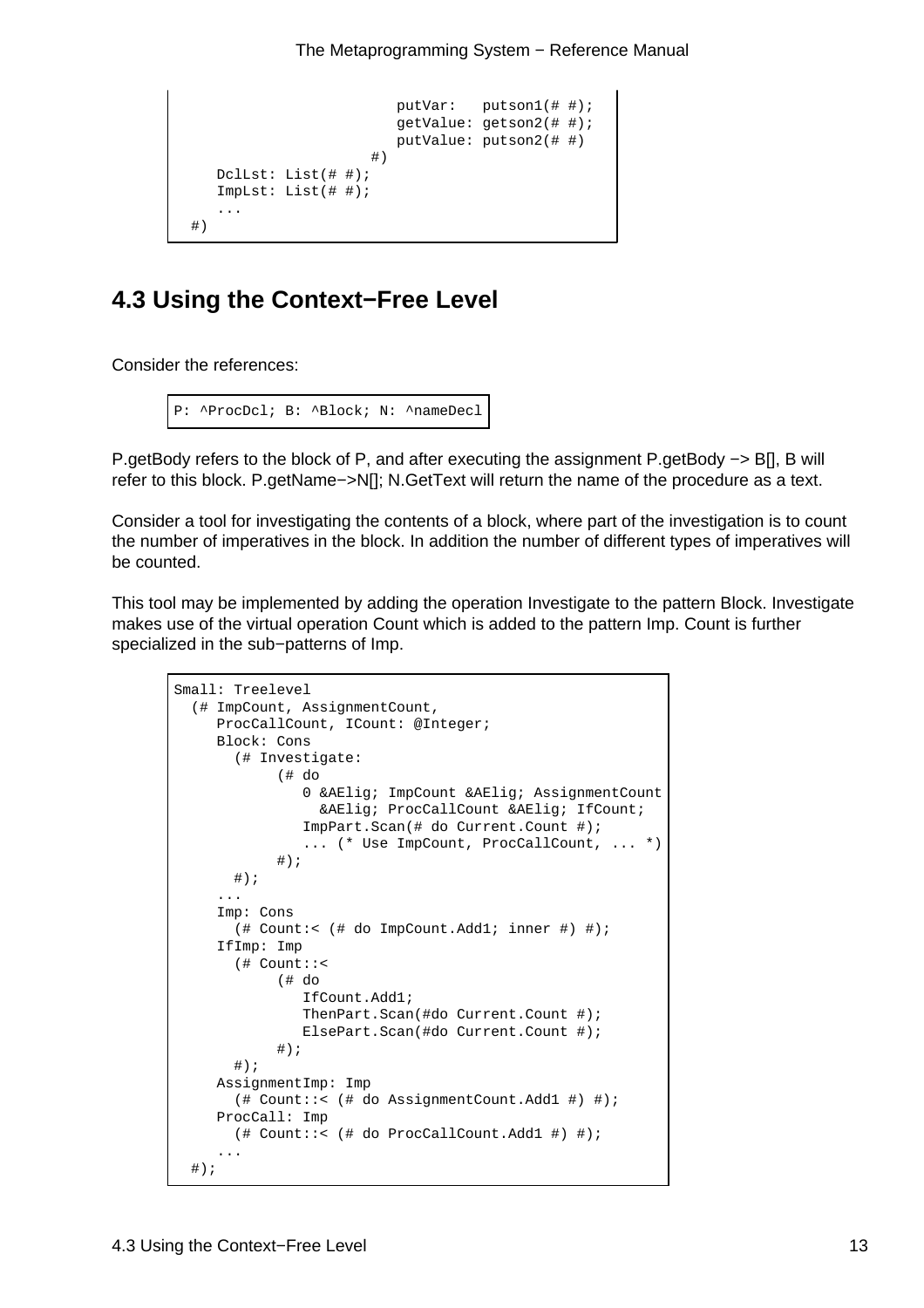B can now be investigated by B.Investigate.

In spite of the limited usefulness of the above example it gives a flavour of how semantic attributes may be added to the generated patterns. Tools like a semantic analyzer, a code generator, a program interpreter, a browser, presentation tools, program analyzers, transformation tools benefit from the possibility to add semantic attributes.

The next example will demonstrate how the syntax directed editor of the Mjølner BETA System can be extended to provide the user of the editor with transformations.

The editor is an ordinary syntax directed editor which presents an AST in a window by means of a pretty−printer, it allows the user to navigate in the AST and to edit it. The pattern describing the editor has the outline:

```
Sde:
   (# Grammar:< TreeLevel;
     G: @Grammar;
      Root, CurrentSelection: ^G.AST;
      ... (* a lot of other stuff *)
   #)
```
Grammar describes which grammar is actually used. An editor for Pascal may be constructed by binding the context−free level generated for Pascal to Grammar. The reference Root denotes the program fragment being edited by the user. CurrentSelection denotes the sub−AST which is the current focus of the user.

To extend the editor with transformations the pattern SdeWithTransformations is declared as a sub−pattern to Sde. SdeWithTransformations declares the pattern Transformation, which has three virtual operations Init, EnablingCondition and Perform and a static reference Name.

SdeWithTransformations keeps a list containing an instance of each sub−pattern of Transformation. This list is created by means of initialization operations not shown here.

When the user selects a new node in the tree EnablingCondition will be tested for all transformations. The Names of those that are enabled will be presented to the user in a menu, and if the user selects one of the items in this menu, Perform for the corresponding transformation will be called.

```
SdeWithTransformations: Sde
   (# Transformation:
        (# Name: (* Presented in the menu *) @Text;
           Init:< (* Called when an instance is created *)
            (\# \ do ... \ inner i ... \#);
 ...
           EnablingCondition:<
             (* Virtual operation to test if transformation
              * is applicable for the current selection of
              * the editor.
             *)
             (# Enabled: @Boolean
             do inner 
             exit Enabled
            \#);
           Perform:< 
             (* Operation to be performed if the user 
              * selects this transformation
 *)
```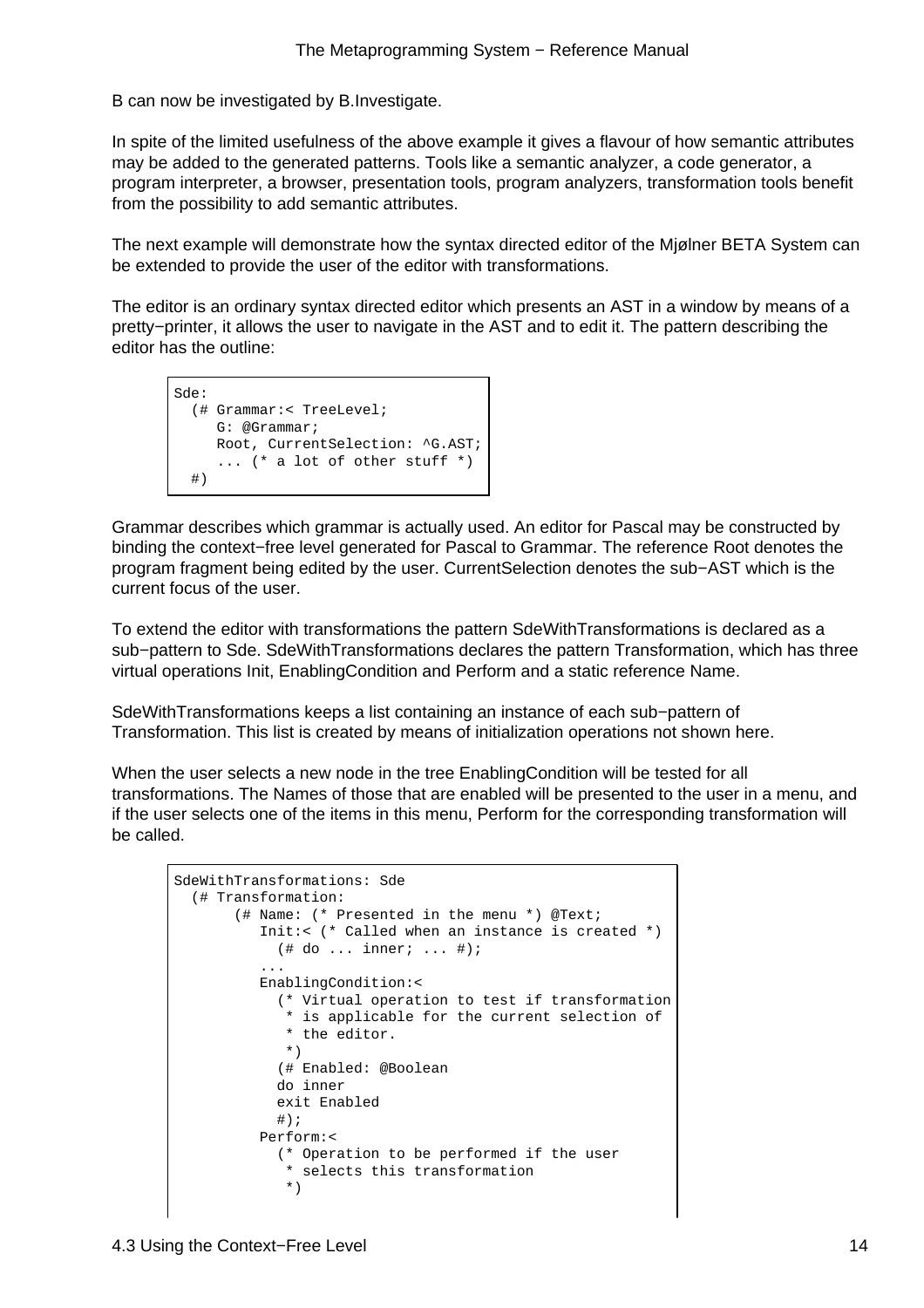```
(\# do inner \#);
      #);
     ...
 #);
```
Assume a grammar for Pascal has been written, structured as Small, and including the rule

```
<WhileImp>::= while <Condition:Exp> do <DoPart:ImpLst>
```
A syntax directed editor for Pascal with a transformation that will allow the user to transform an IfImp into a WhileImp could be created by the pattern:

```
PascalEditor: SdeWithTransformations
   (# Grammar::< PascalGrammar;
      IfToWhileTransformation: Transformation
        (# Init::< (# do 'IfImp to WhileImp' −> Name #)
           EnablingCondition::<
             (# do (CurrentSelection## = G.IfImp##)
                      −> Enabled
            \#) :
           Perform::<
             (# theIfImp: ^G.IfImp;
                theWhileImp: ^G.WhileImp;
                frag: ^fragmentForm;
             do CurrentSelection[] −> theIfImp[];
                (whileImp, frag[]) −> newAst
                   −> theWhileImp[];
                theIfImp.getCondition
                   −> theWhileImp.putCondition;
                theWhileImp −> ReplaceCurrentSelection;
            #);
       #);
      ... (* More Pascal−transformations *)
   #);
```
The pattern ReplaceCurrentSelection used by Perform is an attribute of pattern Sde.

The IfToWhileTransformation is a simple tree−match transformation. In the same way more advanced context−sensitive transformations could be added to the Pascal−editor. A transformation that extends a <Procedure−Identifier> with a template for the list of actual parameters is an example of this. This list could be generated with the correct number of parameters, and the parameters could be specialized such that a <Variable> nonterminal is inserted if the formal parameter is a <Var−Parameter>, an <Exp> nonterminal if it is a <Value−Parameter>, etc.

The context−free level provides the programmer with much more structure and security than the tree level alone. Consider the declaration P: ^ProcDcl. The body part of P may be denoted by P.getBody. If only the tree level is used, the corresponding declaration and denotation will be P: ^AST and P.getson2. This is less readable and it is solely the responsibility of the programmer that P actually denotes an AST for <ProcDcl> otherwise P.getson2 will not return an AST for <Block>.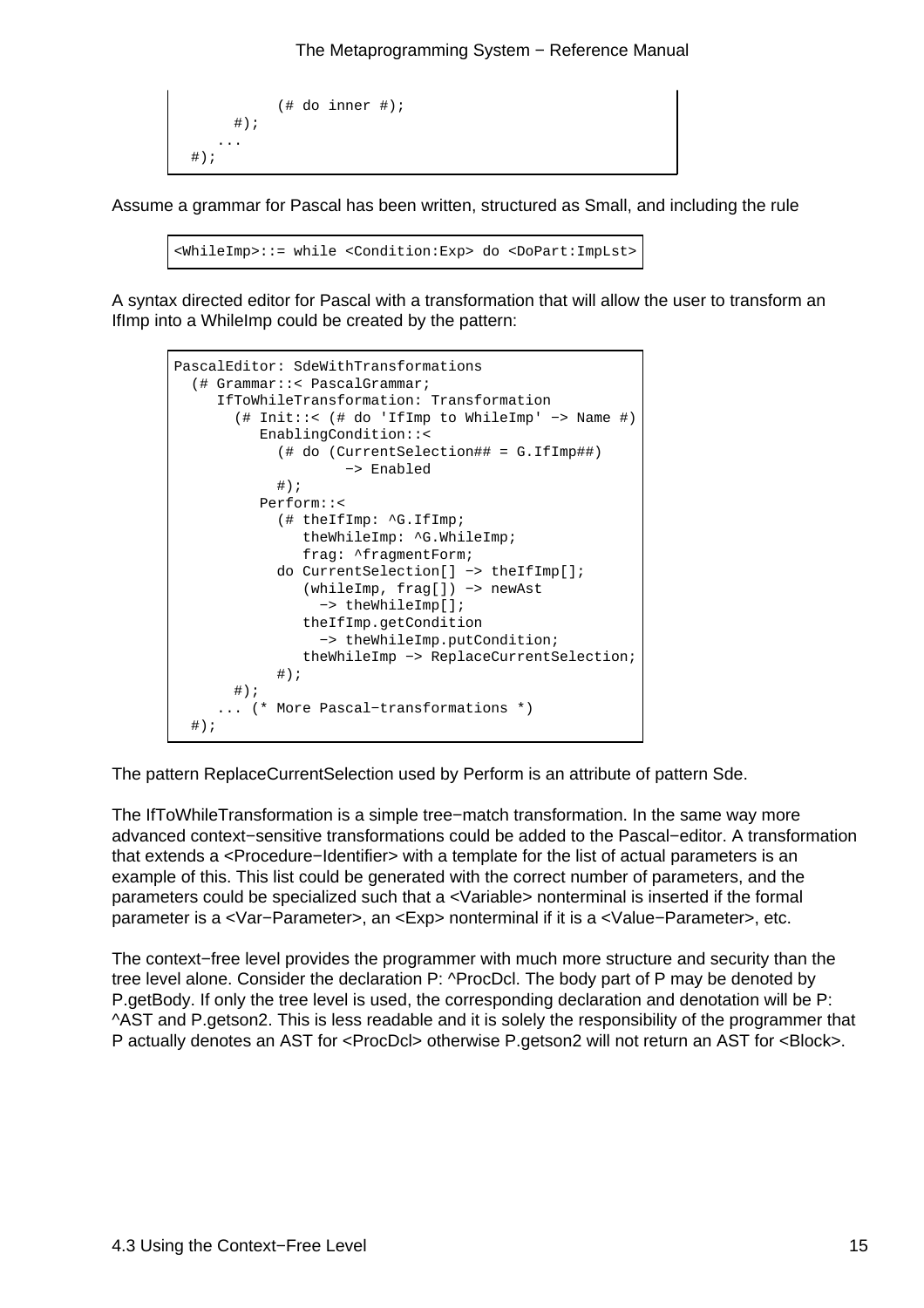## <span id="page-18-0"></span>**5 The Semantic Level**

As indicated by the investigation example in the previous section, it is often useful for tools to be able to add attributes (operations, data) to the patterns of the context−free level. A simple way to add semantic attributes is to let the tool programmer textually edit the patterns of the context−free level. In a programming environment with many grammars and tools this is not satisfactory from a maintenance point of view. If semantic attributes have to be manually inserted into the patterns this has to be done each time changes are made to the grammar. From a structuring point of view it would be an advantage if the definition of semantic attributes could be kept separate from the generated patterns.

The semantic level of the metaprogramming system is therefore defined as part of the grammar. The semantic level allows the specification of the number of semantic attributes of each syntactic category in the grammar. The metaprogramming system will then ensure that the proper memory space is allocated for these attributes, and their values will be maintained by the system and stored along with the AST.

It is important to know, that the persistent parts of the ASTs (i.e. the information stored in the files) is not in the form of BETA objects (instances of the AST patterns). The storage is instead in the form of an encoded bytestream, which also is the runtime representation of the ASTs, and the AST patterns are merely interfaces to this compact representation. This also implies that information in various types of objects as part of the instances of the AST patterns will not be stored when the AST is stored onto the disk. Such information is transient and cannot be shared with other tools. Since the semantic information is to be shared between tools, and stored onto the persistent representation of ASTs, it is specified in the grammar (in the attributes part, see chapter 6).

These persistent attributes of ASTs are accessed through the putAttribute and getAttribute of ASTs. The attributes are integer−valued and indexed, and may be used for any purpose.

To enable the specification of transient properties of AST to be used at the semantic level, the metaprogramming system offers facilities for specifying that SLOTs should be inserted at various places in the generated context−free level interface. First of all, if a nonterminal is mentioned in the attribute part of the grammar, an attribute slot is automatically inserted in the pattern generated for that nonterminal (see chapter 6 and appendix 3). Secondly, the options part of the grammar may specify an identifier in the substanceSlot option in the options part of the grammar, and the result is that a descriptor slot with that name is inserted in the treelevel subpattern for the grammar (see chapter 6 and appendix 3).

These slots are used for specifying the transient properties in separate fragments, such that changes in the grammar (and thereby regeneration of the context−free level interface, does not destroy any semantic specifications. See appendix 3 for an example of this usage of semantic level slots.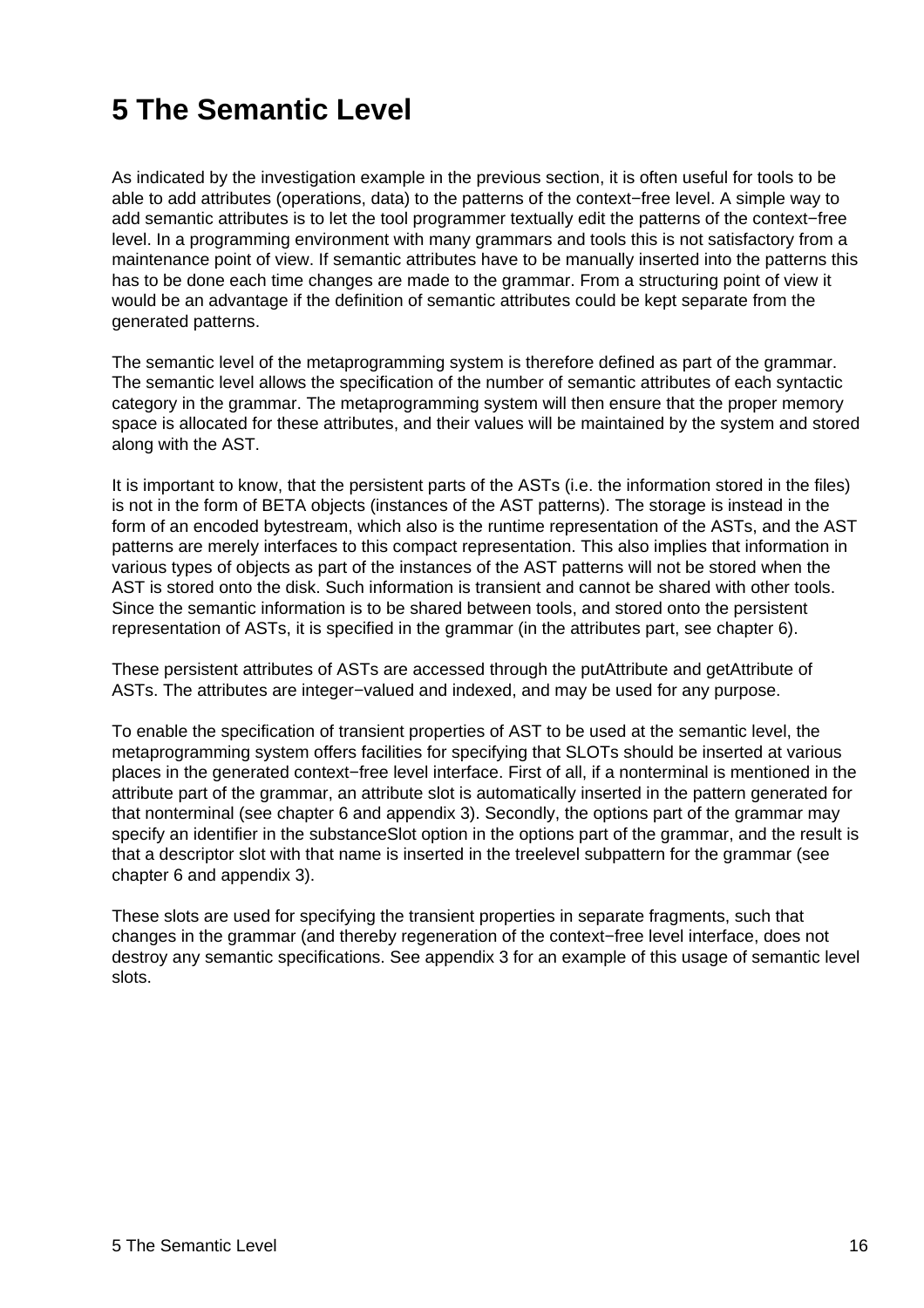## <span id="page-19-0"></span>**6 The Fragment System Interface**

The metaprogramming system also contains an interface to the Fragment System of the Mjølner BETA System. The fragment system enables the management and manipulation of ASTs located on different files. The functionality of the fragment system allows the splitting of an AST into an number of sub−ASTs (sub−trees) by allowing some interior nodes in the original AST to be replaced by special nodes, called slotDesc. The AST, originally positioned at the position of that node, may by located on a totally different file (possibly along with other sub−ASTs). All these ASTs are called fragments. Fragments are named in an hierarchical name space, similar to the UNIX hierarchical file system. The full name of a fragment has the following structure: /name1/name2/.../namen/frag, where /name1/name2/.../namen is called the path of the fragments and frag is called the local name of the fragment. The path of a fragment is the same as the full name of the father of the fragment. Fragments are usually located in files on the file system. Fragments are stored in two different formats: textual representation and binary representation. The binary representation is considered the essential representation of fragments, and the purpose of the textual representation is human reading, printing or parsing into the binary representation. If the fragment is created using tools based on the metaprogramming system, there is no reason for storing the textual representation since the binary representation contains all necessary information.

The fragment system interface of the metaprogramming system is used as the basis for the fragment system for BETA [MIA 90−2].

The fragment system interface consists essentially of four major patterns:



- Fragment is an abstract pattern for the three other patterns, implementing the following operations: Name accesses the local name of the fragment and fullName accesses the full name of the fragment. DiskFilename refers to the name of the file containing the binary representation, and textFilename refers to the file containing the textual representation. Father returns a reference to the father of this fragment, and type refers to the fragment type (group, form, or link). Init initializes the fragment, reset resets the fragment as if it has just been parsed from the textual representation, and close closes the fragment. ModTime returns the time for the last change to this fragment, changed indicates whether this fragment has been changed, markAsChanged sets the changed mark, and checkDiskRepresentation will check if the disk representation has been changed. Fragments may have properties associated with them. These properties are kept in the prop attribute, which is a list of properties, where each property carries one value. In a subsequent section, properties are discussed in more detail.
- Fragment also contains a few operations, related to the BETA specific fragment system: Origin refers to the origin of the BETA fragmens, bind binds a fragment within this BETA fragment and bindToOrigin binds this fragment to its origin.
- FragmentForm represents one single (sub−)AST. It contains the following operations: Category refering to the syntactic category of the root node of the AST in this fragmentForm. Print makes an almost readable dump of the fragmentForm. Root refers to the AST of this fragmentForm, grammar refers to the grammar, describing the grammar of the language of this fragmentForm, and scanSlots iterates through all slots in this fragmentForm. Finally, the BETA specific attribute binding refers to the slot to which this fragmentForm have been bound.
- FragmentGroup represents a group of (sub−)ASTs. FragmentList is the list, containing all the fragments in this group. Open makes it possible to get access to a single fragment in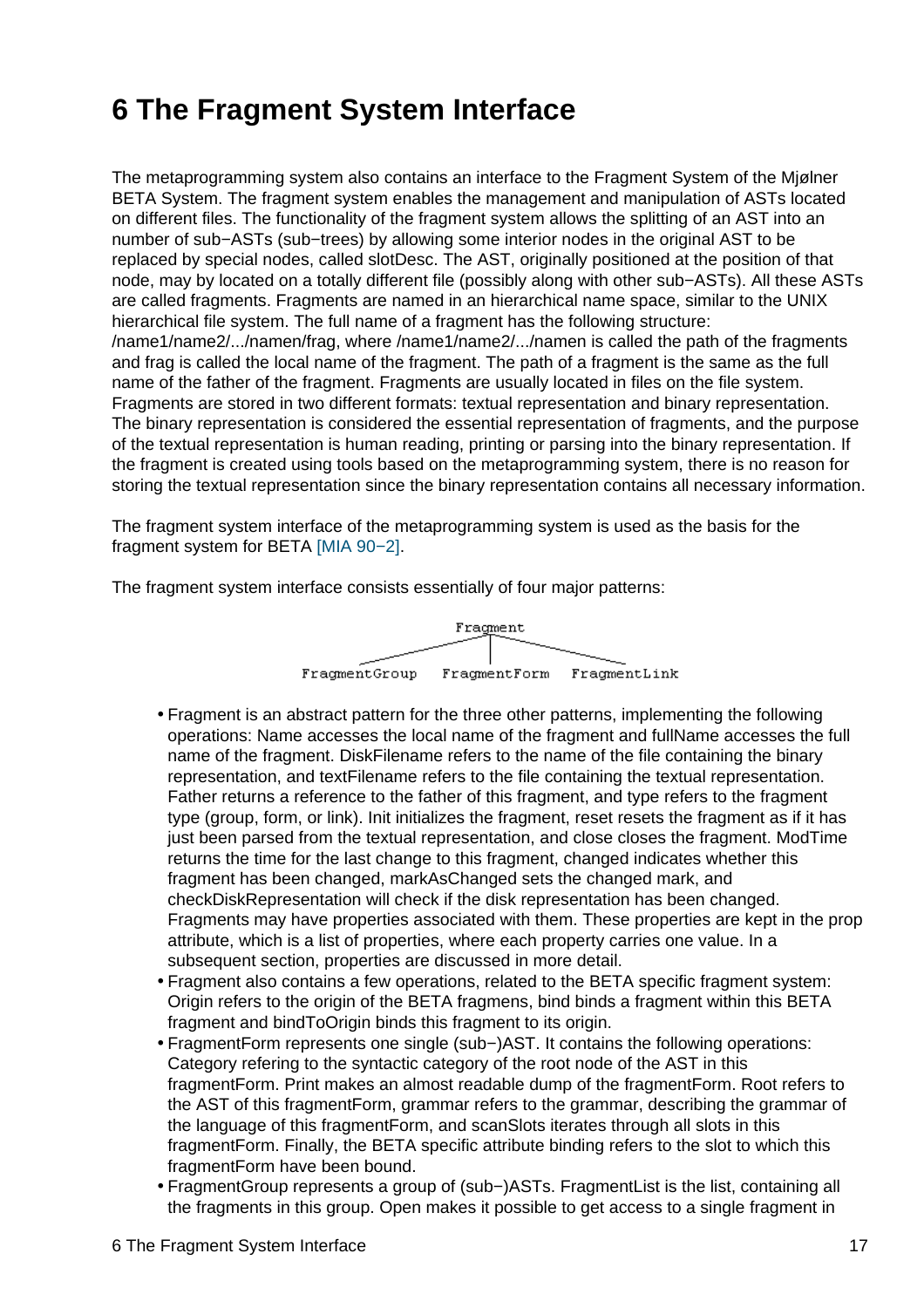the group, scan makes it possible to iterate through all the fragments of this group, and parse makes it possible to parse a file into a fragment group. DefaultGrammar refers to the grammar used for this fragmentGroup. SetupOrigin, getBinding and getBETAbindings can be used for accessing the slot bindings.

• FragmentLink represents a link to some other fragment (e.g. the INCLUDE link in the BETA fragment system). It contains a reference to the fragment, and the various names for that link.

The fragment system interface also influences the AST interface a few places. First of all, an AST has a frag attribute, which refers to the fragment containing this AST. Secondly, unExpanded has the attributes isSlot and theSlot, where isSlot is true if this node in the AST represents a slot, and theSlot contains information (name and syntactic category) on the slot. Slots is inserted in the AST in the following way:

```
(# aSlot: ^slotDesc; anUnexpanded: ^unExpanded;
do ... −> newUnExpanded −> anUnexpanded[];
   newSlot −> aSlot[];
   'foo' −> aSlot.name;
   aSlot[] −> theUnexpanded.theSlot
#)
```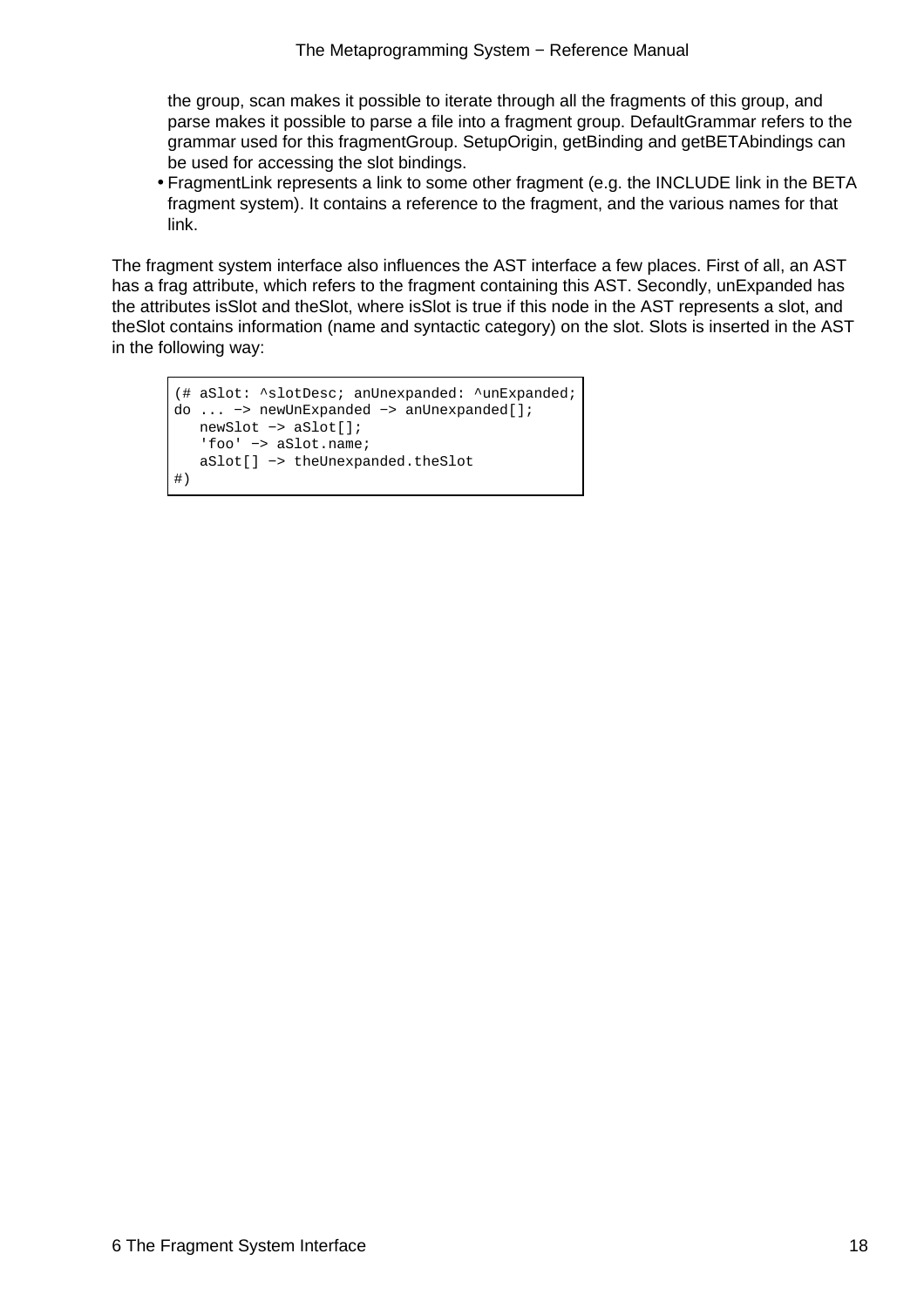## <span id="page-21-0"></span>**7 Generating a Metaprogramming Interface**

Many of the tools in the Mjølner BETA System are available as generators, such that given a specific grammar for some language, new program development tools may be generated. These tools will offer extensive support of the specific language, such as parsing, pretty−printing, hyper structure editing (including syntax directed editing), and modularization etc. as offered by the fragment system. Finally, the meta programming system is available for that language.

This section will describe how to construct a structured context−free grammar, and generate a new set of program development tools that supports this language. The grammar−based tools are Parser, Pretty−printer, Editor, Fragment system, and the meta programming system.

### **7.1 Constructing a Grammar**

We are assuming that an ordinary context−free grammar is given for the selected language. Strategies for constructing such a grammar can be found in most textbooks, that deal with compiler construction. In order for the grammar to be useful, it has to fullfill the following requirements:

- 1. The grammar must be converted into a structured context−free grammar. Since any context−free grammar can be converted into a structured grammar, this step should not cause major difficulties (except possibly for the restriction that the resulting hierarchy must be tree−structured, as discussed in chapter 2).
- 2. The resulting structured context−free grammar has to be LALR(1). This requirement may be ignored, if there is no need for generating a parser for that language (i.e. all programs in that language will be manipulated, using the editor and the meta programming system). Unless otherwise explicitly noted, we will, in the following, always be refering to the structured context−free grammar when we are discussing the grammar.
- 3. Along with the grammar, several additional properties of the grammar need to be specified, namely unused predefined nonterminals, the comment symbols of the grammar, the string symbol of the grammar, etc. All these options are described in chapter 6. We will discuss here only the most commonly used options.

The grammar definition is divided into five parts: the fragment part, the naming part, the options part, the rules part, and the attributes part: The naming part specifies the name of the grammar, the options part specifies the valid options of that grammar, the rules part contains the productions of the grammar, and the attributes part specifies for each nonterminal, the number of semantic attributes defined at the semantic level for that nonterminal. The options part and the attributes part are optional parts and may thus be absent from the grammar definition. The meta grammar describing the language for grammar specification is given in appendix 1.

#### **7.1.1 The Fragment Part**

In order to make the grammar specification readable for the various grammar tools, it must start with a fragment form specification. The format of a fragment form specification for a grammar is:

−− name: aGrammar: metagrammar −−

where name must be the name chosen for this grammar.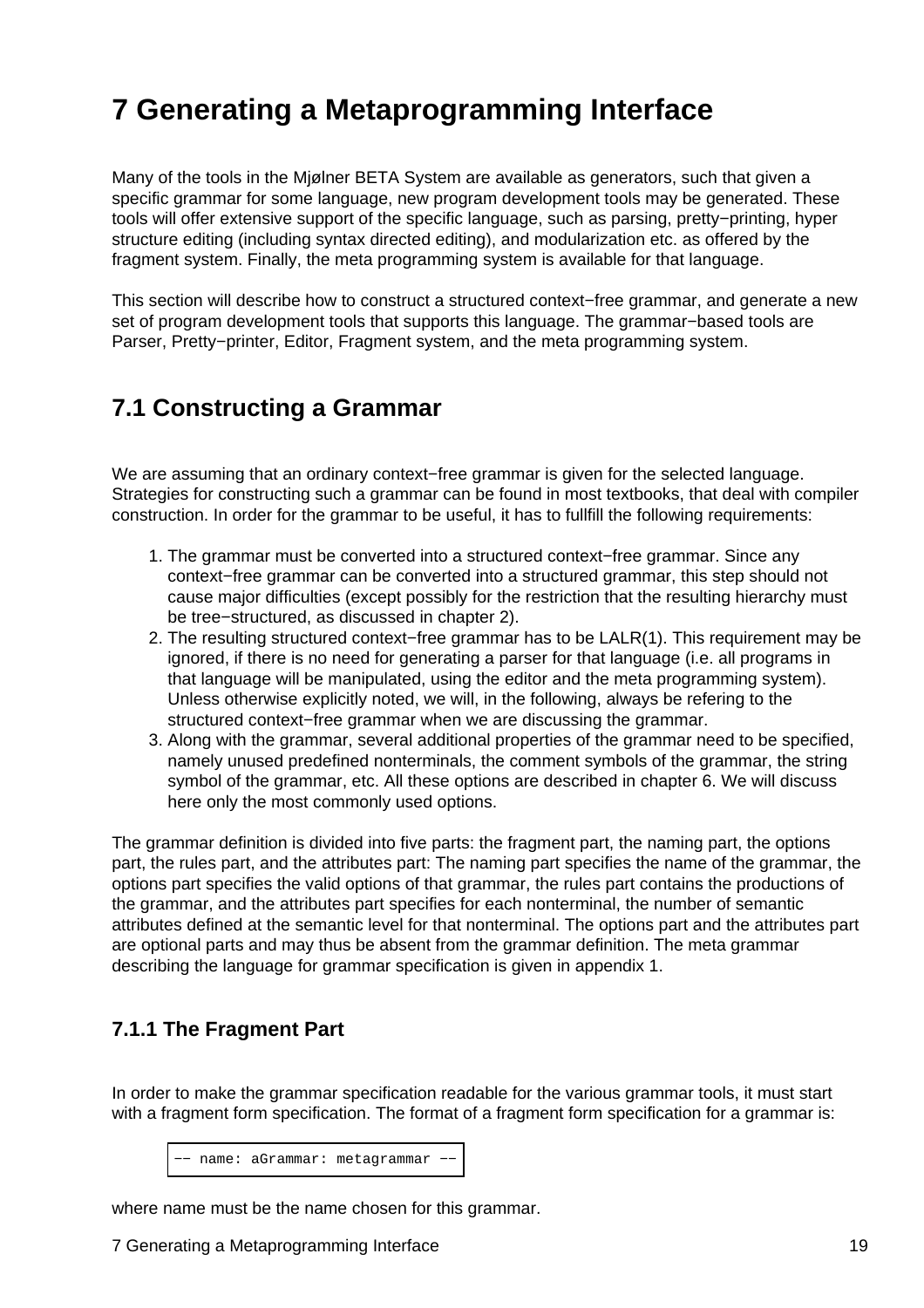#### **7.1.2 The Naming Part**

The grammar definition must begin by naming the grammar. This is done in the naming part of the grammar. The naming part consists of one clause:

| Grammar name: |  |
|---------------|--|
|---------------|--|

where name must be the name chosen for this grammar.

### **7.1.3 The Options Part**

The options part of the grammar contains various settings of variables, that control the way in which the grammar processor treats the productions in the rules part, and other issues.

Each option is specified by the name of the option followed by "=" followed by the value of the option. The valid options are:

- version: Defines the version number of the grammar. The version number is used by the meta programming system to ensure that different AST's handled in a meta program are using the same version of the grammar. Default is 'undefined'.
- astVersion: Defines the version of the metaprogramming system to be used for this grammar. Default is the same version as the version used for the generator.
- comBegin: Defines the string that signifies a beginning of comment in the language of the grammar. Default is '(\*'.
- comEnd: Defines the string that signifies the end of comment in the language of the grammar. If the string is the empty string, end of line acts as the comment end string. Default is '\*)'
- stringChar: Defines the string literal enclosing symbol (e.g. in a Pascal grammar, stringChar will be "), containing programs, written in the language of this grammar. Default is ' (single quote)
- Unused Lexem Terminals: If not all lexem terminals (e.g. <nameApp> are used in the grammar, these should be marked as unused. This is done by using the name of the lexem terminal as the option name and associate the value unused to it (e.g nameApp = unused). Default is none.
- substanceSlot: Specifies an identifiers: id. The result of specifying this identifier is, tha the metaprogramming system will generate the following attribute in the generared context−free interface fragment: id: <<SLOT id: descritor>>.
- subOf: Specifies the pattern name to be used as the superpattern for the context free level patterns. Default is 'treelevel'.
- BobsOptions: String containing a comma separated list of options to be passed to the BOBS compiler−compiler. Default is '32,34,59'.
- splitOnFiles: Specifies that the generated BETA patterns, interfacing to the context free level should be split on the given number of files. Default is 1.
- suffix: Defines the file name suffix, that is expected on files, containing programs in the syntax of this grammar. Default is '.text'.
- startsymbol: Defines the startsymbol of the grammar. If no startsymbol option is defined for the grammar, the nonterminal on the left−hand side of the first production of the rules part of the grammar is chosen as the startsymbol of the grammar.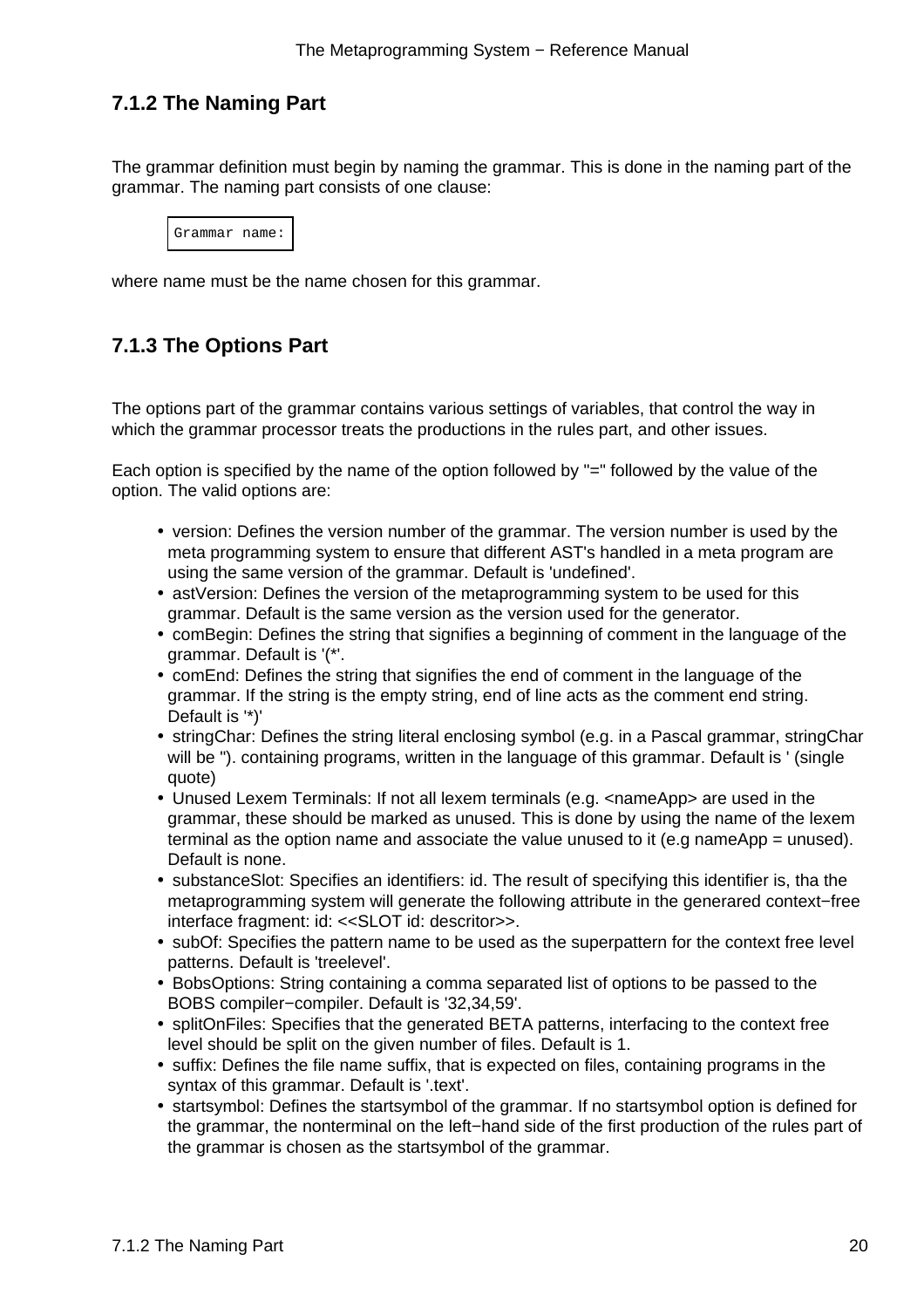#### **7.1.4 The Rules Part**

The rules part of the grammar contains the specifications of the productions of the grammar.

The productions must follow the structure of a structured context−free grammar, as described ealier. Terminals have the form 'w', i.e. a string enclosed in single quotes (e.g. 'enter'). Nonterminals has either the form <A> or <t:A>, where t is a tag-name, and A is the syntactical category. If no tag−name is provided, the name of the syntactic category is used as the default tag−name.

The complete grammar must be LALR(1), if a parser needs to be generated by the metaprogramming system.

#### **7.1.5 The Attributes Part**

The attributes part of the grammar is a specification of the additional memory, the metaprogramming system needs to allocate in order to be able to handle the semantic attributes defined at the semantic level of the grammar.

The attributes part is a list of

<nonterminalName>: number

where  $\le$ nonterminalName> is the name of a nonterminal of the grammar, and number is the size of the semantic attributes defined for this nonterminal. These semantic attributes are saved as part of the AST, when it is stored on some file. Please note, that for efficiency reasons, the number of attributes must be even (or zero).

As a side effect of specifying the nonterminal in the attributes part, that the generated context−free level interface pattern for that pattern will contain an attributes slot:

```
<<SLOT nonterminalNameAttributes: attributes>>
```
#### **7.1.6 An Example Grammar**

The following grammar will be used in the following to illustrate the various tools:

```
−− mylang: aGrammar: metagrammar −−
grammar mylang:
rule
<module> ::= 'module' <module:id> ';' <importOpt>
                  'begin' <statement> 'end';
<id> ::= <nameDecl>;
<importOpt> ::? <import>;
<import> ::= 'import' <nameList> ';';
<nameList> ::+ <nameDecl> ',';
<statement> ::| <if> | <while> | <procCall>;
<if> ::= 'if' <condition:exp>
```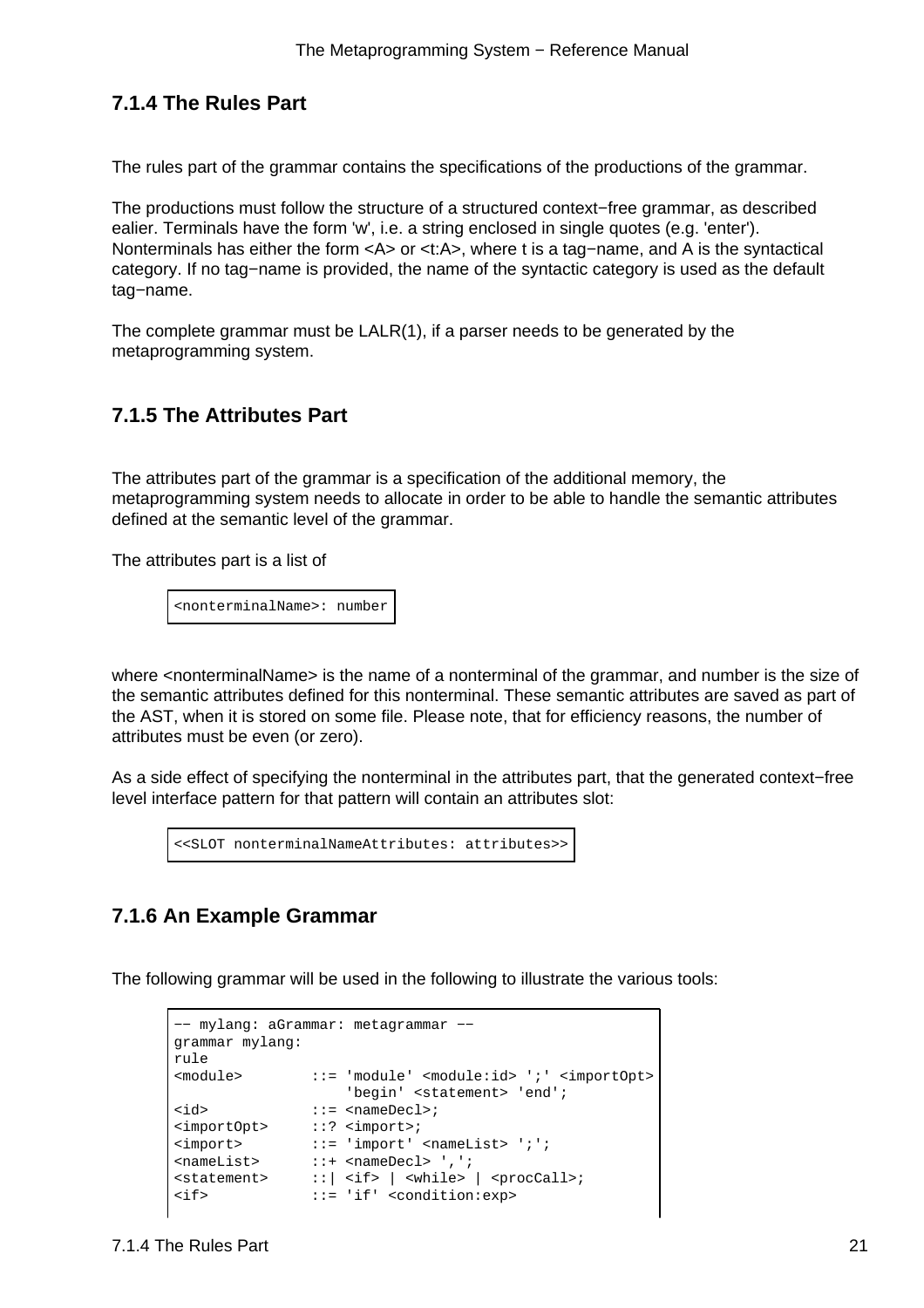|                                                        | 'then' <thenpart:statement></thenpart:statement>                                                 |
|--------------------------------------------------------|--------------------------------------------------------------------------------------------------|
|                                                        | 'else' <elsepart:statement> 'endif';</elsepart:statement>                                        |
| <while></while>                                        | ::= 'while' <condition:exp></condition:exp>                                                      |
|                                                        | 'do' <statementlist> 'end';</statementlist>                                                      |
|                                                        | $\text{statementList} > :: \text{statement} > ' \text{''}$                                       |
| <exp></exp>                                            | $:: $ <expproccall> <math> </math> <text> <math> </math> <number>;</number></text></expproccall> |
| <text></text>                                          | $::=$ $<$ string>;                                                                               |
| <number></number>                                      | $\mathsf{I} := \langle \text{const.} \rangle$                                                    |
| <expproccall> ::= <proccall>;</proccall></expproccall> |                                                                                                  |
| <proccall></proccall>                                  | $::=$ <nameappl> <math>'(')'</math></nameappl>                                                   |
|                                                        |                                                                                                  |

### **7.2 Generating the Grammar−Based Information**

After having constructed the grammar, several grammar analysis tools needs to be invoked in order to analyse the grammar and generate the necessary information for the various tools. In the following discussion, we will assume the grammar is named mylang and the grammar is residing on the file mylang−meta.gram.

The naming conventions used here are mandatory:

A grammar must reside on a file with a name that is the name of the grammar (as specified in the Grammar clause of the grammar) followed by −meta.gram.

#### **7.2.1 Generating the Metaprogramming Interface**

In order to generate the predefined patterns that constitute the tree− and context−free level interface to the AST's generated by the grammar, we have to invoke the generator tool:

generator mylang

<span id="page-24-0"></span> $\overline{1}$ 

The generator checks whether the grammar is a valid structured context−free grammar, and generates the following files:

- mylang−meta.ast: This file contains an AST of the grammar itself. This AST is in accordance with the metagrammar specification given in appendix 1.
- mylangcfl.bet: This file contains BETA patterns, constituting the BETA interface (as described above) to the context−free level of AST's that will be generated by the parser (or other tools, such as the editor). If the grammar options (discussed later) specify that these patterns should be split on several files, the files mylang2.bet, mylang3.bet, etc. will also exist.
- mylang−parser.bobs: This file contains the grammar in a special format to be used by the parser generator (see below).

#### **7.2.2 Generating Parser and Parser Tables**

The next step is to analyse the grammar (to check that the grammar is LALR(1) and otherwise well−formed). This is done by the bobsit tool: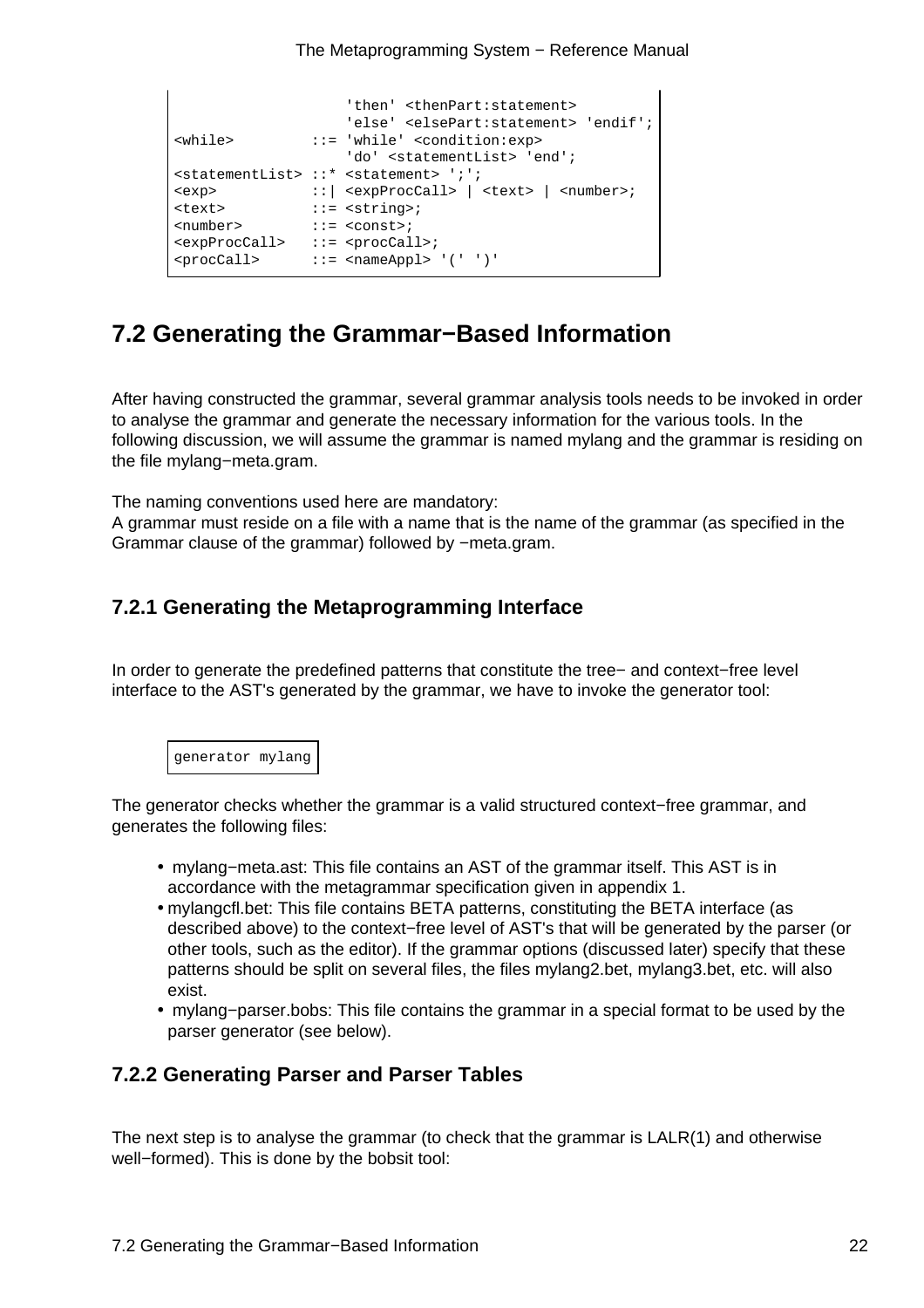bobsit mylang

<span id="page-25-0"></span>Besides analysing the grammar, the bobsit tool generates the file:

• mylang−parser.btab: This file contains the parser tables, needed by mylang−parser.bet.

Bobsit may find errors in the grammar (such as the grammar not being LALR(1), nonterminals that cannot be reached from the startsymbol, etc). If a parser is not to be used at all for the mylang grammar (i.e. all AST's of the grammar is generated by grammar−based tools) these errors may be ignored.

Bobsit is a revised version of the BOBS compiler generator.

#### **7.2.3 Generating Pretty−printer Specification**

Having analysed and checked the grammar, generated the AST interface to the grammar, generated the BETA interface to the AST's of the language, and generated the parser and parser tables, the next step is to generate a pretty−printer specification for the language. This is done by the makepretty tool:

makepretty mylang

Makepretty generates the default pretty−printer specification for the grammar mylang on the file:

• mylang−pretty.pgram

This default pretty−printer specification is often not the best possible pretty−printer specification for the given grammar. The default pretty−printer specification is therefore often modified in order give a better reflection of the semantical structure of the language. These modifications are done manually and discussed later.

#### **7.2.4 Generating Pretty−printer Specification Tables**

As the final step in generating the grammar−based information to be used by the various grammar−based tools, the pretty−printer specification tables need to be generated. This in done by the morepretty tool:

morepretty mylang

Morepretty analyses and checks the pretty−printer specification on the file mylang−pretty.pgram and generates the pretty−printer specification tables on the file:

• mylang−pretty.ptbl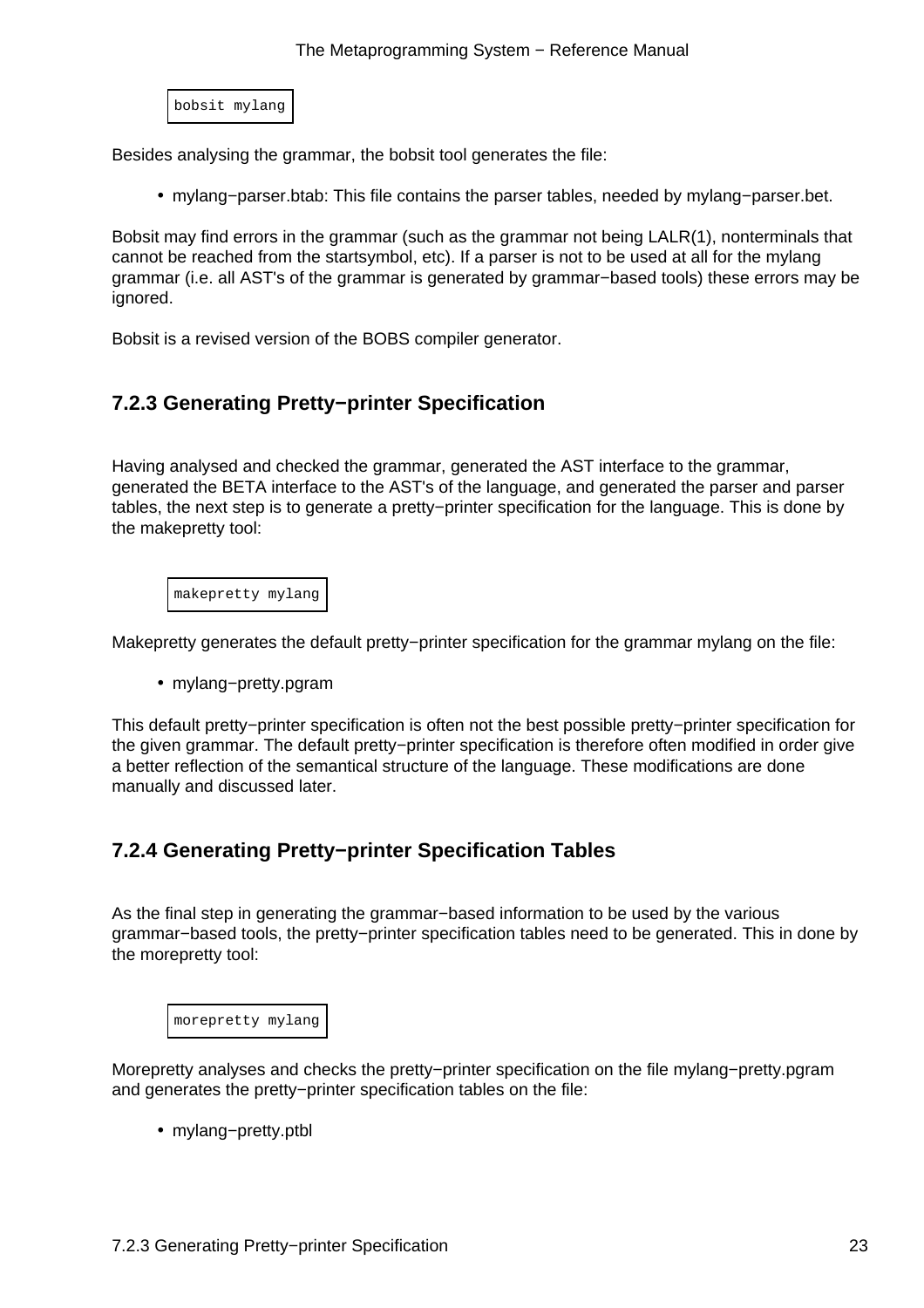#### <span id="page-26-0"></span>**7.2.5 Generating the Grammar−based Information Easily**

In order to make it easier to run these four tools in the right sequence, a utility tool is available:

dogram mylang

which runs generator, bobsit, makepretty and morepretty in that sequence. Please note, that the dogram tool will overwrite any existing manually edited pretty−printer specifications. If these should be retained, either run the three other tools (e.g. except makepretty) manually, or copy the manually edited pretty−printer specification file to a safe place before invoking dogram.

#### **7.2.6 Registering the new grammar**

The grammar is now ready for being used by the different grammar−based tools in the Mjølner BETA System. The grammar−based tools uses a particular searching strategy, when trying to locate the grammar to be used for interpreting a given file (textual source file, of a group file, containing the ASTs). This searching strategy is implemented in the findGrammar fragment, described later. This strategy is the following:

- 1. First try to locate the grammar in the current directory.
- 2. Then try to find the grammar among the grammars specified in one of the grammar specification files:
	- a. First try among the grammars defined in the MBSgrammars.text file located in the current directory.
	- b. Then try among the grammars defined in the MBSgrammars.text file located in the HOME directory of the user.
	- c. Then try among the grammars defined in the MBSgrammars\_DEMO.text file located in the ~beta directory.
	- d. Finally try among the grammars defined in the MBSgrammars\_STD.text file located in the ~beta directory.

The first grammar found in this sequence will be used. The format of these grammar specification files are:

```
\Box−− INCLUDE 'filename of grammar'
−− INCLUDE 'filename of grammar'
... etc. ...
−− INCLUDE 'filename of grammar'
]]
```
The filename of the grammar should not include the −meta suffix. If we assume that your new grammar mylang is located in the ~you/mylang directory, you can specify the grammar by inserting the following line in one of the grammar specification files:

−− INCLUDE '~you/mylang/mylang'

In order to have your new grammar being usable by the grammar−based tools, you therefore either have to have the grammar files located in the current directory, or have the grammar specified in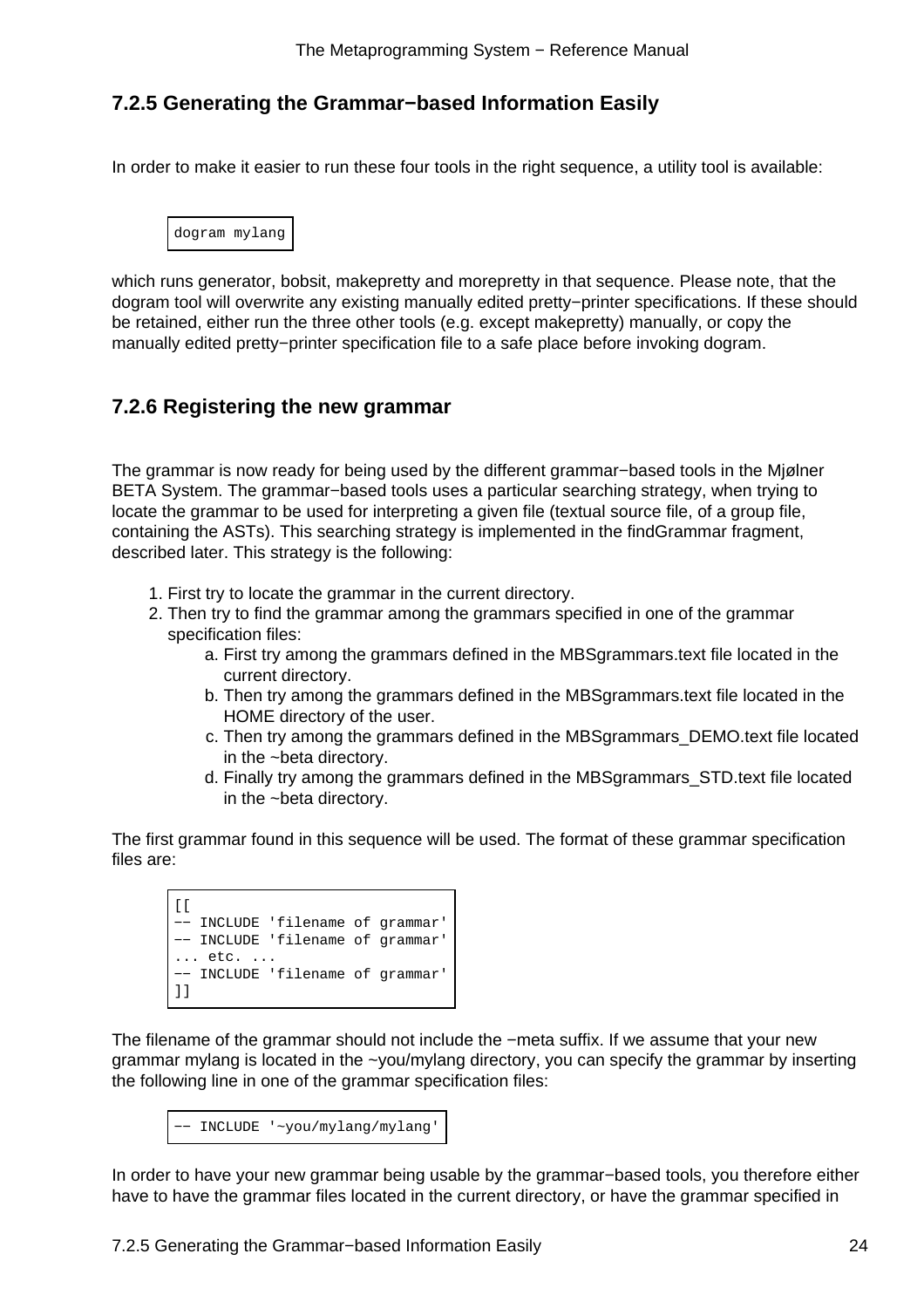<span id="page-27-0"></span>one of the above mentioned grammar specification files. Since the grammarsDEMO.text and grammarsSTD.text files are located in the ~beta directory, these files will not usually be modifyable by the normal users. You will therefore most often be specifying your grammar in one of the .MBSgrammars.text files mentioned above.

Important note: In this release, it is necessary to specify the grammar also in the file

MBSgrammarsExt.text

to make the grammar usable for the grammar−based tools (Sif, Freja, Frigg, Valhalla).

#### **7.2.7 Using the Pretty−printer and the Hyper−structure Editor**

After having specified your grammar, you will be able to use the new grammar with the pretty−printer and the hyper−structure editor.

In order to make a pretty−print of the mylang program on the file tst.mylang, the pp tool must be used:

pp tst.mylang > tst.pp

This will pretty−print the file tst.mylang (or tst.ast) and deliver the pretty−print on the file tst.pp. pp accepts two options:

- −p ppSpecFile: name of a pretty−print specification to be used for this pretty−print
- −d ppDepth: the depth of the AST to be pretty−printed. Can be used for making abstract interface descriptions.

The grammar is now also ready for use by the hyper−structure editor Sif in the Mjolner tool. Usage of mylang in Sif is described in detail in the Mjolner manual [MIA 99−34]. However, in order to be able to utilize the automatic contraction facilities of Sif, the grammar specification needs to be augmented with one additional section, namely definition of the contractionCategories property. This property is specified at the very beginning of the grammar specification (in the form of a fragment property). As an example, we can define the cont[ractionCatego](#mia99-34)ries property for the mylang grammar:

```
contractioncategories
       module
        import
       if
       while;
−− mylang: aGrammar: metagrammar −−
grammar mylang:
rule
<module> ::= 'module' <module:id> ';' <importOpt>
                   'begin' <statement> 'end';
<id> ::= <nameDecl>;
<importOpt> ::? <import>;
etc. as previously
```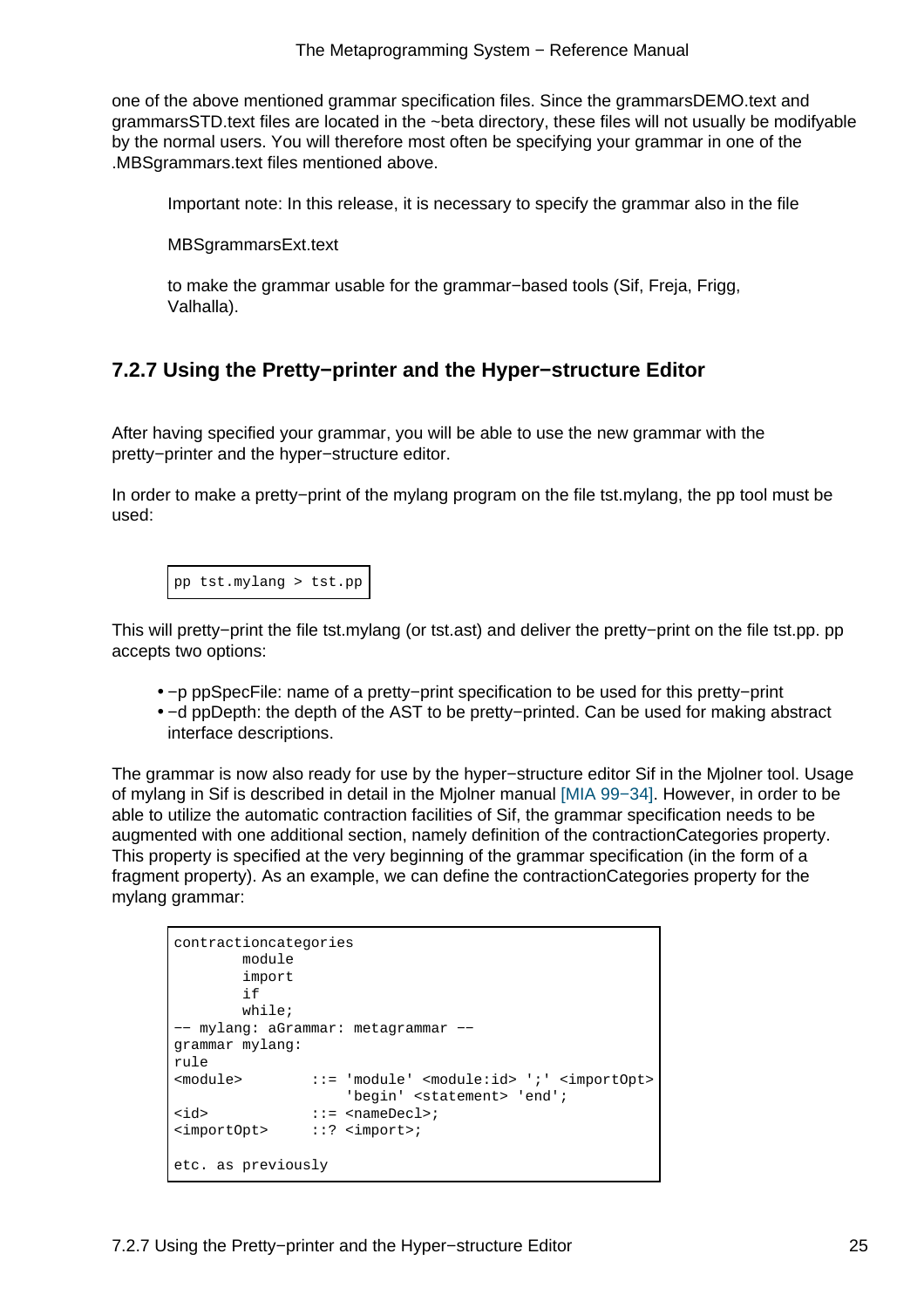<span id="page-28-0"></span>In this example, we have specified the rules module, import, if and while as the contractions categories. This implies, that Sif automatically will contract these parts when displaying a program derived from mylang. Please refer to the Sif.

Please note, that we in this example shows the entire file, including the fragment syntax needed:

| -- mylang: aGrammar: metagrammar |  |
|----------------------------------|--|
|----------------------------------|--|

Note, that aGrammar and metagrammar are mandatory names, whereas mylang can be freely chosen.

#### **7.2.8 Modifying the Pretty−print Specification**

If you want to modify the specification, then modify the file: mylang−pretty.pgram either by means of a text editor or the pretty−print specification language−editor. After modifying the pretty−print specification morepretty is used again to create new tables for the editor. Note that if the grammar is modified, then the file mylang−pretty.pgram must be updated accordingly, e.g. a new production in the grammar might require a new production in the pretty−print specification grammar. In order to be able to modify the pretty−print specification the user must know the pretty−print algorithm.

### **7.3 The Pretty−print Algorithm**

The pretty−print algorithm is an adaptive pretty−printer, i.e. the pretty−printer always tries to print as much as possible on each line. If the pretty−printed text cannot fit on one line, the pretty−print specification tells where to break the line. For each production in the grammar, there is a specification of how to pretty-print that production. Furthermore it is indicated where to associate a possible comment.

The pretty−printer algorithm takes as input a stream of tokens. A token is a text string, a break or a block.

- a text string is a sequence of characters
- a break specifies, where a line may be broken
- a block is specified by means of two delimitor tokens: [ and ].

A stream is defined by

- a text string is a stream and
- $\bullet$  if s1, s2, ... sn is a stream then  $\lceil s1 \rangle$  < break> s2 < break> .. < break> sn  $\lceil s \rceil$  is also a stream.

The algorithm gives a text string as output. The text string has a fixed maximal width. The block concept is used in the following way: the algorithm tries to break onto different lines as few blocks as possible according to the maximal width. If a block cannot fit on one line the block has to be broken. The breaks are used to specify where to break the block. A break has a length and an indention. The length specifies the number of single space characters to be written if the block is not broken. The indention specifies the number single space characters to be written (relative to the surrounding block) at the beginning of a new line if the block is broken.

There exist two types of blocks: consistent and inconsistent blocks. If a consistent block cannot be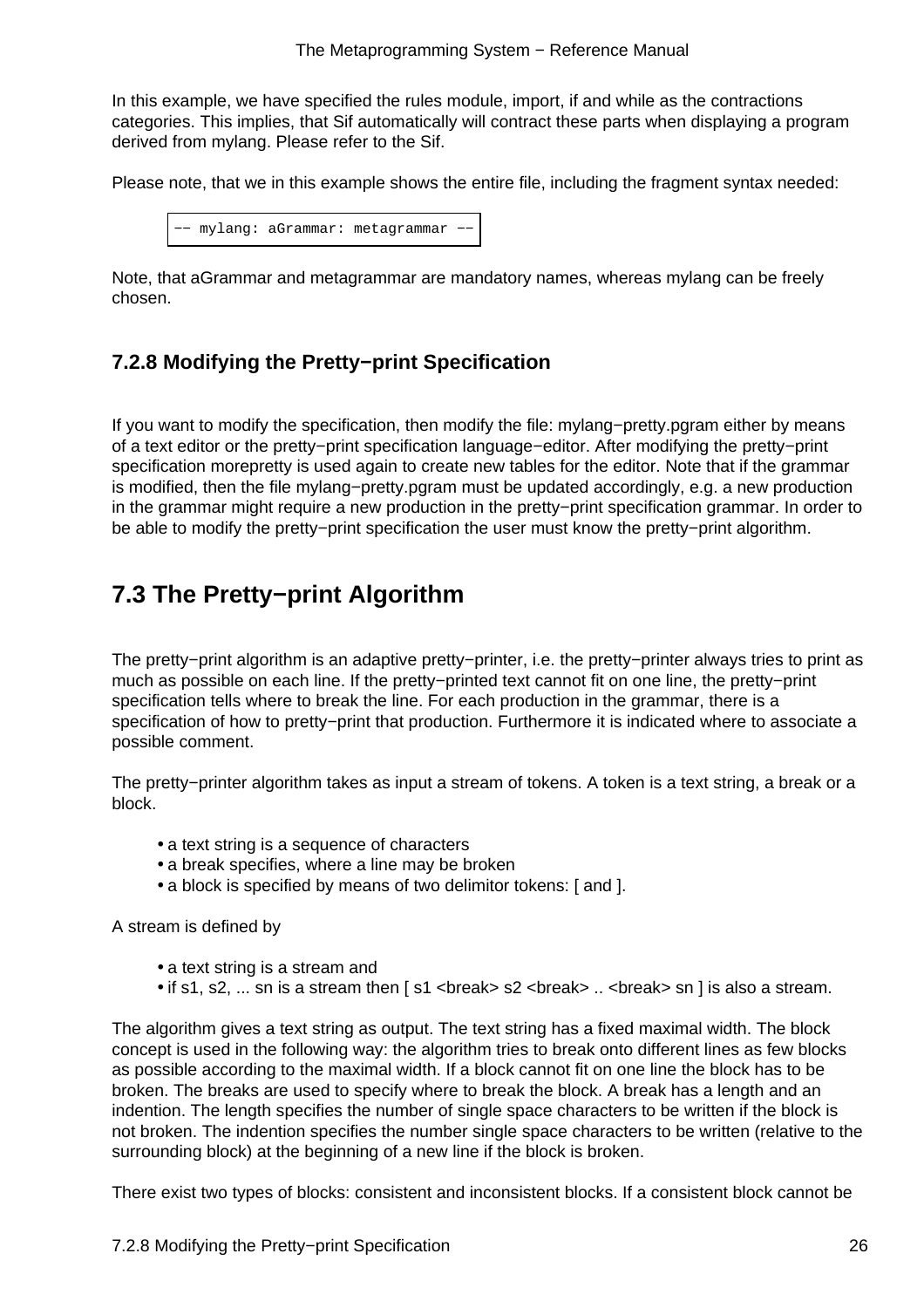written on one line the substreams of the block will be written on separate lines. I.e. all breaks in the block will imply a line break. If an inconsistent block cannot be written on one line the substreams are only written on a separate line if they cannot be written on the rest of the current line.

The reason for the distinction between consistent and inconsistent blocks is that one might prefer:

```
if <<condition:exp>> then
        <<thenPart:statement>>
else
        <<elsePart:statement>>
endif
```
to

```
if <<condition:exp>> then <<thenPart:statement>> else
<<elsePart:statement>> endif
```
and



to  $[4]$ 



### **7.4 The Pretty−print Specification**

The pretty−printer is based on the algorithm just described, but because the internal representation of a document is an abstract syntax tree, the input stream to the pretty−printer algorithm must be generated from the AST. This step is called unparsing. The structure of an AST is described by means of a grammar. The pretty−print specification defines for each production in the grammar how it shall be unparsed.

Only those productions, that result in nodes in the AST, has a corresponding specification. The productions are constructor and list productions as described previously.

The grammar for pretty−print specifications is described in appendix 2.

The pretty−print specification of a constructor production has the following form:

```
<Constructor> ::= <ProductionName:nameAppl> '=' <Stream:ItemList>;
<ItemList> ::* <Item>;
<Item> ::| <Terminal> | <NontTerm> | <Break> 
                | <Block> | <CommentPlace>
```
The ProductionName is the name of the syntactic category on the left side of the corresponding production in the language grammar. The items in the stream can be terminals, nonterminals, breaks, blocks or comment places: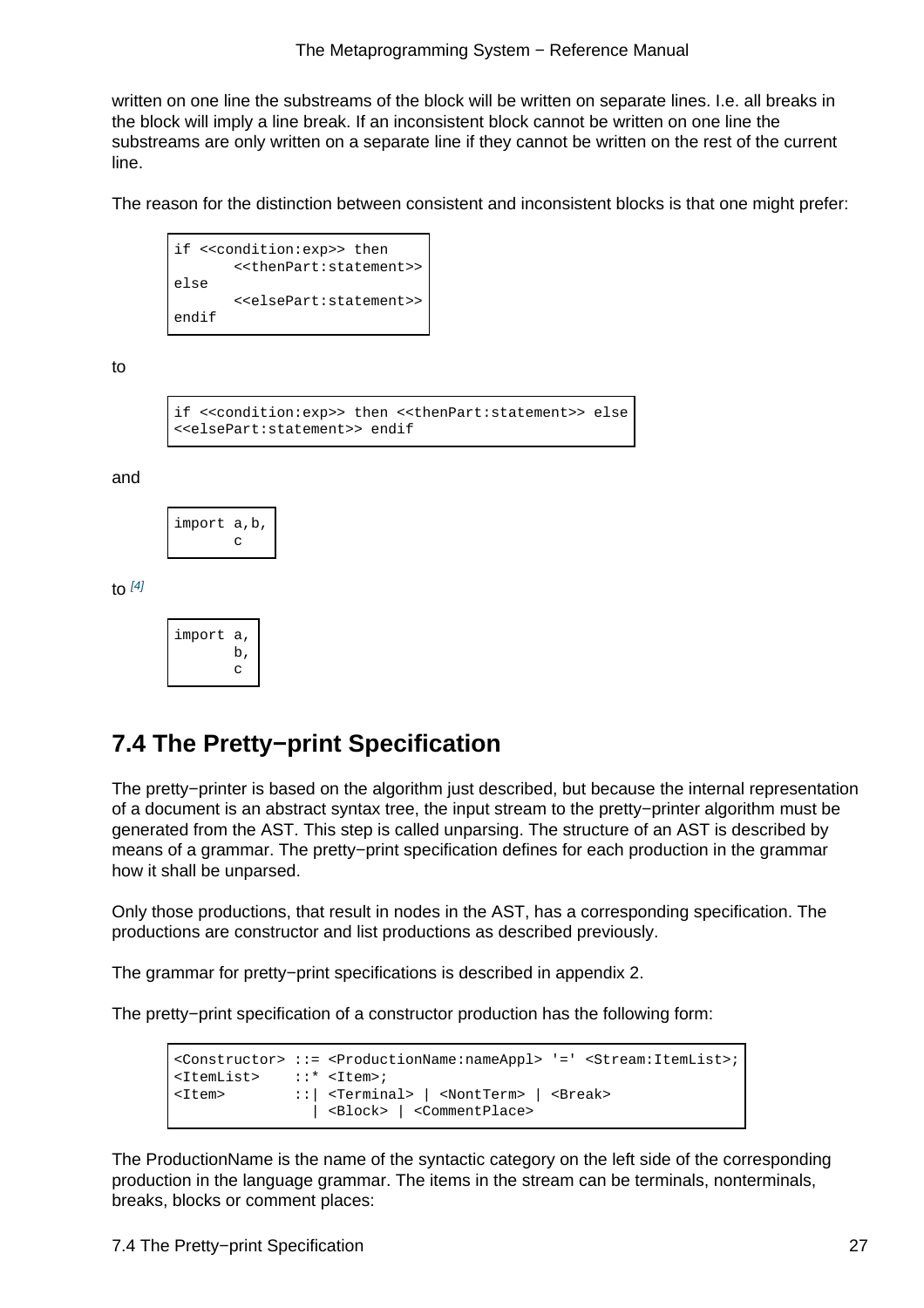- A terminal can be a terminal symbol from the corresponding production. This is specified by T:n, where n is the terminal number in the production. A terminal can also be an explicit terminal symbol: abc.
- A nonterminal is referring to the nonterminal symbol in the corresponding production or, if the nonterminal has been expanded, to the underlying sub−AST. Like terminals the nonterminals are numbered (N:n).
- A break is specified by \$<length>,<indention>. The meaning of length and indention is described above. The default break \$\$ has length 0 and indention 1.
- A consistent block is specified by [c ... ] and an inconsistent block is specified by [i ... ].
- The comment place character \* is used to indicate where to pretty−print the comment that may be associated with the node (corresponding to the production) in the AST. A comment place character shall be positioned after a terminal symbol and cannot be used in a list production.

The pretty−print specification of a list production has the following form:

```
<ListProd> ::= <ProductionName:nameAppl> '=' '(' <ListSpec> ')';
<ListSpec> ::= <Beginning:ItemList> 
               '{' <BlockType> <Separator:ItemList> '}' 
               <Ending:ItemList>
```
The list production specifies what is going to be pretty−printed before the list, between the list elements and after the list. A list is always surrounded by a block. Note the the block delimitors for lists are { and }.

The pretty−print specification must always start with a fragment form soecification (similar to the grammar specification). For a pretty–print specification the syntax is:

−− name: prettyprint: prettyprint −−

where name must be the name chosen for this grammar.

### **7.5 An Example of Modifying the Pretty−print Specification**

As mentioned the makepretty script generates a default pretty−print specification. This section illustrates the default pretty−print specification of the sample grammar and how the specification can be improved to obtain a more "pretty" pretty−printing.

The default pretty–print specification for mylang (mylang–pretty.pgram) might looks like <sup>[5]</sup>: d

```
−− mylang: prettyprint: prettyprint −−
PrettyPrintScheme mylangSpec
for mylang:
module = T:1 $$ * $$ N:1 $$ T:2 $$ N:2 $$ T:3 $$ N:3 $$ T:4;
id = N:1;importOpt = N:1;import = T:1 $ \frac{2}{3} * $ $ N:1 $ $ T:2;
nameList = ({c \text{ T}:1 \text{ $$\hat{\text{S}}$}});
statement = N:1;if = T:1 $$ * $$ N:1 $$ T:2 $$ N:2 $$ T:3 $$ N:3 $$ T:4;
while = T:1 \,$$ * $$ N:1 $$ T:2 $$ N:2 $$ T:3;
statementList = ({c \t{r:1 \t$}});
exp = N:1 ;
text = N:1;
```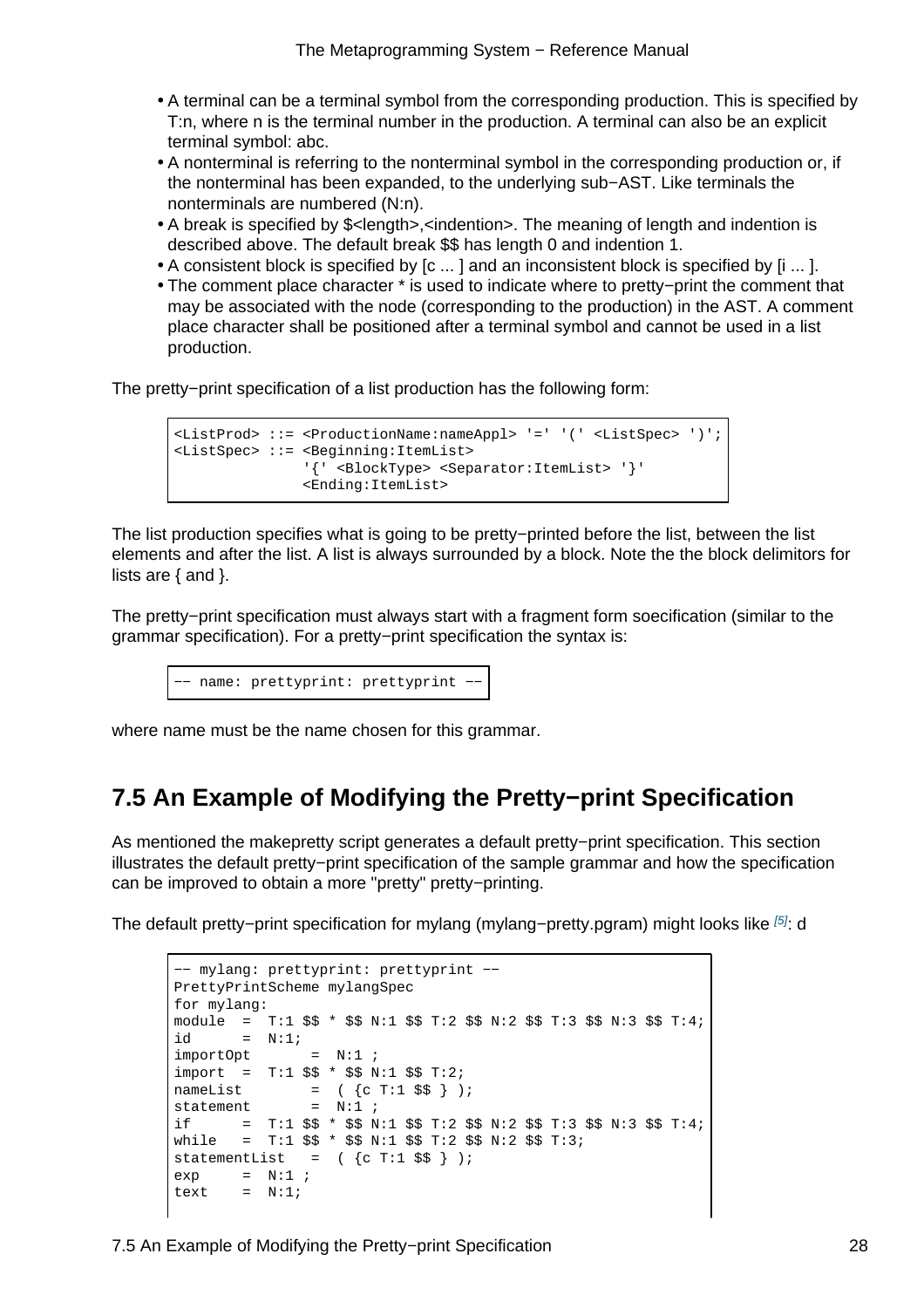$number = N:1;$  $expProcCall$  =  $N:1;$  $\text{procCall}$  = N:1 \$\$ T:1 \$\$ \* \$\$ T:2

As can be seen the default specification uses default breaks; there are no blocks except in lists; the block type of a list is consistent and only the list separator is specified; comments are only associated with constructor productions and always after the first terminal symbol.

Let us look at the following source file:

```
−− test: module: mylang −−
module pip;
(* Copyright 1992*)
(* Mjø lner Informatics *)
import dyt, baat, olsen; (* some imported operations *)
begin
  while olsen() do
     if (* the test condition will be filled out later *) <<condition:exp>>
      then
        dyt()
     else if <<condition:exp>> then baat() else <<elsePart:statement>> endif
      endif;
      <<statement>>
   end
end
```
Using the default pretty−printer specification as generated by the makepretty tool (see above) results in the following pretty−print [6]:

```
−− test: module: mylang −−
module (* Copyright 1992 *)
(* Mjølner Informatics *) pip ; import
(* some imported operations *) dyt, baat, olsen ; begin while olsen ( ) do
if
(* the test condition will be filled out later *)
<<condition: exp>>
then
dyt
\left()else
if
<<condition: exp>>
then
baat
(
)
else
<<elsePart: statement>>
endif
endif;
<<statement>> end end
```
Because there are no blocks in the specification, the pretty−printer tries to write as much as possible on each line as can be seen on the first three lines of the program. Note that no blocks in the specification has the same effect as one surrounding inconsistent block. After the third line each item is written on a separate line. This is caused by the statementList, that introduces a consistent block of statements.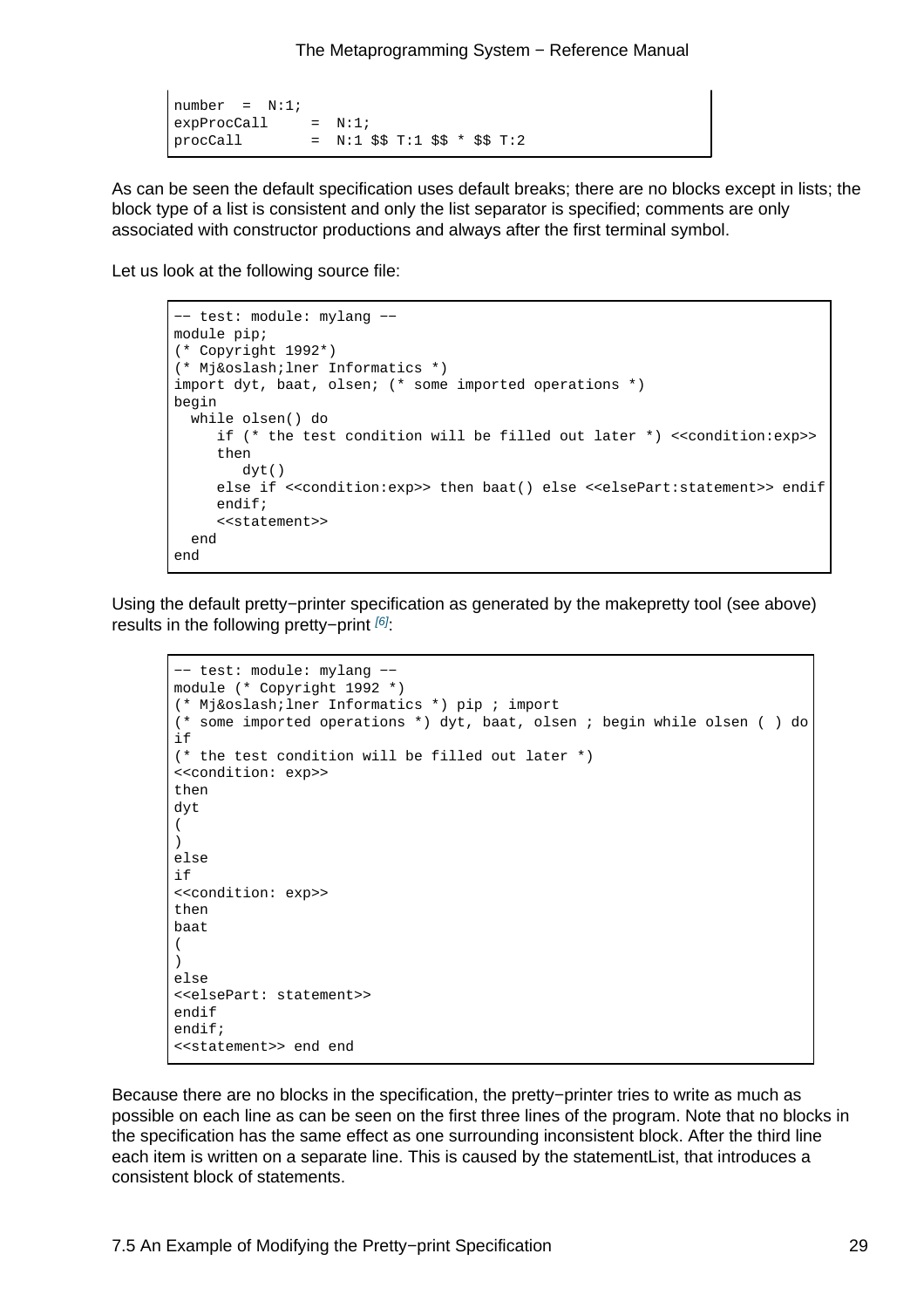This pretty−printing is certainly not very pretty, but only a few modifications of the specifiation improves the layout drastically. Consider the following modified specification:

```
−− mylang: prettyprint: prettyprint −−
PrettyPrintScheme mylangSpec
for mylang:
module = [c [i T:1 $$ N:1 T:2 ] $$ * $$ N:2 $$ [c T:3 $1,2 N:3 $$ T:4] ];
id = N:1;importOpt = N:1;import = [i T:1 $$ N:1 T:2 $$ *];
\texttt{nameList} = ( {i T:1 $$ } );
statement = N:1;if = [c [i T:1 $$ * $1,3 N:1 $$ T:2 ] $1,3 N:2 $$ [i T:3 $1,3 N:3 ] $$ T:4 ];
while = [c [i T:1 $$ * $$ N:1 $$ T:2 ] $1,3 N:2 $$ T:3];
statementList = ({c \t{r:1 \t$}});
exp = N:1 ;
text = N:1;number = N:1;expProcCall = N:1;\text{procCall} = N:1 T:1 T:2 $$ *
```
The test program now looks much nicer:

```
−− test: module: mylang −−
module pip;
(* Copyright 1992 *)
(* Mjø lner Informatics *)
import dyt, baat, olsen; (* some imported operations *)
begin
  while olsen() do
     if (* the test condition will be filled out later *)
         <<condition: exp>> then
         dyt()
      else
         if <<condition: exp>> then
            baat()
         else <<elsePart: statement>>
         endif
      endif;
      <<statement>>
   end
end
```
The following changes have been made: In the module production some blocks have been introduced: one that surrounds the whole production, one that surrounds the header of the module and one that surrounds the body of the module. It is important that the block types of the first and the last block are consistent. The break between the module name and the ":" have been removed. The comment character have been moved. The break between the begin keyword and the <statement> has been changed to an indention of two characters.

In the nameList production, the block type has been changed to inconsistent. The import production is surrounded by an inconsistent block in order to "overload" the consistent block of the start production. In the if and while productions, blocks has been introduced and the indention has been changed. In the procCall production, the breaks has been removed.

The reader is recommended to try to understand the effect of these modifications in order to gain insight into the workings of the pretty−print specification.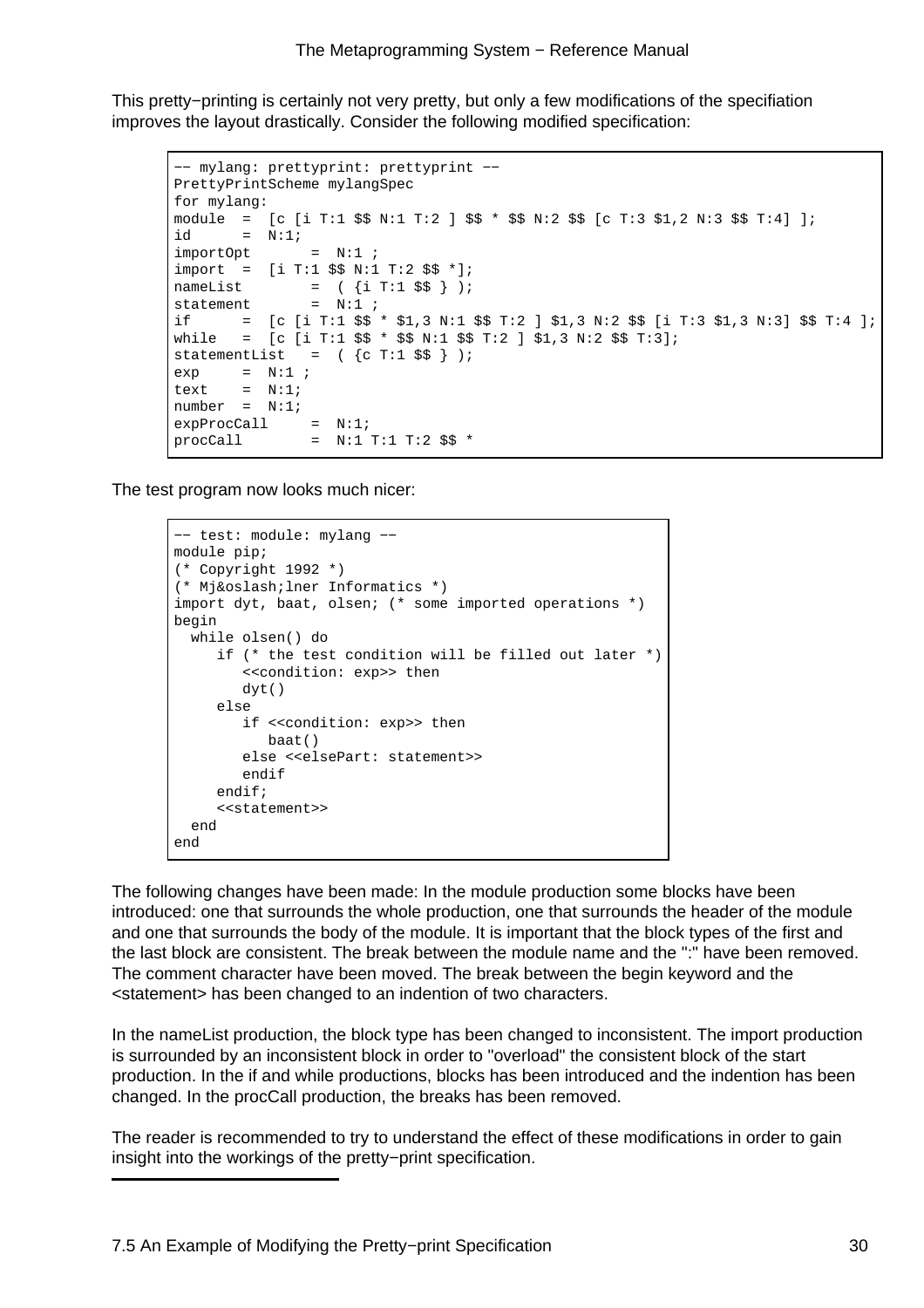<span id="page-33-0"></span>[4] Naturally, we are assuming that the line width is not sufficient to have the entire import a, b, c on one single line

 [5] This default pretty−print speficication is subject to changes. The default pretty−print specification on your system might differ from the one shown here. Especially will all construction nonterminals have consistent blocks surrounding their right−hand pretty−print specifications

 [6] Since the default pretty−print specification might differ on your system, the same applies for this pretty−print example

### **7.6 Format of Source Files**

The source files to be read by the different grammar tools (e.g. pp and sif) must all start by giving a specification of the fragment form (similar to grammar specifications and pretty−printer specifications).

The fragment form syntax for source files is:

| -- name: category: grammar -- |
|-------------------------------|
|-------------------------------|

where grammar be the name for the grammar for this source file. Category must be the name of a construction nonterminal in the grammar, and finally name is the name chosen for this fragment form (mostly not significant). If ': grammar' is omitted, the BETA grammar is assumed.

Please note, that it is important that category is the name of a construction nonterminal, i.e. a nonterminal specified by a construction rule:

category ::= ...;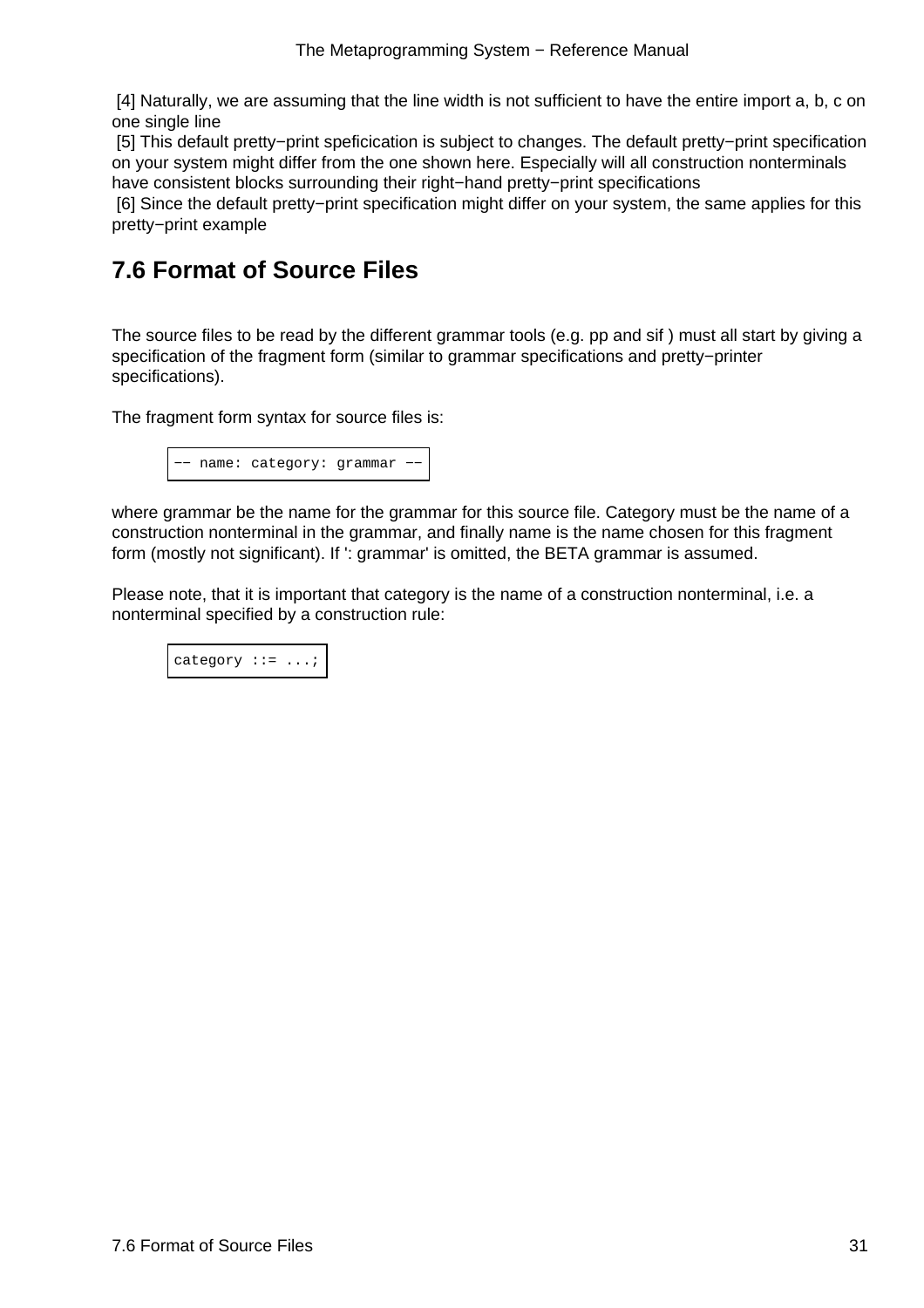## <span id="page-34-0"></span>**8 Fragment and AST Properties**

The metaprogramming system enables associating properties with each fragment and with the individual nodes in an AST. The fragment properties are defined as part of the fragment syntax (e.g. the ORIGIN and INCLUDE properties). The AST properties may be attached to the nodes by metaprogramming tools.

The properties are defined as instances of the propertyList pattern (defined in the property fragment). Properties are lists of (name, parameterList) pairs. Name may be any text string, and parameterList is a list of values, where each value may be an integer, a textstring or a name (also a textstring).

The attributes of propertyList are: addProp, findProp, deleteProp, scanProp and getProp.

The fragment properties are available through the prop attribute of the fragment pattern. The AST properties may be accessed through the following attributes of the AST pattern: setCommentProp, getCommentProp and hasCommentProp. SetCommentProp makes it possible to associate a propertyList with an AST, and getCommentProp makes it possible to gain access to the propertyList associated with an AST, and finally hasCommentProp is used for testing whether a propertyList is currently associated with an AST.

Please note, that the current implementation of properties of ASTs implies that the properties replaces any comments, which might have been associated with the AST.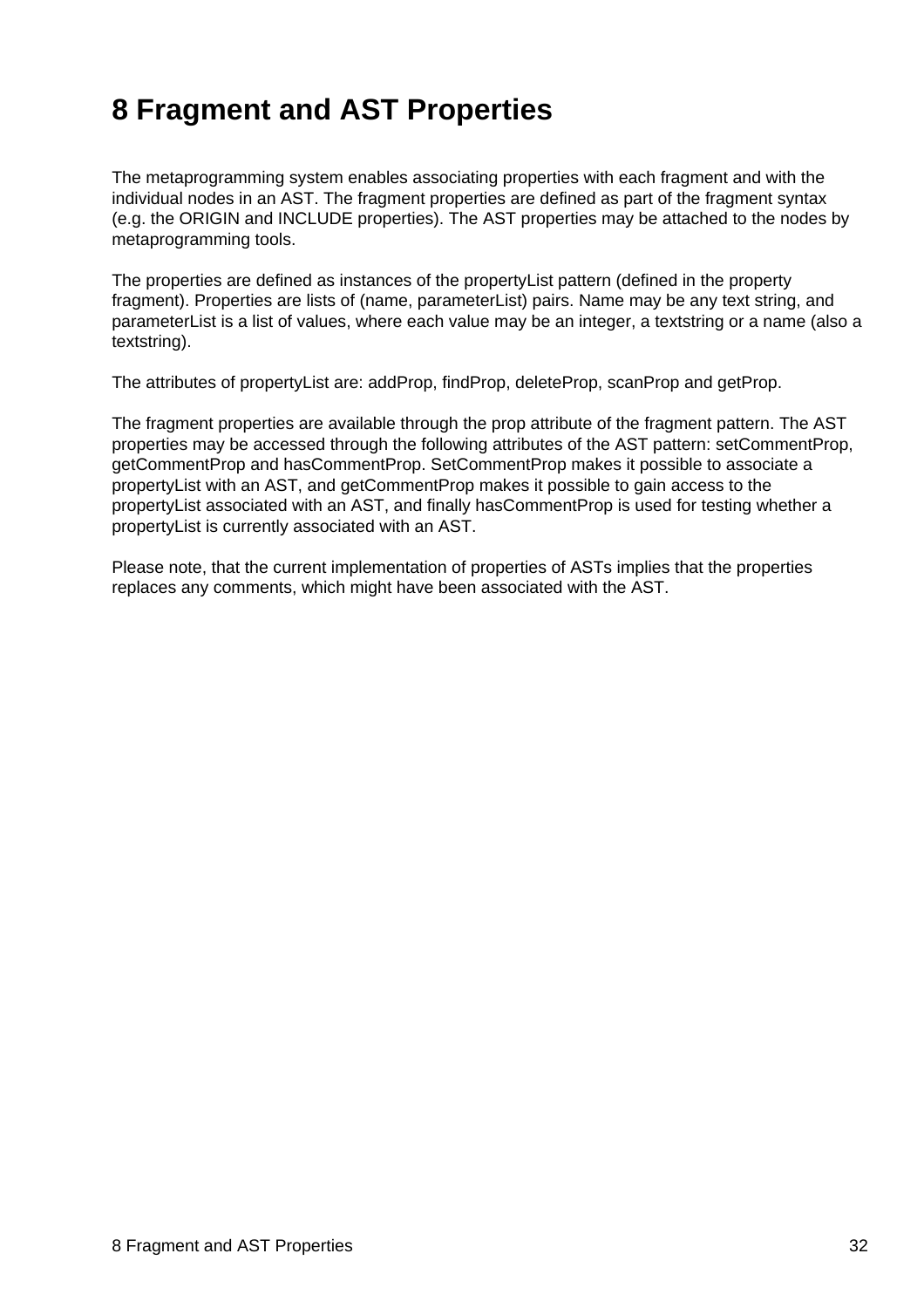## <span id="page-35-0"></span>**9 The Metaprogramming System Libraries**

The metaprogramming system consists of a number of fragments: astlevel, applgram, findgrammar, property, metagrammarcfl and metagramsemAtt:

- astlevel.bet contains the metaprogramming interface to the ASTs and fragments, as described above.
- applgram.bet contains one single pattern (subpattern of treelevel), which defines the proper initializations etc. for utilizing the treelevel interface for any given grammar.
- findgrammar.bet contains the grammarFinder used in the Mjølner BETA System (i.e. findgrammar seeks for grammars the places where the Mjølner BETA System locates its grammars).
- metagrammarcfl.bet contains the context−free level interface for the metagrammar, thus defining the interface to any grammar information, maintained by the Mjølner BETA System. metagrammarcfl is used by tools that needs to know about the structure of the grammar for the ASTs they are working on (e.g. the metaGrammarcfl interface is used by the Sif editor to find out about the valid derivations of a given nonterminal).
- metagramsematt.bet contains the semantic level interface for the metagrammar, and defines the interface to the available semantic information for grammars (e.g. options).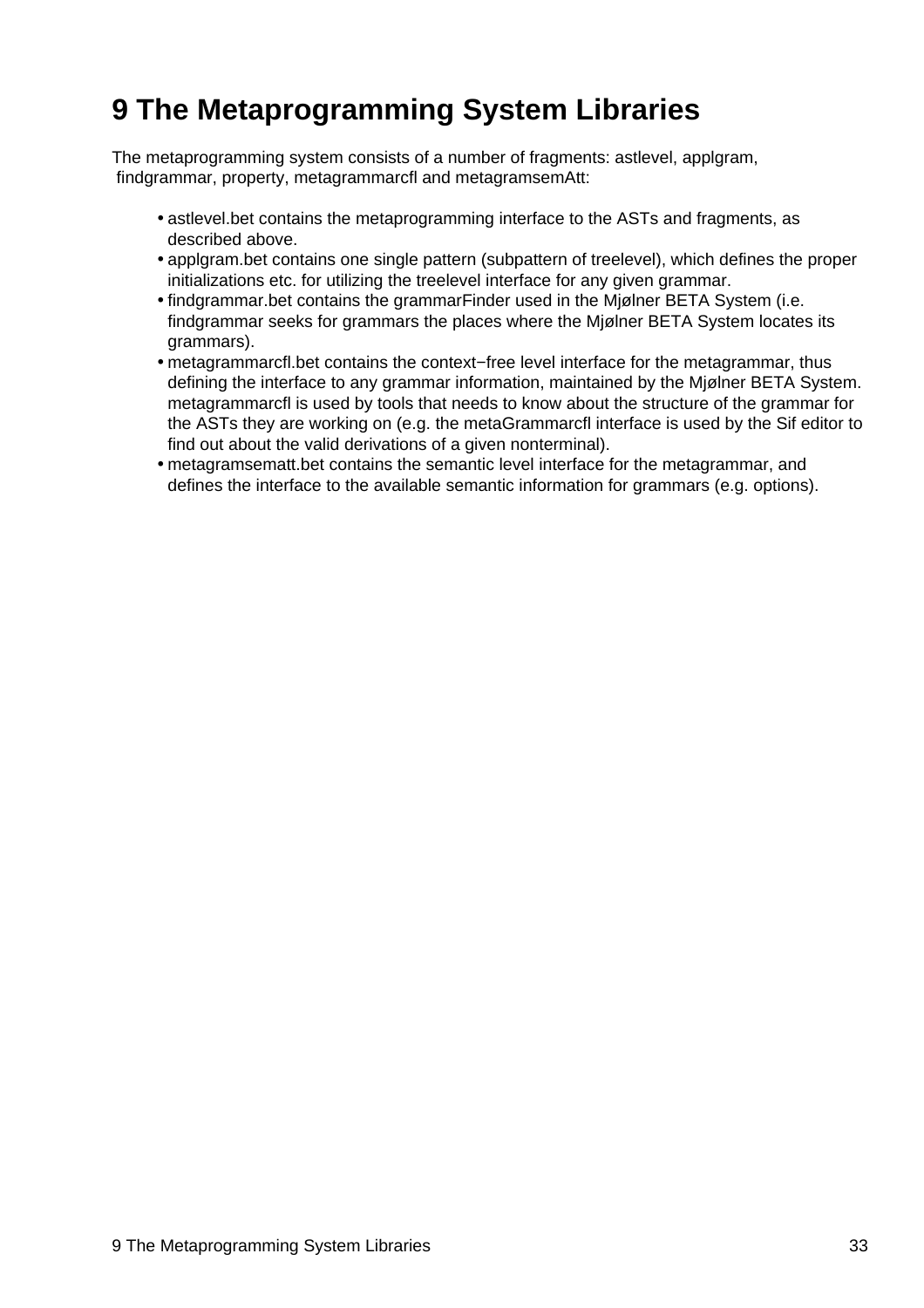# **10 Appendix A: The Metagrammar**

See doc/grammars/metagrammar.html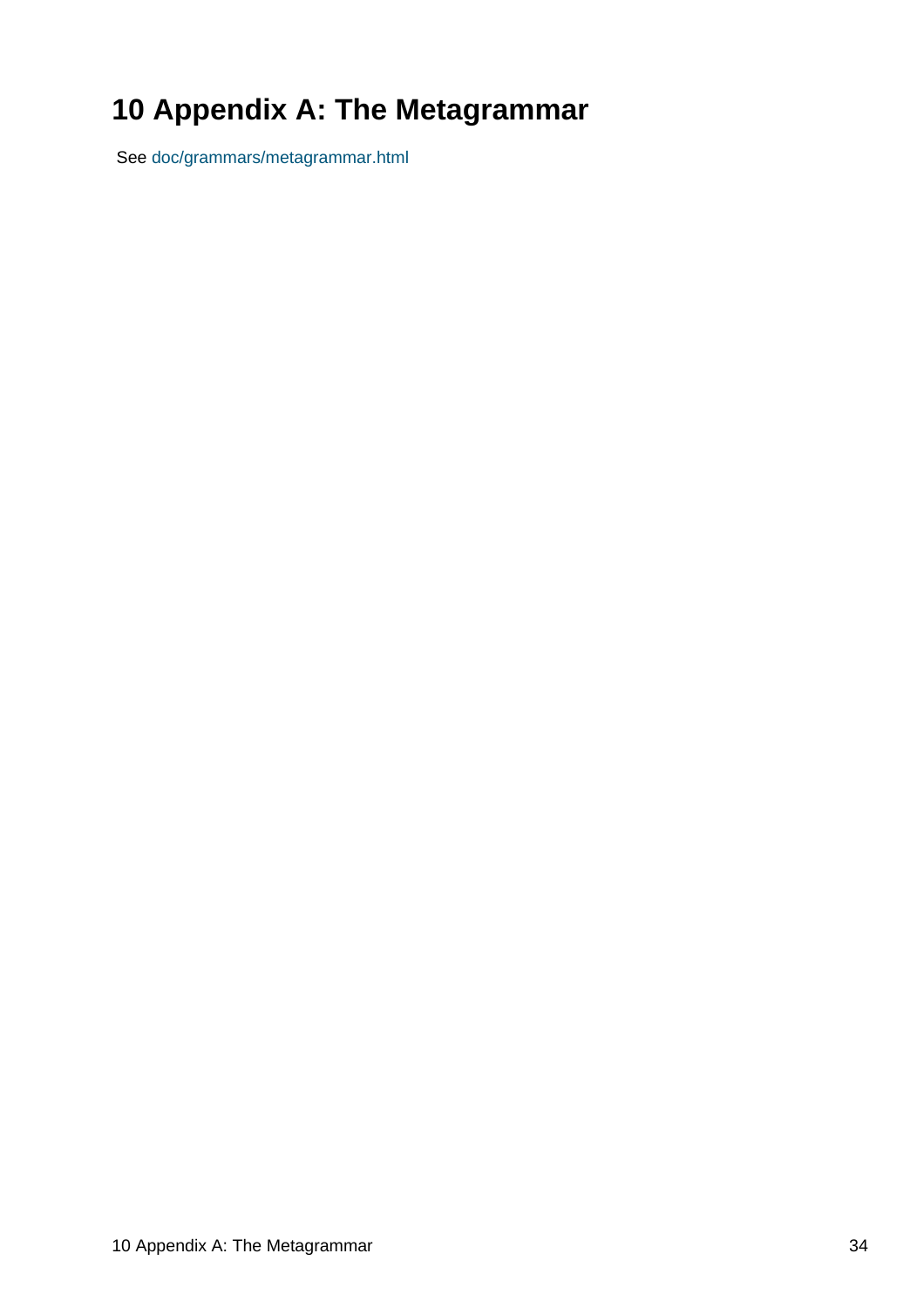## **11 Appendix B: The Pretty−print Specification Grammar**

See doc/grammars/prettyprint.html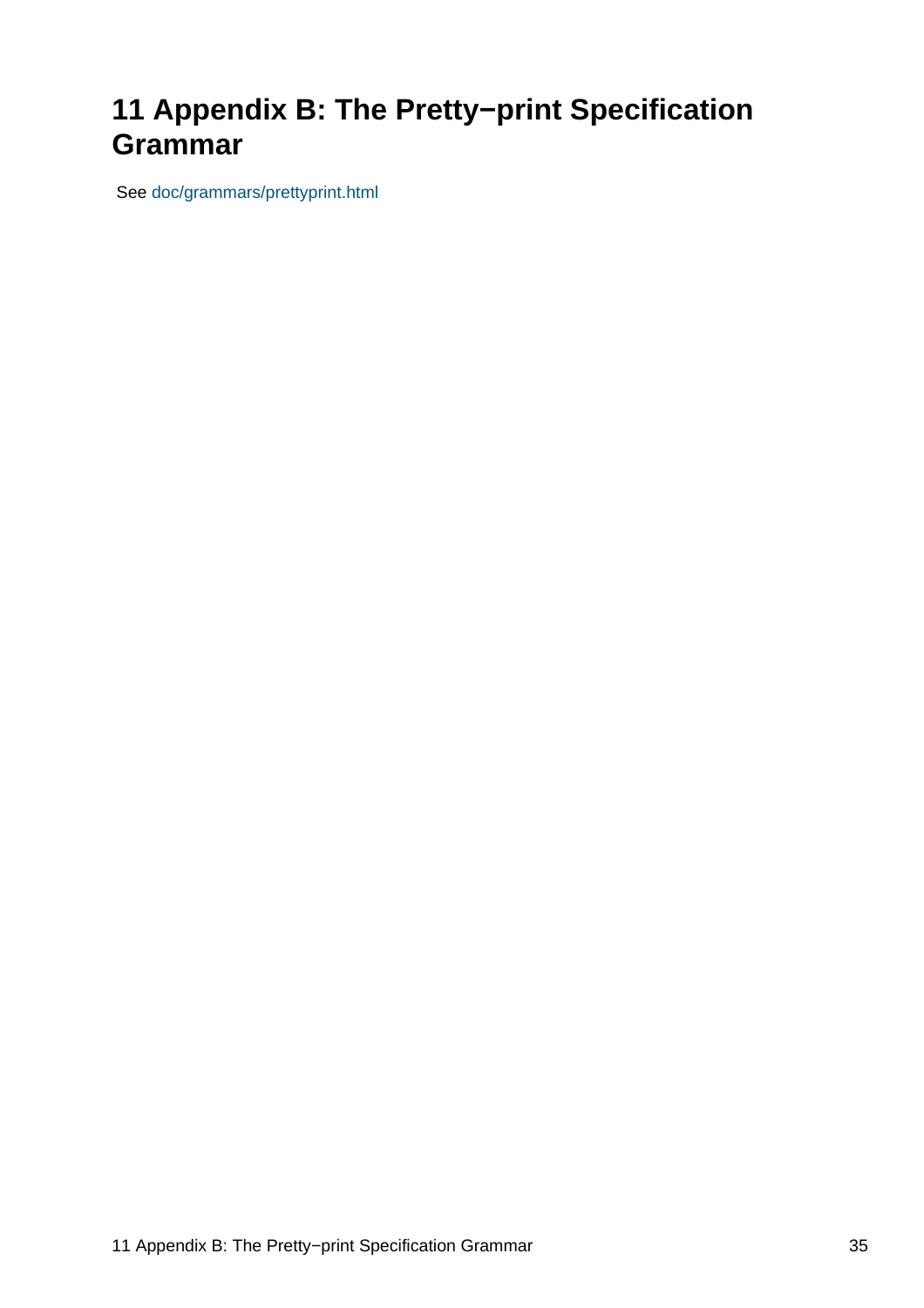## **12 Appendix C: Expression Grammar Example**

This appendix contains an example of use of the metaprogramming system for generating an expression calculator, enabling the user to enter expressions from the keyboard, which are then parser and the resulting AST is then evaluated by an interpreter (actually a recursive traversal of the AST, eveluating sunexpressions), and the calculated result is then printed on the screen. To give an impression of the application, the following is an example of an execution of the calculator (the underlined text is entered by the user Ñ expreval is the name of the calculator):

```
expreval
Eval? 3+4
7
Eval? (3+4)*(20+2)/438
Eval? (3+4
PARSE−ERRORS
# 1 (3+4
# ****** ^
# Expected symbols: / mod ) * +
Eval? 22 mod 5
2
Eval? .
```
This application consists of five files:

- expr−meta.gram: Contains the grammar specification for the valid expressions.
- expr−pretty.pgram: Contains the pretty−printer specification.
- exprcfl.bet: Contains the generated context−free level interface.
- exprsematt.bet: Contains the additional semantic level interface. Primerily the eval routine.
- expreval.bet: Contains the initialization, and keyboard and screen handling code.

We will in the following present the five files along with a few comments on the important aspects of the particular file.

#### **12.1 The Expression Grammar**

This file contains the grammar that are used to check the syntax of the expressions of the calculator. The grammar is a fairly ordinary expression grammar, except that assignment statements are part of the legal syntax of the calculator, making the use of variables valid in the calculator. Please note the declaration of the substanceSlot and the attribute part.

```
−−− expr: AGrammar: metagrammar −−−
Grammar expr:
option 
    string = unused
    substanceSlot = dcAtt
Rule
  <stat> ::| <assignment> | <evalStatement> | <quit>;
   <assignment> ::= <name : nameDecl> '=' <expression>;
   <evalStatement> ::= <expression>;
  \{quit> ::= '.';
   <expression> ::| <Term> | <addExpression>;
   <term> ::| <factor> | <multExpression>;
```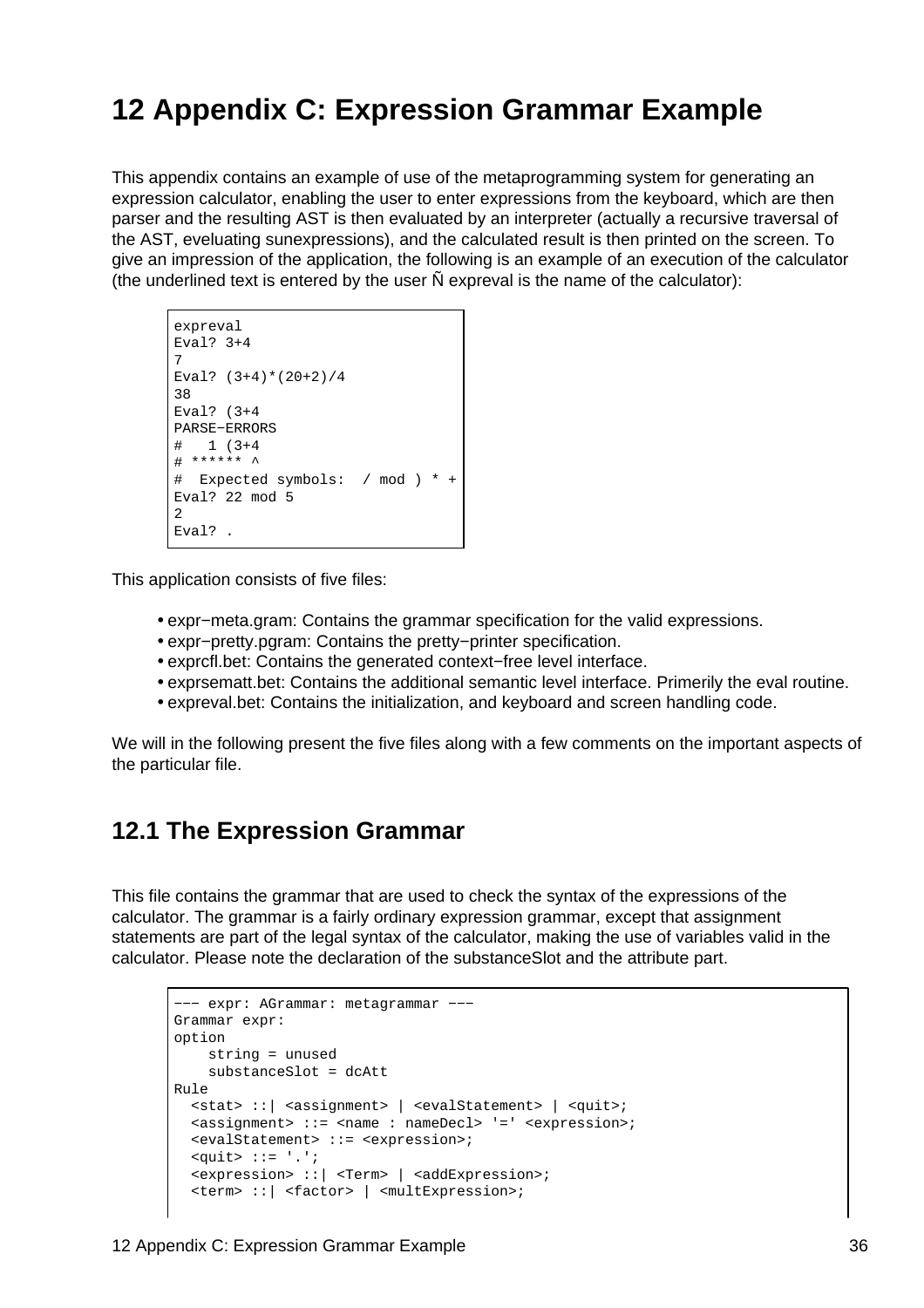```
 <factor> ::| <number> | <bracketExpression> | <variable>;
   <bracketExpression> ::= '(' <expression> ')';
   <MultExpression> ::= <Operand1 : Term> <MultOperator> <Operand2 : Factor>;
   <AddExpression> ::= <Operand1 : Expression> <AddOperator> <Operand2 : Term>;
   <MultOperator> ::| <TimesOp> | <DivOp> | <ModOp>;
   <AddOperator> ::| <PlusOp> | <MinusOp>;
   <Number> ::= <Const>;
   <Variable> ::= <NameAppl>;
   <TimesOp> ::= '*';
  <DivOp> ::= '/';
   <ModOp> ::= 'mod';
   <plusOp> ::= '+';
   <minusOp> ::= '−'
attribute
  (* the following definitions will trigger the generator to make
    * semantic attribute slots for the generated context free level
   *)
   <expression> : 0
```
### **12.2 The Expression Pretty−Print Grammar**

This file contains the pretty−pring grammar, used by the calculator. Strictly speaking this pretty−print grammar is not used by the calculator.

```
−−− expr : prettyprint : prettyprint −−− 
PrettyPrintScheme exprSpec
for expr:
stat = N:1;assignment = [c N:1 $1,0 T:1 $1,0 * $1,2 N:2];
evalStatement = N:1;
quit = T:1 \$1,0 \*;
expression = N:1 ;
term = N:1;factor = N:1;
bracketExpression = [c T:1 $1,0 * $1,2 N:1 $1,0 T:2];
MultExpression = [c N:1 $1,2 N:2 $1,2 N:3];
AddExpression = [c N:1 $1,2 N:2 $1,2 N:3];
MultOperator = N:1 ;
AddOperator = N:1 ;
Number = N:1;Variable = N:1;TimesOp = T:1 \$1,0 *;
DivOp = T:1 \$1,0 *;
ModOp = T:1 \$1,0 *;
plusOp = T:1 $1,0 *;
minusOp = T:1 \$1,0 *
```
### **12.3 The Expression Context−Free Level Interface**

This file contains the generated context−free level interface. Please note the effects of the substanceSlot and attribute part specifications in the grammar. The init routine only contains initializations that can be ignored.

```
ORIGIN '~beta/mps/astlevel'
```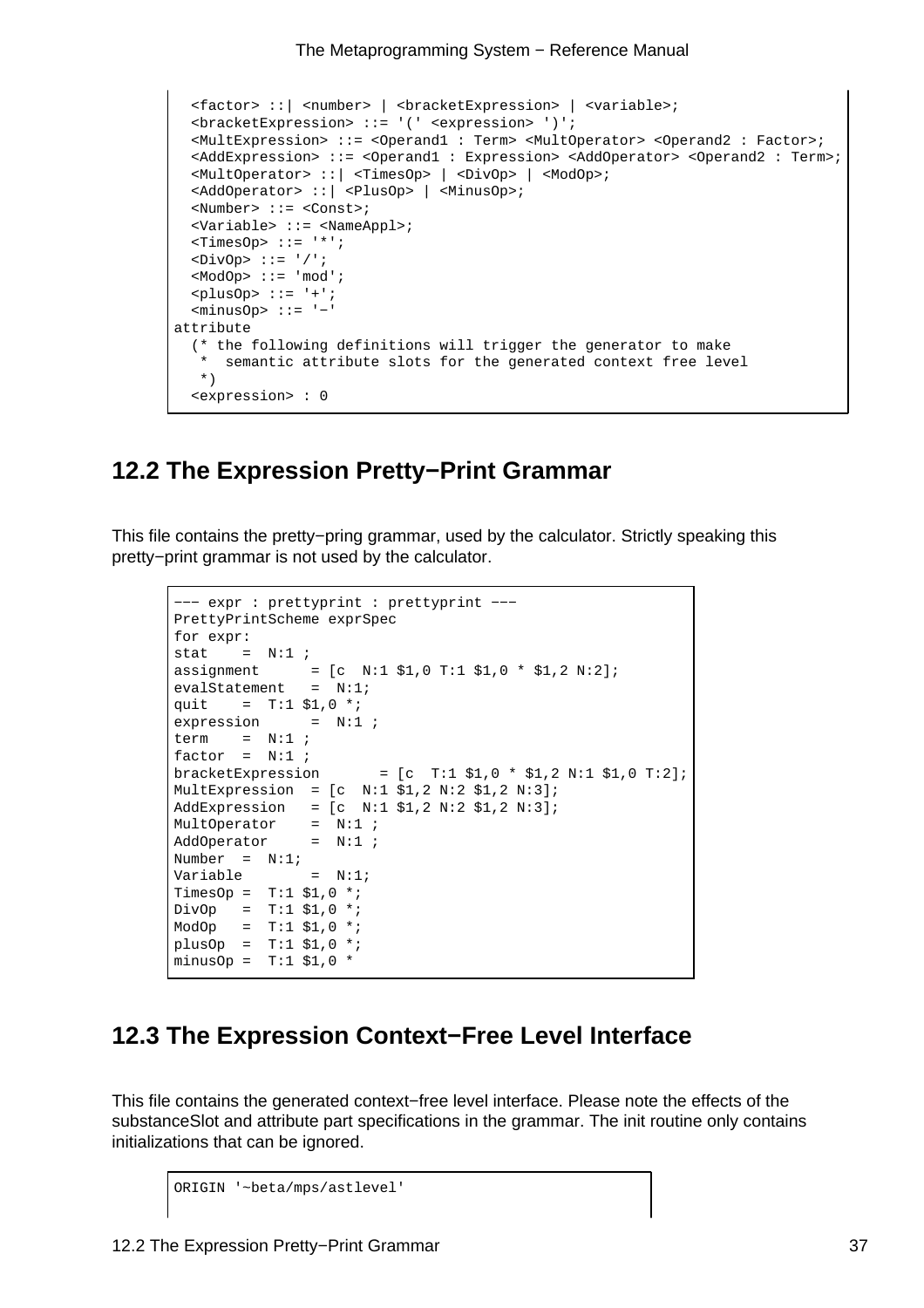```
−−− astInterfaceLib: attributes−−−
expr: TreeLevel
   (# stat: cons
        (# <<SLOT statAttributes: attributes>> #);
      expression: cons
        (# <<SLOT expressionAttributes: attributes>> #);
      term: expression
        (# #);
      factor: term
       ( # #); MultOperator: cons
        (# #);
      AddOperator: cons
        (# #);
      assignment: stat
        (# getname: getson1(# #);
           putname: putson1(# #);
           getexpression: getson2(# #);
           putexpression: putson2(# #);
        exit 2
       \#);
      evalStatement: stat
        (# getexpression: getson1(# #);
           putexpression: putson1(# #);
        exit 3
       #);
      quit: stat
       ( # exit 4  bracketExpression: factor
        (# getexpression: getson1(# #);
           putexpression: putson1(# #);
        exit 8
        #);
      MultExpression: term
        (# getOperand1: getson1(# #);
           putOperand1: putson1(# #);
           getMultOperator: getson2(# #);
           putMultOperator: putson2(# #);
           getOperand2: getson3(# #);
           putOperand2: putson3(# #);
        exit 9
       #);
      AddExpression: expression
        (# getOperand1: getson1(# #);
           putOperand1: putson1(# #);
           getAddOperator: getson2(# #);
           putAddOperator: putson2(# #);
           getOperand2: getson3(# #);
           putOperand2: putson3(# #);
        exit 10
       \#);
      Number: factor
        (# getConst: getson1(# #);
           putConst: putson1(# #);
        exit 13
       #);
      Variable: factor
        (# getNameAppl: getson1(# #);
           putNameAppl: putson1(# #);
        exit 14
       #);
      TimesOp: MultOperator
        (# exit 15 #);
      DivOp: MultOperator
        (# exit 16 #);
```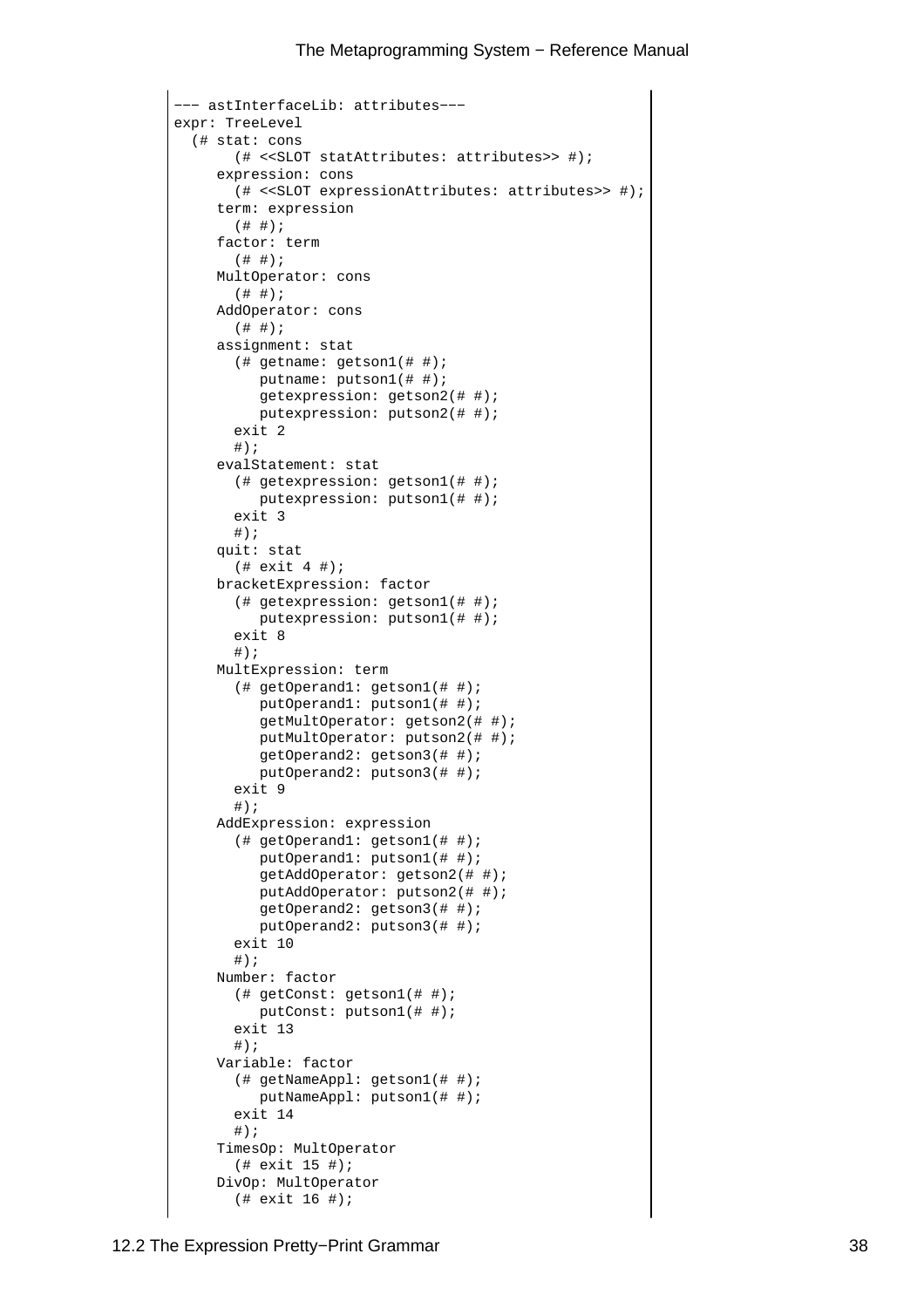```
 ModOp: MultOperator
     (# exit 17 #);
   plusOp: AddOperator
      (# exit 18 #);
   minusOp: AddOperator
      (# exit 19 #);
   grammarIdentification::<
      (# do 'expr'−>theGrammarName #);
   version::< 
      (# do −1−>value #);
   suffix::<
     (# do '.text'−>theSuffix #);
   maxproductions::<
     (# do 19−>value #);
   dcAtt: @
     <<SLOT dcAtt: descriptor>>;
   init::< 
    ( # \ldots #); #)
```
### **12.4 The Expression Semantic Level Interface**

This file contains the semantic level interface, written for the calculator. Please note the utilization of the SLOTs, generated as the result of the substanceSlot and attribute part of the grammar.

```
ORIGIN 'exprcfl';
INCLUDE '~beta/containers/hashTable'
−−− expressionAttributes: attributes −−−
eval: 
   (# value: @integer ;
     n: ^number;
      cnst: ^const;
     m: ^multExpression;
     a: ^addExpression;
     anAst: ^ast;
     be: ^bracketExpression;
      e1,e2: ^expression;
      var: ^variable;
     na: ^nameAppl;
   do (if symbol
       //bracketExpression then 
          this(expression)[] −> be[]; be.getExpression −> e1[]; e1.eval −> value
       //multexpression then 
          this(expression)[] −> m[];
          m.getOperand1 −> e1[]; m.getoperand2 −> e2[];
          m.getMultOperator −> anAst[];
          (if anAst.symbol
           //timesop then e1.eval * e2.eval −> value
           //divop then e1.eval div e2.eval −> value
           //modOp then e1.eval mod e2.eval −> value
          if);
       //addexpression then
          this(expression)[] −> a[];
          a.getOperand1 −> e1[]; a.getOperand2 −> e2[];
          a.getAddOperator −> anAst[];
          (if anAst.symbol
           //plusOp then e1.eval + e2.eval −> value
           //minusOp then e1.eval − e2.eval −> value
          if)
       //number then this(expression)[]−>n[];
```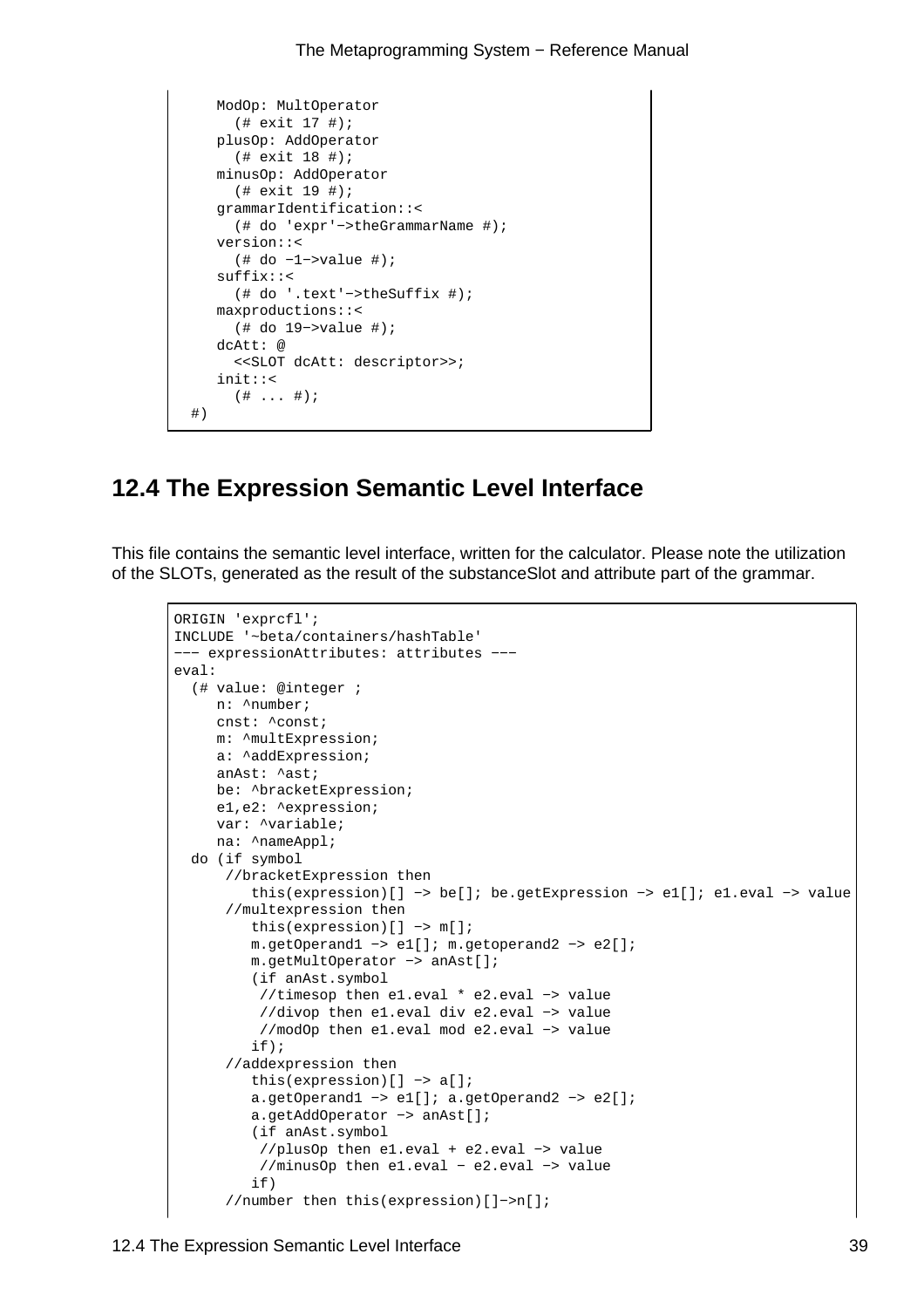```
 n.getConst−>cnst[]; cnst.getValue −> value
       //variable then this(expression)[] −> var[];
          var.getnameAppl −> na[];
          (# e: ^dcAtt.symbolTable.element
          do na[] −> dcAtt.symbolTable.findKey −> e[];
             (if e[]//none then
                 na.getText −> screen.putText;
                  ' is not declared ' −> screen.putLine;
              else e.e.eval −> value
             if);
          #);
      if) 
   exit value
   #)
−−− dcAtt: descriptor −−−
(# symbolTable: @hashTable
      (# element::< (# id: ^lexemText; e: ^expression #);
         hashFunction::< 
           (# t: ^text 
           do e.id.getText −> t[];
              t.scan(# do (ch−>ascii.lowCase)+133*value −> value #);
          \#);
         equal::< 
           (# equalText:
                (# t1,t2: ^text enter (t1[],t2[]) exit t1[] −> t2.equalNCS #)
           do (left.id.getText,right.id.getText) −> equalText −> value
          #);
         findKey: 
           (# e: @element; found: ^element
           enter e.id[]
           do scan(# where::< (# do (e[],current[]) −> equal −> value #)
                  do current[] −> found[] #)
           exit found[]
          #);
     \#) :
    init: (# do symbolTable.init #);
#)
−−−−−− statAttributes: attributes −−−−−−
run: 
   (# expr: ^expression;
      eval: ^evalStatement;
     let: ^assignment;
      elm: ^dcAtt.symbolTable.element
  do (if symbol
       //assignment then 
          this(stat)[] −> let[];
          &dcAtt.symbolTable.element[] −> elm[];
          let.getName −> elm.id[];
          let.getExpression −> elm.e[];
          elm[] −> dcAtt.symbolTable.insert;
       //evalStatement then
          this(stat)[] −> eval[];
          eval.getExpression −> expr[];
          expr.eval −> screen.putInt;
          screen.newLine 
       //quit then (normal,'') −> stop
      if);
```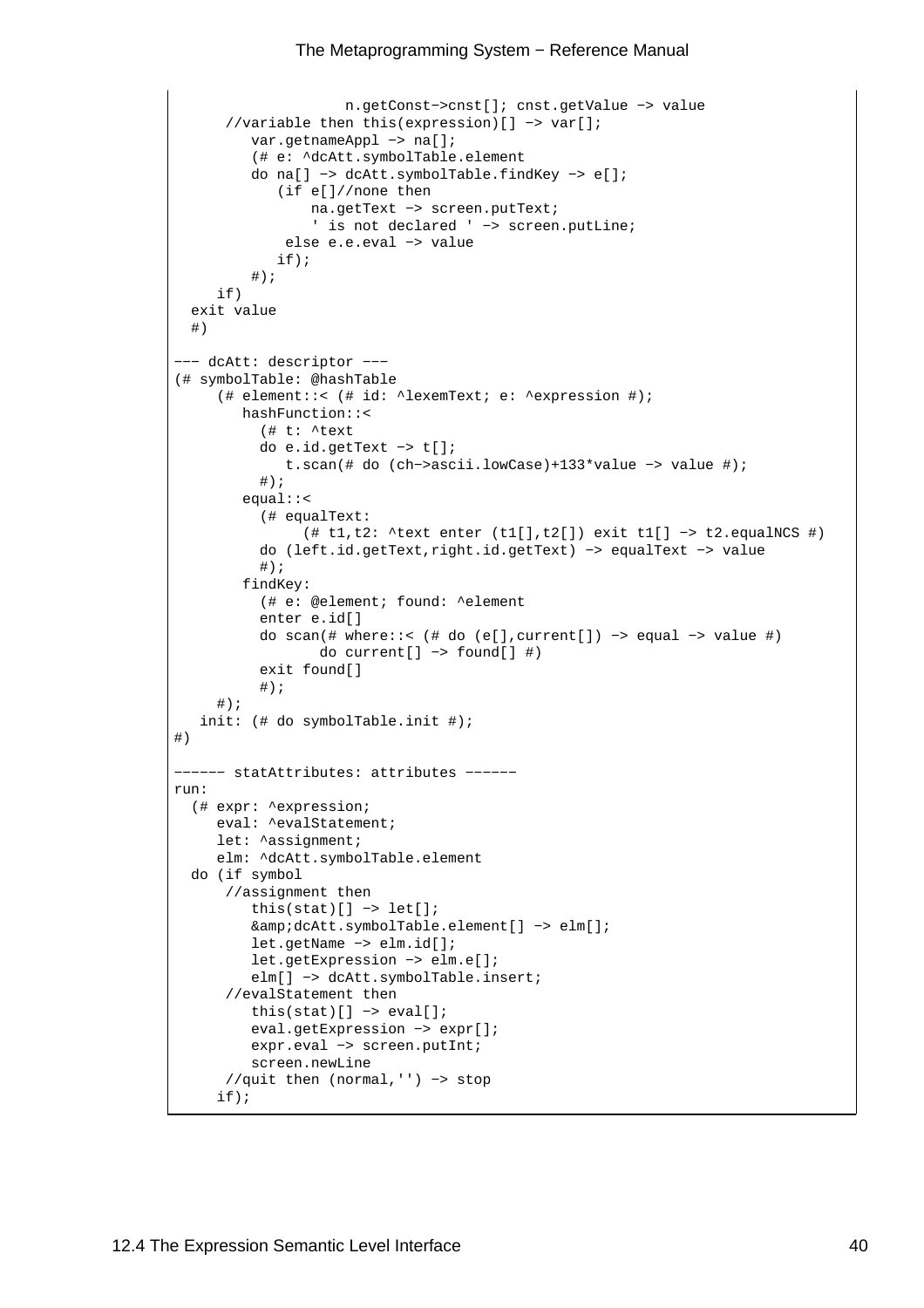### **12.5 The Expression Evaluator Program**

This file contains the initialization of the metaprogramming system and the handling of the keybroard and screen. Please note the use of the parser, the handling of parse errors, and the evaluation of the ASTs, resulting from successful parsing of the input.

```
ORIGIN 'exprcfl';
INCLUDE 'exprsematt'
−−− program: descriptor −−−
(# (* This is a small demo−program of how to use the MetaProgrammingSystem.
     * The program implements a small desc−calculator a la dc in unix. The
    * grammar for expressions is on the file expr−meta.gram. The generated
     * context free level is on exprCfl. Exprsematt contains semantic
     * attributes for expr.
     *)
   ast: @astinterface;
    expr: @ast.expr; (* the cfl of the grammar *)
   exprFragment: ^ast.fragmentForm;
   evalString: ^text;
   stat: ^expr.stat;
   ok: @boolean;
   btabFile: ^text;
do ast.astLevelInit; (* initialize astlevel *)
   expr.init; (* and the context free level of the generated grammar *)
    'expr−parser' −> btabFile[];
    ast.parserFileExtension−>btabFile.puttext;
   btabFile[] −> expr.parser.initialize; (* and the parser *)
    expr[] −> ast.newFragmentForm −> exprFragment[]
    (* create a fragmentform which can contain the asts *);
    cycle
    (# do
       'Eval? ' −> screen.putText;
      keyBoard.getLine −> evalString[]; (* read a string from keyboard *)
       evalString.newLine; (* add a newline to the string *)
       0 −> evalString.setPos; (* reset evalString to start *)
       (1,evalString[],screen[],exprFragment[]) −> expr.parser −> ok;
       (* 1: goalSymbol,
        * evalString: input,
        * exprFragment: the fragmentform to contains the asts 
        *)
       (if ok 
        //false then 
           'PARSE−ERRORS' −> screen.putLine;
           0 −> evalString.setPos; (* reset evalString to start *)
           (evalString[],screen[]) −> expr.parser.ErrorReport;
        else (* there was no parse−errors *)
          exprFraqment.root[] -> stat[];
           (* the parser returns the root of the parsed ast in fragment.root *)
           stat.run; 
       if);
    #)
```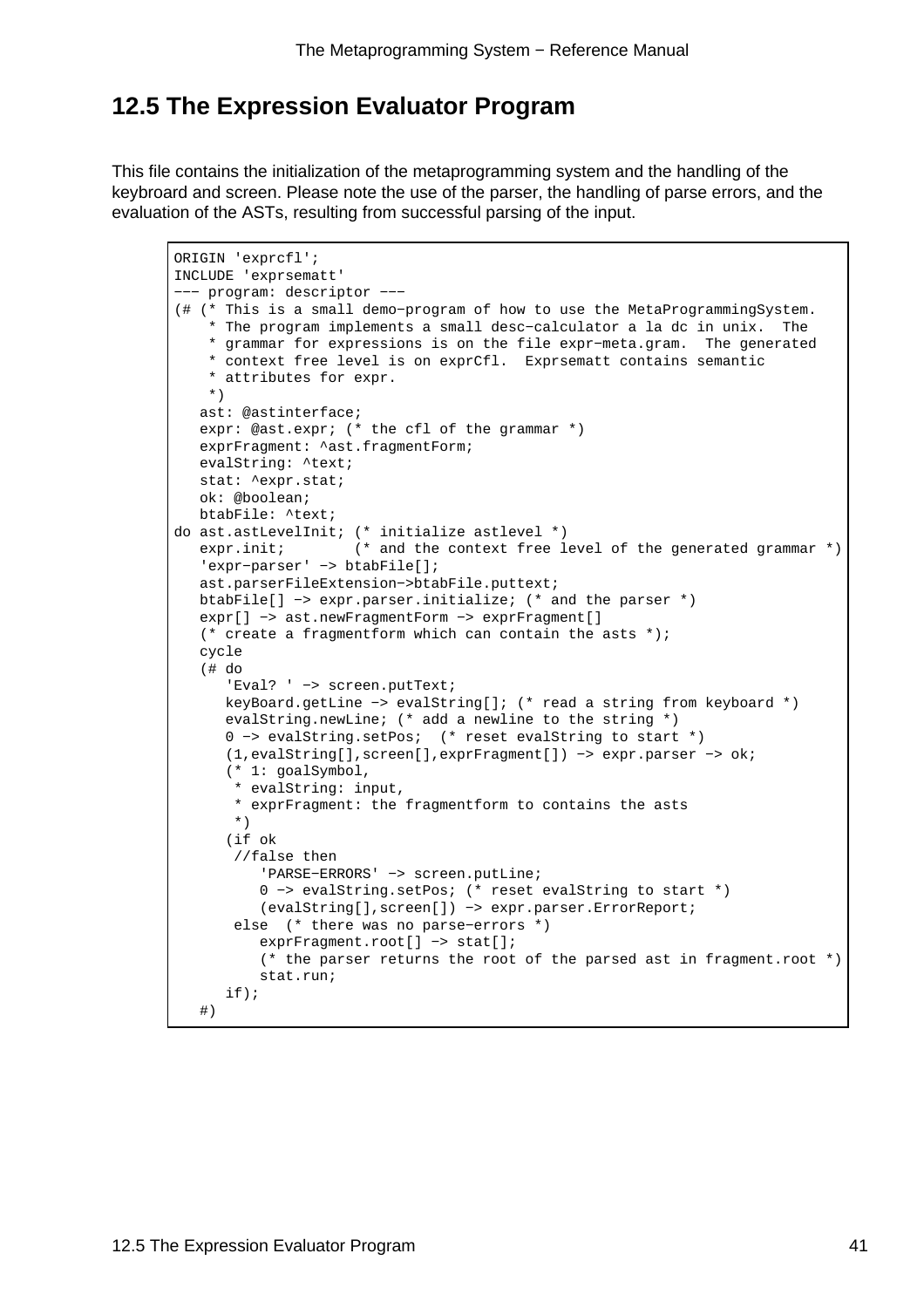## **13.1 Astlevel Interface**

```
ORIGIN '~beta/basiclib/betaenv';
LIB_DEF 'mpsastlevel' '../lib';
INCLUDE '~beta/sysutils/pathhandler'
          '~beta/containers/hashTable'
          'property';
BODY 'private/astPrivate';
(*
  * COPYRIGHT
         Copyright (C) Mjolner Informatics, 1986-93
  * All rights reserved.
  *)
−− LIB: Attributes −−
(* This fragment contains the tree level interface to the abstract syntax trees
  * and interface to the fragment library.
  *) (* idx: 2 *)
astInterface:
   (# <<SLOT astInterfaceLib:Attributes>>;
     yggdrasilVersion:
       (* describes the version of THIS(astInterface) *) (# exit 'v5.2' #);
     ast:
        (* Basic class, which is the super−pattern of all patterns describing
          * abstract syntax trees. Ast's are stored in a special purpose format
         * which is internally allocated in a repetition.
         *)
         (# <<SLOT astLib:Attributes>>;
           frag: (* where THIS(ast) belongs *)
              ^fragmentForm;
           symbol: (* the nonterminal symbol of THIS(ast) *)
              (# lab: @integer
              enter
                 (# enter lab ... #)
              exit
                ( # . . . exit lab
the set of the set of the set of the set of the set of the set of the set of the set of the set of the set of 
             #);
           father:
              (* return the father of THIS(ast) or NONE, if we are in the root *)
              (#
              exit (# as: ^ast ... exit as[] #)
             #);
           son:<
              (* returns the son of THIS(ast); only expanded−nodes
               * may have a son − if no son, none is returned;
               * for all other AST−nodes, none is returned
               *)
              (# theSon: ^AST do INNER exit theSon[] #);
          nextBrother:
              (# brother: ^ast
              ...
              exit brother[]
              #);
           sonNo:
              (* returns the sonNo of THIS(ast) in the father node *)
              (# inx,finx,son: @integer
 ...
              exit son
             #);
          kind:
              (* return the subCategory of ast this node is *)
              (#
              exit (# kind: @integer ... exit kind #)
```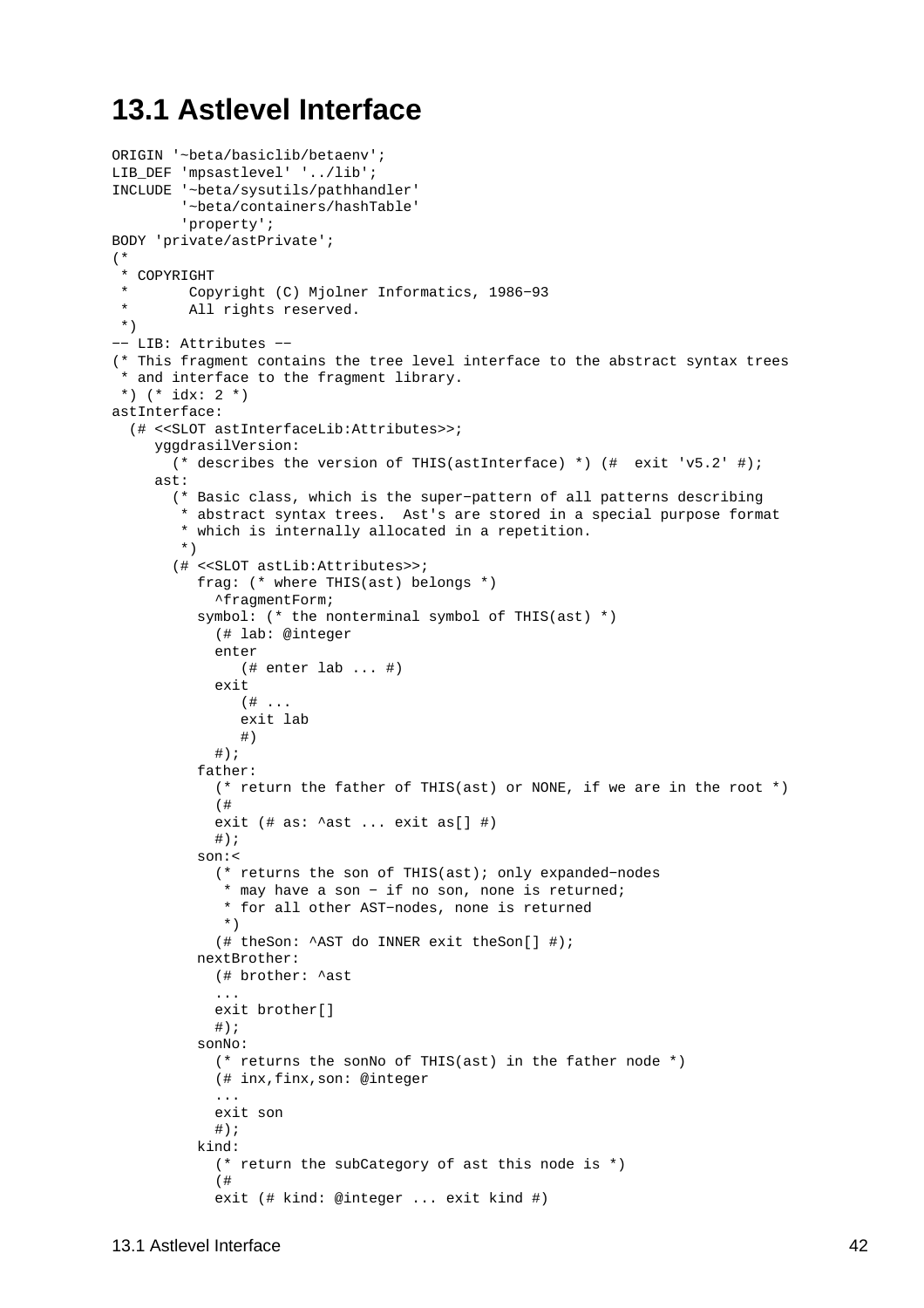```
#);
          equal:
             (* determines if THIS(ast) and another ast−reference points to the
              * same ast. This operations is to be used instead of testing
              * reference−equivalence directly: instead of testing
                    a1, a2: \text{ 'ast;}* (if all] = a2[] then ... if); * you must test
                    (if (a1[]->a2.equal) then ... if)
              *)
             (# comparedAst: ^ast;
            enter comparedAst[]
             exit (# eq: @boolean ... exit eq #)
            #);
          nearestCommonAncestor:
             (* find the nearest common ancestor of THIS(ast) and the ast
              * entered
              *)
             (# testAst,nca: ^ast; testSonNo,mySonNo: @integer
             enter testAst[]
             do ...
             exit
                (nca[],testSonNo,mySonNo)
                 (* TestSonNo is the number of the son where
                  * father−chain of the entered ast differs. MySonNo is
                  * the number of the son where father−chain THIS(ast)
                  * differs
                  *)
            #);
          lt:
             (* Determine whether the ast entered or THIS(ast) will be met first
              * in a preorder traversal of the tree. Return true if the ast
              * entered comes first
              *)
             (# testAst: ^ast; testSonNo,mySonNo: @integer
             enter testAst[]
             do ...
             exit (testSonNo < mySonNo)
            #);
          putAttribute:
             (* save an integer value as an attribute to THIS(ast) *)
             (# val,attributNo: @integer;
             enter (val,attributNo)
                ...
            #);
          getAttribute:
             (* get an integer−valued attribute *)
             (# attributNo,val: @integer;
             enter attributNo
 ...
             exit val
            \#);
          putNodeAttribute:
             (* save an ast−reference as an attribute to THIS(ast) *)
             (# val: ^ast; attributNo: @integer
             enter (val[],attributno)
                ...
            #);
          getNodeAttribute:
             (* get an ast−reference − valued attribute *)
             (# attributNo: @integer; val: ^ast
             enter attributno
                ...
             exit val[]
            \#);
```

```
putSlotAttribute:
```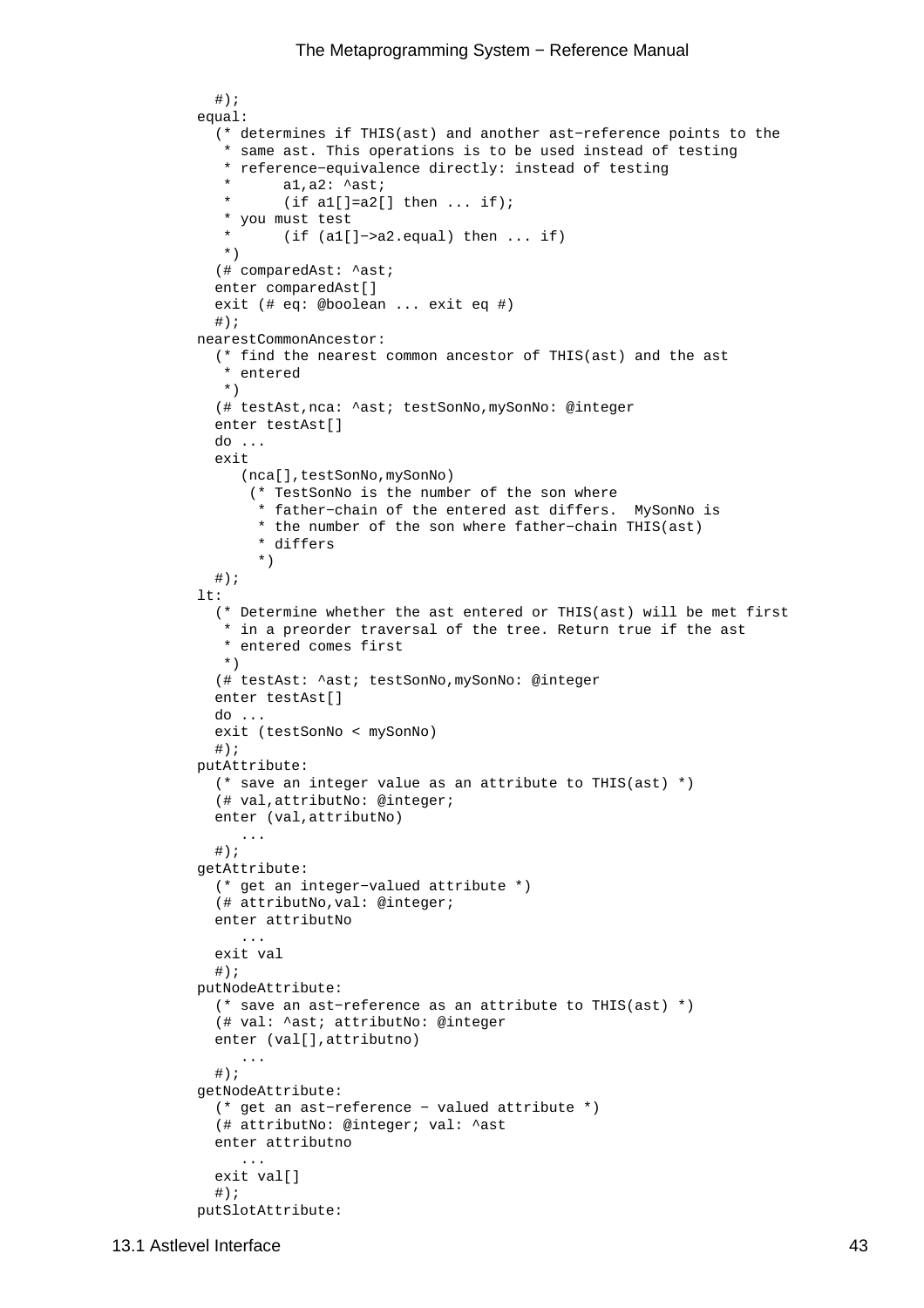```
 (* save an integer value as an attribute to THIS(ast) *)
            (# val,attributNo: @integer;
            enter (val,attributNo)
 ...
           #):
         getSlotAttribute:
            (* get an integer−valued attribute *)
            (# attributNo,val: @integer;
            enter attributNo
               ...
            exit val
           \#);
         putSlotNodeAttribute:
            (* save an ast−reference as an attribute to THIS(ast) *)
            (# val: ^ast; attributNo: @integer
            enter (val[],attributno)
 ...
           \#);
         getSlotNodeAttribute: (* get an ast−reference − valued attribute *)
            (# attributNo: @integer; val: ^ast
            enter attributno
 ...
            exit val[]
           \#);
         addComment:
            (* add a commment to THIS(ast). Overwrites existing comments *)
            (# l: ^lexemText;
            enter l[]
 ...
           \#);
         getComment:
            (* return the comment associated with THIS(ast) *)
            (#
            exit (# as: ^ast ... exit as[] #)
           \#) :
         getNextComment:
            (* This is a special operation that only should be used by the
              * prettyprinter. A comment c for at subAST is organized as
             * follows:
             * c = c1 c2 ... cn, where the positions of the ci's are:
             * c1 son1 c2 son2 c3 .... cn sonn cn+1
             * each ci can be further divided into a subsequence of comments
             * that must be prettyprinted separately.
             * NextComment scans all subcomments one of the time.
             * A call of nextComment returns the next subcomment in the
             * sequence of comments belonging to THIS(ast).
 *
             * if n is −2 the whole comment is empty and subcomment is none
             * if n is −1 the subcomment is empty and 'subcomment' is none
             * if n is 0 there is only one comment between the two sons or
                        it is the last subcomment
             * if n is 1 there are more than one subcomment and 'subcomment'
                        contains the current one
             * if n is 2 the whole comment has been scanned, 'subcomment'
                        contains the last one
 *
             * The representation of the comment looks like this:
             * ' xxx 21 yyy 2 zzz 21 aaa 2'
 *
             * where 1 (ascii 1) is the separator between the subcomments and
             * 2 (ascii 2) is the subsequence separator
 *
             * and it should be prettyprinted like this:
             * [* xxx *] son1 [* yyy *] [* zzz *] son2 [* aaa *]
             *)
            (# subcomment: ^text; n: @integer;
```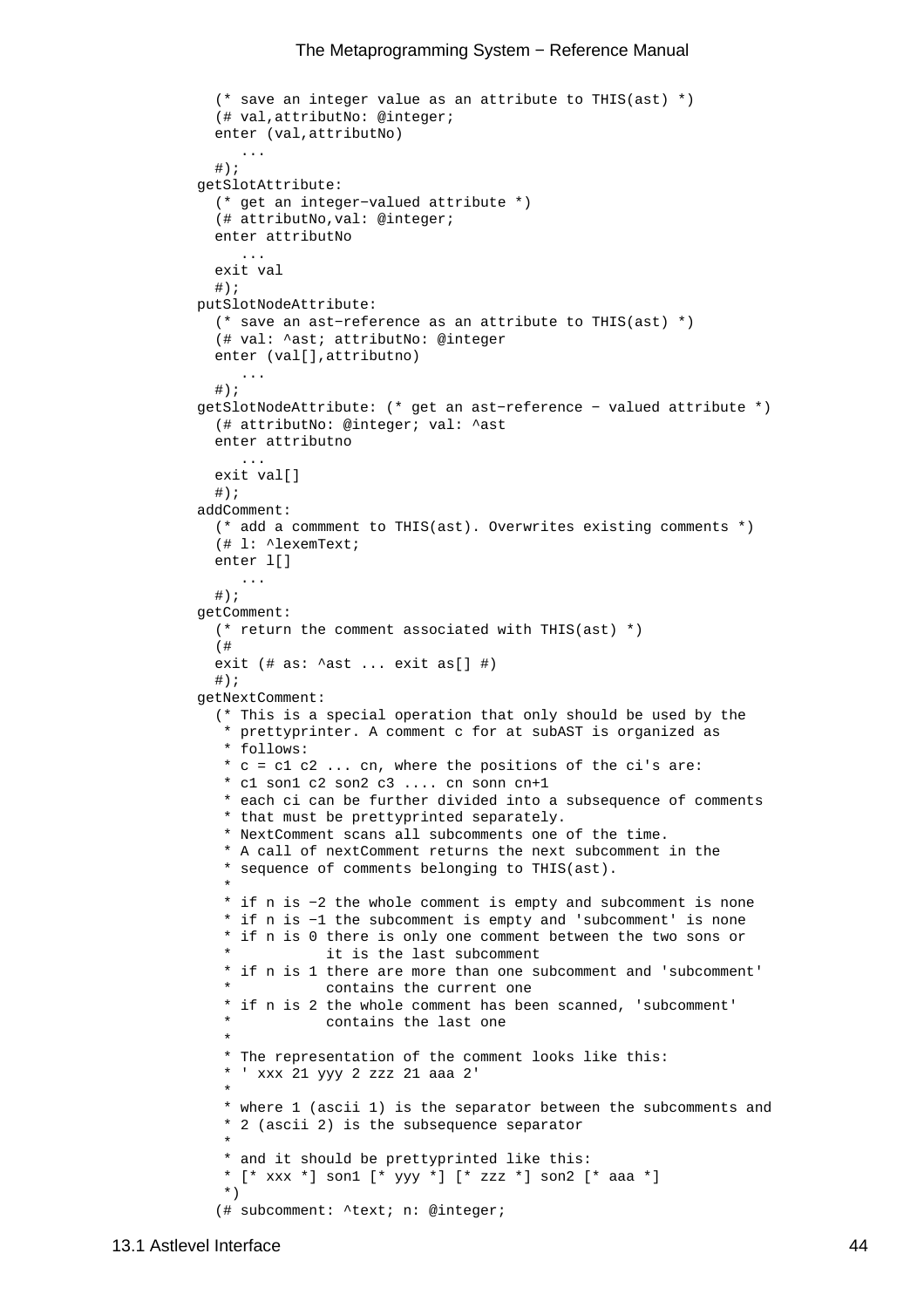#### The Metaprogramming System – Reference Manual

```
 do (if getNextCommentComponent[]=NONE then
         &|getNextCommentOp[]−>getNextCommentComponent[]
      if);
      getNextCommentComponent−>(subcomment[],n);
   exit (subcomment[],n)
   #);
getNextCommentComponent: (*private*)^|getNextCommentOp;
getNextCommentOp: (*private*)
   (# subcomment: ^text; n: @integer
  do ...
 exit (subcomment[].n)
   #);
insertSubcomments:
   (* This is a special operation that only should be used by the
    * editor Inserts the subcomments with index inx (1..n)
    * Subcomments must include subsequence separators. THIS(ast)
    * must already have a comment. An empty comment with separators
    * can be created using the prettyprinter.
   *)
   (# subcomments: ^text; inx: @integer
  enter (subcomments[],inx)
  do ...
 \#) ;
setSubcomments:
   (* This is a special operation that only should be used by the
    * editor. Sets the subcomments corresponding to index inx (1..n)
    * Subcomments must include subsequence separators. If
    * subcomments is empty, the existing subcomments at index inx
    * are deleted. THIS(ast) must already have a comment. An empty
    * comment with separators can be created using the
    * prettyprinter.
   *)
   (# subcomments: ^text; inx: @integer
   enter (subcomments[],inx)
  do ...
 \#);
getSubcomments:
   (* This is a special operation that only should be used by the
    * editor. Returns subcomments with index inx (1..n), including
    * subsequence separators. If the node has no comment or the
    * subcomments are empty the empty string is returned.
   *)
   (# subcomments: ^text; inx: @integer
  enter (inx)
  do ...
  exit subcomments[]
  #);
scanComments:
   (*
    * A comment c for at subAST is organized as follows:
    * c = c1 c2 ... cn, where the positions of the ci's are:
    * c1 son1 c2 son2 c3 .... cn sonn cn+1
    * Each ci can be further divided into comments that must be
    * prettyprinted separately.
    * ScanComment scans all subcomments one of the time
    * calling INNER for each subcomment.
    * 'current' contains the current subcomment with indexes
    * inx (1..n, the ci number) and subinx (1..n, the number in
    * the subsequence)
   *)
   (# current: ^text; inx,subinx: @integer
  do ...
  #);
insertSubcomment:
   (* Inserts subcomment with indexes inx and subinx
     * THIS(ast) must already have a comment.
```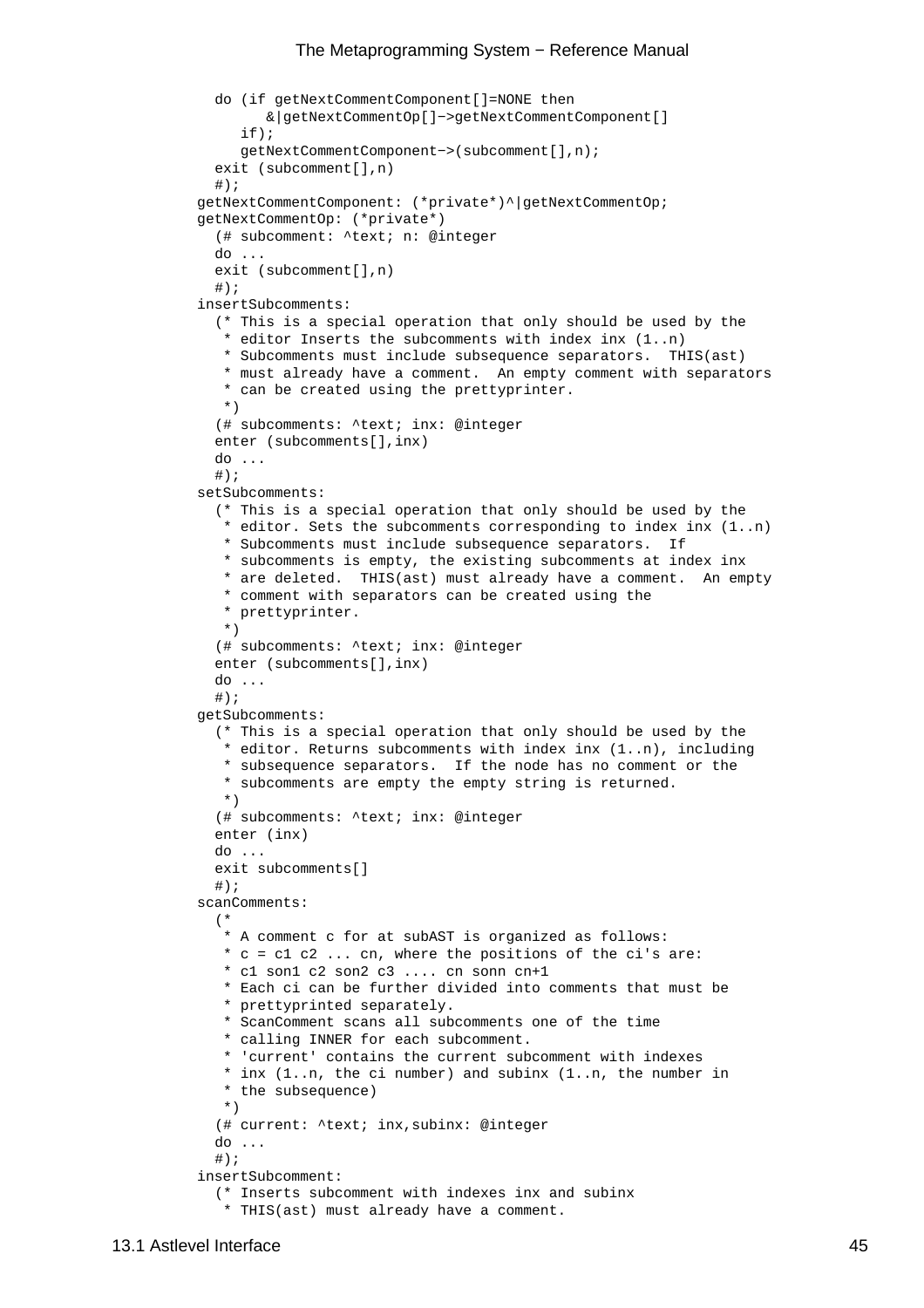```
 * An empty comment with separators
    * can be created using the prettyprinter.
    *)
   (# subcomment: ^text; inx,subinx: @integer
  enter (subcomment[], inx, subinx)
   do ...
  \#);
setSubcomment:
   (* Sets subcomment with indexes inx and subinx,
    * If subcomment is empty, the existing subcomment is deleted.
    * THIS(ast) must already have a comment.
    * An empty comment with separators
    * can be created using the prettyprinter.
    *)
   (# subcomment: ^text; inx,subinx: @integer
  enter (subcomment[], inx, subinx)
   do ...
  #);
getSubcomment:
   (* Returns subcomment with indexes inx and subinx,
    * if the node has no comment or the subcomment is empty
    * the empty string is returned
    *)
   (# subcomment: ^text; inx,subinx: @integer
   enter (inx,subinx)
   do ...
   exit subcomment[]
  #);
hasComment:
   (* tells if there is a comment associated with THIS(ast) *)
   (# has: @boolean ... exit has #);
hasCommentProp:
   (#
   exit (typeOfComment = 17)
  #);
getCommentProp:
   (# prop: ^propertyList;
   do ...
   exit prop[]
  #);
setCommentProp:
   (# prop: ^propertyList;
   enter (prop[])
   do ...
  \#);
typeOfComment:
   (* sets or returns the type of THIS(comment) *)
   (# type: @integer
   enter
      (# enter type ... #)
   exit
      (# ...
      exit type
      #)
  \#);
dump:< (* do a nearly human readable dump of THIS(ast) to a stream *)
   (# level: @integer; dmp: ^stream;
   enter (level,dmp[])
      ...
  #);
copy: protect
   (* make a copy of THIS(ast) with all sons. The enter−parameter
    * tells which fragmentForm the copy shall belong to
    *)
   (# copyFrag: ^fragmentForm
```

```
 enter copyFrag[]
```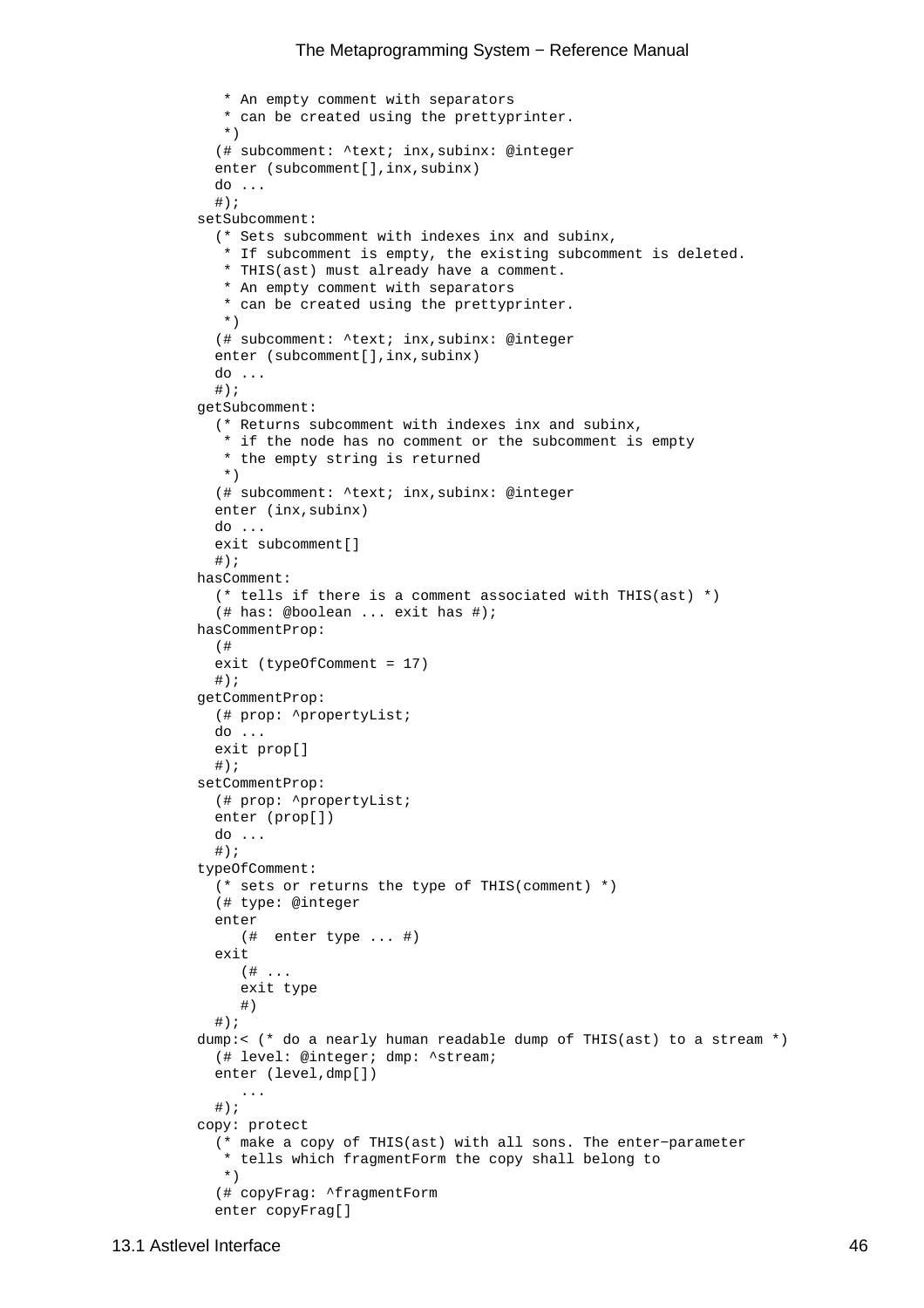```
 exit
               (# as: ^ast
               ...
               exit as[]
               #)
           #);
         match:<
             (* pattern−matching. Returns true if the entered ast match
              * THIS(ast)
             *)
             (# doesMatch: @boolean; treeToMatch: ^ast
            enter treeTomatch[]
 ...
             exit doesMatch
            \#);
         hasSemanticError:
            (* returns true if THIS(ast) has semantic errors *)
            (#
            enter
               (# b: @boolean
               enter b
               do (b,1,1)−>frag.a[index].%PutBits
               #)
            exit (1,1)−>frag.a[index].%GetBits
           \#);
         semanticError: (* if hasSemanticError, this is the errorNumber *)
            (#
            enter
               (# errorNumber: @integer
               enter errorNumber
                ...
               #)
            exit
               (# errorNumber: @integer;
               ...
               exit errorNumber
               #)
            #);
         stopYggdrasil:< astException;
         astException: astInterfaceException
            (#
            do INNER astException;
               msg.newLine;
                ' index = '−>msg.puttext;
               (index)−>msg.putInt;
                ' symbol = '−>msg.puttext;
                (symbol)−>msg.putInt;
           #);
          <<SLOT astPrivateLib:Attributes>>;
         index:
             (* Private: architecture of an ast:
 *
             \star \qquad \qquad .... \qquad \qquad * −−−−−−−−−−−−−−−−−
              * index −> | prodno |
                          * −−−−−−−−−−−−−−−−−
              * | next brother | (if negative: −index to father)
              * −−−−−−−−−−−−−−−−−
              * | first son | (for lexems: pointer to text)
              * −−−−−−−−−−−−−−−−−
                         |first attribute| * −−−−−−−−−−−−−−−−−
                         \parallel \ldots \parallel *
              *) @integer;
         copyPrivate:< (* Private *)
```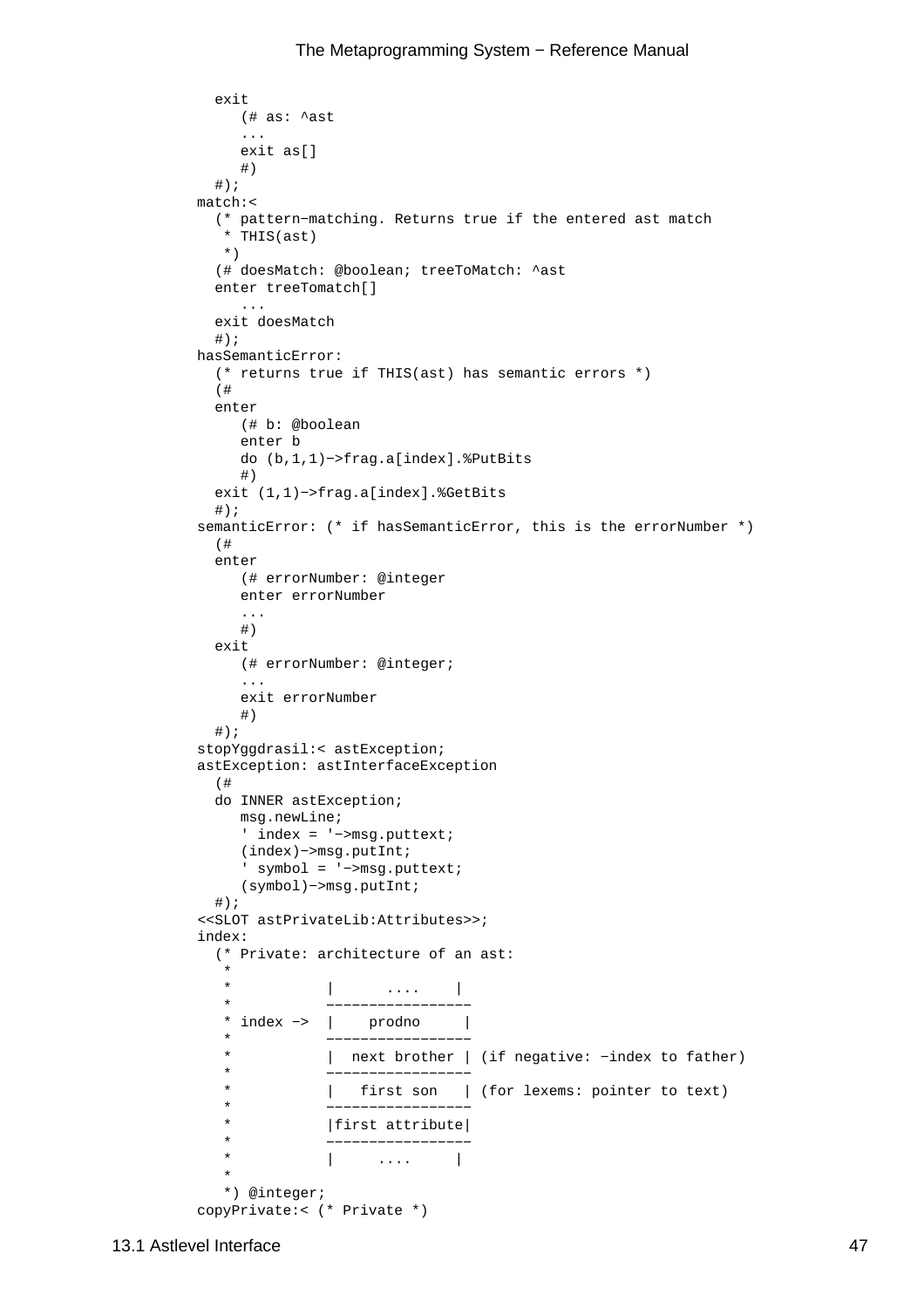```
 (# theCopy: ^ast; theCopyInx: @integer; copyFrag: ^fragmentForm;
             enter copyFrag[]
 ...
             exit theCopyInx
            \#) :
       do INNER
       \#);
     expanded: ast
        (* this pattern describes all expanded ast *)
        (# <<SLOT expandedLib:Attributes>>;
          noOfsons:
             (* return the number of sons of THIS(expanded) *)
             (# sons: @integer;
             do ...
             exit sons
            #);
          son::< (# 
             do (1−>frag.a[index+1].%getShort)*2
                  −> frag.indexToNode
                  −> theSon[]
            #);
          get:
             (* get a son with a given son−number *)
             (# i: @integer;
             enter i
             exit (# as: ^ast ... exit as[] #)
            \#);
          put:
             (* sets the entered ast to be a son of this son with a given
              * son−number
              *)
             (# i: @integer;
                s: ^ast;
                notSameFragment:< astException
                 (* exception called if the entered ast is not in same fragment
                  * as THIS(expanded)
                  *)
                 (#
                 do INNER notSameFragment;
                    'Error in put. Inserted ast is not from same fragmentForm '
                      −>msg.putline;
                \#);
             enter (i,s[])
             do ...
            #);
          scan:
             (* iterates over all sons *)
             (# current: ^ast; currentSonNo: @integer;
             do ...
            \#);
          suffixWalk:
             (* make a preorder traversal of the tree with THIS(expanded) as
              * root. cutIf can be used to cut the traversal of some sub−ast's
              *)
             (# cutIf:<
                 (# prod: @integer; toCut: @boolean
                 enter prod
                 do false−>toCut; INNER
                 exit toCut
                #);
                current: (* the ast−iterator *) ^ast;
             do ...
            #);
          suffixWalkforProd:
             (* make a preorder traversal of the tree with THIS(expanded) as
              * root. Will only call INNER for ast's which have the symbol
```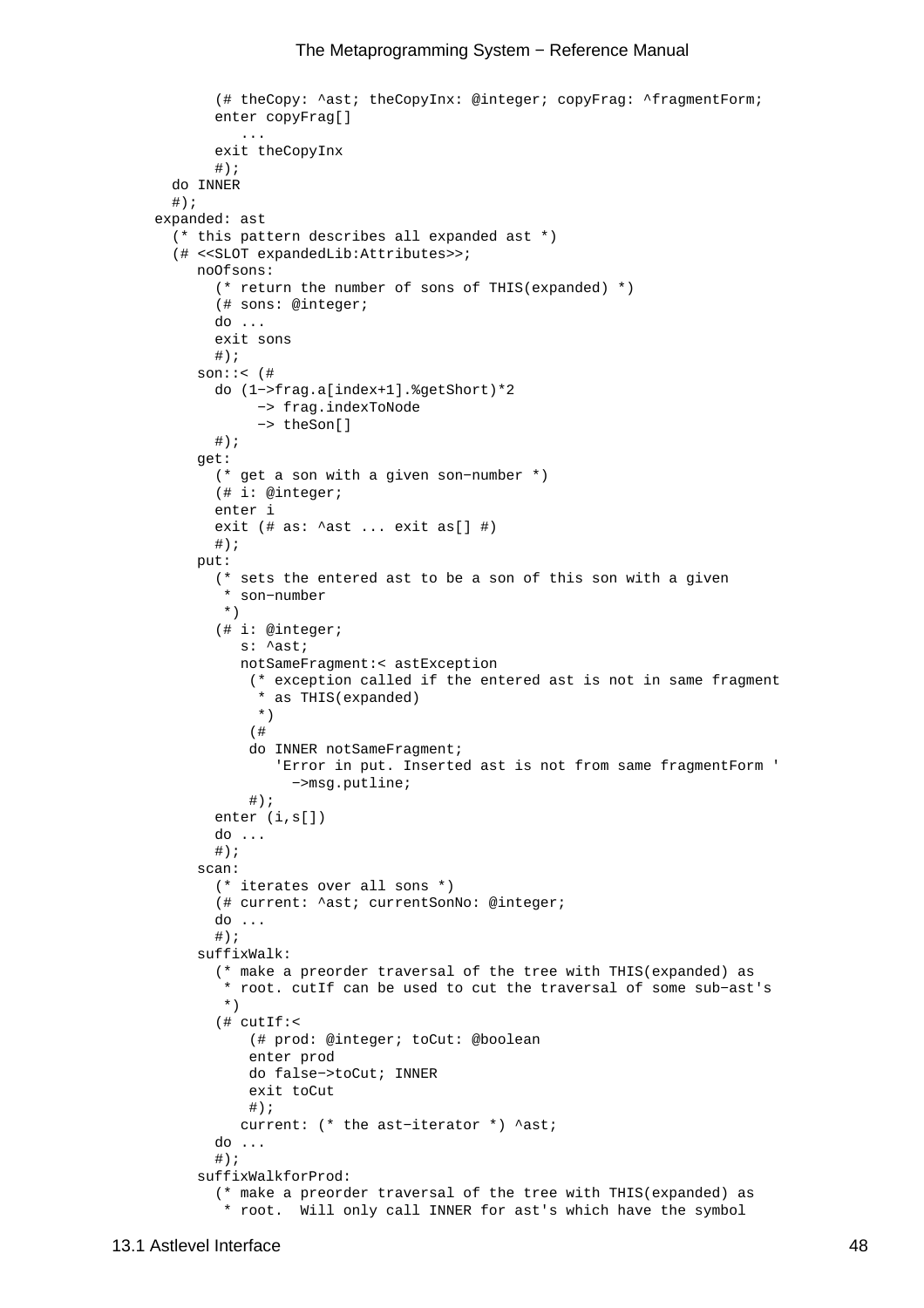```
 * 'prod'. cutIf can be used to cut the traversal of some sub−ast's
         *)
        (# scanCat:< ast;
           cutIf:<
            (# prod: @integer; toCut: @boolean
            enter prod
            do false−>toCut; INNER
            exit toCut
            #);
           current: (* the ast−iterator *) ^scanCat;
           prod: @integer;
        enter prod
        do ...
       \#);
     insert:
        (* insert an ast before a son with the given son−number. Must
         are externally only be called for lists
         *)
        (# i: @integer;
          s: ^ast;
           notSameFragment:< astException
            (* exception called if the entered ast is not in same fragment
             * as THIS(expanded)
             *)
            (#
            do INNER notSameFragment;
               'Error in put. inserted ast is not from same fragmentForm '
                 −>msg.putline;
           #);
        enter (i,s[])
        do ...
        #);
     getson1:
       (* optimized version of getson1: (# exit 1 −> get #) *)
        (#
        exit (1−>frag.a[index+1].%getShort)*2
              −>frag.indexToNode
       #);
     getson2: (# exit 2−>get #);
     getson3: (# exit 3−>get #);
     getson4: (# exit 4−>get #);
     getson5: (# exit 5−>get #);
     getson6: (# exit 6−>get #);
     getson7: (# exit 7−>get #);
    getson8: (# exit 8−>get #);
    getson9: (# exit 9−>get #);
    putson1: (# a: ^ast enter a[] do (1,a[])−>put #);
    putson2: (# a: ^ast enter a[] do (2,a[])−>put #);
    putson3: (# a: ^ast enter a[] do (3,a[])−>put #);
    putson4: (# a: ^ast enter a[] do (4,a[])−>put #);
    putson5: (# a: ^ast enter a[] do (5,a[])−>put #);
    putson6: (# a: ^ast enter a[] do (6,a[])−>put #);
    putson7: (# a: ^ast enter a[] do (7,a[])−>put #);
    putson8: (# a: ^ast enter a[] do (8,a[])−>put #);
    putson9: (# a: ^ast enter a[] do (9,a[])−>put #);
      <<SLOT expandedPrivate:Attributes>>;
    dump::< (* Private *)
       (# do ... #);
    match::< (* Private *)
       (# do ... #);
     copyPrivate::< (* Private *)
       (# do ... #);
  do INNER ;
  #);
cons: expanded
   (* describes ast's derived from a constructor−production *)
```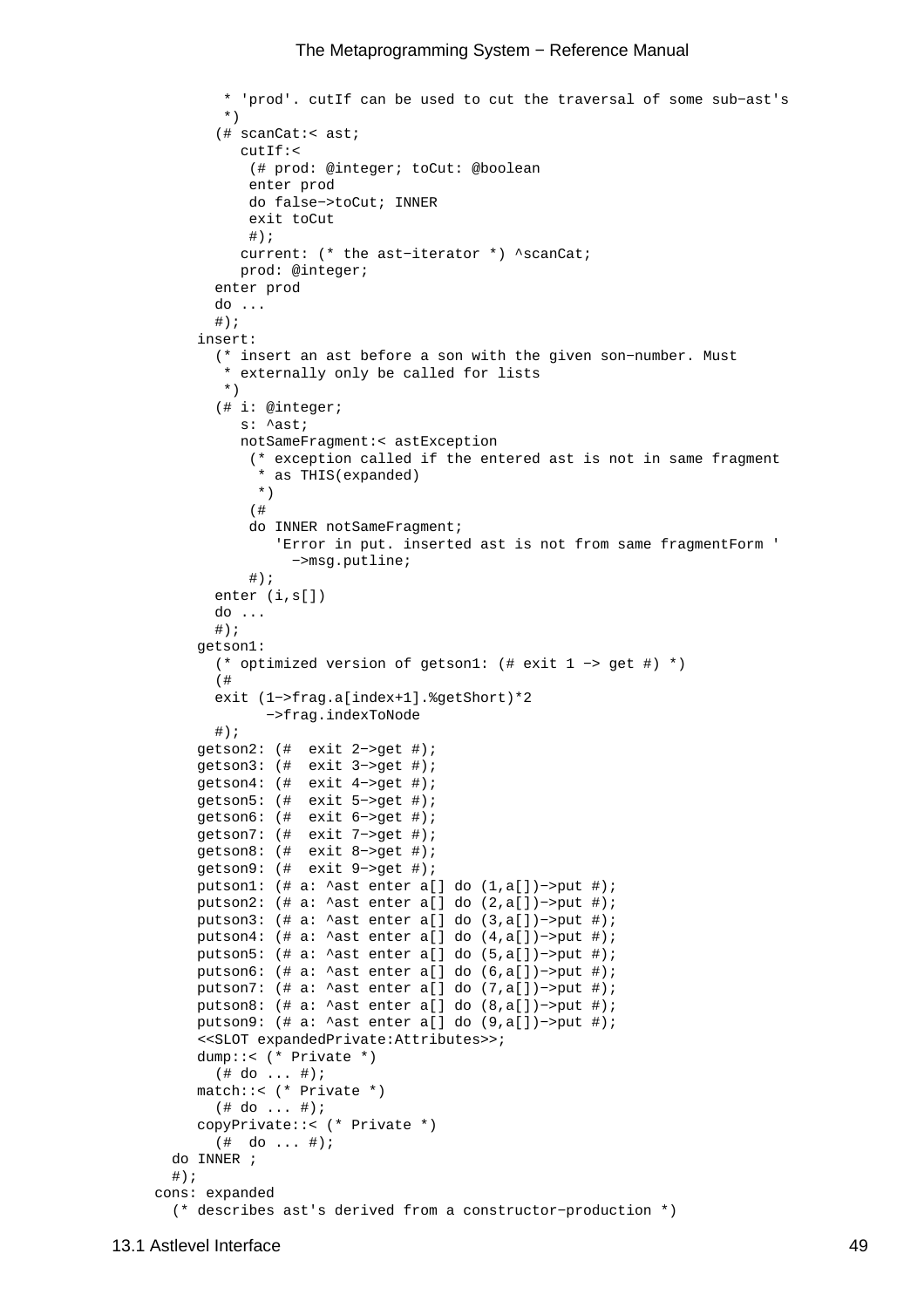```
 (# <<SLOT consLib:Attributes>>;
     delete:
        (* delete a son with the given son−number. Inserts an unExpanded
         * instead
         *)
        (# sonnr: @integer;
        enter sonnr
        do ...
       #);
     dump::< (* Private *)
        (#
        do 'CONS'−>dmp.puttext; INNER
        #)
  \#);
list: expanded
   (* describes ast's derived from a list−production *)
   (# <<SLOT listLib:Attributes>>;
     sonCat:< ast;
     newScan: (* iterates over all sons *)
        (# predefined:< (# current: ^Ast enter current[] do INNER #);
           a: ^ast;
           current: ^sonCat;
           currentSonNo: @integer;
        do ...
       \#);
     append:
        (* append a son to the list *)
        (# a: ^ast; enter a[] do (noOfSons+1,a[])−>insert; #);
     delete: (* delete the son with the given son−number from the list *)
       (# sonnr: @integer;
        enter sonnr
        do ...
       #);
     dump::< (* Private *)
        (#
        do 'LIST'−>dmp.puttext;
          INNER
       #);
  \#);
lexem: ast
   (* describes all ast's derived from one of the predefined
    * nonterminals
   *)
   (# <<SLOT lexemLib:Attributes>> #);
lexemText: lexem
   (* describes all ast's having textual contents *)
   (# <<SLOT lexemTextLib:Attributes>>;
     getText: (* get the textual content *)
        (# t: ^text;
        do &text[]−>t[]; ...
        exit t[]
       \#);
     putText: (* set the textual content *)
       (# t: ^text;
        enter t[]
        do ...
       \#);
     clear: (* clear the textual content *)
      ...;
     getChar: (* get a char *)
        (# index: @integer; ch: @char
        enter index
        do ...
        exit ch
       #);
     putChar: (* append a char to the textual content *)
```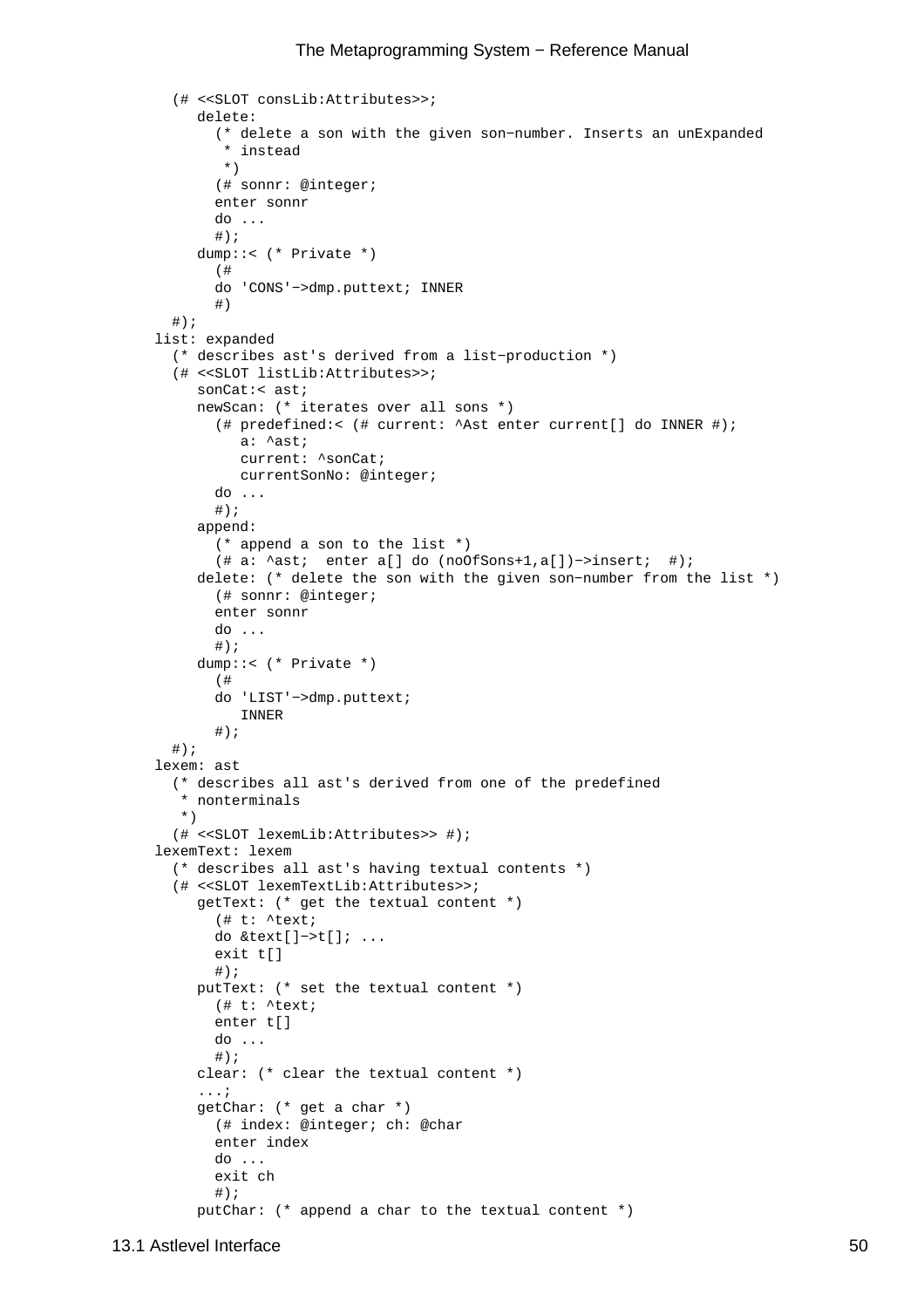```
 (# c: @char;
              enter c
              do ...
             \#);
           curLength: (* sets or returns the length of the textual contents *)
              (# l: @integer
              enter
( \# enter l
                 do ...
                 #)
              exit
                ( # . . . exit l
the set of the set of the set of the set of the set of the set of the set of the set of the set of the set of 
             #);
            <<SLOT lexemTextPrivate:Attributes>>;
           dump::< (* Private *)
              (#
              do INNER ;
                 '^'−>dmp.put;
                 getText−>dmp.puttext
             #);
           copyPrivate::< (* Private *)
              (# theLexCopy: ^lexemText
              do theCopy[]−>theLexCopy[];
                 getText−>theLexCopy.puttext;
                 INNER
             \#);
          match::< (* Private *)
             (# theMatchLexem: ^lexemText;
                theT, theMatchText: ^text;
              ...
              #)
       #);
     nameDecl: lexemText
       (* describes ast's derived from the predefined nonterminal <nameDecl> *)
        (# <<SLOT nameDeclLib:Attributes>>;
        exit prodNo.nameDecl
       #);
     nameAppl: lexemText
        (* describes ast derived from the predefined nonterminal <nameAppl> *)
        (# <<SLOT nameApplLib:Attributes>>;
        exit prodNo.nameAppl
       \#);
     string: lexemText
        (* describes ast derived from the predefined nonterminal <string> *)
        (# <<SLOT stringLib:Attributes>> exit prodNo.string #);
     comment: lexemText
        (# <<SLOT commentLib:Attributes>>;
          commentType:
              (# type: @integer
              enter
                 (# enter type ... #)
              exit
                 (# ...
                 exit type
                 #)
             \#);
          copyPrivate::< (* Private *)
            ( # \dots #); exit prodNo.comment
       \#);
     const: lexemText
        (* describes ast derived from the predefined nonterminal <const> *)
        (# <<SLOT constLib:Attributes>>;
```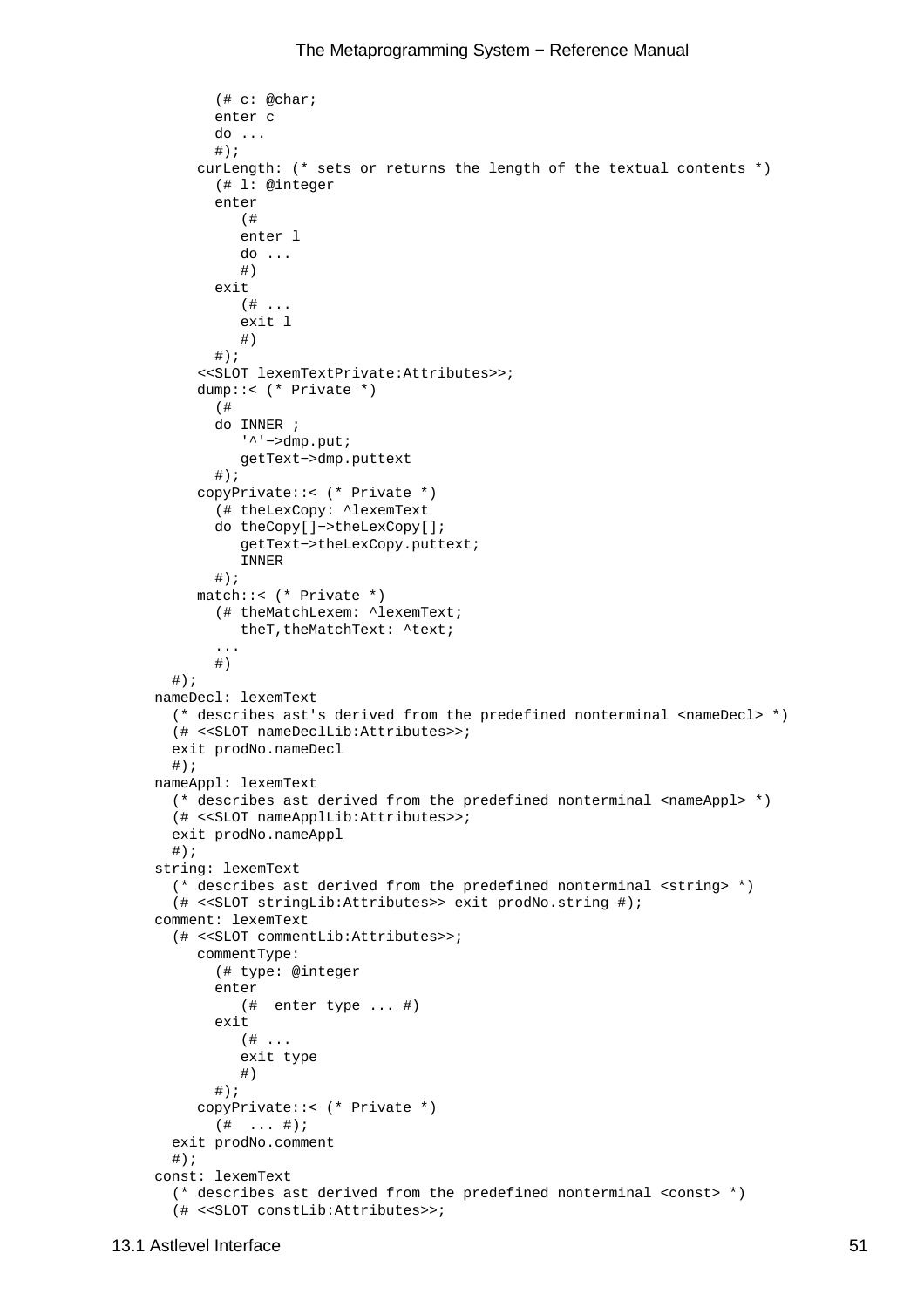```
putValue:
             (# val: @integer;
             enter val
             do ...
            #);
          getValue:
             (# val: @integer;
             do ...
             exit val
            \#);
          dump::< (* Private *)
              (# do INNER ; '&'−>dmp.put; getText−>dmp.putText #);
          copyPrivate::< (* Private *)
              (# theCnCopy: ^const;
             do theCopy[]−>theCnCopy[]; getText−>theCnCopy.putText;
            \#);
        exit prodNo.const
       #);
     unExpanded: ast (* describes ast's which have not been derived yet *)
        (# <<SLOT unExpandedLib:Attributes>>;
          nonterminalSymbol:
              (* describes which symbol, THIS(unExpanded) may derive.
               * THIS(unexpanded).symbol returns prodNo.unExpanded
              *)
             (#
             enter
                (# val: @integer
                 enter val
                do (val,1)−>frag.a[index+1].%putShort
                 #)
             exit 1−>frag.a[index+1].%GetSignedShort
            \# ) \, ;
          isSlot:
             (# b: @boolean
             enter (# enter b do (b,0,1)−>frag.a[index].%PutBits #)
             exit (0,1)−>frag.a[index].%GetBits−>b
              #);
          theSlot:
              (#
              enter
                 (# o: ^slotDesc
                 enter o[]
 ...
the set of the set of the set of the set of the set of the set of the set of the set of the set of the set of 
             exit
                 (# sd: ^slotDesc
 ...
                 exit sd[]
 #)
            \#);
          sy: (* Private *) @integer;
          dump::< (* Private *) (# ... #);
          copyPrivate::< (* Private *)
             (# do ... #);
        do prodNo.unExpanded−>sy;
           INNER
        exit sy
       \#);
     optional: unExpanded
        (* nodes in the tree which are empty (for optionals) are generated as
         * instances of 'optional'
         *)
        (# <<SLOT optionalLib:Attributes>>;
          dump::< (* Private *)
              (# do '#'−>dmp.put; INNER #);
        do prodNo.optional−>sy
```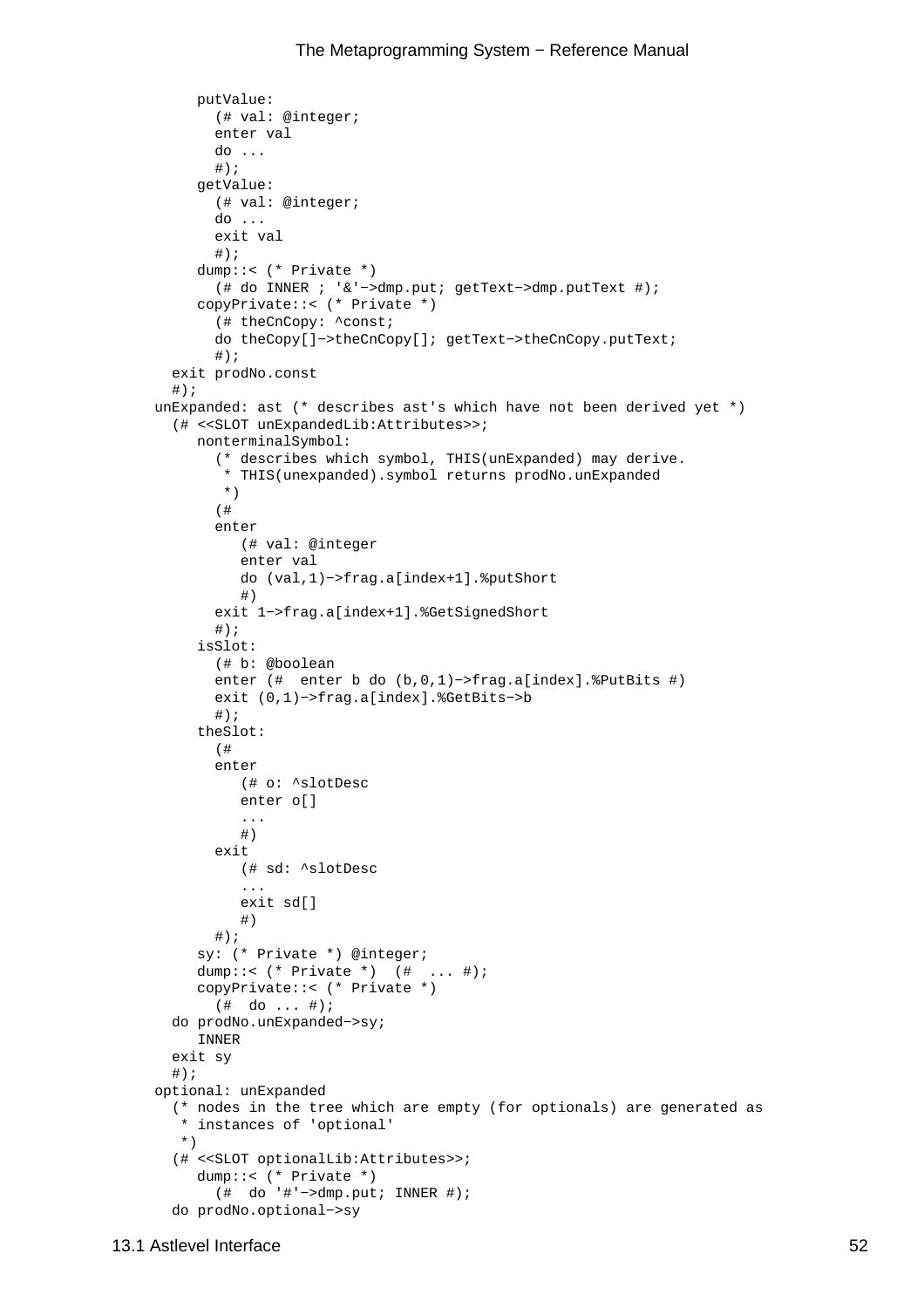```
#);
    slotDesc: ast
        (# <<SLOT slotDescLib:Attributes>>;
          name:
             (#
             enter
                  (# t: ^text;
                  enter t[]
                  do ...
                  #)
             exit
                 (# c: ^comment
 ...
                 exit c.getText
                 #)
            #);
          category:
             (# f: ^unExpanded do father−>f[]; exit f.nonterminalSymbol #);
          isBound: (* Private *) @boolean;
         node: (* Private *)
             (# father: @integer; ff: ^fragmentForm
             ...
             exit (father,ff[])
            \#);
          copyPrivate::< (* Private *)
            (#
             do ...
            \#);
          dump::< (* Private *) (# ... #);
       exit prodNo.slotDesc
      \#);
    nonterminalSymbol:
        (* may be used to describe symbol numbers *)
        (# <<SLOT nonterminalSymbolLib:Attributes>>;
           symbol: @integer;
          predefined:
             (#
             exit (symbol <= 0)
            #);
           isLexem:
             (#
            exit ((symbol < - 2) and (symbol > - 7))
             #)
       enter symbol
       exit symbol
       \#);
      (*−−−−−−−−−−−−−−−−−−−−− Fragment patterns −−−−−−−−−−−−−−−−−−−−−−−−−−−−−−*)
    formType: (# exit 0 #);
    groupType: (# exit 1 #);
    fragment:
        (* Abstract super−pattern for fragments. A fragment has a unique
         * identification in form of a hierarchical name: '/foo1/foo2/.../foon';
        * '/foo1/foo2/...' is called the path of the fragment; 'foo' is called
        * the (local) name. Only name needs to be stored since the path can be
        * fetched recursively from the father.
        *)
        (# <<SLOT fragmentLib:Attributes>>;
         name:
             (* exit the local name of THIS(fragment) *)
             (# enter nameT[] exit nameT[] #);
          fullName: (* exit the full name (path/name) of THIS(fragment) *)
             (# n: ^Text ... exit n[] #);
          father:
             (#
             enter fatherR[]
             exit fatherR[]
```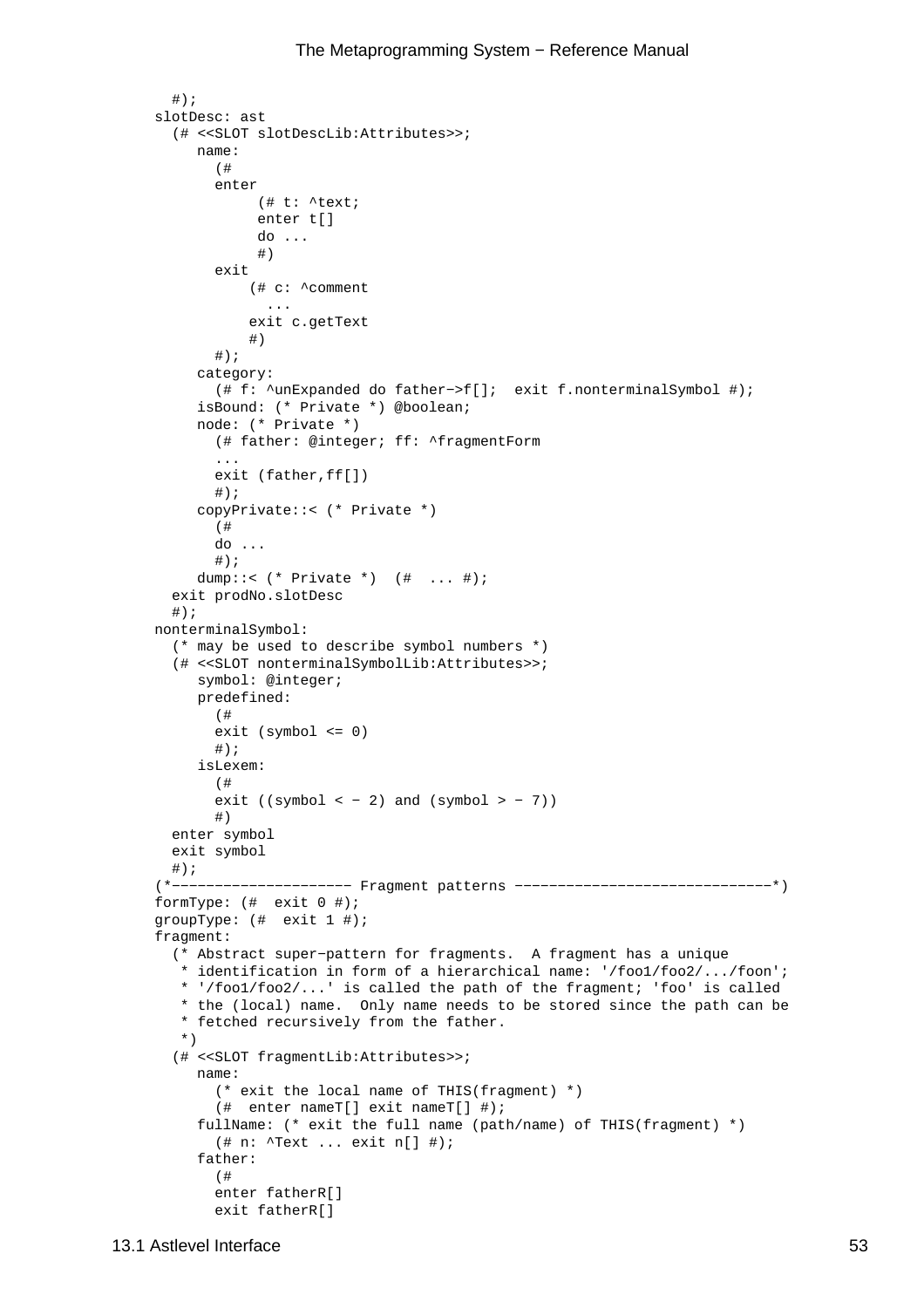```
 #);
          isOpen:
             (* returns true if THIS(fragment) has been opened *) @boolean;
          close:< (* Close THIS(fragment) *)
             (#
             do (if changed then markAsChanged if);
                INNER ;
                false−>isOpen
            #);
          type: (* returns one of formType or groupType *)
             (# exit fragType #);
          init:<
             (#
             do &propertyList[]−>prop[]; prop.init; false−>changed; INNER
            \#);
          reset:<
             (* reset fragmentForm to be as if it has just been parsed up *)
            ( # do INNER #);
          modtime: (* time of last visit of file−representation *) @integer;
          markAsChanged: protect
             (* call this when you want to save some changes *)
            ( # ... #);changed: @boolean;
          checkDiskRepresentation:<
             (* called when it should be checked, if the disk−representation
              * of the fragment have been changed by another fragment. If it
              * have, the internal state of the fragment is updated according to
              * the disk−representation
              *)
             (# haveBeenChanged: @boolean; error: ^stream
             enter error[]
             do ...
             exit haveBeenChanged
             #);
          diskFileName:< (* returns the filename of the disk−representation *)
             (# t: ^text do &text[]−>t[]; INNER exit t[] #);
          textFileName:<
             (* returns the file−name of the text−representation of
              * THIS(fragment)
              *)
             (# t: ^text do &text[]−>t[]; INNER exit t[] #);
          origin: (# enter originR[] exit originR[] #);
         bind:< (* bind the fragment f inside THIS(fragment) *)
             (# f: ^fragmentForm; op: ^slotDesc
             enter f[]
 ...
             exit op[]
            \#);
         bindToOrigin:
             (# f: ^FragmentForm; op: ^slotDesc
             enter f[]
                ...
             exit op[]
            \#);
          setupOrigin:
            (# error: ^stream
             enter error[]
             do ...
            \#);
         prop: ^propertyList;
          pack:<
             (* Private: pack representation into byte stream *)
             (# fileName: (* if none diskFileName is used *) ^text
             enter fileName[]
             do INNER 
            #);
```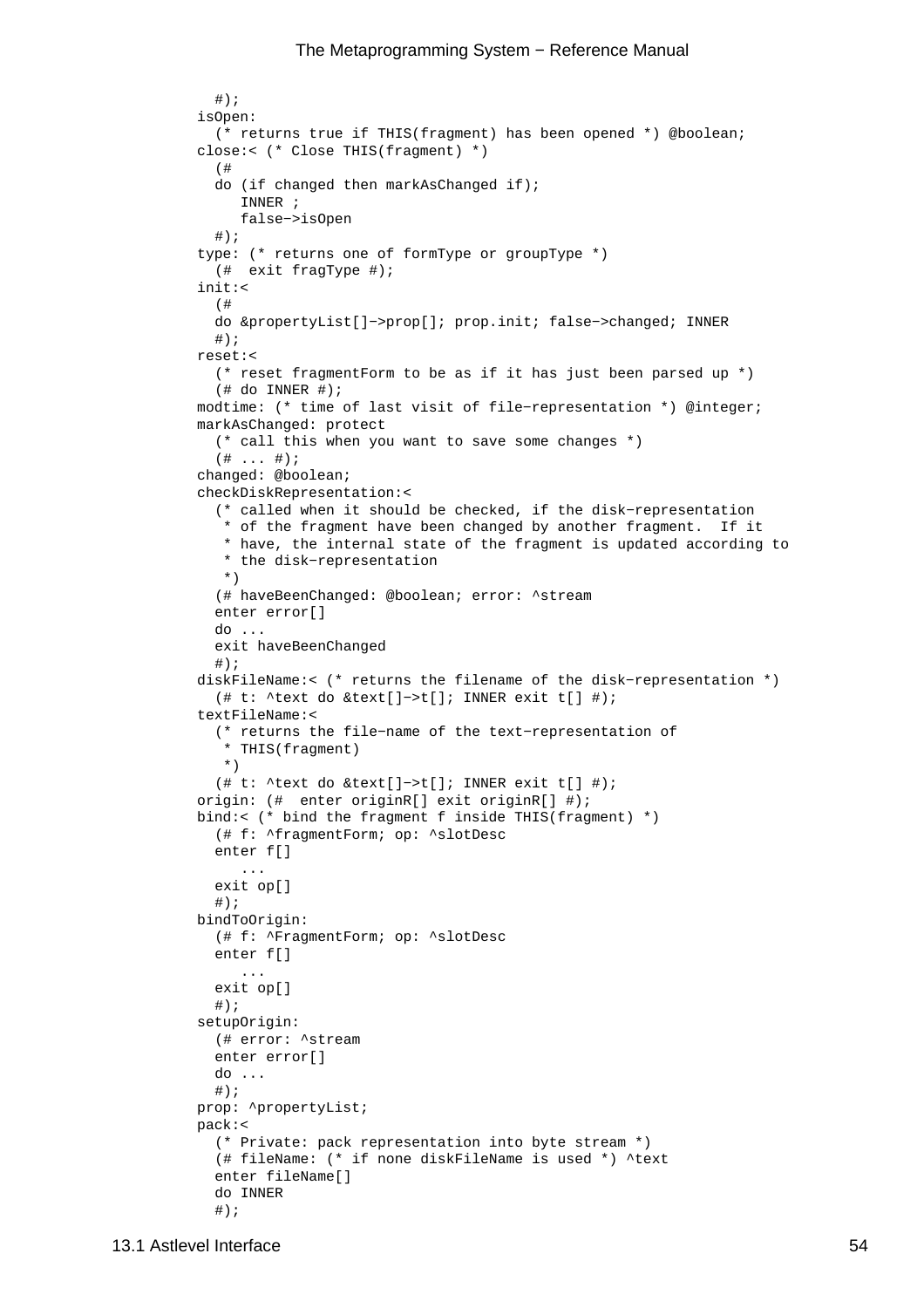```
unpack:< (* Private: unpack rep. from bytestream *)
             (# fileName: (* if none diskFileName is used *) ^text; 
                error: ^stream 
             enter (fileName[],error[]) 
             do INNER 
            #);
          bindMark:
             (* Private: true => attempting to bind slots in THIS(fragment) *)
             @boolean;
          nameT: (* Private *) ^text;
          fullNameT: (* Private *) ^text;
          fatherR: (* Private: the enclosing group *) ^fragmentGroup;
          fragType: (* Private *) @integer;
          originR: (* Private: Attribute where THIS(fragment) 'belongs' *)
             ^fragment;
          ffNameSeparatorChar: (* Private *) (# exit '−' #);
          catcher: handler (* Private *)
            ( # \dots #); do INNER
        #);
     newFragmentGroup:
        (* returns a new instance of fragmentGroup *)
        (# g: ^fragmentGroup do &fragmentGroup[]−>g[]; g.init; exit g[] #);
     fragmentGroup: fragment (* This is a group of fragments *)
        (# <<SLOT fragmentGroupLib:Attributes>>;
          scan:
            (* scans through all fragment forms in this(fragmentGroup) *)
             (# current: ^fragment
             ...
            \# ) \, ;
          scanIncludes:
             (* scans through all included fragmentGroups in
              * this(fragmentGroup)
              *)
             (# current: ^linklisttype.link;
             ...
            \# ) \; ;
          scanSlots:
             (* scans through all SLOTs in this(fragmentGroup) *)
             (# current: ^slotDesc
 ...
            \# ) \, ;
          open: protect
             (* This operation opens a local fragment, localPath, of this group.
              * LocalPath may be a local name of the form 'foo' or a local path
              * 'foo1/foo2/.../foon' which will be interpreted local to this
              * group
              *)
             (# localPath: ^text;
               f: ^fragment;
               g: ^fragmentGroup;
               error: ^stream;
               groupInx,dirInx: @integer
             enter (localPath[],error[])
             ...
             exit f[]
             #);
          close::<
             (#
             ...
            #);
          fragmentListElement:
             (# f: ^fragment;
               type: @integer;
               name: ^text;
               localName,
```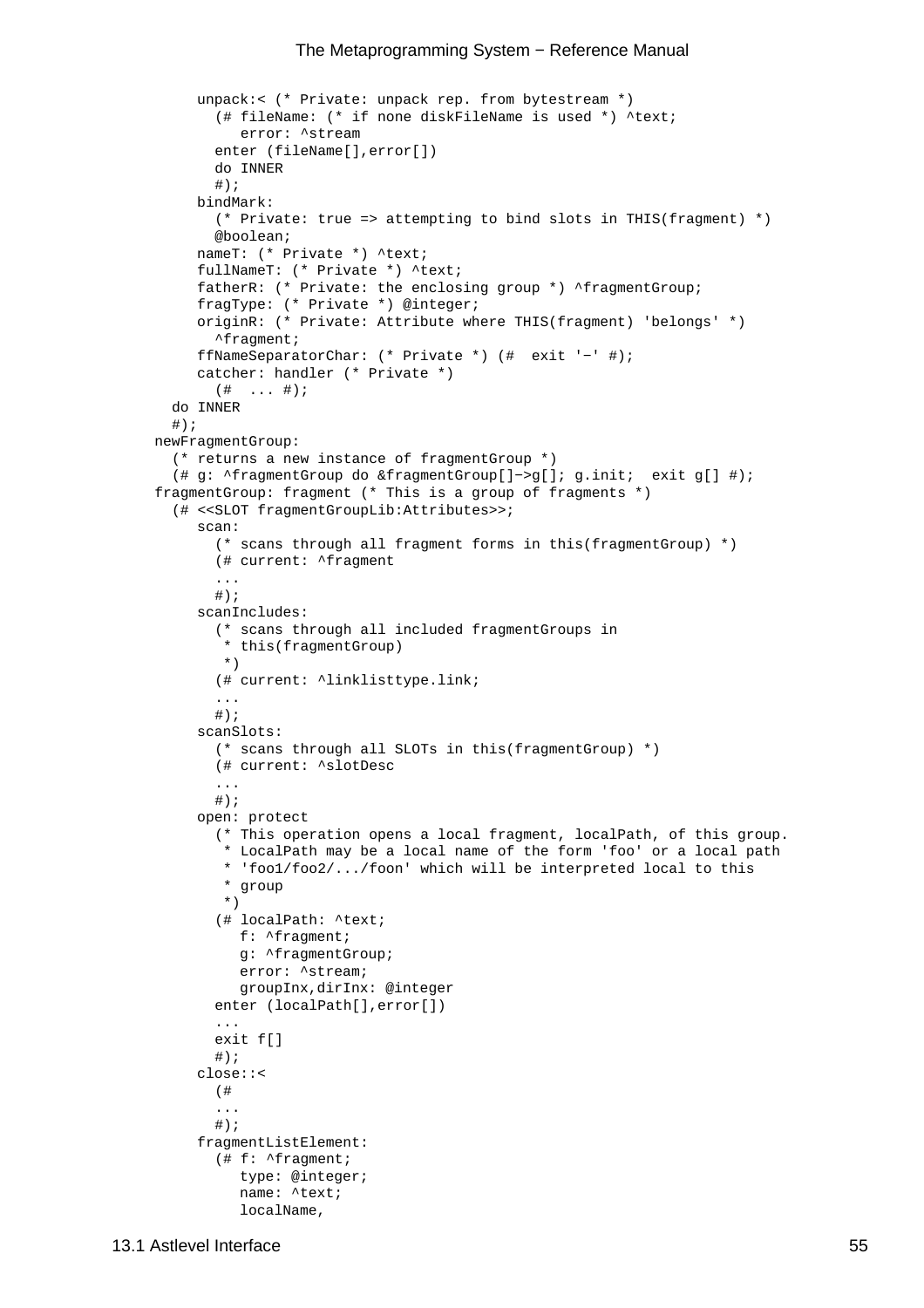```
 fullNameOfLink:
                 (* ought to be in a subpattern, Only o.k. for link−type *)
                 ^text;
               open:
                 (# error: ^stream
                 enter error[]
 ...
                 exit f[]
                \#);
                <<SLOT fragmentListElementPrivate:Attributes>>
            #);
          fragmentList:
             ^fragmentListDescription;
          loadIncludes: ...;
          linkListType:
             (* to cache include links *)
             (# link:
                 (# linkname: ^text;
                    fullname: @
                      (# fn: ^text
                      ...
                      exit fn[]
                     \#);
                    next: ^link
                \#);
               head: ^link
            #);
          linkList: ^linkListType;
          fragmentListDescription: containerList
             (# element::< fragmentListElement;
               deleteLocalName: (* delete the fragment with the local name n *)
                 (# n: ^text (* the local path *)
                 enter n[]
 ...
                #);
               find:
                 (* find a local fragment. If the fragment is not open return
                  * NONE
                  *)
                (# n: \text{text } (* \text{ the local path } *) ; r: \text{fragment} enter n[]
 ...
                 exit r[]
                #);
               open:
                 (* Find a local fragment. If the fragment is not open then
                  * open it
                 *)
                 (# f: ^fragment;
                  n: ^text;
                   e: ^element;
                   error: ^stream;
                   removeHeadingSlashes:
                      (* this routine removes '/' 's at the head of a
                       * text
                       *)
                      (# t: ^text; ch: @char
                      enter t[]
                      do 0−>t.setPos;
                       loop:
                         (if (t.get−>ch)='/' then restart loop if);
                       (if (t.pos > 1) then
                           (1,t.pos−1)−>t.delete
                       if)
                      exit t
                      #);
```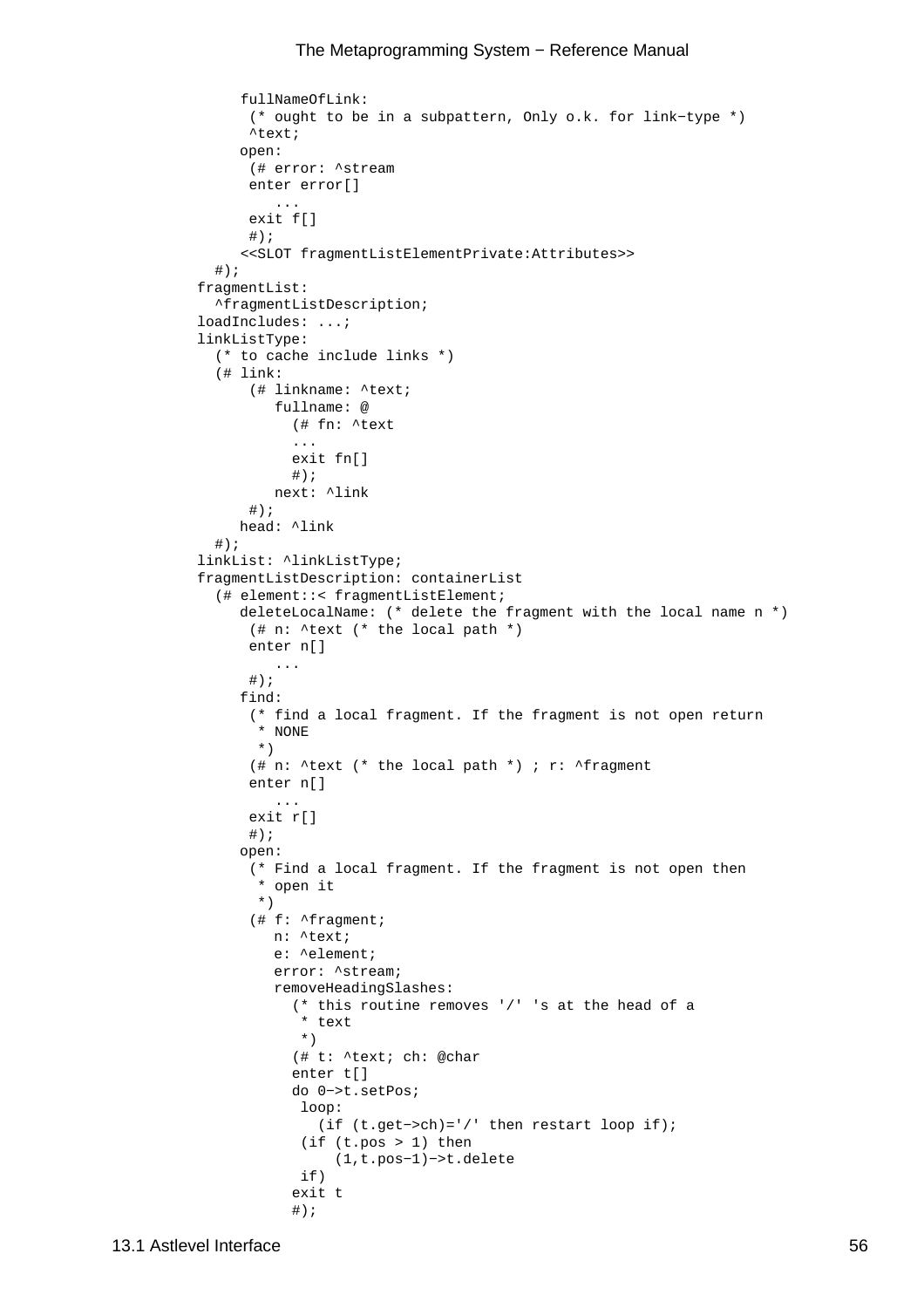```
 enter (n[],error[])
 ...
                 exit f[]
                \#);
               insertFragment: protect
                 (# f: ^fragment;
                   newElement: ^element;
                   alreadyThere:< (* exception, which may be called *)
                      astInterfaceException
                 enter f[]
 ...
                #);
               addFragment: insertFragment (# do newElement[]−>append #);
               insertFragmentBefore: insertFragment
                 (# before: ^theCellType
                 enter before[]
                 do (newElement[],before[])−>insertBefore
                #);
               insertFragmentAfter: insertFragment
                 (# after: ^theCellType
                 enter after[]
                do (newElement[],after[])−>insertAfter
                #);
                <<SLOT fragmentListDescriptorPrivate:Attributes>>
            \#);
          defaultGrammar:
            ^treeLevel;
          saveAs: protect
            (* save THIS(FragmentGroup) using the name fullname *)
            (# fullname: ^Text
            enter fullname[]
            do ...
           #);
          saveBackup: protect
            (* save THIS(FragmentGroup) using the name diskFileName+ext *)
             (# ext: ^Text
            enter ext[]
            do ...
            #);
          restoreBackup: protect
            (* restore THIS(FragmentGroup) using the name diskFileName+ext *)
             (# ext: ^Text
            enter ext[]
            do ...
            #);
         diskFileName::<
            (#
             ...
           \#);
          textFileName::<
           ( # \dots #);isRealOpen:
            (# opened: @Boolean;
             ...
            exit opened
           \#);
         realOpen: protect
             (* only to be used by the compiler *)
             (# do ... #);
         parse: (* for parsing a fragmentGroup *)
             (# groupParser:
                ...;
               parseErrors:< (* exception called if parse−errors *)
                 astInterfaceException;
               fatalParseError:< astInterfaceException
                 (# errNo: @integer enter errNo do INNER #);
```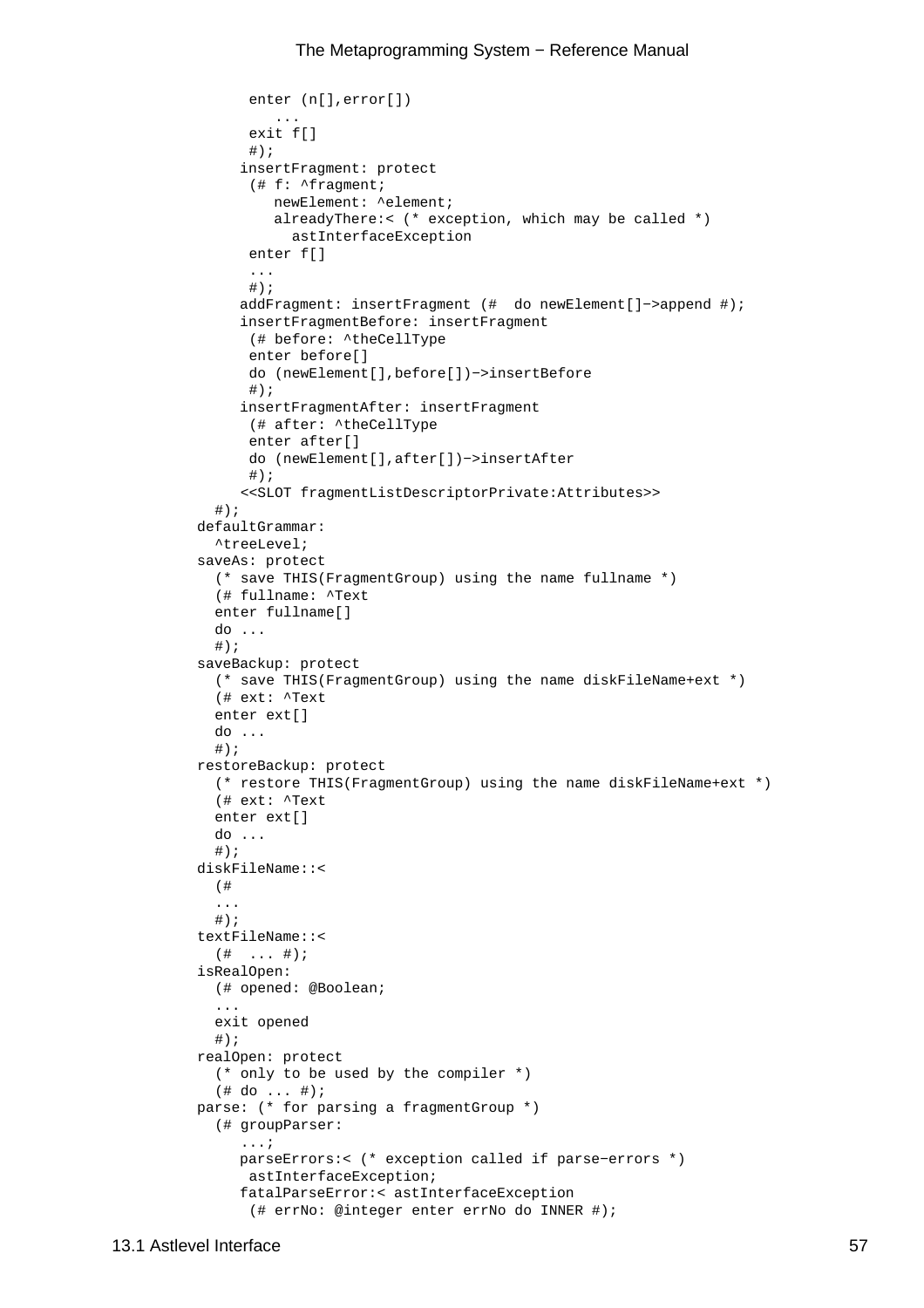```
doubleFormDeclaration:<
            (* exception called if two fragmentForms with the same name *)
            astInterfaceException;
          inputname: ^text;
          error: ^stream;
          ok: @boolean
        enter (inputname[],error[])
        do groupParser
        exit ok
       #);
     init::< (\# \dots \#);
     bind::<
        (#
        do ...
       \#);
      (* lock/unlock/locked operations *)
     lock:
        (* operation to signal to the rest of the users of this MPS,
         * that I will be working on this fg, and it may be in
         * inconsistent state
         *)
       ( # ... #);unlock:
        (* operation to signal to the rest of the users of this MPS,
         * that I am releasing the lock on this fg.
         *)
       ( # ... #);
     locked: @booleanValue;
      (********** PRIVATE PART *********************)
     pack::< (* Private *)
       (# ... #);
     unpack::< (* Private *)
        (# 
        do ...
       \#);
     checkDiskRepresentation::< (* Private *)
       ( # ... #);isDirectory:
        (* Private: true if the group is not a 'real' group but a
         * directory
         *) @boolean;
     controller: @ (* used by the control module in the compiler *)
        (# status: @integer;
          ancestorTime: @integer;
          ancestorsChecked: @boolean;
          doneCheck: @boolean;
          groupT: @Integer;
          printName: ^text;
       #);
     private: @...;
   #) (* fragmentGroup *);
newFragmentForm: (* returns a new instance of fragmentForm *)
   (# g: ^treeLevel; f: ^fragmentForm
   enter g[]
  do &fragmentForm[]−>f[]; g[]−>f.grammar[]; f.init;
  exit f[]
  #);
fragmentForm: fragment
   (* This is the basic form of a fragment defined by means of a general
    * sentential form
   *)
   (# <<SLOT fragmentFormLib:Attributes>>;
     category:
        (# sy: @integer
        ...
        exit sy
```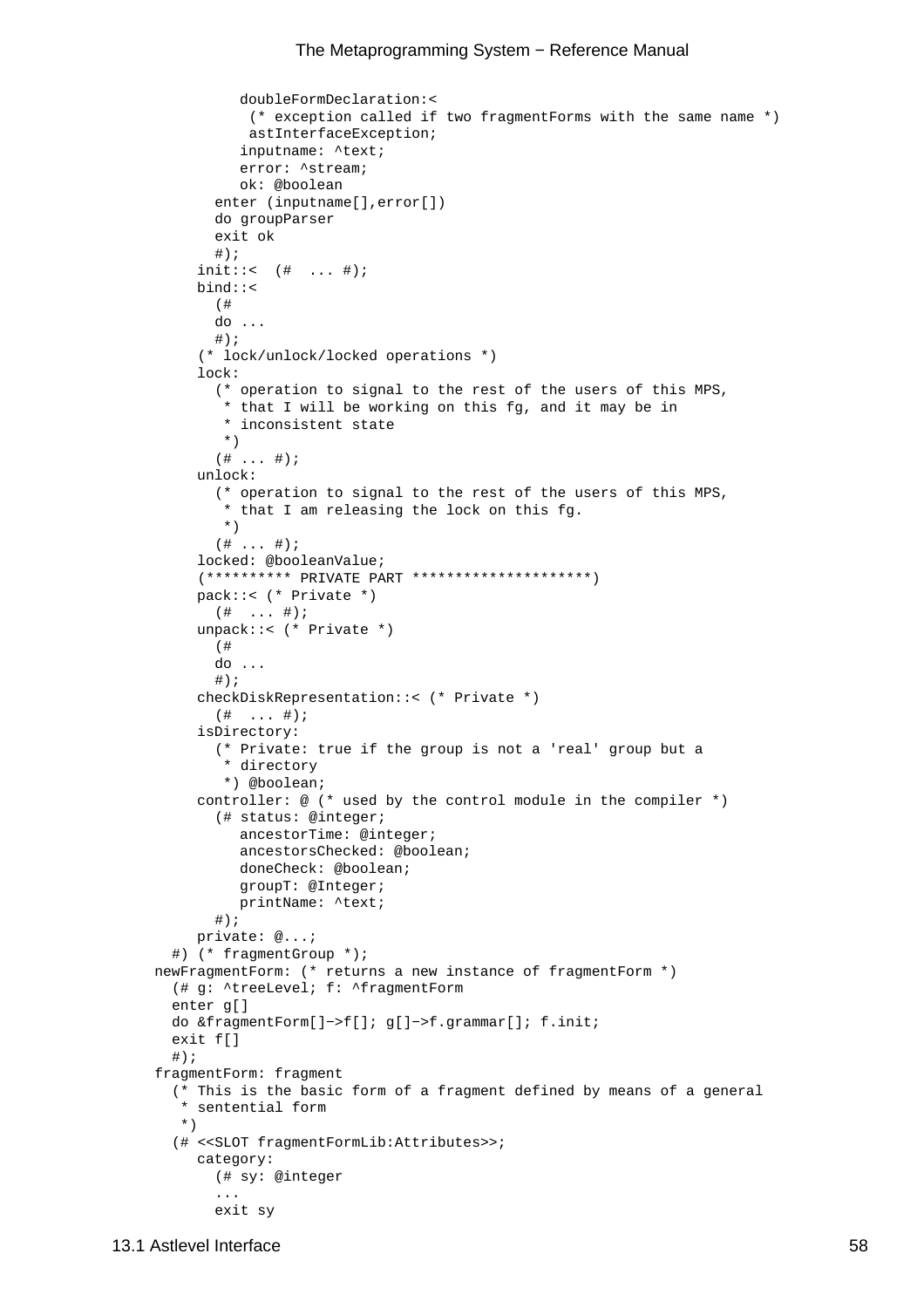```
 #);
xtheGsForm: (# exit (root.index,THIS(fragmentForm)[]) #);
fragNode: (# exit (0,THIS(fragmentForm)[]) #);
print:
   (#
   do 'Print called of fragmentForm '−>screen.puttext;
      fullName−>screen.puttext;
      screen.newLine;
  #);
binding: (* The SLOT bound by THIS(fragmentForm) *) ^slotDesc;
modificationStatus: @integer;
root:
   (* the root symbol of the ast kept in the array. Set by the
    * parser
   *) \lambdaast;
recomputeSlotChain:
  (\# do ...; \#);
scanSlots:
   (* access operations: scan all SLOTs in THIS(fragmentForm) *)
   (# inx: @integer; current: ^slotDesc;
   ...
  #);
grammar: ^treeLevel;
indexToNode:
   (# inx: @integer;
    as: ^ast;
    indexOutOfRange:<
      astInterfaceException;
     noSuchSymbol:< astInterfaceException;
     grammarGenRefArrayError:< astInterfaceException;
   enter inx
   do ...
   exit as[]
   #);
 <<SLOT fragmentFormPrivate:Attributes>>;
a: (* Private *) [initialLength] @integer;
curtop: (* Private: current heapTop in the array a *) @integer;
l: (* Private *) [initialLength] @integer;
lcurtop: (* Private: current heapTop in the array 'l' *) @integer;
initialLength:< (* Private *)
   (# max: @integer do 200−>max; INNER exit max #);
firstSlot:
   (* Private: The index of the first SLOT in the array a. The SLOTs
    * are linked together through the 'slotUsage−field' of SLOTs
    *) @integer;
diskFileName::< (* Private *)
   (# do fatherR.diskFileName−>t[] #);
textFileName::< (* Private *)
   (# do fatherR.textFileName−>t[] #);
import: @ (* Private *)
   (* An indexed collection of fragments referred by
    * THIS(fragmentForm)
    *)
   (# impL: ^list;
     inxC: @integer;
     element: (# n: ^text; f: ^fragmentForm #);
     list:
       (# noOfElements:<
            (# nu: @integer; do 10−>nu; INNER exit nu #);
          l: [noOfElements] ^element;
      \#);
      <<SLOT fragmentFormImportPrivate:Attributes>>
  #);
rootInx: @integer;
init::< (* Private *)
   (#
```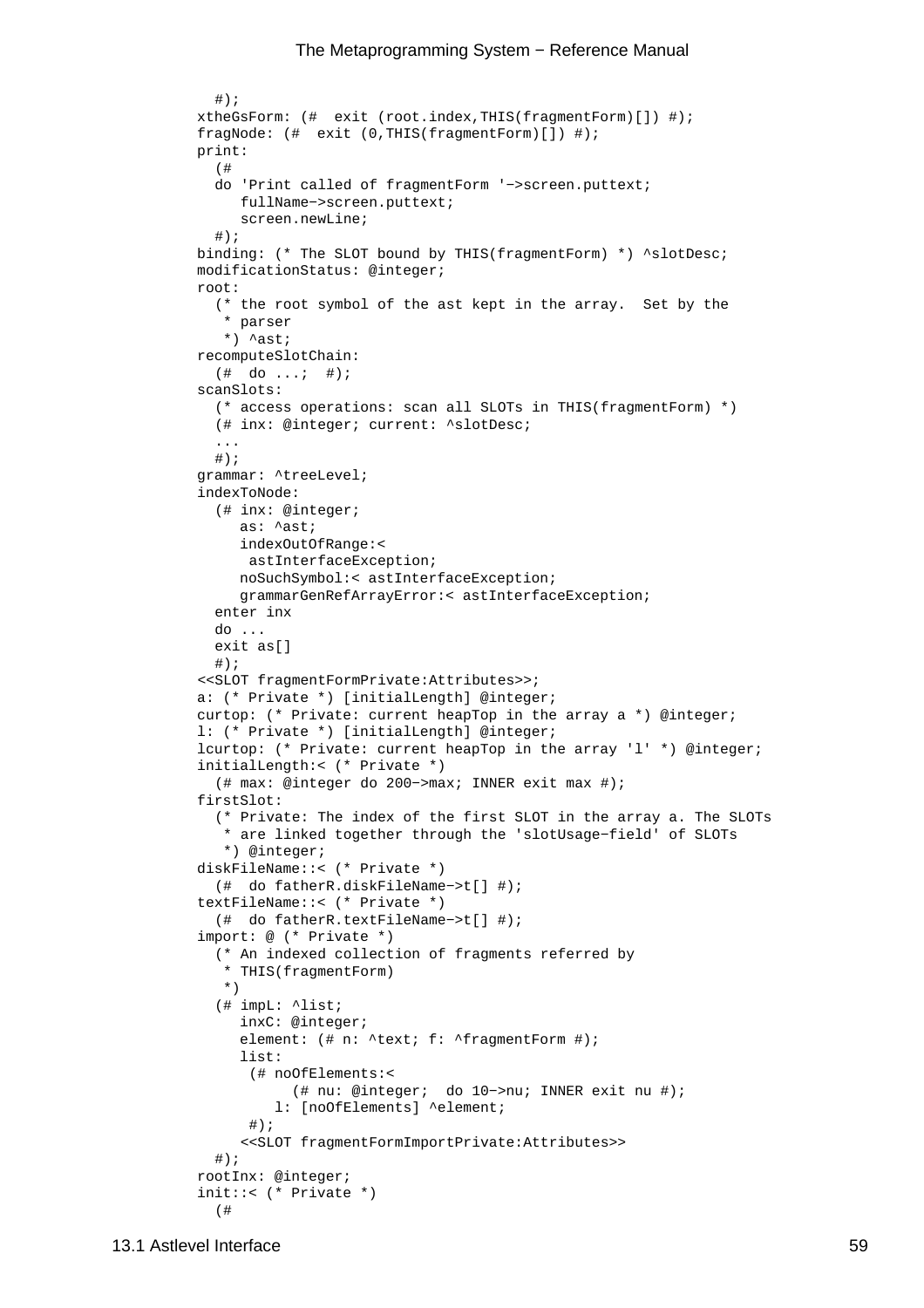```
 ...
           #);
         reset::< (* Private *)
            (# ... #);
         private: @...;
      #);
    astFileExtension:
       (* exits the filename extension for AST files on the particular
         * architecture (the extension differs e.g. for big− and little endian
        * architectures). See e.g. initialization in astBody.bet
        *) (# exit astFileExt[] #);
    parserFileExtension:
       (* exits the filename extension for parser table files on the particular
         * architecture (the extension differs e.g. for big− and little endian
        * architectures). See e.g. initialization in astBody.bet
        *) (# exit parserFileExt[] #);
    ppFileExtension:
       (* exits the filename extension for pretty−printer table files on the
         particular architecture (the extension differs e.g. for big- and
         * little endian architectures). See e.g. initialization in astBody.bet
        *) (# exit ppFileExt[] #);
    astFileExt: (* Private *) ^text;
    parserFileExt: (* Private *) ^text;
    ppFileExt: (* Private *) ^text;
     (************** END The Fragment Library END ***************)
    top: @
       (# init: (# ... #);
         groupTable: @HashTable
            (# element::
                 (# fullname: ^Text;
                   g: ^FragmentGroup;
                   open:
                      (# error: ^Stream;
                     enter error[]
 ...
                     exit g[]
 #);
                 #);
               dummy: @Element;
               hashFunction::
                (# inx: @Integer;
                do L:
                      (for i: 26 repeat
                         e.fullname.lgth−i+1−>inx;
                        (if inx < 1 then leave L if);
                        e.fullname.T[inx]+value−>value;
                     for)
               #);
               equal::
                (# do left.fullname[]−>right.fullname.equal−>value #);
               rangeInitial:: (# do 500−>value #);
               find:
                 (* find a fragment group. If the fragment is not open return
                 * NONE
                 *)
                 (# fullName: ^text (* the path *) ; g: ^fragmentGroup
                enter fullName[]
                   ...
                exit g[]
               \#);
               open:
                 (* Find a local fragment. If the fragment is not open then
                * open it<br>*)
 *)
```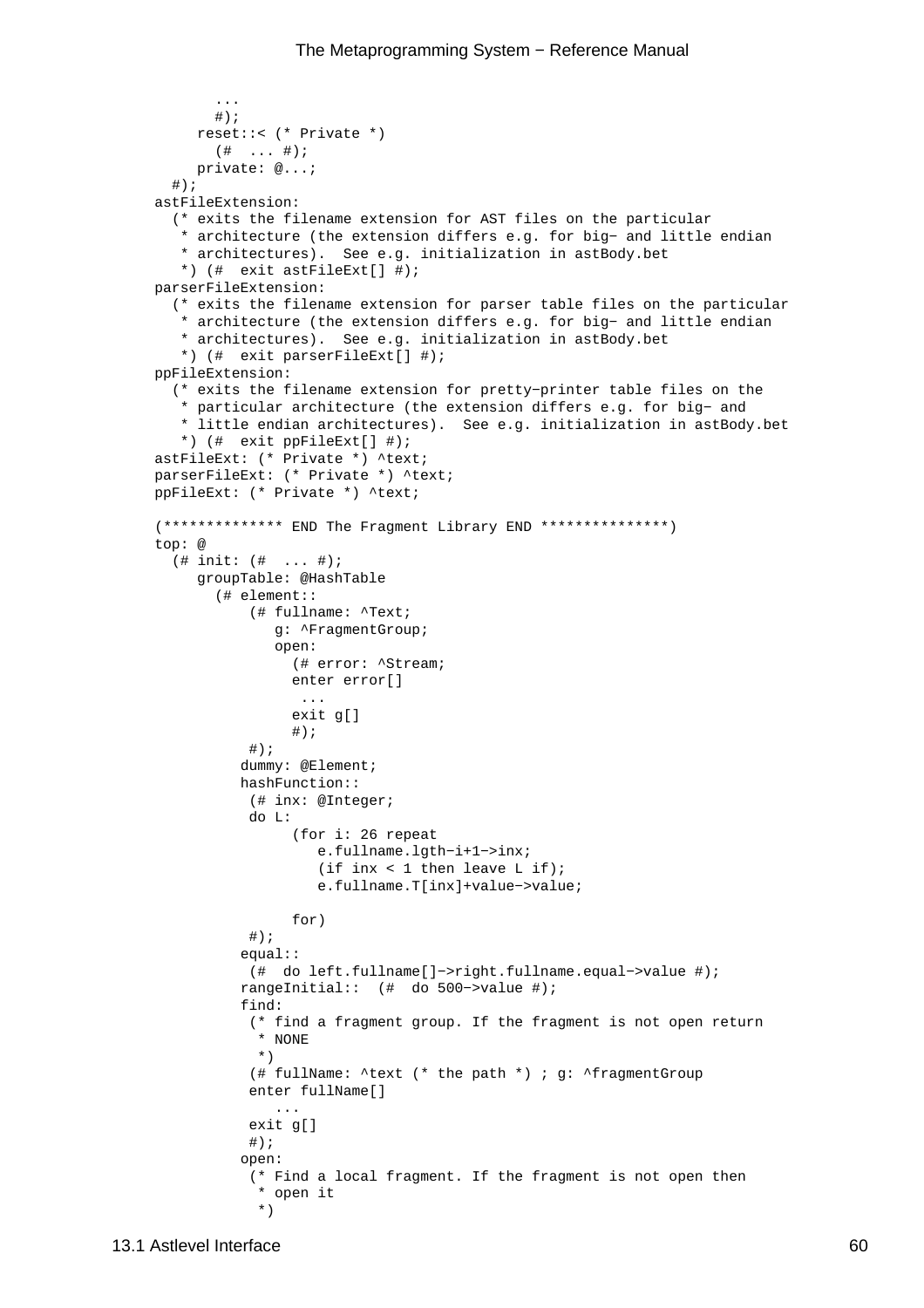```
 (# g: ^fragmentgroup;
                    fullName: ^text;
                     e: ^element;
                     error: ^stream;
                     removeHeadingSlashes:
                       (* this routine removes '/' 's at the head of a
                      * text<br>*)
 *)
                       (# t: ^text; ch: @char
                       enter t[]
                       do 0−>t.setPos;
                        loop:
                          (if (t.get−>ch)='/' then restart loop if);
                       (if (t.pos > 1) then (1,t.pos−1)−>t.delete
                       if)
                       exit t
                      #);
                 enter (fullName[],error[])
                    ...
                 exit g[]
                \# ) \, ;
                <<SLOT topTablePrivate:Attributes>>
            #);
          open: protect
             (* This operation opens a fragmentgroup file: fileName
              *)
             (# fileName: ^text;
                g: ^fragmentGroup;
                f: ^fragment;
                error: ^stream
            enter (fileName[], error[])
             do ...;
                g[]−>f[];
             exit f[]
            \#);
          newGroup: (* make a new group with top as father *)
             (# fullname: ^Text;
                fg: ^FragmentGroup;
                alreadyOpen:< astInterfaceException;
             enter fullname[]
 ...
             exit fg[]
            \#);
          close: (* close FragmentGroup fg *)
             (# fg: ^fragmentGroup;
             enter fg[]
             ...
            #);
          namedClose: (* close FragmentGroup fullname *)
             (# fullname: ^text
             enter fullname[]
             ...
            \# ) \; ;
          delete:
             (* delete FragmentGroup fg *)
             (# fg: ^fragmentGroup;
             enter fg[]
             ...
            #);
          insert:
             (* insert a FragmentGroup into top table *)
             (# fg: ^fragmentGroup;
             enter fg[]
             do ...
            #);
```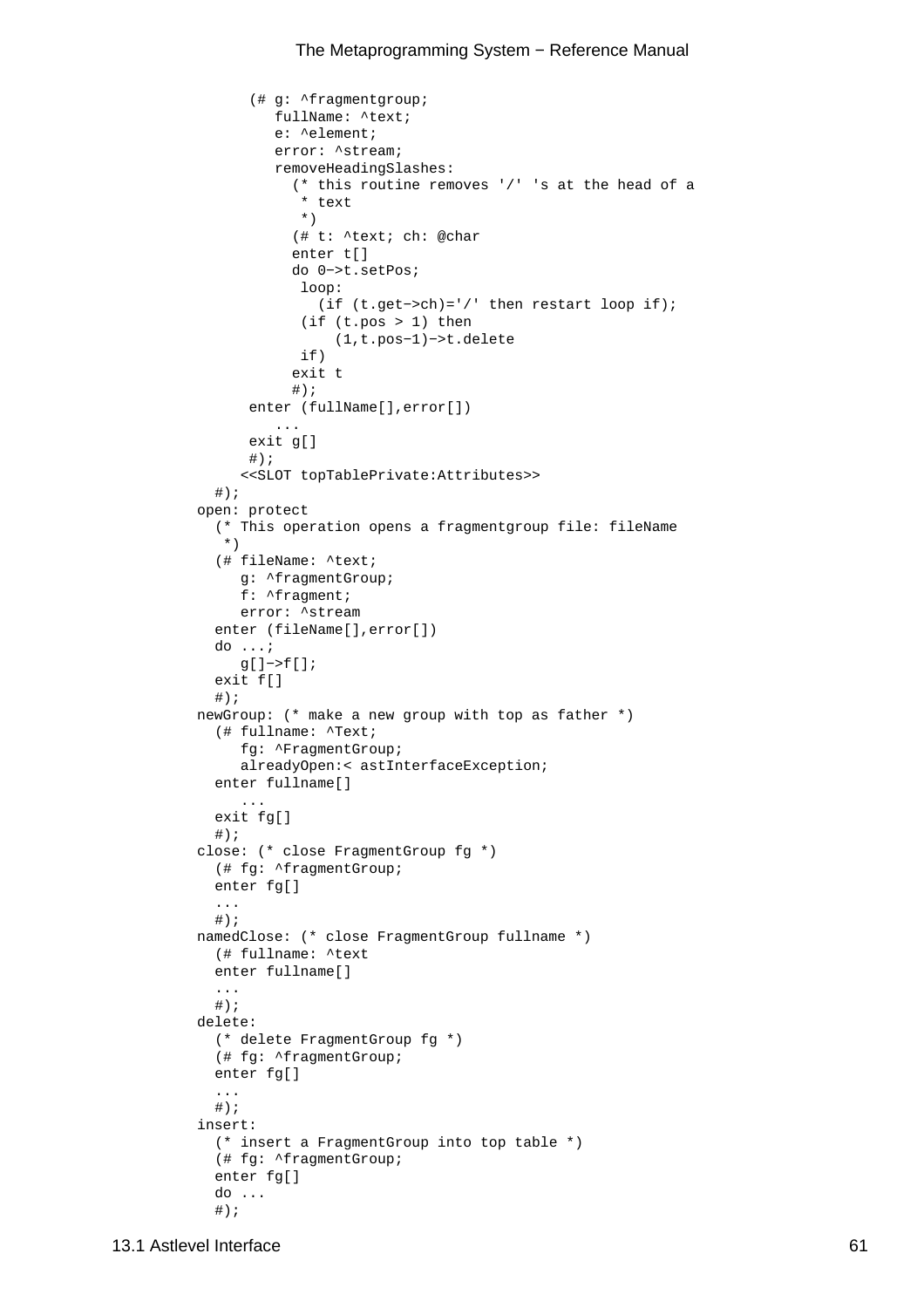```
isOpen:
             (* return Group fullname if it is already open, otherwise NONE *)
             (# fullname: ^Text; fg: ^FragmentGroup;
             enter fullname[]
 ...
             exit fg[]
            \#);
          topGroup: ^FragmentGroup;
          catcher: handler (* Private *)
             (# ... #);
      #);
      (* end of top *)
    parseSymbolDescriptor:
        (# terminals: (* is dynamically expanded *) [1]
             ^text;
         nonterminals: (* is dynamically expanded *) [1] @integer;
       #);
    errorReporter:
        (* error−reporter pattern. Create a specialization of this pattern if
         * you want to do your own error−reporting
        *)
        (# frag: ^fragment;
         errorStream: ^stream;
         beforeFirstError:< object;
         afterLastError:< object;
          forEachError:<
             (# streamPos,startLineNo: @integer;
                errorLines:
                 (* 1, 2 or 3 lines of text before the
                  * error. Approx. 100 chars
                  *) @text;
                errorPos: (* the pos in errorLines of the error *) @integer;
                legalSymbols: ^parseSymbolDescriptor
             enter (streamPos,startLineNo,errorLines,errorPos (*inx*) ,legalSymbols[])
             do INNER
            \#);
       \#);
    theErrorReporter:
        (* the error reporter which will be called from the fragmentGroupparser
         or from fragmentForm.parser.errorReport
         *) ^errorReporter;
    treeLevel:
        (* prefix for descriptions of grammars *)
        (# <<SLOT treeLevelLib:Attributes>>;
          grammarAst:
             (* if not NONE this point to the form of the ast describing the
              * grammar
              *) ^fragmentForm;
          symbolToName: (* gives a human−readable name for a symbol−number *)
             (# symbol: @integer; t: ^text;
             enter symbol
             do &text[]−>t[]; ...
             exit t[]
            \#);
          symbolToAst:
             (# symbol: @integer;
              as: ^ast;
             enter symbol
                ...
             exit as[]
            \#);
          newAst: (* returns a new instance of ast *)
            (# prod: @integer; as: ^ast; frag: ^fragmentForm;
            enter (prod, frag[])
             do ...
             exit as[]
```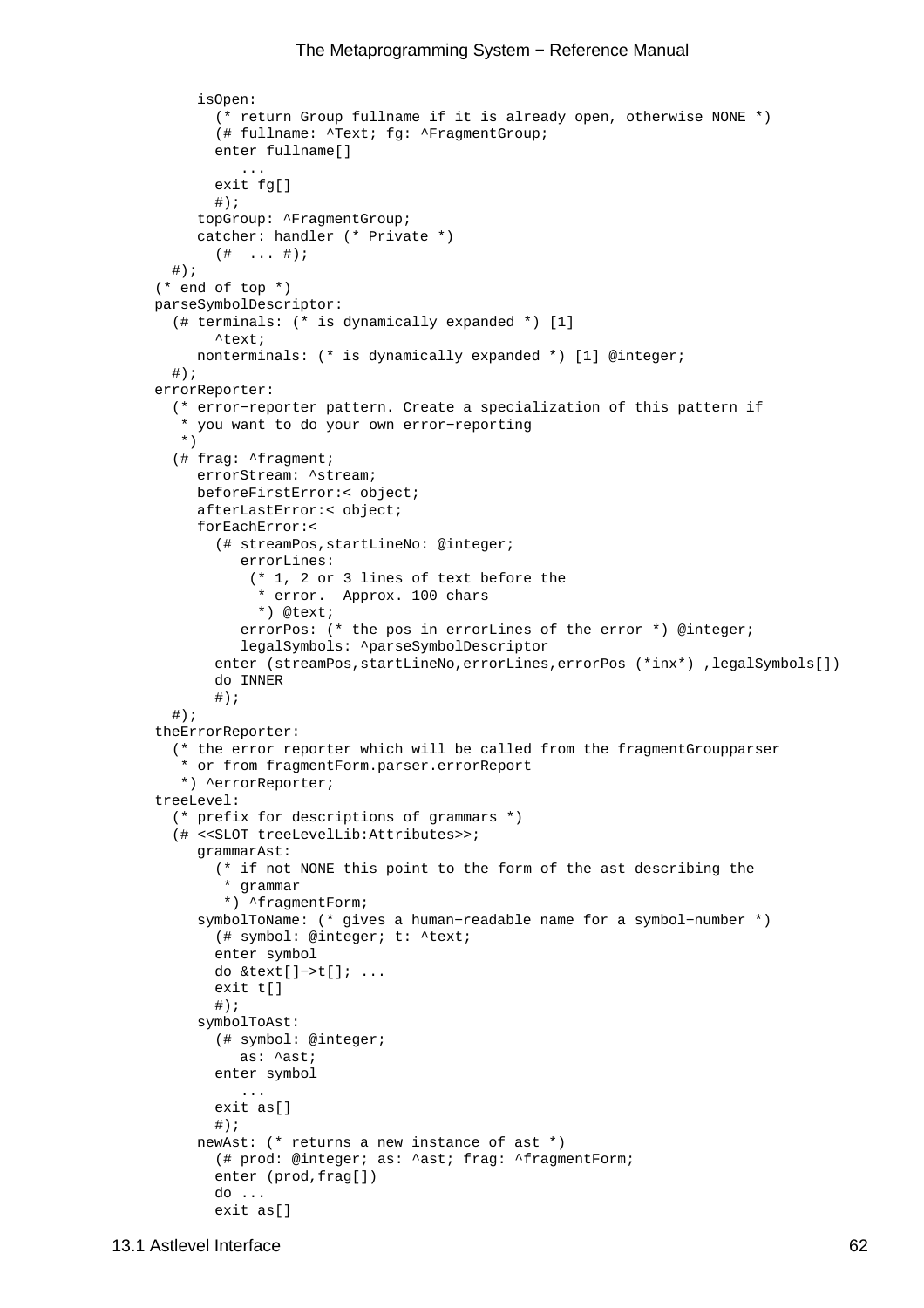```
#);
         newAstWithoutSons:
            (# prod: @integer;
              as: ^ast;
              frag: ^fragmentForm;
           enter (prod, frag[])
               ...
            exit as[]
           #);
         newLexemText: (* returns a new instance of lexemText *)
            (# length: @integer;
              prod: @integer;
              frag: ^fragmentForm;
              inx,base: @integer;
            enter
( \#enter (prod, length, frag[])
 ...
                 #)
            exit
                (# as: ^ast
 ...
                exit as[]
                #)
           #);
         newConst: (* returns a new instance of const *)
            (# c: ^const; frag: ^fragmentForm
            enter frag[]
               ...
            exit c[]
           \#);
         newUnexpanded:
            (* returns a new instance of unExpanded *)
            (# s: ^unExpanded; syncatNo: @integer; frag: ^fragmentForm
           enter (syncatNo, fraq[])
               ...
            exit s[]
           #);
         newOptional:
            (* returns a new instance of optional *)
            (# s: ^optional; syncatNo: @integer; frag: ^fragmentForm;
           enter (syncatNo, frag[])
 ...
            exit s[]
           #);
         newSlot:
            (* returns a new instance of slotDesc *)
            (# s: ^slotDesc; frag: ^fragmentForm
            enter frag[]
 ...
            exit s[]
           \#);
         version:< (* returns the grammar version *)
            integerObject (# ... #);
         grammarIdentification:< (* the grammar name *)
            (# theGrammarName: ^text
            ...
            exit theGrammarName[]
           \#);
         suffix:<
            (* the file−name extension used for files containing programs
             * derived from this grammar. Default extension is '.text'.
             *)
            (# theSuffix: ^text
 ...
            exit theSuffix[]
```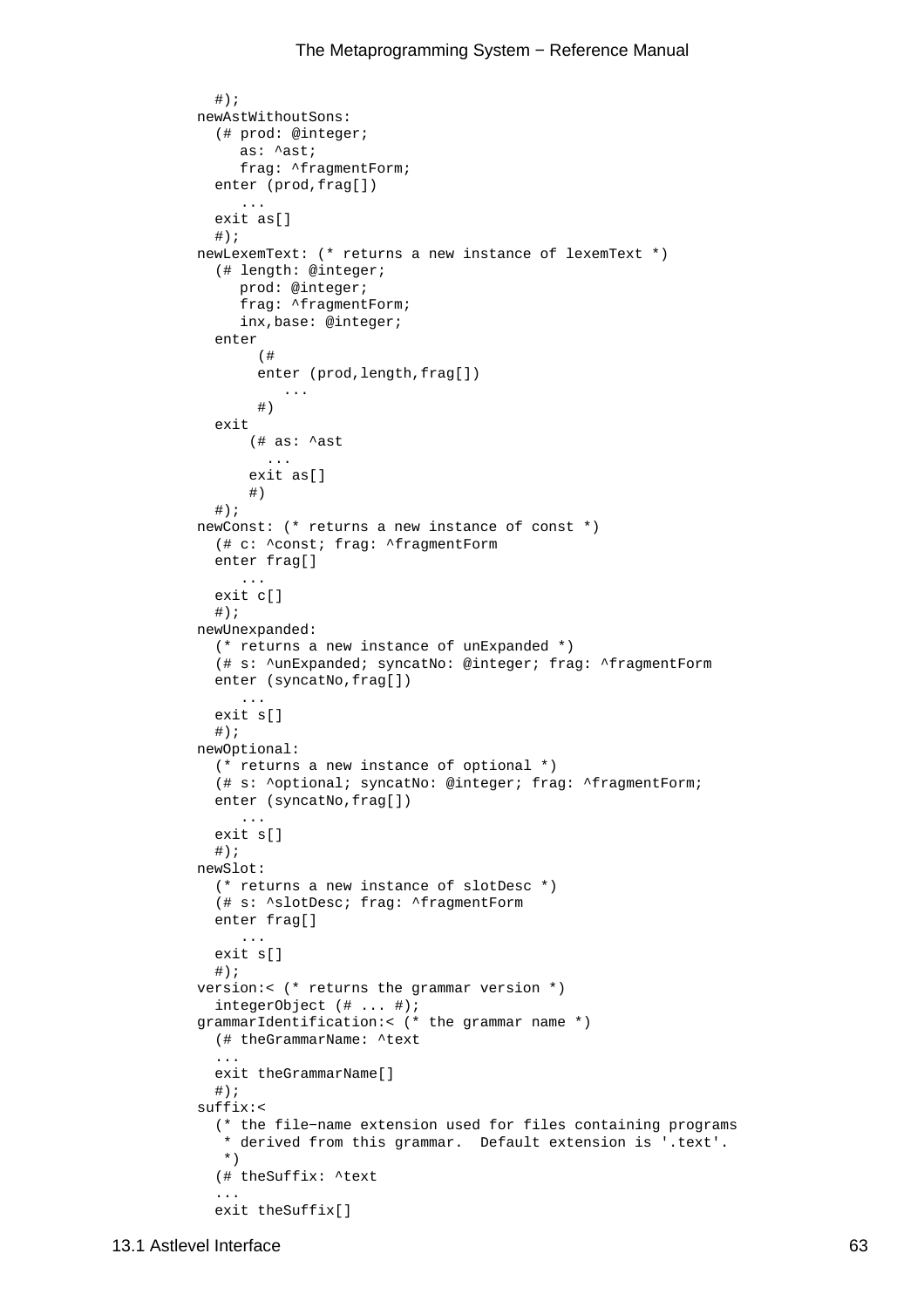```
\#);
          init:<
            (# do ... #);
         parser: @parse;
         parse:
             (# errorReport:
                 (* produce an errorReport on stream if the last parse did not
                  * succeed
                 *)
                 (# input,error: ^stream;
                enter (input[], error[])
                 do ...
                \#);
               findSymbolNo:
                 (* given a text−string, find the nonterminal−symbol, that has
                  that name
                 *)
                 (# symbol: ^text; no: @integer
                 enter symbol[]
                  ...
                 exit no
                \#);
               input,error: ^stream;
               goalSymbol:
                @nonterminalSymbol;
               a2sI: ^ a2sInterface;
               frag: ^fragmentForm;
               ok,haveBeenInitialized: @boolean;
               parseEndPos: @integer;
               lastCh: @char;
               privatePart: @...;
               initialize:
                 (# fileName: ^text;
                    isEos:<
                      (* '−−' may be considered as end−of−stream *) 
                       booleanValue(# do true−>value #);
                    longLexems:<
                      (* the lexems may be long (multi−word lexems) *)
                      booleanValue;
                    dashNames:< (* dash '−' may be allowed in indentifiers *)
                      booleanValue;
                    caseSensitive:< (* allows keywords to be case sensitive *)
                      booleanValue;
                    EOLasComEnd:< (* EOL is also accepted as end−of−comment *)
                      booleanValue;
                     SplitString:<(* a string may be split into several units 
                                    * 'xxx' 'yyy' is lexed as 'xxx<0>yyy'
\rightarrow )
                       BooleanValue
                 enter fileName[]
 ...
                \#);
               doParse: protect
                 (# catcher: handler (* Private *)
                     (# ... #)
                enter (goalSymbol, input[], error[], frag[])
                do ...
                 exit ok
                 #);
               commentId:
                 (* declared to be able to get the value of comment inside the
                  * comment−binding in the parser
                  *) (# exit comment #);
            enter (goalSymbol,input[],a2sI[],error[],frag[])
             do doParse;
             exit ok
```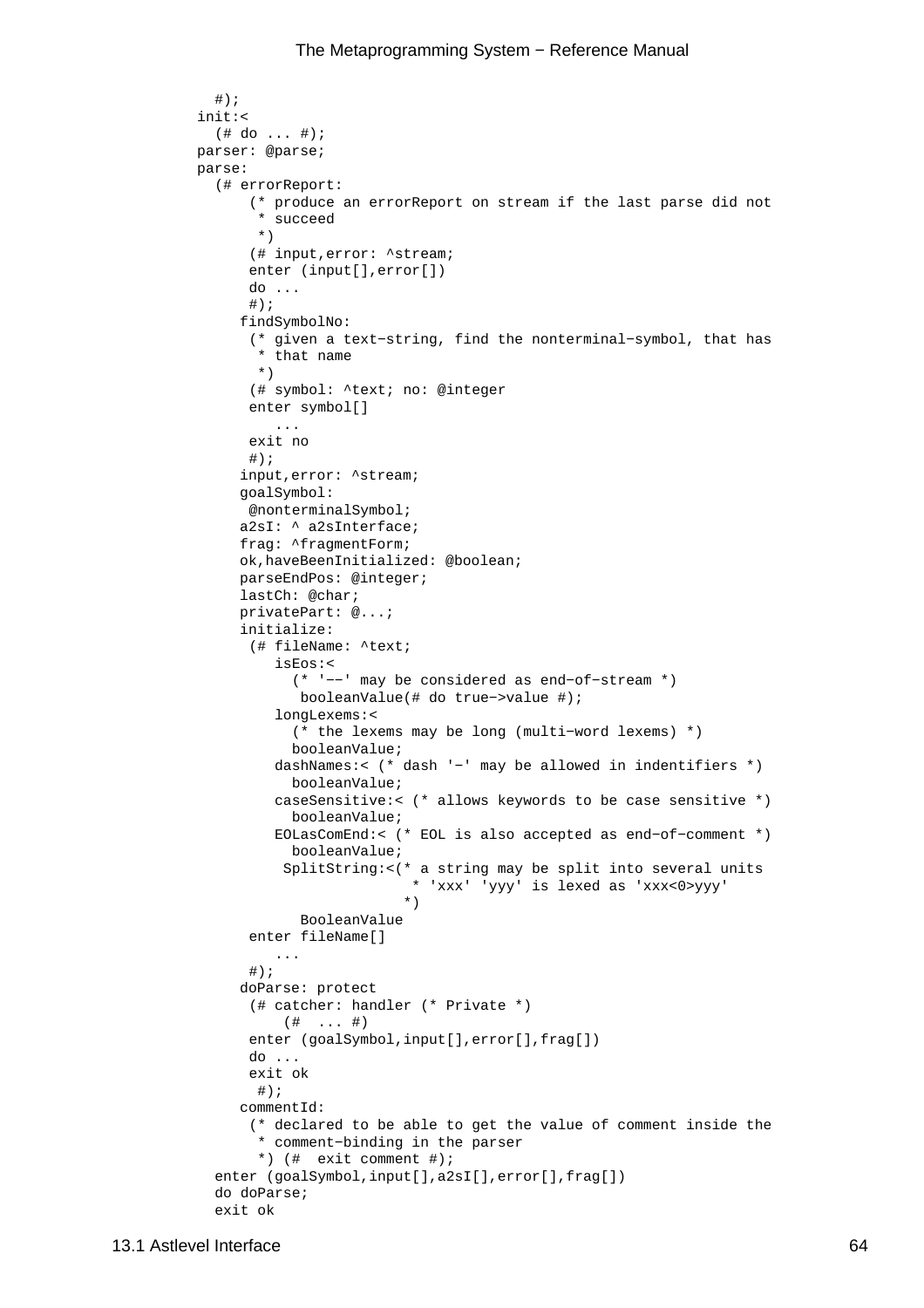```
 #);
           <<SLOT treeLevelPrivate:Attributes>>;
         private: @ ...;
         kindArray: (* Private *) [maxProductions] @integer;
         nodeClassArray: (* Private *) [maxProductions] @integer;
         sonArray: (* Private *) [maxProductions] @integer;
         roomArray: (* Private *) [maxProductions] @integer;
         genRefArray: (* Private *) [maxProductions] ##ast;
         prettyPrinter: (* Private *) ^object;
         maxProductions:< integerObject (* Private *)
             (# do 400−>value; INNER #);
       #);
    kinds: @
        (# interior: (# exit 1 #);
          unExpanded: (# exit 2 #);
          optional: (# exit 3 #);
         nameAppl: (# exit 4 #);
         nameDecl: (\# \text{ exit } 5 \#);string: (# exit 6 #);
         const: (\# \text{ exit } 7 \#);
         comment: (# exit 8 #);
         slotDesc: (# exit 9 #);
         list: (* this will only be returned by 'nodeClass' *)
            (# exit 117 #);
          cons: (* this will only be returned by 'nodeClass' *)
            (# exit 118 #);
         dummy: (* temporary declaration. Is never returned *)
            (# exit − 317 #)
      #);
    prodNo: @
       (# unExpanded: (# exit − 1 #);
         optional: (# exit − 2 #);
         nameAppl: (# exit − 3 #);
         nameDecl: (# exit − 4 #);
         const: (# exit − 5 #);
         string: (# exit − 6 #);
         comment: (# exit − 7 #);
         slotDesc: (# exit − 8 #)
      \#);
    CommentSeparator1: (# exit 1 #);
     (* Separation of comments *)
    CommentSeparator2: (# exit 2 #);
     (* Separation of comments in same son *)
    CommentSeparator3: (# exit 3 #);
     (* Separation of comments in properties *)
    CommentSieve: [256] @Char;
    printComment:
       (# comment: ^Text; output: ^Stream;
      enter (comment[], output[])
 ...
      \#);
    undefinedGrammarName:
       (* describes unknown grammars *) (# exit '????' #);
    undefinedVersion: (* describes unknown versions of grammars *)
       (# exit − 1 #);
    grammarTable: @
       (# BETA,propertyGrammar,meta,pretty:
             (* some different grammars, which might by instantiated by the
              * application
              *) ^treeLevel;
         noOfKnownGrammars: @integer;
          scan:
             (# current: ^treeLevel;
               currentName, currentExtension, currentPath: ^text
 ...
```

```
#);
```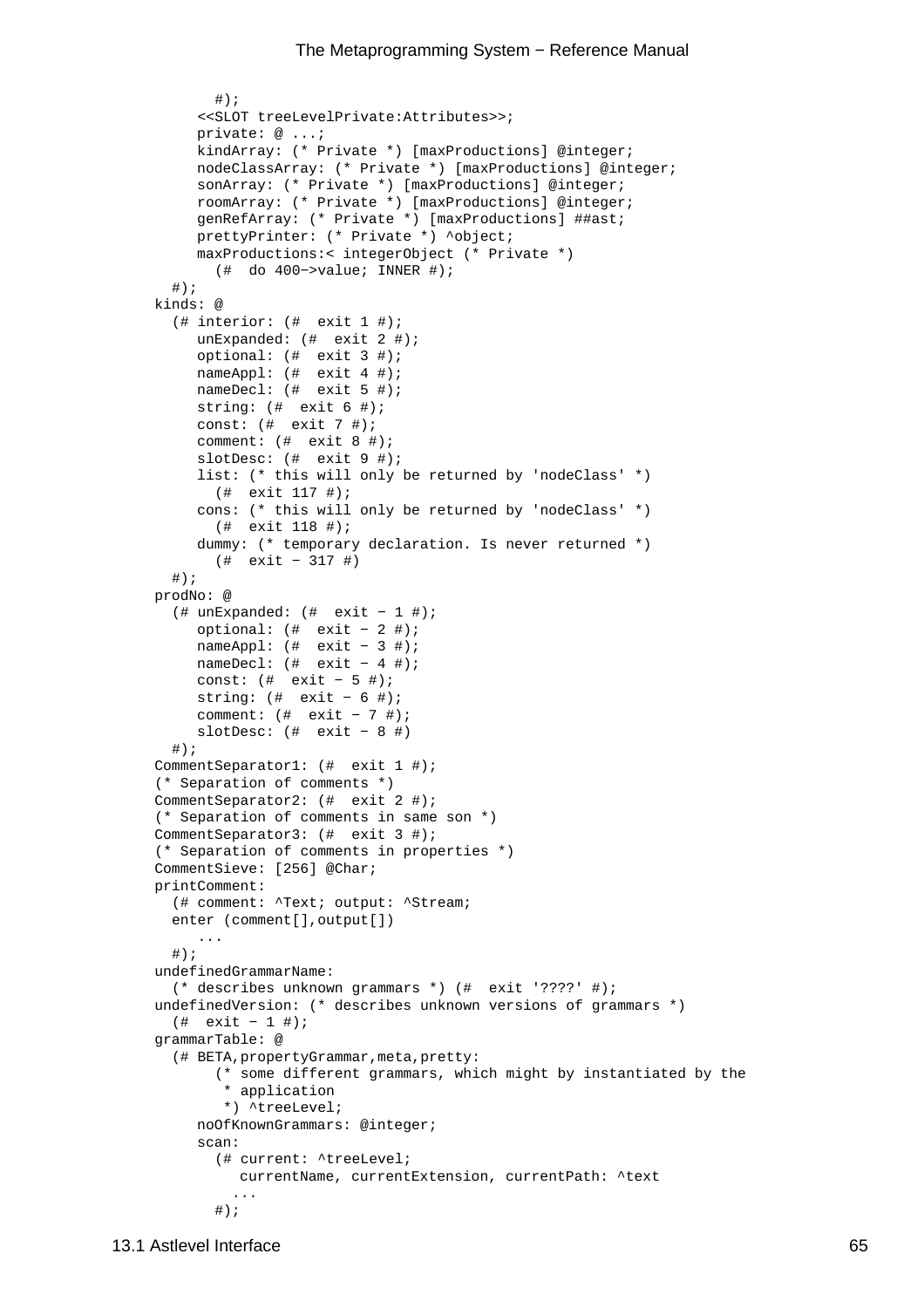```
scanExtensions:
             (# currentExtension: ^text
 ...
            \#);
          legalExtension: booleanValue
             (# ext: ^text
             enter ext[]
             ...
            #);
          find:
             (# grammarName: ^text;
               error: ^stream;
               ifNotFound:< astInterfaceException
                 (* exception called if grammar not found *)
                ( # ... #);noParserAvailable:< astInterfaceNotification
                 (* notification invoked if no parser is available
                  * for this grammar
                  *)
                ( # ... #);accessError:< astInterfaceException
                 (* invoked if any access error occurs during the
                  * search of grammars
                  *);
               MPSerror:< astInterfaceException
                 (* invoked if any MPS error occurs during the
                  * opening of grammars
                  *);
               startParsing:<
                 (* invoked if parsing is done during the opening of
                  * grammars
                  *)
                ( # do INNER #);
               inx: @integer;
               thename: @text;
               treelevelGrammarTableFindCatcher: (* Private *) @handler
                ( # \dots #)enter (grammarName[], error[])
             do ...
             exit table[inx].gram[]
             #);
          element: (# name, extension, path: ^text; gram: ^treelevel #);
          table: [0] (* Private *) ^element;
          tableCheck: (* private *)
             ...;
          insert: (* Private *)
             (# theGrammar: ^treeLevel
             enter theGrammar[]
                ...
            \#);
          insertMetagrammar:
             (* Private: an instance of metaGrammar must be inserted into
              * grammarTable before any usages of grammarTable
              *)
             (# location: ^text
            enter (meta[], location[])
                ...
             #)
       \#);
    registerGrammar:
     (# name, ext, path: ^text; inx: @integer;
    enter (name[], ext[], path[])
     ...
    #);
    grammarFinder:
        (* create subpatterns of this pattern to implement your strategy for
```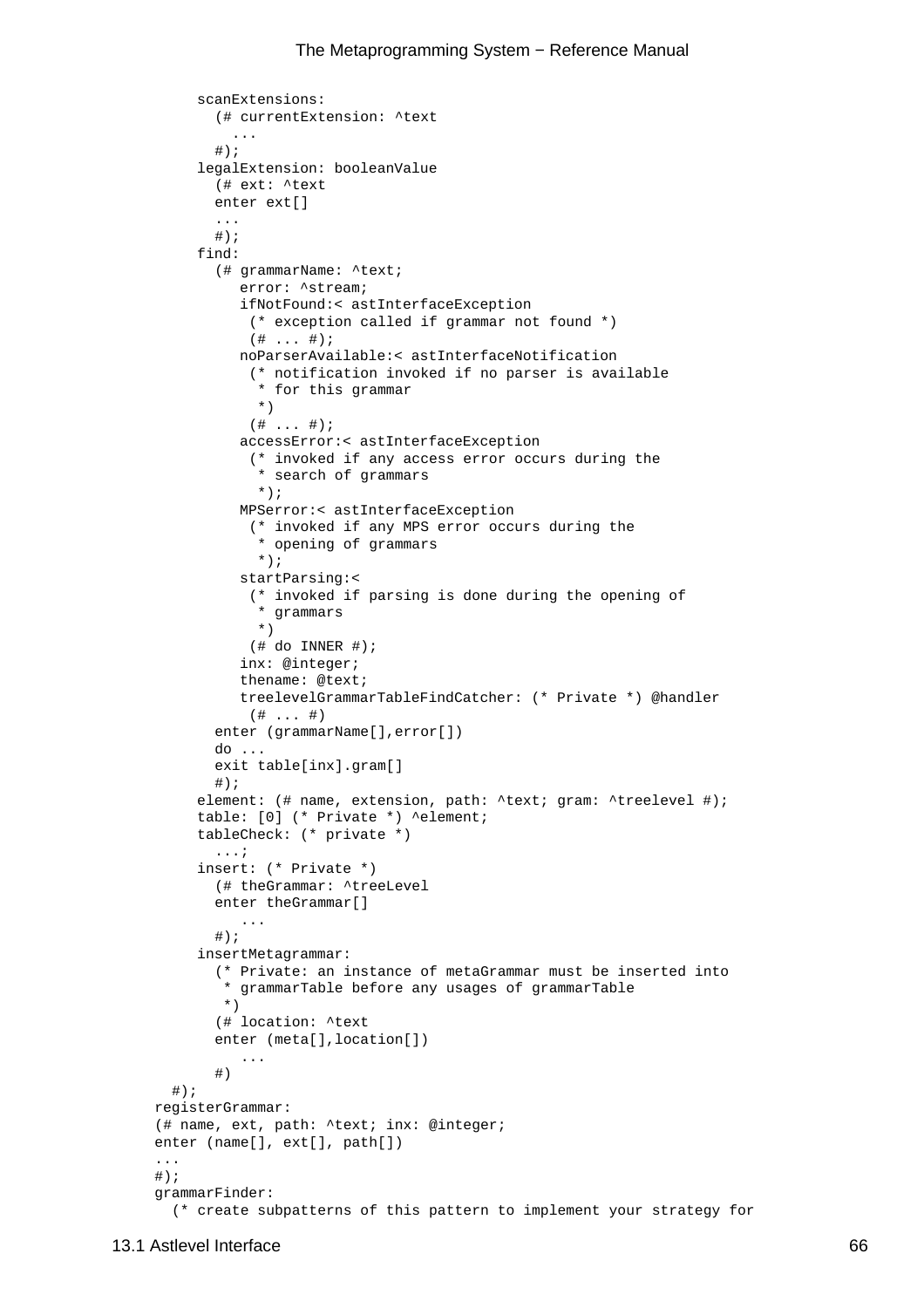#### The Metaprogramming System – Reference Manual

```
 * looking−up grammars. The fragment: findGrammar.bet contains such a
         * subpattern, implementing the standard look−up method used in the
         * Mjolner BETA System
        *)
        (# grammar: ^text;
         error: ^stream;
          installed: @boolean;
         noRegisteredGrammars:< astInterfaceException
             (* invoked if no grammars have been registered. If
              * grammars are registered during this exception, and
              * control is returned to grammarFinder, the registered
              * grammars will be used.
              *)
            ( # ... #);registerGrammars:< (* invoked to register the grammars *)
             (# error: ^stream;
             enter error[]
 ...
            \#);
         registeredGrammars:<
             (* may return a fragmentGroup containing the registered grammars *)
             (# grammarsGroup: ^fragmentGroup
            do INNER
            exit grammarsGroup[]
           \#);
      enter (grammar[], error[])
             (* here the look−up for a grammar should takes place. Either by
              * looking somehow amoung the previously registered grammars, or by
              * using some dynamic grammar look−up method
              *)
 ...
       exit installed
             (* true if new grammar installed in grammarTable *)
       #);
    defaultGrammarFinder:<
       (* default grammarFinder installed by astLevelInit *) grammarFinder;
    grammarMissing:
       (* called when a grammar is missing.
         * grammarMissing.registerGrammars is invoked in astLevelInit
         *) ^grammarFinder;
    thePathHandler: @fileNameConverter;
    stripPathName:
       (* Strips last filename from a path specification in order to
         * conform with the new pathHandler.
        *)
       (# PN,newPN: ^text; ix: @integer;
       enter PN[]
       do directoryChar−>PN.findAll(# do inx−>ix #);
           (if ix=0 then
              none −>newPN[]
            else
               (* terminating directoryChar is not removed due to 'strange'
                * behavior in localPath
 *)
               (1,ix)−>PN.sub−>newPN[]
           if)
       exit newPN[]
      #);
    expandToFullPath:
       (# name: ^text;
       enter name[]
       exit
             (name[],currentDirectory)−>thePathHandler.convertFilePath
      \#);
    offendingFormName:
        (* set in case of a doubleDeclaration in fragmentForm names *) ^text;
```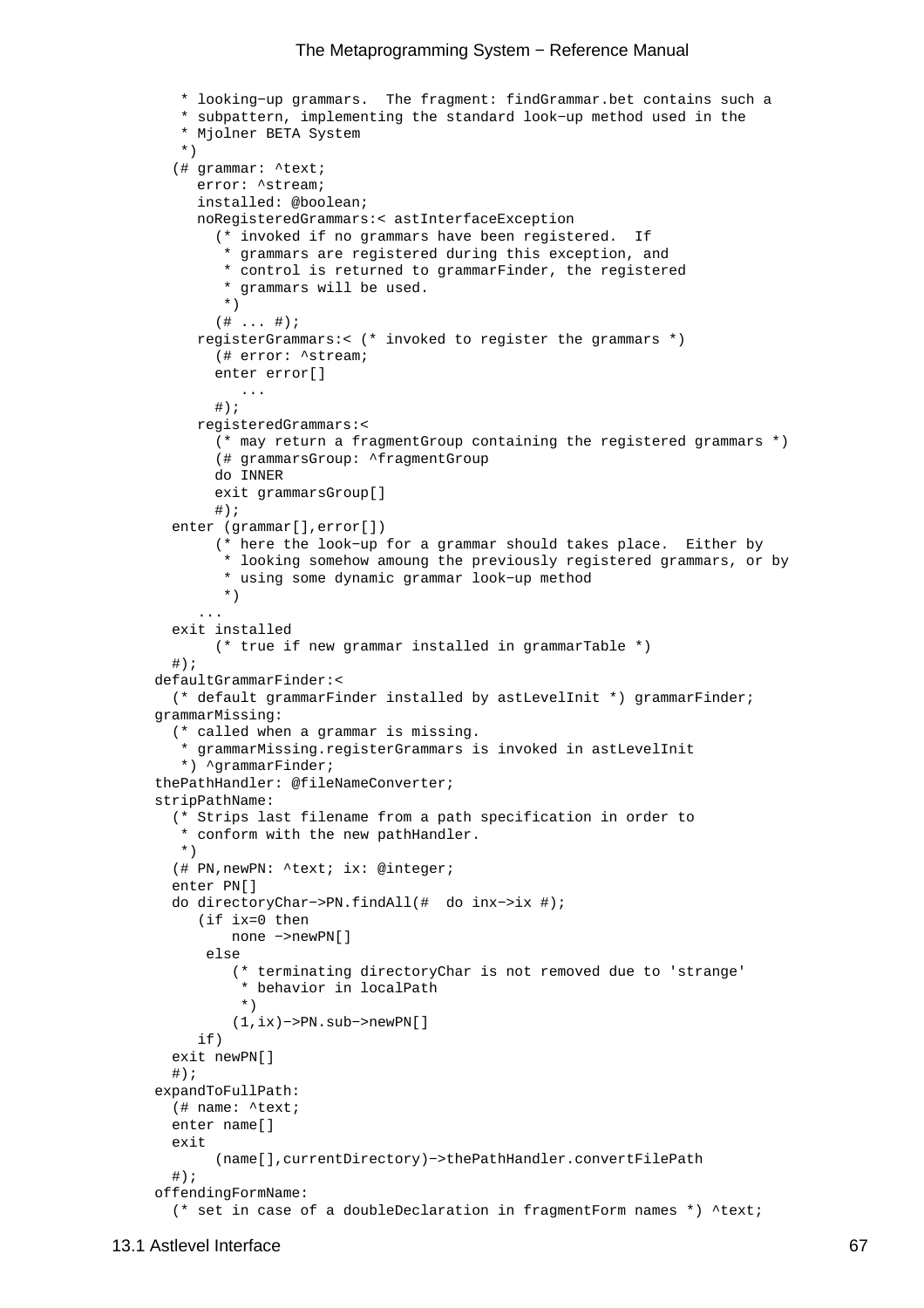```
trace: @
        (* different tracing possibilities. I.e. to trace open of
        * fragments use
              (trace.fragmentOpen,true) -> trace.set;
        * To activate tracing through the BETA compiler,
        * set compileroption=number given here+400
        * (e.g. "beta −s 490 ..." to activate trace of slot bindings).
        * The trace will be delivered on the stream trace.str. This may be
        * set by e.g.:
              traceFile[] -> trace.output;
        * By default, trace is delivered on screen.
        *)
        (# fragmentOpen: (# exit 1 #);
         onParse: (# exit 2 #);
          topOpen: (# exit 3 #);
          fragmentClose: (# exit 4 #);
          topClose: (# exit 4 #);
         compactOpen: (# exit 10 #);
         grammars: (# exit 20 #);
         parsingComments: (# exit 30 #);
         getnextComment: (# exit 31 #);
         editingComments: (# exit 32 #);
         parser: (# exit 50 #);
         getBinding: (# exit 90 #);
         getBindingMark: (# exit 91 #);
         set: (* call this to trace something in the astInterface *)
            (# no: @integer; on: @boolean;
            enter (no,on)
             ...
           \#);
         output:
            (# str: ^stream
            enter str[]
             ...
           \#);
          active: (* true iff any trace options are set *) @boolean;
         d: (* Private *) [100] @boolean;
         private: @...
      #);
    options: @
       (* different options available. I.e. to set these options use
               true -> options.forceParse
        * and to test whether these options are set, use
              (if options.forceParse ... if)
        *)
        (# forceParse: (# enter option[1] exit option[1] #);
         option: (* Private *) [10] @boolean
       #);
    astInterfaceNotification:
       notification
       (# m: ^text
       enter m[]
           ...
      \#);
    astInterfaceException: exception
       (# m: ^text
       enter m[]
 ...
      \#);
    astInterfaceError:< astInterfaceException;
    protect:
       (* This operation is used to protect a MPS operation (or
         * sequence of MPS operations agains the dynamically generated
        * MPS exceptions.
        *)
        (# astOverflow:< astInterfaceException;
```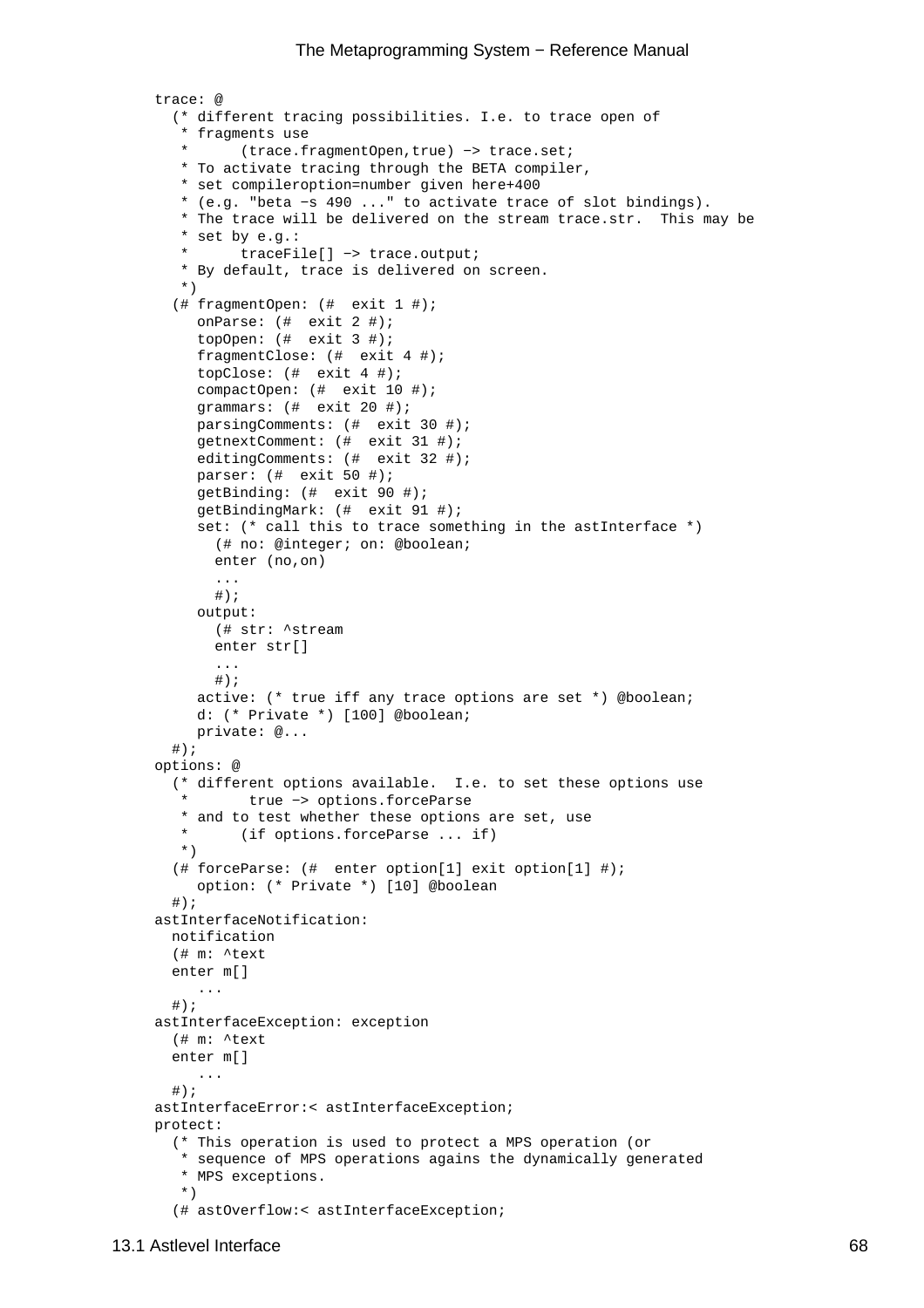#### The Metaprogramming System – Reference Manual

```
startingParsing:< (# do INNER #);
         fragmentNotExisting:< astInterfaceException
             (# do true−>continue; INNER #);
         grammarNotFound:< astInterfaceException;
         badFormat:< astInterfaceException;
         parseErrors:< astInterfaceException;
         fatalParseError:< astInterfaceException
             (# errNo: @integer enter errNo do INNER #);
         doubleFormDeclaration:< astInterfaceException;
         readAccessError:< astInterfaceException;
         writeAccessError:< astInterfaceException;
         writeAccessOnLstFileError:< astInterfaceException;
         EOSError:< astInterfaceException;
         noSuchFileError:< astInterfaceException;
         fileExistsError:< astInterfaceException;
         noSpaceLeftError:< astInterfaceException;
         otherFileError:< astInterfaceException;
         protectCatcher: @handler (* Private *)
             (# ... #)
      #);
    astLevelInit:
       (#
       do ...
      #);
     (********** PRIVATE PART *********************)
    private: @...;
    parseErrorsLst: ^text; (* if during, the last parsing, there was
                              * parse errors, and no '.lst' file could
                              * be written, then this will contain the
                              * information otherwise found in the
                              * '.lst' file
\rightarrow )
     (* referenceGenerator: {* Private *}
              (# as: \text{`ast do INNER exit as[] } #);
             * genUnExpanded: {* Private *} @referenceGenerator
               * (# do &unExpanded[]−>as[] #);
            genOptional: {* Private *} @referenceGenerator
               * (# do &optional[]−>as[] #);
*
      *)
      offset: @
       (* Private: the following constants are private constants to ast, which
        tells where in array A relative from 'index' different information
        * can be found
        *)
      (\# attribute: (\# exit 2 \#);
         slotUsage: (# exit 2 #);
         slotAttribute: (# exit 3 #);
         commentType: (# exit 2 #);
         sizePerNode:
             (* tells how many entries in A is needed per node (not including
              * extra attributes)
             *) (# exit 2 #);
         sizePerUnExpanded: (# exit 2 #);
         sizePerNameAppl: (# exit 2 #);
         sizePerNameDecl: (* must be equal to sizePerNameAppl *)
            (\# exit 2 \#);
         sizePerString: (# exit 2 #);
         sizePerConst: (# exit 4 #);
         sizePerComment: (# exit 4 #);
         sizePerSlotDesc: (# exit 12 #);
      #);
    groupBlackNumber: (* Private *)
        (* magic number. To be used to recognize group−files *)
        (# exit 131453937 #);
```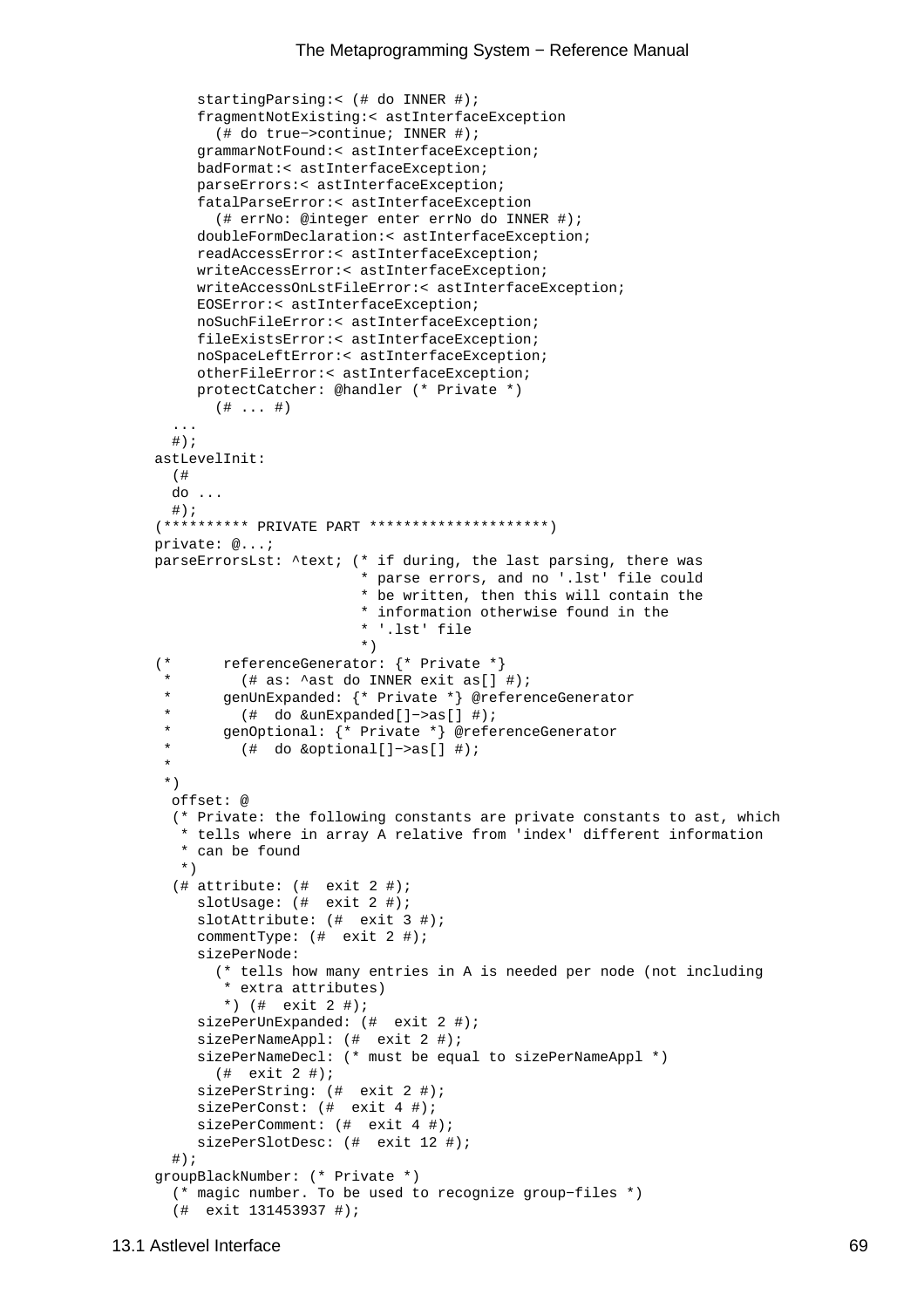```
errorNumbers: @ (* Private *)
   (# noReadAccess: (# exit 1 #);
     noWriteAccess: (# exit 2 #);
     notExisting: (# exit 3 #);
     badFormat: (# exit 4 #);
     parseErrors: (# exit 5 #);
     grammarNotFound: (# exit 6 #);
     arrayTooBig: (# exit 7 #);
     noSpaceLeft: (# exit 8 #);
     writeAccessOnLstFileError: (# exit 9 #);
     doubleFormDeclaration: (# exit 10 #);
     EOSError: (# exit 14 #);
     noSuchFile: (# exit 15 #);
     fileExists: (# exit 16 #);
     otherFileError: (# exit 18 #);
     fatalParseError:
        (* The error numbers between 101 and 199 are exclusively allocated
         * for BOBS fatal parse error numbers. The original BOBS error
         * number is this (no−100):
        *) (# no: @integer enter no exit (100 < no) and (no < 200) #);
   #);
notificationNumbers: @ (* Private *)
   (# startingParsing: (# exit 201 #);
     noParserAvailable: (# exit 202 #)
  \#);
handler: (* Private *)
   (# no: @integer; msg: ^text; oldCatcher: ^handler enter (no,msg[]) do INNER #);
theCatcher: ^handler (* Private *) ;
maxdepth: (* Private: maximal elements in a stack *) (# exit 50 #);
stak: (* Private *)
   (# stakOverflowException: astInterfaceException
       (# do INNER ; 'error: stack overrun'−>msg.putline #);
     a: [maxdepth] @integer;
     topindex: @integer;
     init: (# do 0−>topindex #);
     push:
        (# e: @integer
        enter e
        do (if topIndex=maxDepth then stakOverflowException if);
           e−>a[topindex+1−>topindex]
       \#) :
     pop:
        (# e: @integer;
        do a[topindex]−>e; topindex−1−>topIndex;
        exit e
        #);
     empty: (# exit (topindex = 0) #);
   #);
 (* The following category defines some constants used as values for super
  * attributes in metagrammar−ast's
  *)
super: @ (* Private *)
   (# undefined: (# exit − 10 #);
     cons: (# exit − 11 #);
     list: (# exit 99999 #)
  \#);
tracer: (* Private *)
   (# traceNo: @integer; dmp: ^stream
   enter traceNo
   ...
 #);
repS: (* Private *) ^repetitionStream;
doRealOpen:
   (* Private: if this boolean is false, unpack of fragments will only
    * read in part of the fragment description. Should only be used by the
    * BETA compiler
```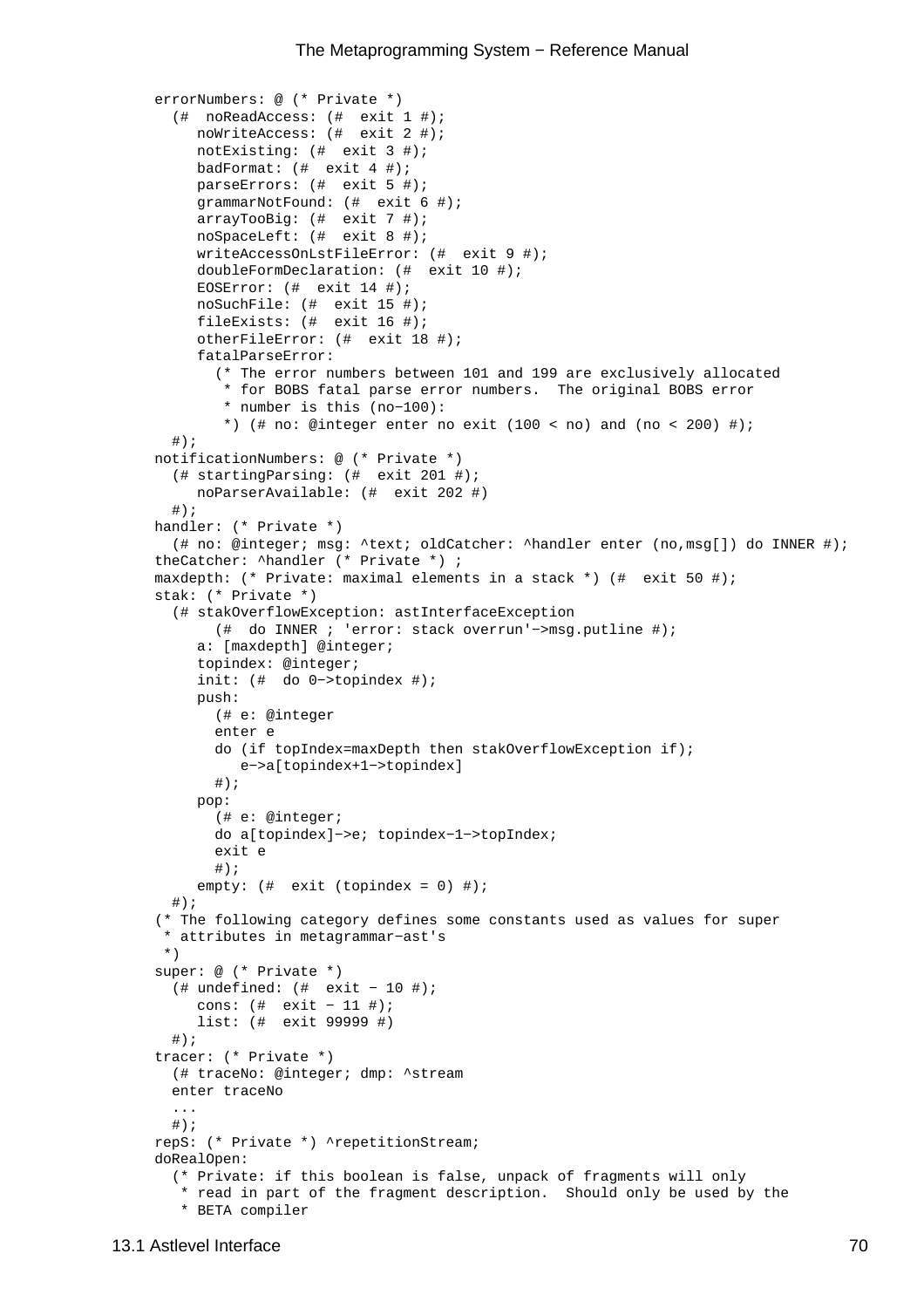```
 *) @boolean;
    useModificationStatus: (* Private *) @boolean;
  do astLevelInit; INNER ;
 \#);
containerList: list
   (* Private: Empty specialization of the list pattern defined in the
    * containers library. It is only defined to circumvent name−clash between
    * the list pattern defined in containers, and the list pattern defined here
    * in astInterface.
   * ) ( # ) ;
a2sInterface: (# #)
```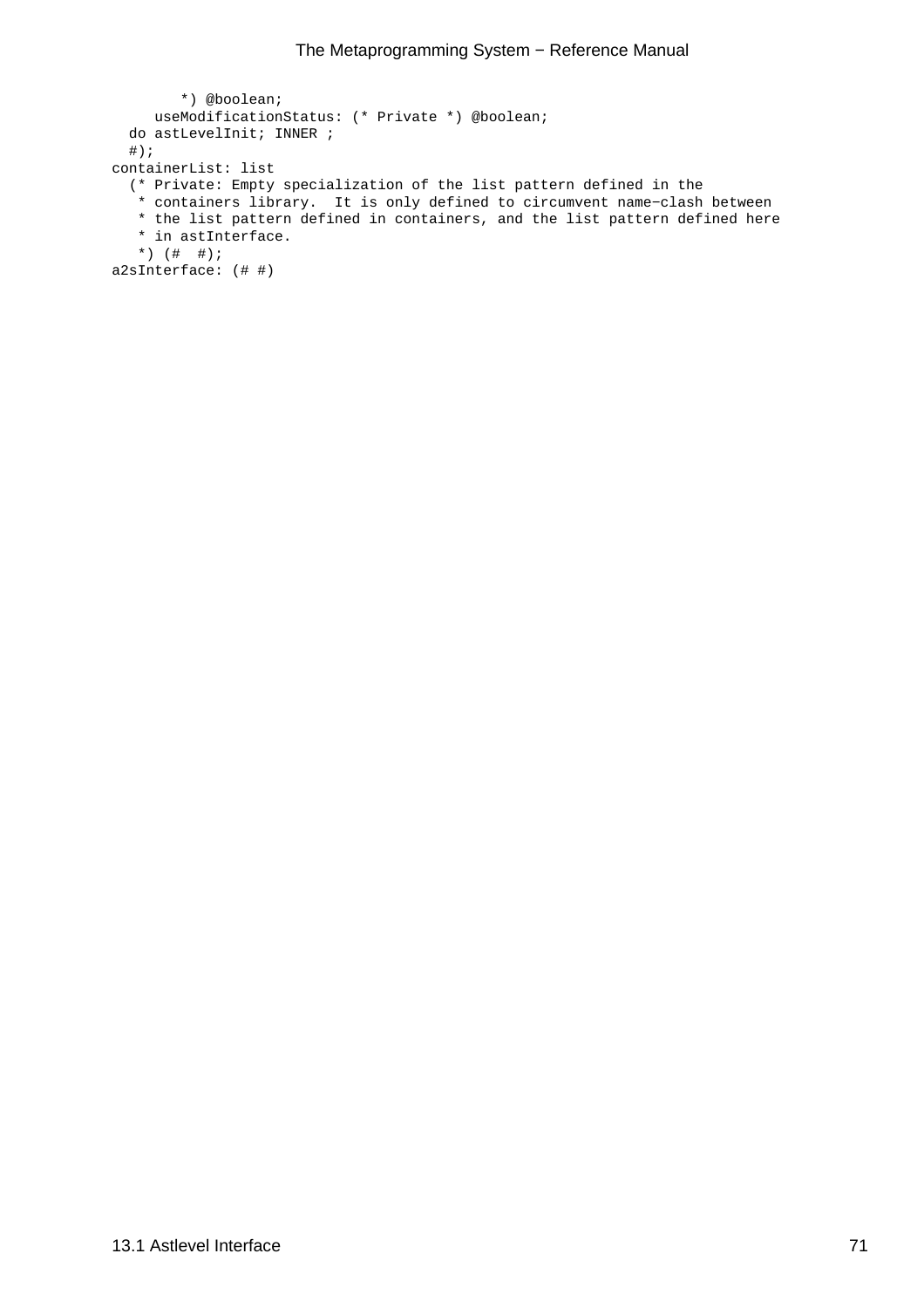## **13.2 Findgrammar Interface**

```
ORIGIN 'astlevel';
LIB_DEF 'mpsfindgram' '../lib';
BODY 'private/findGrammarBody'
(*
 * COPYRIGHT
  * Copyright (C) Mjolner Informatics, 1986−93
  * All rights reserved.
 *)
−−− astInterfaceLib: attributes −−−
findGrammar: grammarFinder
   (# registerGrammars::<(# do ...; INNER #);
    registeredGrammars::<
       (# ... #);
     grammarsPATH:<
        (* the name of the file in which the valid grammars are specified.
         * Used by registerGrammars 
         *)
        (# grammars: ^text
        ...
        exit grammars[]
       \#);
     metaGrammarFile:<
        (* the name of the file in which the meta−grammar is specified *)
        (# metaGrammar: ^text
        ...
        exit metaGrammar[]
       \#);
     loadingError:< exception
        (#
           nameError:< error
             (#
             do 'Grammar extension or path found in wrong position'
                 −>msg.puttext;
               INNER
            \#);
           extensionPathError:< exception
             (#
             do 'Grammar extension or path found in wrong position'−>msg.puttext;
               INNER
            \#);
           constError:< exception
             (#
             do 'Const values does not make sense in grammar specifications'
                 −>msg.puttext; INNER
            \#);
           formatError:< exception
             (#
             do 'Something wrong with the number of values in grammar specification'
                 −>msg.puttext; INNER
            #);
           MPSerror:< exception
             (# t: ^text enter t[] do t[]−>msg.puttext; INNER #);
       #);
    private: @ ...;
  do ...;
   #)
```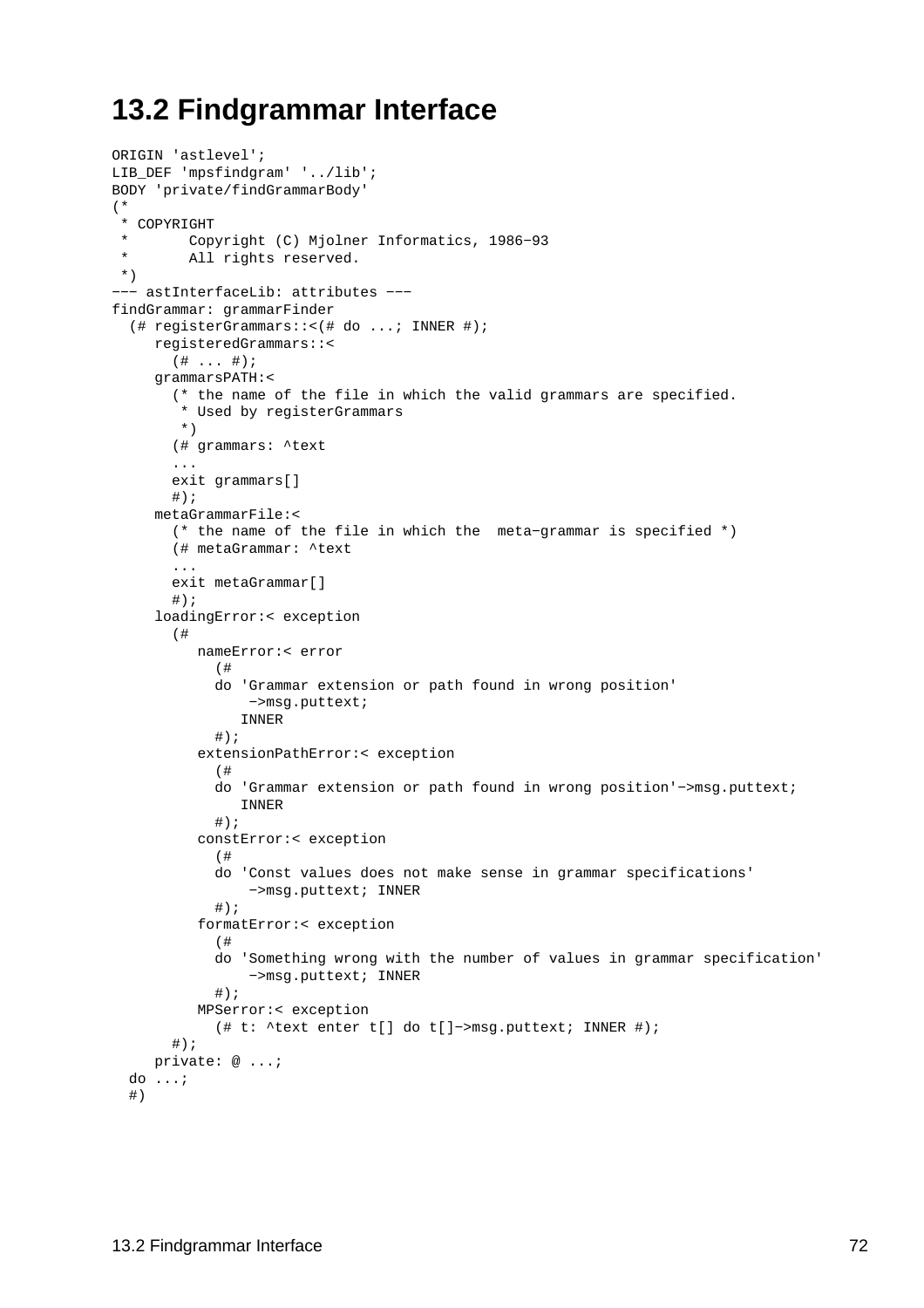# **13.3 Fragmentscanner Interface**

```
ORIGIN 'astlevel';
LIB_DEF 'mpsfragmentscanner' '../lib';
(*
 * COPYRIGHT
    Copyright Mjolner Informatics, 1995−97
    All rights reserved.
 *)
−− fragmentGroupLib: Attributes −−
scanPropsAndFrags:
   (# doProperty:<(# prop,s,selector: @text
        enter (prop,s,selector)
        do INNER
       \#);
     doFragmentLink:<
        (# include: ^astinterface.fragmentgroup.linklisttype.link
        enter include[]
        do INNER
       #);
     doFragmentForm:<
        (# fle: ^fragmentListElement
        enter fle[]
        do INNER
       #);
     doFragmentGroup:<
        (# fle: ^fragmentListElement
        enter fle[]
        do INNER
        #);
     doConstProperty:<
        (# toggle: @boolean; const: @integer
        enter (toggle, const)
        do INNER
       \#);
     inx: @integer; continue: @boolean;
     prophelp, selector: @text;
   do (if prop[] = none then
          'scanPropsAndFrags: prop is none'−>putLine;
          leave scanPropsAndFrags
      if);
      (if fragmentlist[] = none then
          'scanPropsAndFrags: fragmentlist is none'−>putLine;
          leave scanPropsAndFrags
      if);
      true−>continue;
     propScan:
       prop.scanProp
        (# doProp::<
             (# propUC: ^text; strs: [10]@text; pos: @integer;
             do prop.copy−>propUC[]; propUC.makeUC;
                (* Ignore some properties. *)
                (if true
               // propUC.t[1]=' // ('DONECHECK'−>propUC.equal)
                // ('FREJAMARK'−>propUC.equal)
                // ('ABSTRACTED'−>propUC.equal) then
                    (* These properties are internal − to be ignored *)
                // ('ON'−>propUC.equal) then
                   scanParameters
                      (# doConst::<
( # )
                        do inx+1−>inx;
```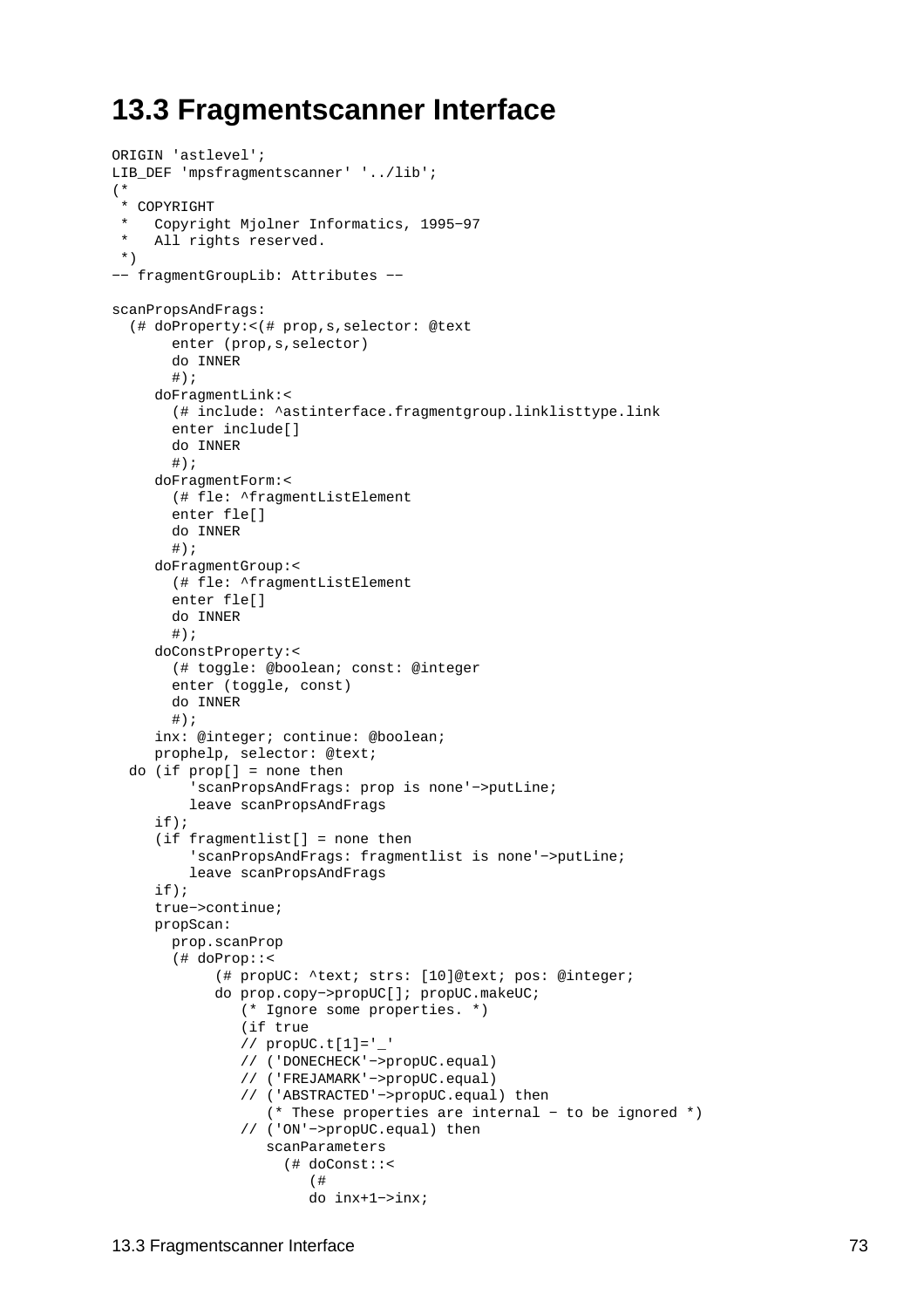### The Metaprogramming System - Reference Manual

```
 (true,c)−>doConstProperty;
                     (if not continue then leave propScan if);
 #)
 #)
            // ('OFF'−>propUC.equal) then
               scanParameters
                 (# doConst::<
( \# do inx+1−>inx;
                     (false,c)−>doConstProperty;
                    (if not continue then leave propScan if);
 #)
 #)
            // ('ORIGIN'−>propUC.equal) then
               scanParameters
                 (# doString::<
( \# do inx+1−>inx; (prop,s,'')−>doProperty;
                     (if not continue then leave propScan if);
                     (* handle INCLUDEs immediately after ORIGIN *)
                     scanIncludes
( \# do inx+1−>inx;
                       current[]−>doFragmentLink;
                       (if not continue then leave propScan if);
 #)
 #)
 #)
            // ('BODY'−>propUC.equal) then
               scanParameters
                 (# doString::<
( # )
                   do inx+1−>inx; (prop,s,'')−>doProperty;
                     (if not continue then leave propScan if);
 #)
 #)
            // ('MDBODY'−>propUC.equal)
            // ('OBJFILE'−>propUC.equal)
            // ('BETARUN'−>propUC.equal)
            // ('MAKE'−>propUC.equal)
            // ('LIBFILE'−>propUC.equal) then
               scanParameters
                 (# doName::<
( # )
                   do n[]−>prophelp.putText;
                     ' '−>prophelp.put;
                     n−>selector;
                  #);
                 doString::<
( # )
                   do inx+1−>inx; (prop,s,selector)−>doProperty;
                     (if not continue then leave propScan if);
 #)
 #)
            // ('BUILD'−>propUC.equal) then
                 scanParameters
                 (# doName::<
( \# do n[]−>prophelp.putText;
                      ' '−>prophelp.put;
                     n−>selector;
                  #);
                 doString::<
( # )
                   do (if (pos+1−>pos)>strs.range then
                      10−>strs.extend
```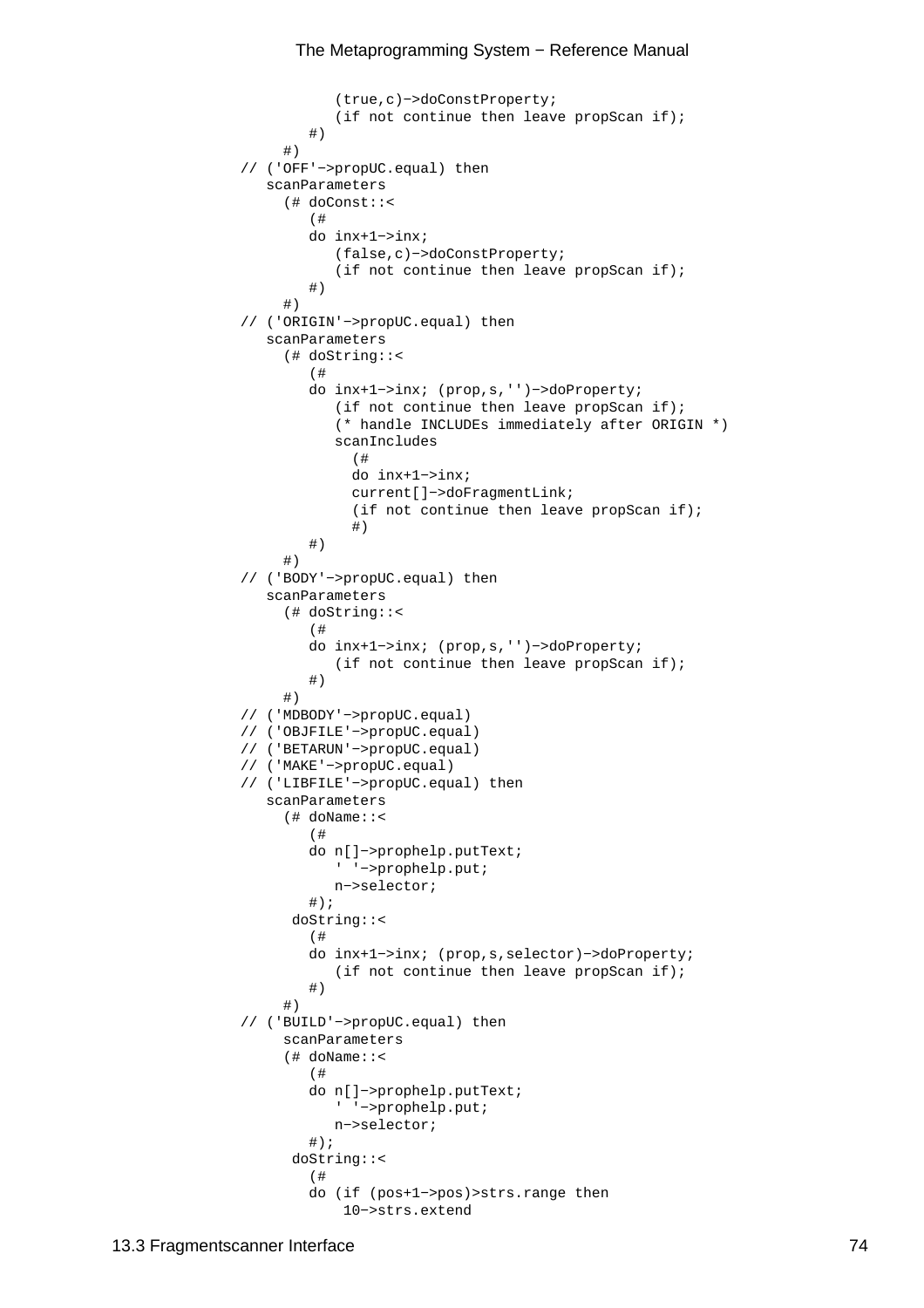```
 if);
                           s−>strs[pos];
 #)
                     #);
                   inx+1−>inx; (prop,strs[pos],selector)−>doProperty;
                   (for i: pos−1 repeat
                      inx+1−>inx; (prop,strs[i],'')−>doProperty;
                      (if not continue then leave propScan if);
                   for);
                if)
             #)
       #);
     fragScan:
        (if continue then
            fragmentList.scan
              (#
              do (if current.type
                 // formType then
 (#
                    do inx+1−>inx; current[]−>doFragmentForm;
                       (if not continue then leave fragScan if);
# )
                 // groupType then
(#
                    do inx+1−>inx; current[]−>doFragmentGroup;
                       (if not continue then leave fragScan if);
                   #);
                if)
              #)
       if);
  #);
scanPropsAndFragsForText: scanPropsAndFrags
   (# displayText:< (# t: ^text; enter t[] do INNER #);
     doProperty::<
        (# propUC: ^text;
        do prop.copy−>propUC[]; propUC.makeUC;
           propUC−>prophelp;
           ' '−>prophelp.put;
           (if true
            // ('MDBODY'−>propUC.equal)
            // ('OBJFILE'−>propUC.equal)
            // ('BETARUN'−>propUC.equal)
            // ('MAKE'−>propUC.equal)
            // ('LIBFILE'−>propUC.equal) then
               selector[]−>prophelp.putText;
               ' '−>prophelp.put
            // ('BUILD'−>propUC.equal) then
               (if selector.lgth=0 then
                  ' $'−>prophelp;
                  fileno−>prophelp.putint; fileno+1−>fileno;
                  '='−>prophelp.put
                else
                  0−>fileno;
                  selector[]−>prophelp.putText;
                  ' '−>prophelp.put;
               if)
           if);
           '\''−>prophelp.put;
           s[]−>prophelp.putText;
           '\' '−>prophelp.putText;
           prophelp[]−>displayText;
           prophelp.clear
```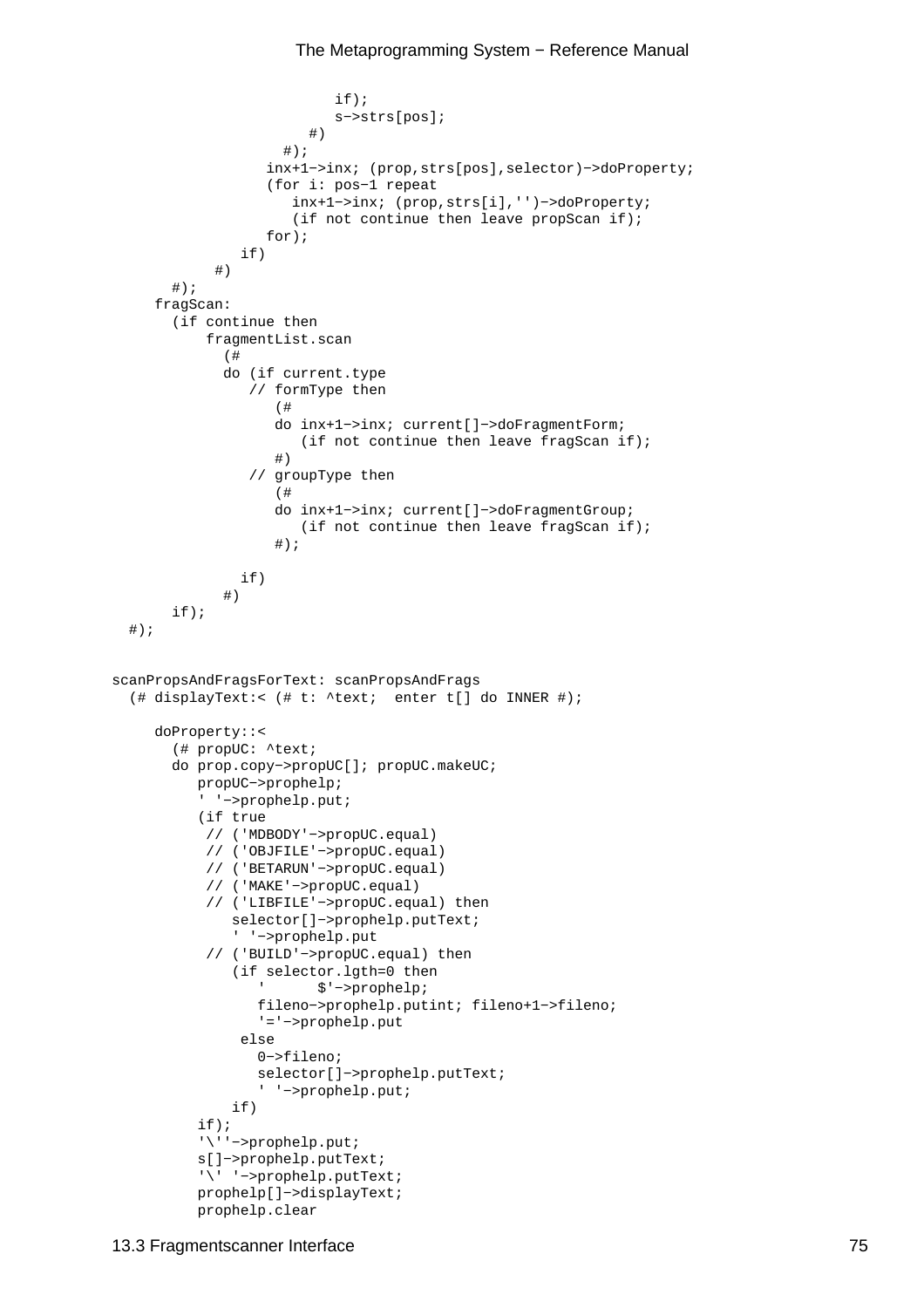```
#);
     doFragmentLink::<
        (# t: ^text;
        do 'INCLUDE \''−>t[];
           include.linkname[]−>t.putText;
           '\''−>t.put;
           t[]−>displayText
       #);
     doFragmentForm::<
        (# catName,t: ^text
        do (if fle.type=formType then
                (# ff: ^astInterface.fragmentForm
               do fle.open−>ff[];
                  (ff.name).copy−>t[];
                  ': '−>t.append;
                  (if ff.grammar[] = none then
                      'ff.grammar[] is none!!'−>putLine; (*leave scanFrags*)
                  if);
                  ff.category−>ff.Grammar.symbolToName−>catName[];
                  (if catName[]=none then
                      'ff.category: '−>putText;
                      ff.category−>putInt;
                      newLine;
                      'ff.root.symbol: '−>putText;
                      ff.root.symbol−>putInt;
                      newLine
                   else
                      (if true
                       // ('DescriptorForm'−>catName.equal)
                       // ('ObjectDescriptor'−>catName.equal) then
                        'Descriptor'−>t.putText;
                       // ('AttributesForm'−>catName.equal)
                       // ('AttributeDecl'−>catName.equal) then
                        'Attributes'−>t.putText;
                       else
                        (if catName.empty then
                             'Unexpanded'−>t.putText;
                         else
                            catName[]−>t.putText;
                        if)
                      if)
                  if);
                  t[]−>displayText
 #)
           if)
       #);
     doFragmentGroup::< (# do INNER #);
     doConstProperty::<
        (#
        do (if toggle then
               'ON '−>prophelp.append
            else
                'OFF '−>prophelp.append
           if);
           const−>prophelp.putInt;
           prophelp[]−>displayText;
           prophelp.clear
        #);
     fileno: (*private*) @integer;
  #);
findPropsAndFrags: scanPropsAndFrags
   (# doProperty::<
        (#
        do (if inx=currentItemNo then
               INNER doProperty; false−>continue
```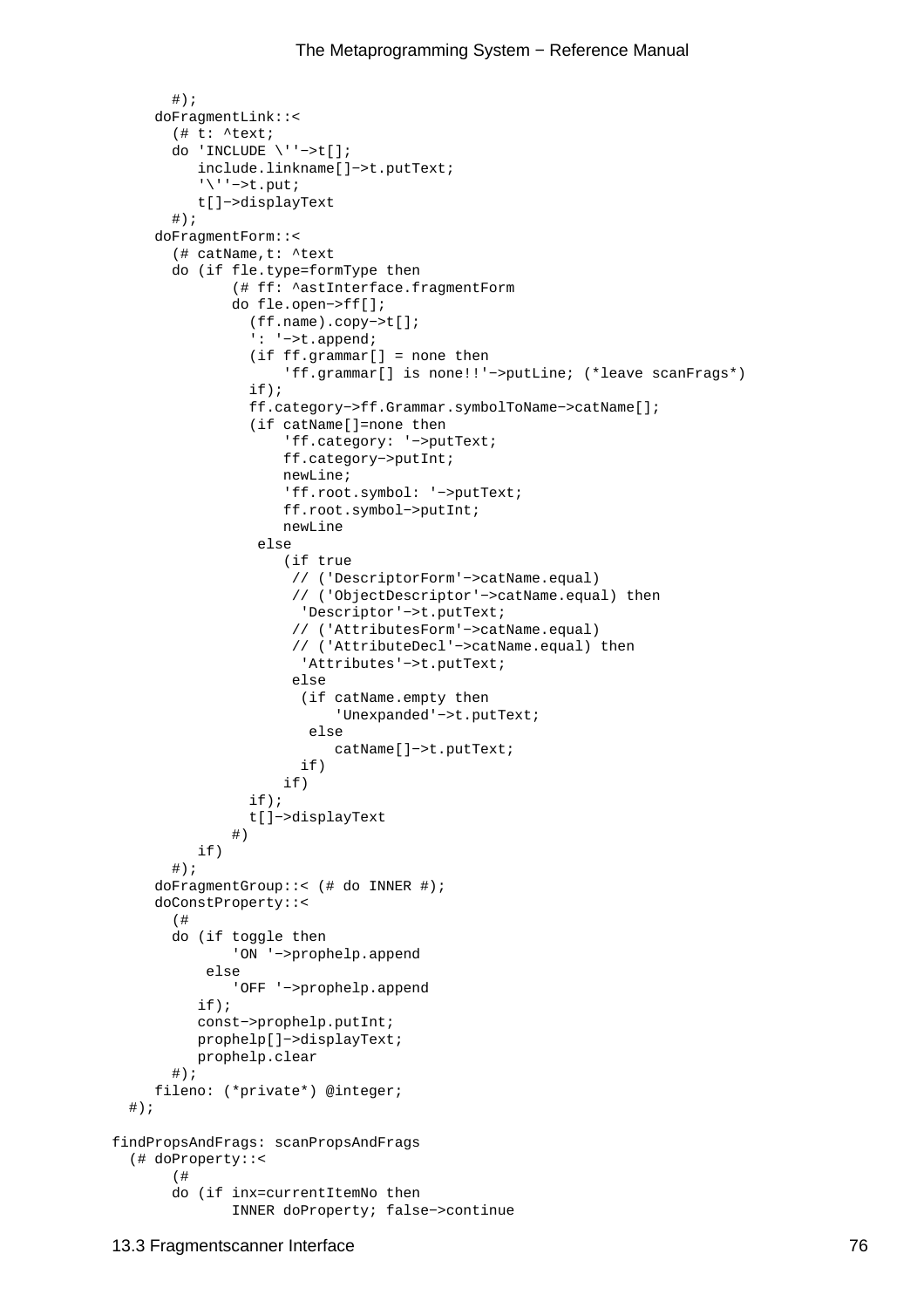```
 if)
     #);
   doFragmentLink::<
      (#
      do (if inx=currentItemNo then
              INNER doFragmentLink; false−>continue
         if)
     #);
   doFragmentForm::<
      (#
      do (if inx=currentItemNo then
              INNER doFragmentForm; false−>continue
         if)
     #);
   doFragmentGroup::<
      (#
      do (if inx=currentItemNo then
              INNER doFragmentGroup; false−>continue
         if)
     #);
   doConstProperty::<
      (#
      do (if inx=currentItemNo then
              INNER doConstProperty; false−>continue
         if)
     #);
   currentItemNo: @integer;
 enter currentItemNo
 #)
```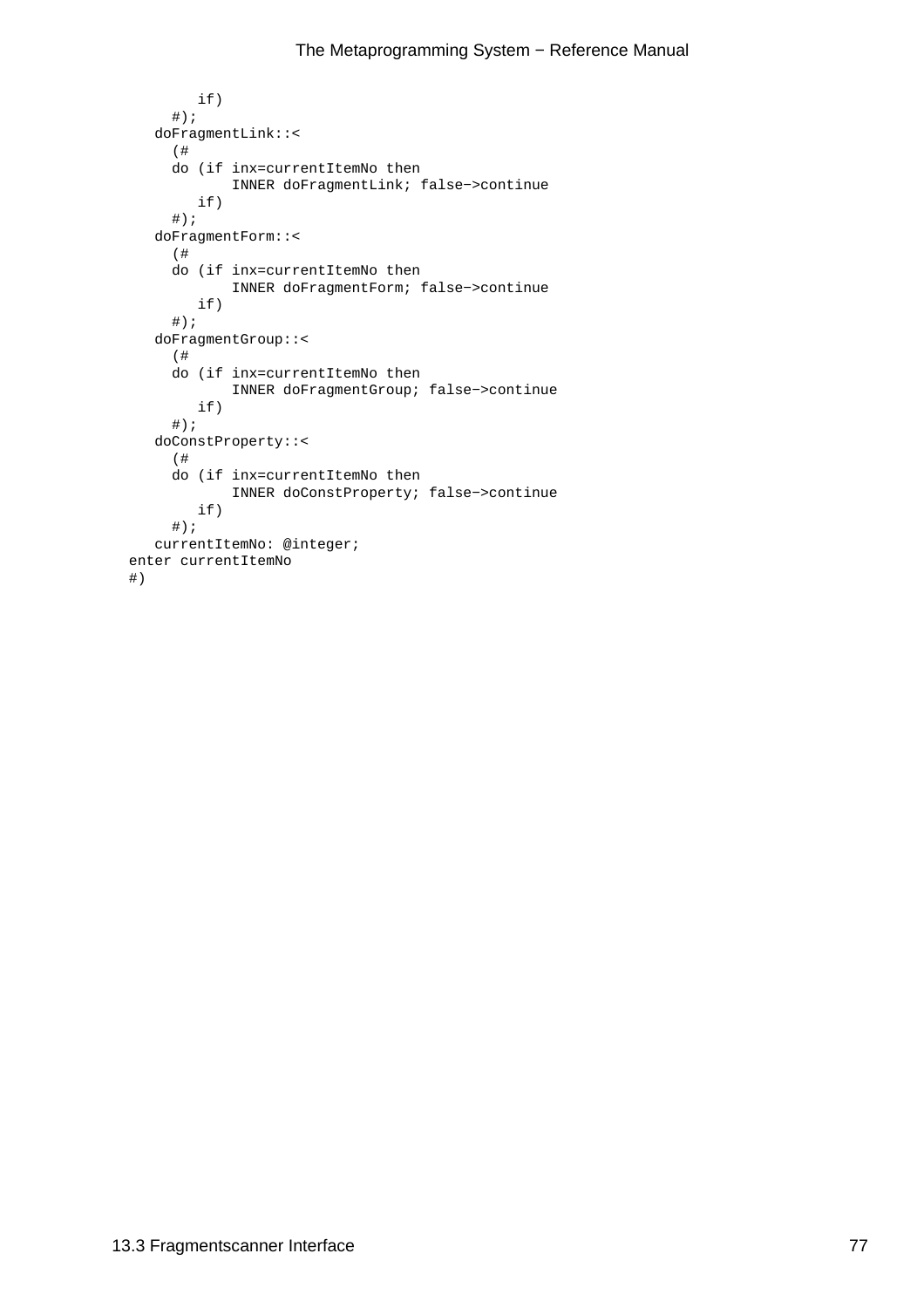# **13.4 Grammarinit Interface**

```
ORIGIN 'astlevel';
LIB_DEF 'mpsgrammarinit' '../lib';
BODY 'private/grammarinitbody';
−− treelevelLib: Attributes −−
grammarInit:
   (# grammarLocation, grammarName: ^text; error: ^stream;
     MPSerror:< astInterfaceException
        (* invoked if any MPS error occurs during the initialization of 
         * this grammar
        *);
     startParsing:< 
        (* invoked if parsing is done during the initialization of
         * this grammar
         *)
        (# do INNER #);
     noParserAvailable:< astInterfaceNotification;
     grammarinitCatcher: (* Private *) @handler
      (# ... #);
      <<SLOT grammarinitlib: attributes>> 
  enter (grammarLocation[], grammarName[], error[])
   do ...;
      INNER
  #);
betaGrammarInit: grammarInit
  ( # . . . #)
```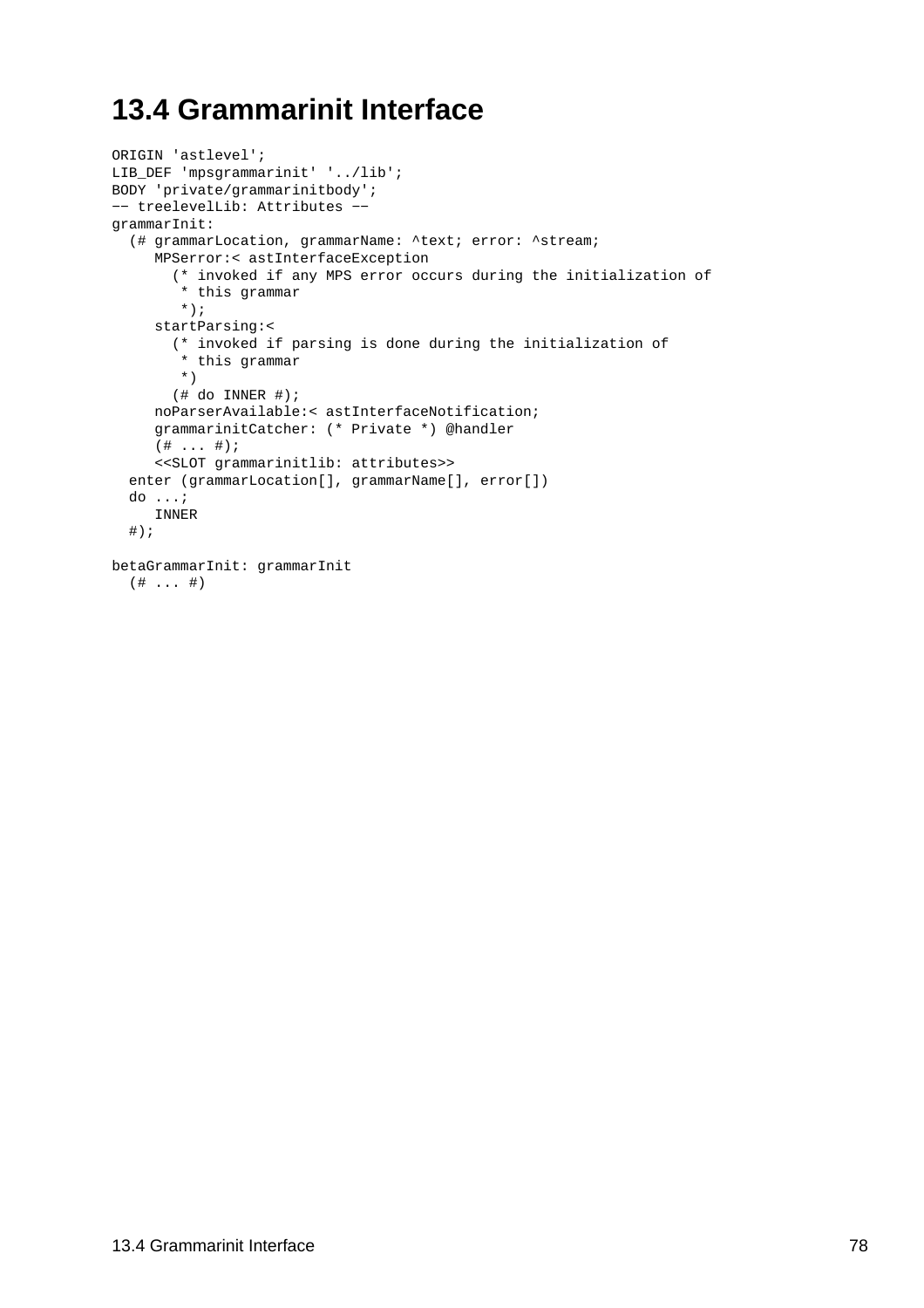## **13.5 Metagrammarcfl Interface**

```
ORIGIN '~beta/mps/astlevel';
LIB_DEF 'mpsmetagrammarcfl' '../lib';
−−astInterfaceLib: attributes−−
metagrammar: TreeLevel
   (# <<SLOT metagrammarAttributes:attributes>>;
     AGrammar: cons
        (# getGrammarName: getson1(# #);
           putGrammarName: putson1(# #);
           getOptionOp: getson2(# #);
           putOptionOp: putson2(# #);
           getProductionList: getson3(# #);
           putProductionList: putson3(# #);
           getAttributeOp: getson4(# #);
           putAttributeOp: putson4(# #);
           <<SLOT AGrammarAttributes:attributes>> 
        exit 1
       #);
     GrammarName: cons
        (# getNameDecl: getson1(# #);
           putNameDecl: putson1(# #);
        exit 2
       #);
     ProductionList: list
        (# soncat::< Prod;
        exit 3
       #);
     Prod: cons
        (# <<SLOT ProdAttributes:attributes>> #);
     LeftSide: cons
        (# getSynDeclName: getson1(# #);
           putSynDeclName: putson1(# #);
           <<SLOT LeftSideAttributes:attributes>> 
        exit 5
       #);
     Alternation: Prod
        (# getLeftSide: getson1(# #);
           putLeftSide: putson1(# #);
           getSynCatList: getson2(# #);
           putSynCatList: putson2(# #);
        exit 6
       #);
     SynCatList: list
        (# soncat::< SynCat;
        exit 7
       #);
     Constructor: Prod
        (# getLeftSide: getson1(# #);
           putLeftSide: putson1(# #);
           getConsElemList: getson2(# #);
           putConsElemList: putson2(# #);
        exit 8
       #);
     ConsElemList: list
        (# soncat::< ConsElem;
        exit 9
       #);
     ConsElem: cons
        (# <<SLOT ConsElemAttributes:attributes>> #);
     TaggedSyn: ConsElem
        (# getTagName: getson1(# #);
           putTagName: putson1(# #);
```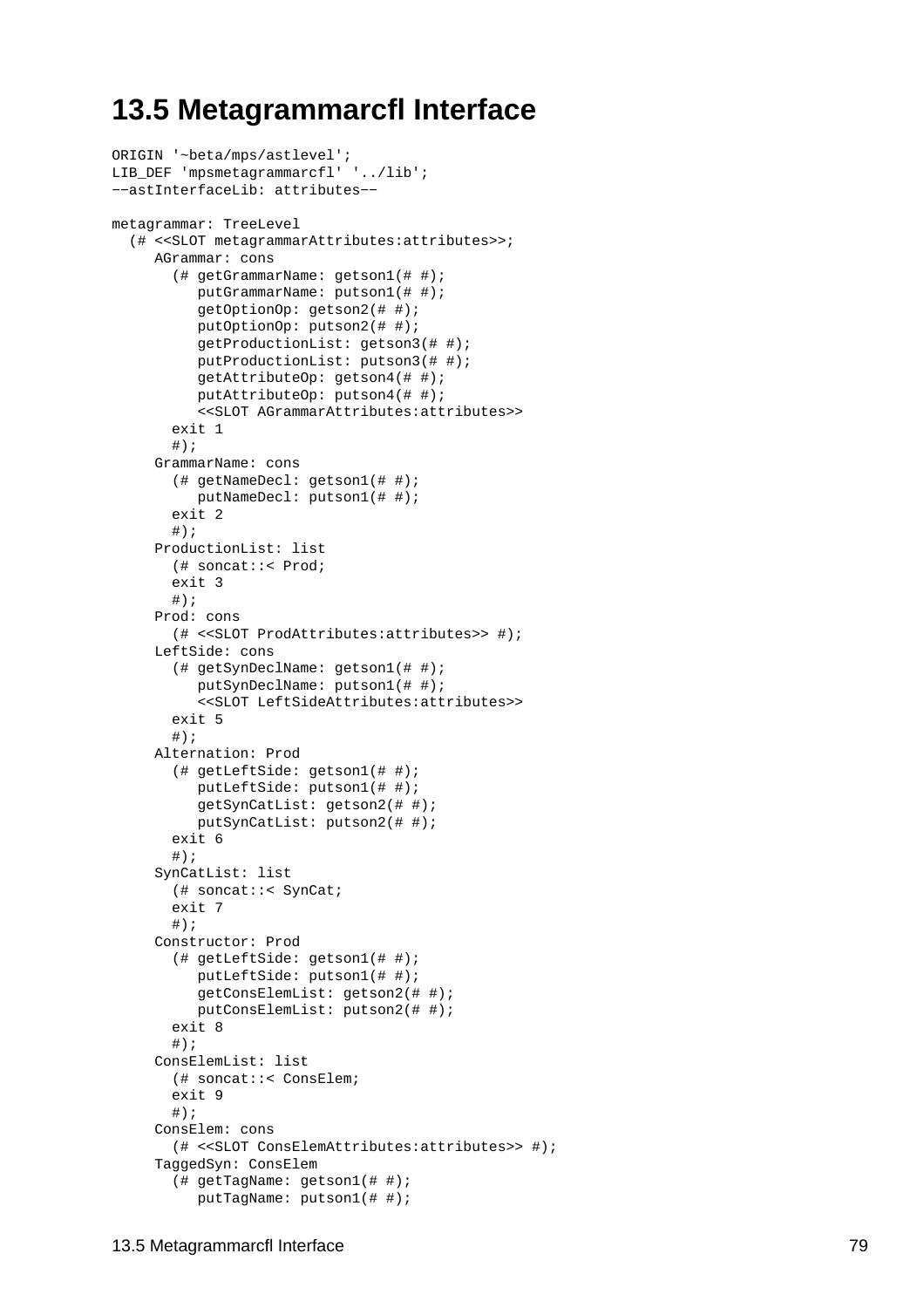```
 getSynName: getson2(# #);
      putSynName: putson2(# #);
      <<SLOT TaggedSynAttributes:attributes>> 
   exit 11
  \#);
SynCat: ConsElem
   (# getSynName: getson1(# #);
      putSynName: putson1(# #);
      <<SLOT SynCatAttributes:attributes>> 
   exit 12
   #);
ErrorSpec: ConsElem
   (# exit 13 #);
Lst: Prod
   (# #);
ListOne: Lst
   (# getLeftSide: getson1(# #);
      putLeftSide: putson1(# #);
      getSynCat: getson2(# #);
      putSynCat: putson2(# #);
      getTermOp: getson3(# #);
      putTermOp: putson3(# #);
   exit 15
  \#);
ListZero: Lst
   (# getLeftSide: getson1(# #);
      putLeftSide: putson1(# #);
      getSynCat: getson2(# #);
      putSynCat: putson2(# #);
      getTermOp: getson3(# #);
      putTermOp: putson3(# #);
   exit 16
  \# ) \; ;
Opt: Prod
   (# getLeftSide: getson1(# #);
      putLeftSide: putson1(# #);
      getSynCat: getson2(# #);
      putSynCat: putson2(# #);
   exit 18
  #);
Dummy: Prod
   (# getLeftSide: getson1(# #);
      putLeftSide: putson1(# #);
      getSynCat: getson2(# #);
      putSynCat: putson2(# #);
   exit 19
  #);
SynName: cons
   (# getNameAppl: getson1(# #);
      putNameAppl: putson1(# #);
      <<SLOT SynNameAttributes:attributes>> 
   exit 20
  \#);
TagName: cons
   (# getNameDecl: getson1(# #);
      putNameDecl: putson1(# #);
   exit 21
  \#) ;
SynDeclName: cons
   (# getNameDecl: getson1(# #);
      putNameDecl: putson1(# #);
   exit 22
  #);
Term: ConsElem
   (# getString: getson1(# #);
      putString: putson1(# #);
```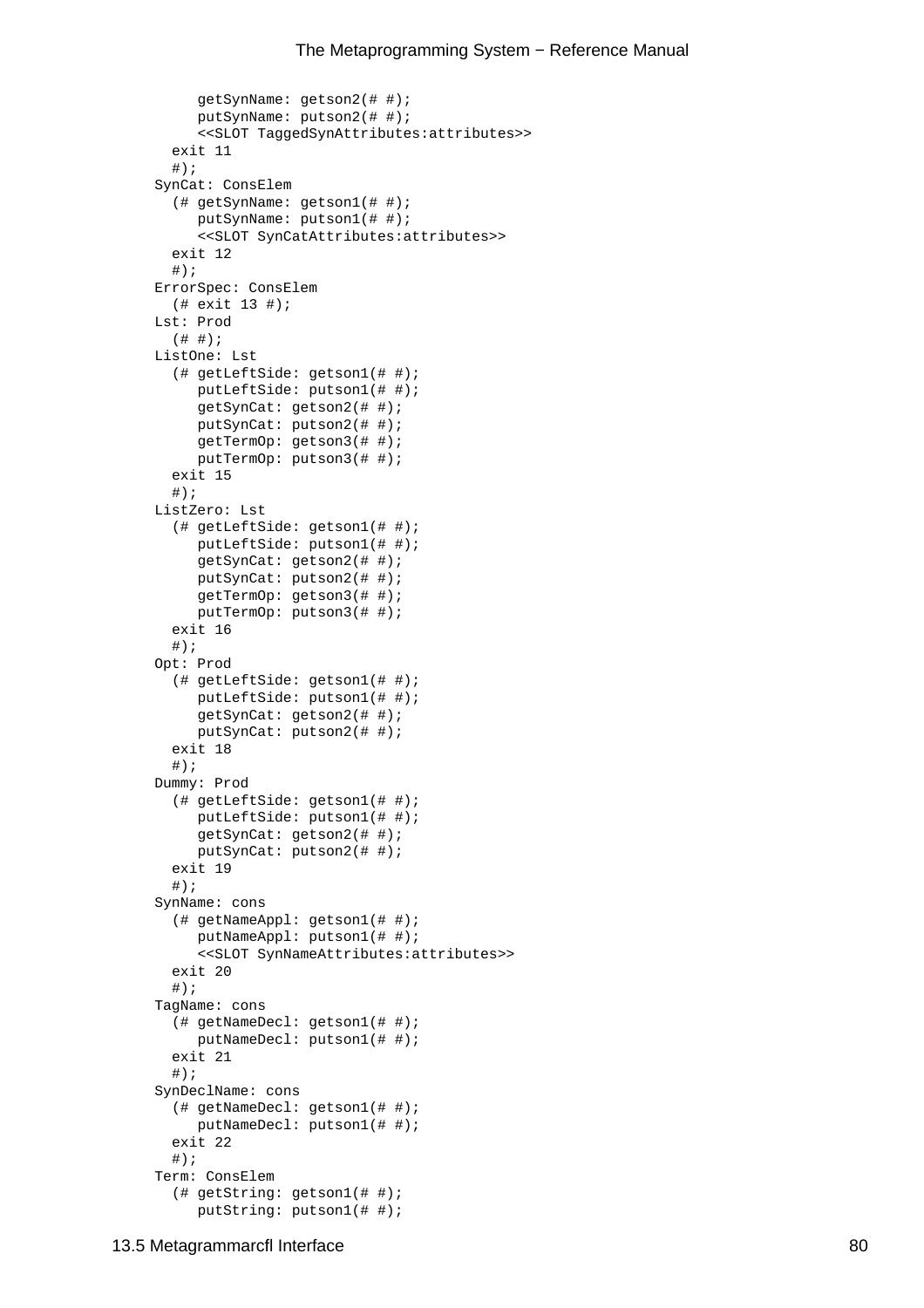```
 <<SLOT TermAttributes:attributes>> 
   exit 23
  \#);
OptionPart: cons
   (# getoptionList: getson1(# #);
      putoptionList: putson1(# #);
   exit 25
  #);
optionList: list
   (# soncat::< optionElement;
   exit 26
  #);
optionElement: cons
   (# getoptionName: getson1(# #);
      putoptionName: putson1(# #);
      getoptionSpecification: getson2(# #);
      putoptionSpecification: putson2(# #);
   exit 27
  \#);
optionSpecification: cons
   (# #);
optionSpecLst: optionSpecification
   (# getoptionSpecList: getson1(# #);
      putoptionSpecList: putson1(# #);
  exit 29
  #);
optionSpecList: list
   (# soncat::< singleOption;
   exit 30
 \#);
singleOption: optionSpecification
  (# #);
optionName: singleOption
   (# getNameAppl: getson1(# #);
      putNameAppl: putson1(# #);
  exit 32
  #);
optionConst: singleOption
   (# getConst: getson1(# #);
      putConst: putson1(# #);
   exit 33
  \#);
optionString: singleOption
   (# getString: getson1(# #);
     putString: putson1(# #);
  exit 34
  \#);
AttributePart: cons
   (# getattriblist: getson1(# #);
     putattriblist: putson1(# #);
   exit 36
  \#);
AttribList: list
   (# soncat::< Attrib;
  exit 37
 \#);
Attrib: cons
   (# getSynCat: getson1(# #);
      putSynCat: putson1(# #);
      getNoOfAttributes: getson2(# #);
      putNoOfAttributes: putson2(# #);
   exit 38
  #);
NoOfAttributes: cons
   (# getconst: getson1(# #);
      putconst: putson1(# #);
```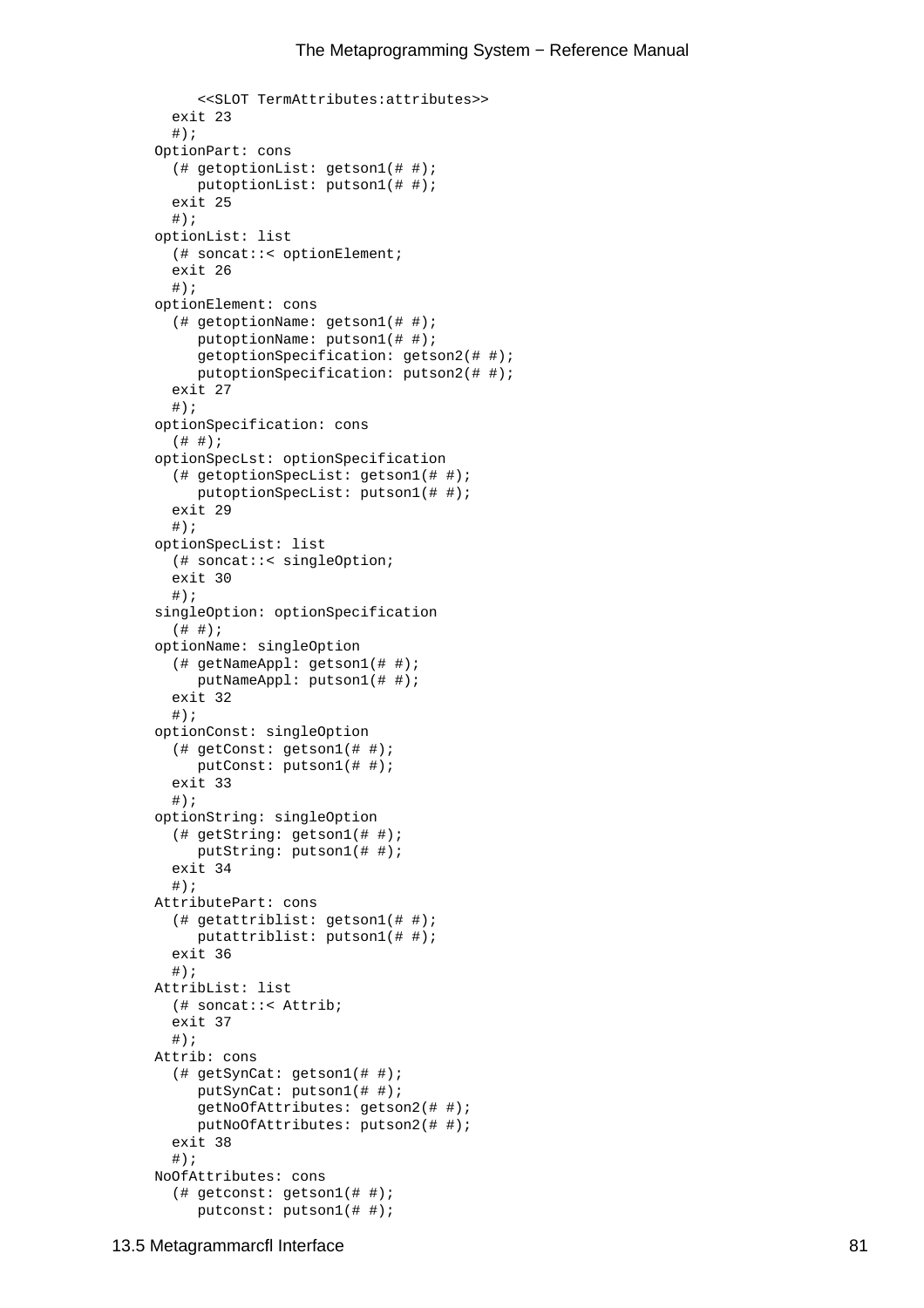```
 exit 39
    \#);
  errorProd: Prod
     (# exit 40 #);
  optionError: singleOption
     (# exit 41 #);
  grammarIdentification::<(# do 'metagrammar' -> theGrammarName #);
  version::<
     (# do 5 −> value #);
  suffix::<
     (# do '.gram' −> theSuffix #);
  maxproductions::<
     (# do 41 −> value #);
  init::<
    ( # ... #); #)
```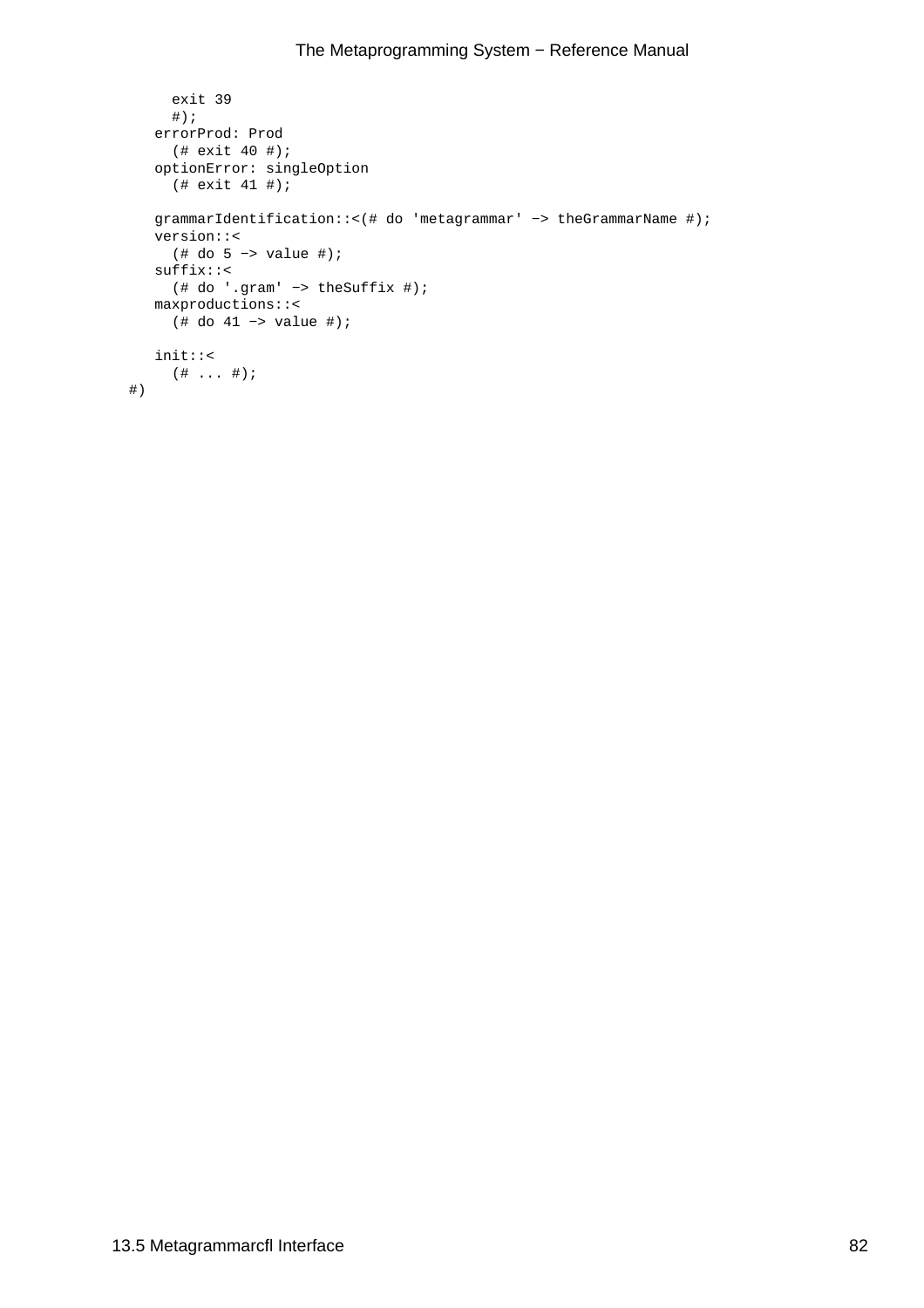## **13.6 Metagramsematt Interface**

```
ORIGIN 'metagrammarcfl';
LIB_DEF 'mpsmetagramsematt' '../lib';
(*
  * COPYRIGHT
         * Copyright (C) Mjolner Informatics, 1986−93
         All rights reserved.
  *)
−−− prodAttributes: attributes −−−
leftSide: 
  (# 
   enter putson1
   exit getson1
  \#);
getSynDeclText: 
   (# ls: ^this(metagrammar).leftSide;
     sd: ^SynDeclName;
     n: ^NameDecl;
   do getson1 −> ls[];
      ls.GetSynDeclName −> sd[];
      sd.getNameDecl −> n[];
   exit n.getText
  \#);
superValue: 
   (# ls: ^this(metagrammar).leftSide;
   do getson1 −> ls[];
   exit ls.superValue
  #);
superProd: 
   (# prodNo: @integer;
      theProd: ^prod;
      predefined:< object;
     f: ^productionList
   do superValue −> prodNo;
      (if (prodNo>0) then
          father −> f[];
          prodNo −> f.get −> theProd[]
       else predefined
      if)
   exit theProd[]
   #)
−−− leftsideAttributes: attributes −−−
getSynDeclText: 
  (# sd: ^SynDeclName;
      n: ^nameDecl;
   do GetSynDeclName −> sd[];
      sd.getNameDecl −> n[];
   exit n.getText
  #);
superValue: 
   (# value: @integer
   enter (# enter value do (value,1) −> putAttribute #)
   exit 1 −> getAttribute
  \#);
attributeSize: 
   (# value: @integer
   enter (# enter value do (value,2) −> putAttribute #)
   exit 2 −> getAttribute
  #);
−−− taggedSynAttributes: attributes −−−
getSynText:
```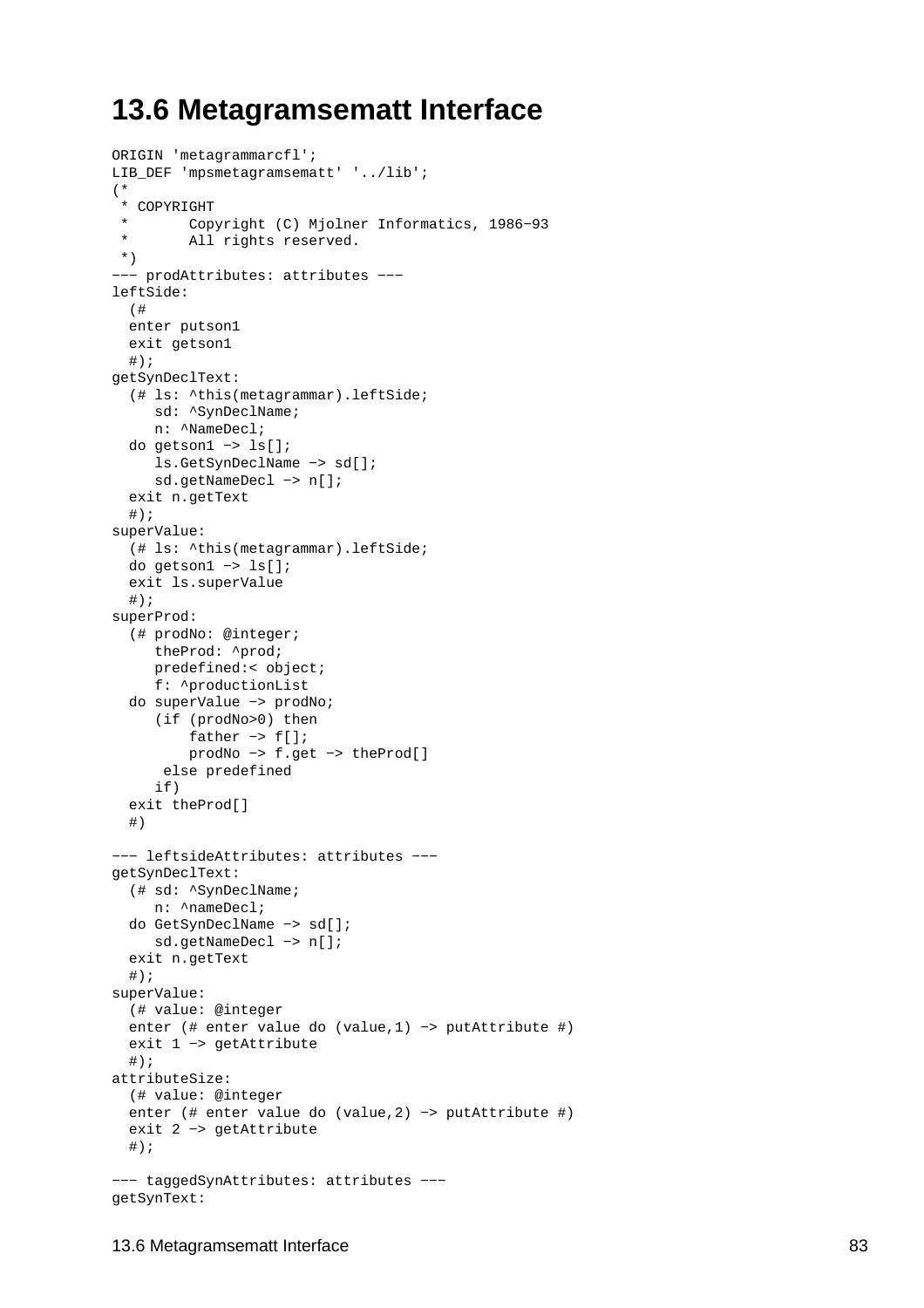```
 (# sn: ^synName;
     n: ^nameappl;
   do getSynName −> sn[];
      sn.getNameAppl −> n[];
   exit n.getText
  \#);
getTagText: 
   (# tn: ^tagName;
      n: ^nameDecl;
   do getTagName −> tn[];
      tn.getNameDecl −> n[];
   exit n.getText
  #);
−−− termAttributes: attributes −−−
getText: 
   (# s: ^string
   do getString −> s[];
   exit s.getText
   #)
−−− syncatAttributes: attributes −−−
getSynText: 
   (# sn: ^synName;
    s: ^{\circ}nameappl;
   do getSynName −> sn[];
      sn.getNameAppl −> s[];
   exit s.getText
  \#);
−−− synNameAttributes: attributes −−−
dclRef: 
   (# value: @integer
   enter (# enter value do (value,1) −> putAttribute #)
   exit 1 −> getAttribute
  #);
dclRefProd: 
   (# prodNo: @integer;
      theProd: ^prod;
      predefined:< object;
     theGrammar: ^agrammar;
   do dclRef −> prodNo;
      (if (prodNo>0) then
         frag.root[] -> theGrammar[];
          prodNo −> theGrammar.getProd −> theProd[]
       else predefined
      if)
   exit theProd[] 
  \#);
getSynText: 
   (# s: ^nameappl;
   do getNameAppl −> s[];
   exit s.getText
  #);
−−− AGrammarAttributes: attributes −−−
getProd: 
   (# prodNo: @integer;
      theProd: ^prod;
      pl: ^productionList;
   enter prodNo
   do getProductionList −> pl[];
      prodNo −> pl.get −> theProd[] 
   exit theProd[] 
  \# ) \, ;
```
OptionSet: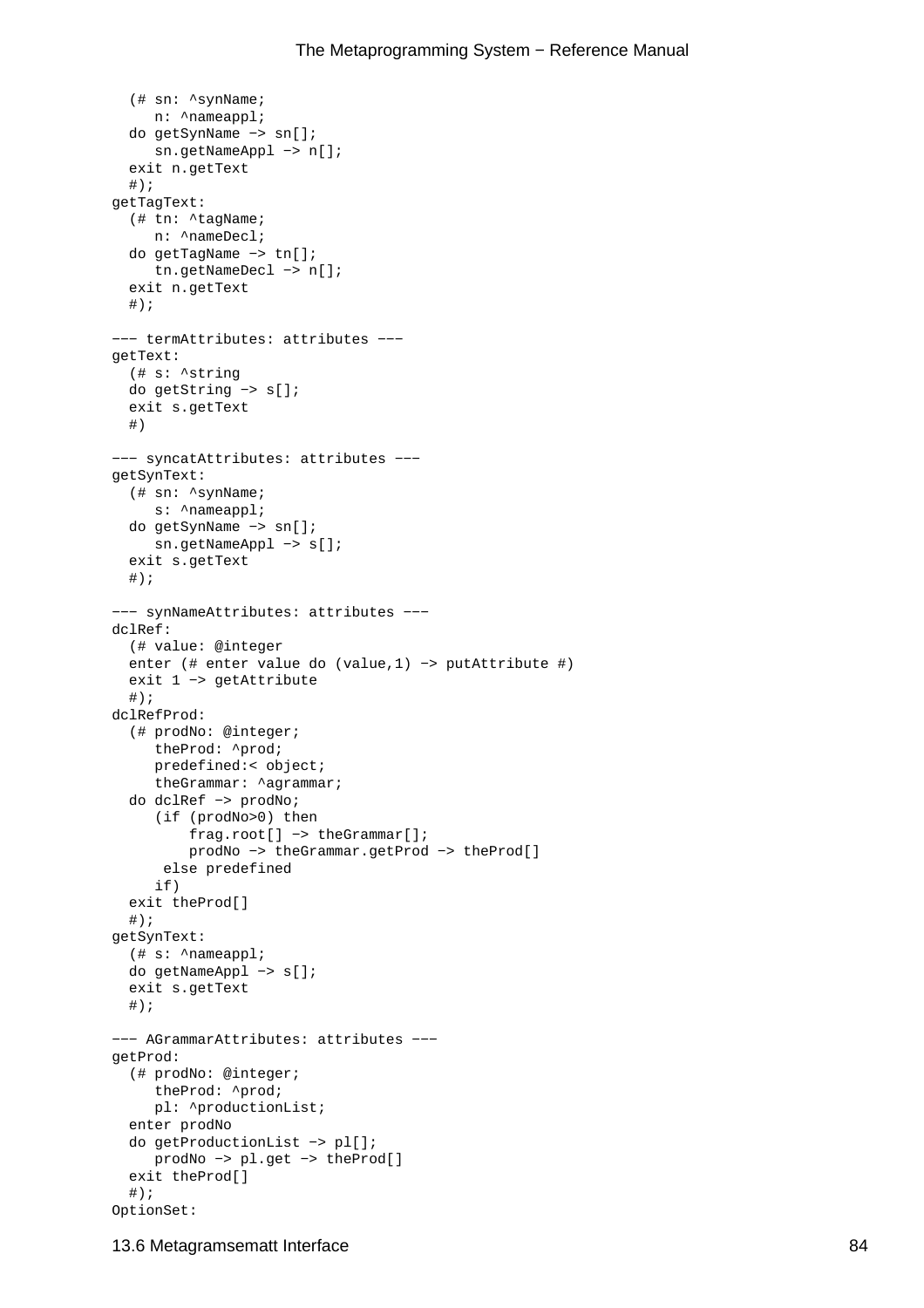```
 (# t: @text;
      optSpec: ^optionSpecification;
      opPart: ^optionPart;
      op: ^ast;
      optList: ^optionList;
   enter t
   do getOptionOp −> op[];
      (if (op.symbol=optionPart) then
          op[] −> opPart[];
          opPart.getOptionList −> optList[];
      if);
      (if (optList[]<>none) then
          scan: optList.scan
             (#
                optionEl: ^optionElement;
                optName: ^optionName;
               ap: ^{\wedge}nameAppl;
            do
                current[] −> optionEl[];
                optionEl.getOptionName −> optName[];
                optName.getNameAppl −> ap[];
                (if (ap.getText −> t.equalNCS) then
                    optionEl.getOptionSpecification −> optSpec[];
                    leave scan;
                if);
             #)
      if)
   exit OptSpec[]
  \#);
checkOption: 
   (# errortext: @text;
      spec: ^optionSpecification;
      checkedSymbol: @integer;
      as: ^ast;
  enter (spec[], errortext, checkedSymbol)
   do (if (spec.symbol=checkedSymbol) then
         spec.getson1 -> as[];
       else
           'ERROR in option−Specification for ' −> putText;
          errorText[] −> putText;
          screen.newLine;
           'Expected symbol: ' −> screen.putText;
          checkedSymbol −> screen.putInt;
          screen.newLine;
          'Found symbol: ' −> screen.putText;
          spec.symbol −> screen.putInt;
          screen.newLine;
      if)
   exit as[]
  \#);
GetOptionValue: 
   (# value: @integer;
      optionName: @text;
      c: ^const;
      optSpec: ^optionSpecification;
  enter (optionName, value)
   do (if ((optionName −> optionSet −> optSpec[])<>none) then
           (optSpec[],OptionName,optionConst) −> checkOption −> c[];
          c.getValue −> value;
      if);
   exit value
  \#);
GetOptionName: 
   (# value: @text;
      theOptionName: @text;
      c: ^lexemText;
```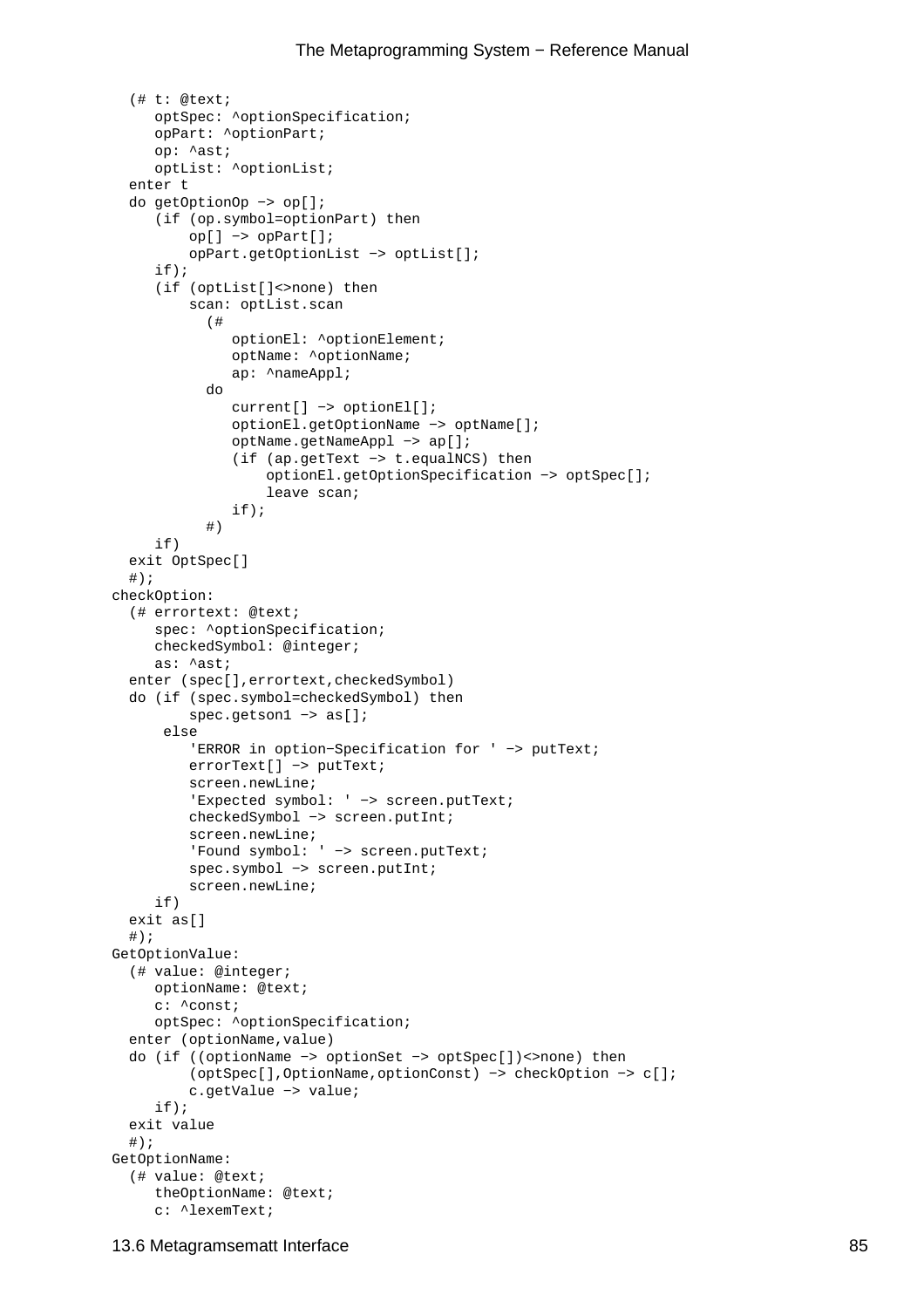```
 optSpec: ^optionSpecification;
  enter (theOptionName, value)
   do (if ((theOptionName −> optionSet −> optSpec[])<>none) then
          (optSpec[],theOptionName,optionName) −> checkOption −> c[];
          c.getText −> (# t: ^text enter t[] exit t #) −> value;
      if);
   exit value
  #);
GetOptionString: 
   (# value: @text;
      optionName: @text;
      c: ^lexemText;
      optSpec: ^optionSpecification;
  enter (optionName, value)
   do (if ((optionName −> optionSet −> optSpec[])<>none) then
          (optSpec[],OptionName,optionString) −> checkOption −> c[];
          c.getText −> (# t: ^text enter t[] exit t #) −> value;
      if);
   exit value
   #)
```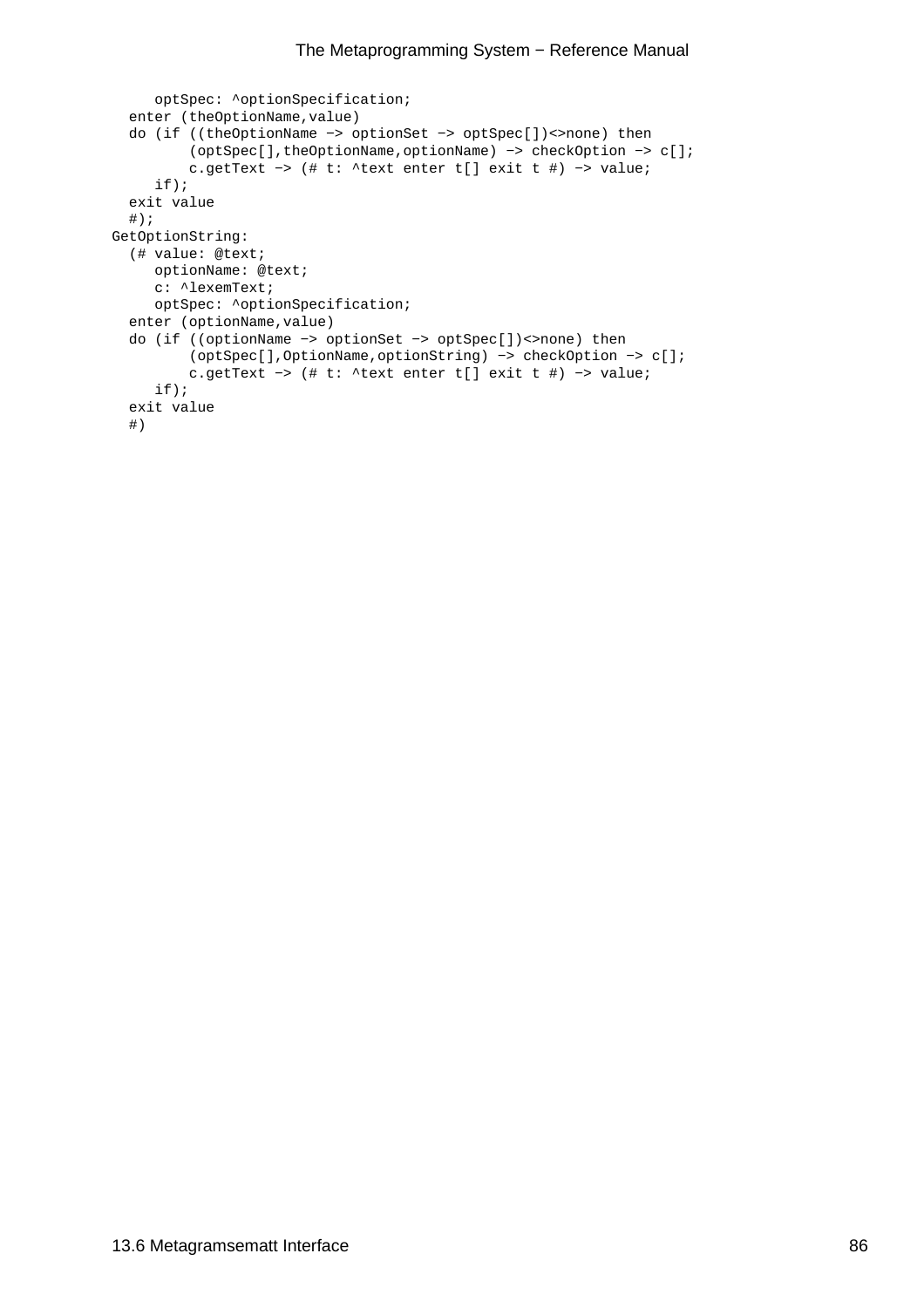### **13.7 Notifications Interface**

```
ORIGIN 'astlevel';
INCLUDE 'observer';
LIB_ITEM 'mpsastlevel';
BODY 'private/notificationsbody';
(* This fragment implements a signalling system to be used by different
  * software components, each manipulating fragments through the same
  * mps instance.
 *
  * The system consists of the concept of a 'handle', which the software
  * component can use to both signal, that it has made some changes to
  * a fragment, and to subscribe to information on what other software
  * components are doing to the fragments.
 *
  * A handle therefore has a dual set of operations:
     'signal's and 'event's
  * A 'signal' operation is named 'signalXXX', and the corresponding
  * event is called 'onXXX', where 'XXX' is the name of the change
  * being reported.
 *
  * It is the responsability of the software component making the change
 * to signal this change. This is done by invoking the corresponding
 * 'signalXXX' operation. If a software component want to monitor
  * particular changes, it must obtain a handle with proper further
  * binding of the corresonding 'eventXXX' (more on this later).
 *
  * A few of these signals are automatically invoked by 'mps'.
  * In these cases, this is explicitly specified in the operation below.
 *
  * A software component obtains a handle by:
 *
     mps.getHandle * (# handleType::
              * (# onGroupOpen::
                   * (# do fg.fullname−>puttext; ' opened'−>putline #);
  * onGroupClose
  * (# do fg.fullname−>puttext; ' closed'−>putline #);
  * ...etc...
             #)
        \#) ;
 *
  * This handle monitors opening and closing of all fragment groups.
 *
  * If you want a handle, that only monitors a particular fragment
  * group, you can do this by:
 *
     mps.qetHandle
       (# handleType::
             * (# ignore:: (# (fg[]<>myFG[])−>value #);
                ... som ovenfor ...
             * #)
        #);
 *
  * You can get hold of this newly created handle by:
 *
       * mps.getHandle(# ...som ovenfor... #)−>h[];
 *
  * in which case it becomes possible later to decide to cancel this
  * handle by:
 *
     h[]->mps.ignoreHandle;
 *
  * If you later want to reactivate this handle, you can always do:
```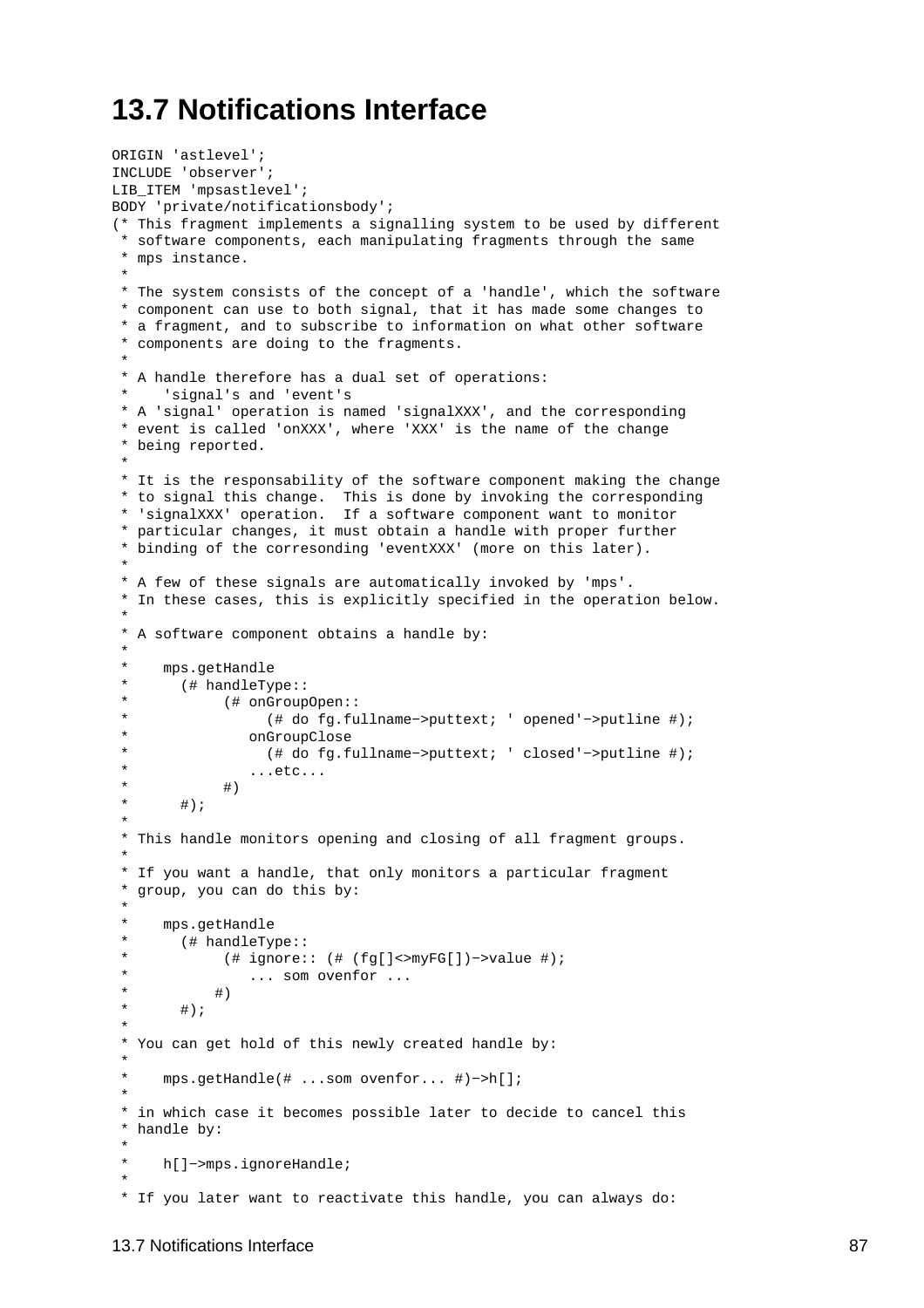```
 *
 * h[]−>mps.activateHandle;
 *
 * If you have made changes to a fragment group, e.g. replaced an ast,
 * you can signal this to the other components by:
 *
      (fg[], ff[], oldAst[], newAst[])->mps.signalAstReplaced
 *
 * If you wish to control which handlers, signals are send to, you can
  use the 'where' clause of 'signal'. E.g. if you with to send a
  signal to all handlers, except 'h[]', you can do this by:
 *
      (fg[], ff[], oldAst[], newAst[])->mps.signalAstReplaced
         * (# where:: (# do (current[]<>h[])−>value #) #)
 *)
(* This fragment implements a signalling system to be used by different
 * software components, each manipulating fragments through the same
 * mps instance.
 *
 * The system consists of the concept of a 'handle', which the software
 * component can use to both signal, that it has made some changes to
 * a fragment, and to subscribe to information on what other software
 * components are doing to the fragments.
 *
 * A handle therefore has a dual set of operations:
     'signal's and 'event's
 * A 'signal' operation is named 'signalXXX', and the corresponding
 * event is called 'onXXX', where 'XXX' is the name of the change
 * being reported.
 *
 * It is the responsability of the software component making the change
 * to signal this change. This is done by invoking the corresponding
 * 'signalXXX' operation. If a software component want to monitor
 * particular changes, it must obtain a handle with proper further
 * binding of the corresonding 'eventXXX' (more on this later).
 *
 * A few of these signals are automatically invoked by 'mps'.
 * In these cases, this is explicitly specified in the operation below.
 *
 * A software component obtains a handle by:
 *
     mps.getHandle
        * (# handleType::
              * (# onGroupOpen::
                   * (# do fg.fullname−>puttext; ' opened'−>putline #);
                onGroupClose
                   * (# do fg.fullname−>puttext; ' closed'−>putline #);
                 * ...etc...
             #)
        #);
 *
 * This handle monitors opening and closing of all fragment groups.
 *
 * If you want a handle, that only monitors a particular fragment
 * group, you can do this by:
 *
     mps.getHandle
         * (# handleType::
              * (# ignore:: (# (fg[]<>myFG[])−>value #);
                ... som ovenfor ...
            #)
       #);
 *
 * You can get hold of this newly created handle by:
 *
      * mps.getHandle(# ...som ovenfor... #)−>h[];
```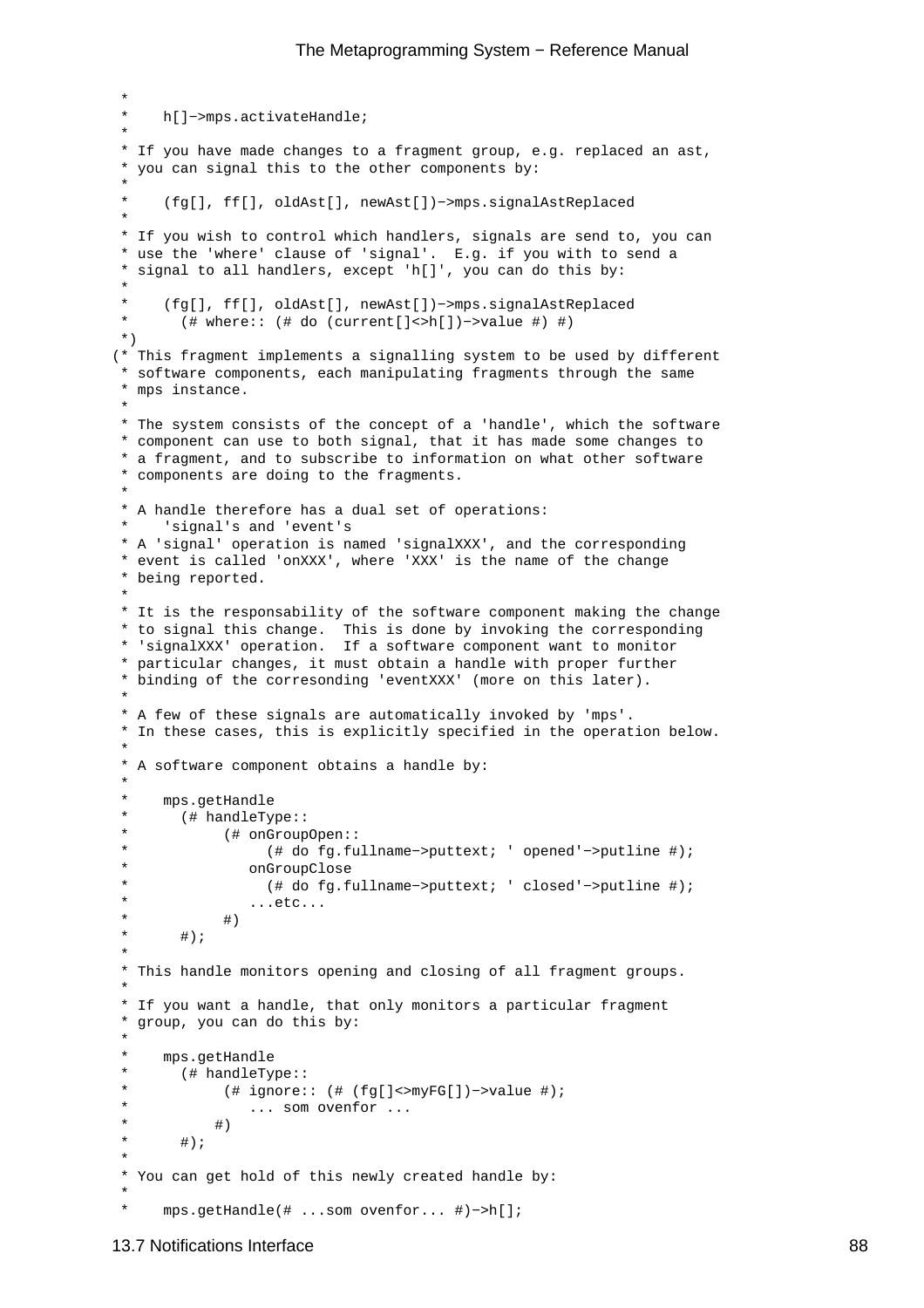```
 *
  * in which case it becomes possible later to decide to cancel this
  * handle by:
 *
      h[]->mps.ignoreHandle;
 *
  * If you later want to reactivate this handle, you can always do:
 *
      h[]->mps.activateHandle;
 *
  * If you have made changes to a fragment group, e.g. replaced an ast,
  you can signal this to the other components by:
 *
       * (fg[], ff[], oldAst[], newAst[])−>mps.signalAstReplaced
 *
  * If you wish to control which handlers, signals are send to, you can
  * use the 'where' clause of 'signal'. E.g. if you with to send a
  * signal to all handlers, except 'h[]', you can do this by:
 *
       * (fg[], ff[], oldAst[], newAst[])−>mps.signalAstReplaced
  * (# where:: (# do (current[]<>h[])−>value #) #)
  *)
−− astinterfacelib: Attributes −−
getHandle: (* called to get a new handle on this MPS *)
   (# handleType:< handle; h: ^handleType
   ...
  exit h[]
  #);
ignoreHandle:
(* called to return a handle (i.e. now wanting to be monitoring
  * this MPS through this handle 'h' any longer
 *) (# h: ^handle enter h[] ... #);
activateHandle:
(* called to activate a handle (i.e. now wanting to be monitoring
  * this MPS through this handle 'h' again
 *) (# h: \lambdahandle enter h[] ... #);
handle:
(* this defines the events of a handle *)
   (#
     ignore:< booleanValue
      (* if this returns TRUE, this(handle) will be ignored *)
        (#
           fg: ^astInterface.fragmentGroup;
           ff: ^astInterface.fragmentForm;
           node: ^astInterface.ast
       enter (fg[],ff[],node[])
        do INNER
       #);
     event: (* abstract superpattern *) (# do INNER #);
     fragmentGroupEvent: event (* abstract superpattern *)
        (# fg: ^astInterface.fragmentGroup; enter fg[] do INNER ; #);
     fragmentFormEvent: fragmentGroupEvent (* abstract superpattern *)
        (# ff: ^astInterface.fragmentForm; enter ff[] do INNER ; #);
     astEvent: fragmentFormEvent (* abstract superpattern *)
        (# node: ^astInterface.ast enter node[] do INNER #);
     onGroupOpen:< fragmentGroupEvent
      (* invoked by MPS when fg[] have been opened by someone *)
       ( # do INNER #);
     onGroupLock:< fragmentGroupEvent (* invoked by MPS when fg[] is locked *)
       ( # do INNER #);
     onGroupUnlock:< fragmentGroupEvent
      (* invoked by MPS when fg[] is unlocked *) (# do INNER #);
     onGroupPack:< fragmentGroupEvent
     (* invoked by MPS when fg[] is saved to disk *) (# do INNER #);
     onGroupUnpack:< fragmentGroupEvent
      (* invoked by MPS when fg[] is unpacked from disk *)
```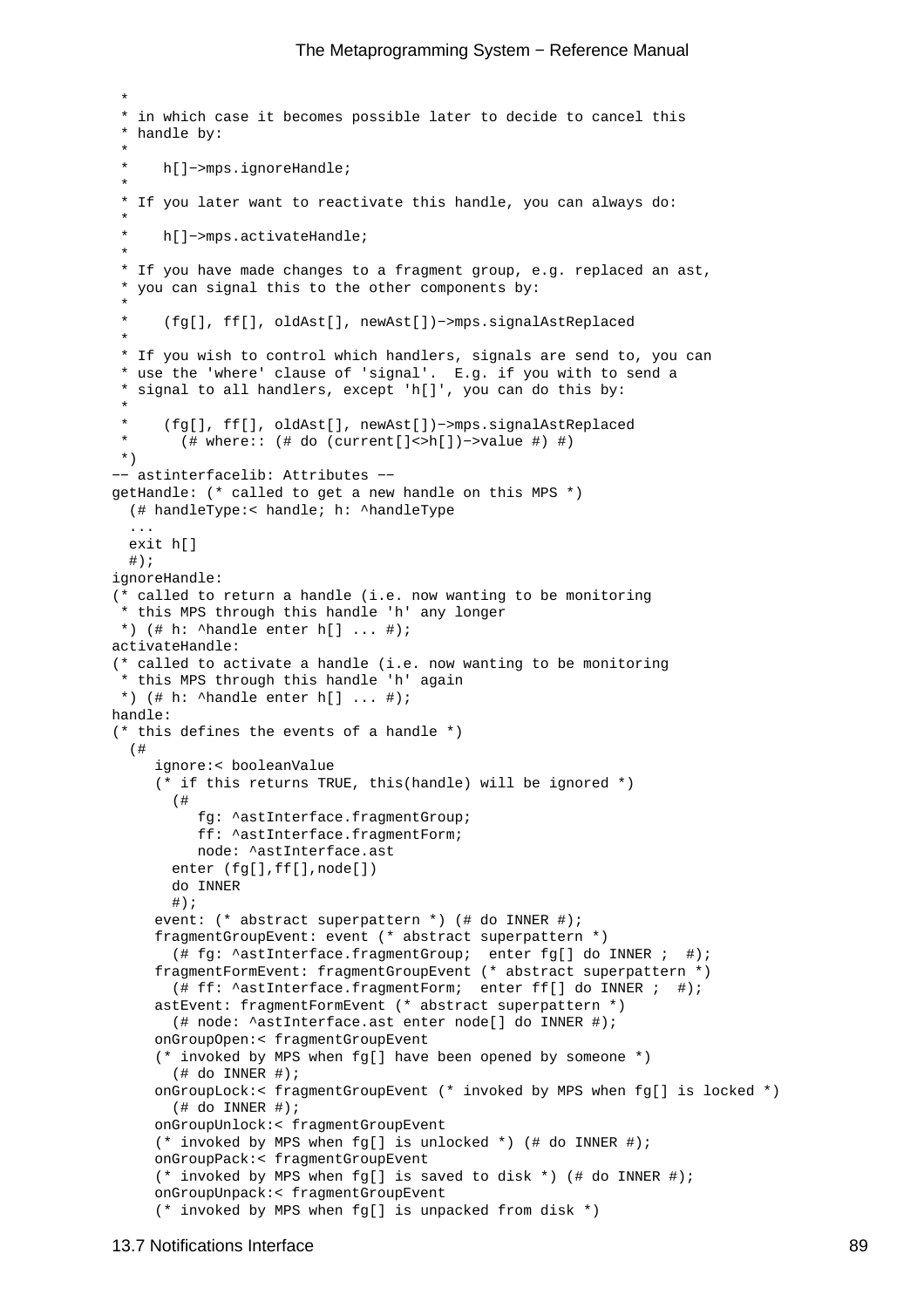```
( # do INNER #);
     onBeforeGroupClose:< fragmentGroupEvent
      (* invoked by MPS before fg[] is closed
       * okToClose=false => fg will not be closed.
       *)
        (# okToClose: @boolean
       do true−>okToClose; INNER
       exit okToClose
        #);
     onGroupClose:< fragmentGroupEvent
     (* invoked by MPS when fq[] have been closed *) (# do INNER #);
     onTrace:< event (* invoked by MPS if tracing is activated *)
        (# msg: ^text enter msg[] do INNER #)
  #);
signal:
   (#
     where:< booleanValue (# do true−>value; INNER #);
     start:< object (* executed before the signal is posted to all handlers *) ;
     current: ^handle;
    fg: ^astInterface.fragmentGroup;
    ff: ^astInterface.fragmentForm;
    node: ^astInterface.ast;
   ...
  #);
fragmentGroupSignal: signal
(* abstract superpattern *) (# enter fg[] do INNER #);
fragmentFormSignal: signal (* abstract superpattern *)
   (# enter ff[] do INNER #);
astSignal: signal (* abstract superpattern *)
   (# enter node[] do INNER #);
signalGroupOpen: fragmentGroupSignal (# do fg[]−>current.onGroupOpen #);
signalGroupLock: fragmentGroupSignal (# do fg[]−>current.onGroupLock #);
signalGroupUnlock: fragmentGroupSignal
   (# do fg[]−>current.onGroupUnlock #);
signalGroupPack: fragmentGroupSignal (# do fg[]−>current.onGroupPack #);
signalGroupUnpack: fragmentGroupSignal
   (# do fg[]−>current.onGroupUnpack #);
signalBeforeGroupClose: fragmentGroupSignal
   (# okToClose: @boolean; start::< (# do true−>okToClose; INNER #); 
  do (okToClose and (fg[]−>current.onBeforeGroupClose))−>okToClose
  exit okToClose
  #);
signalGroupClose: fragmentGroupSignal (# do fg[]−>current.onGroupClose #);
signalTrace: signal
   (#
     traceNo: @integer;
    msg: ^text;
     start::< 
       (# 
       do 'Trace: '−>msg[]; traceNo−>msg.putInt; ' '−>msg.put; INNER
       #)
   enter traceNo
  do msg[]−>current.onTrace
   #);
astFocus:
   (# node: ^astInterface.ast; length,subCommentInx1,subCommentInx2: @integer
 enter (node[], length, subCommentInx1, subCommentInx2)
 exit (node[],length,subCommentInx1,subCommentInx2)
  #);
astList: (# elm: [50] ^astInterface.ast #);
astReplacedElement: (# oldAst,newAst: ^astInterface.ast #);
astReplacedList: containerList
   (#
     element:: astReplacedElement;
     appendElement:
```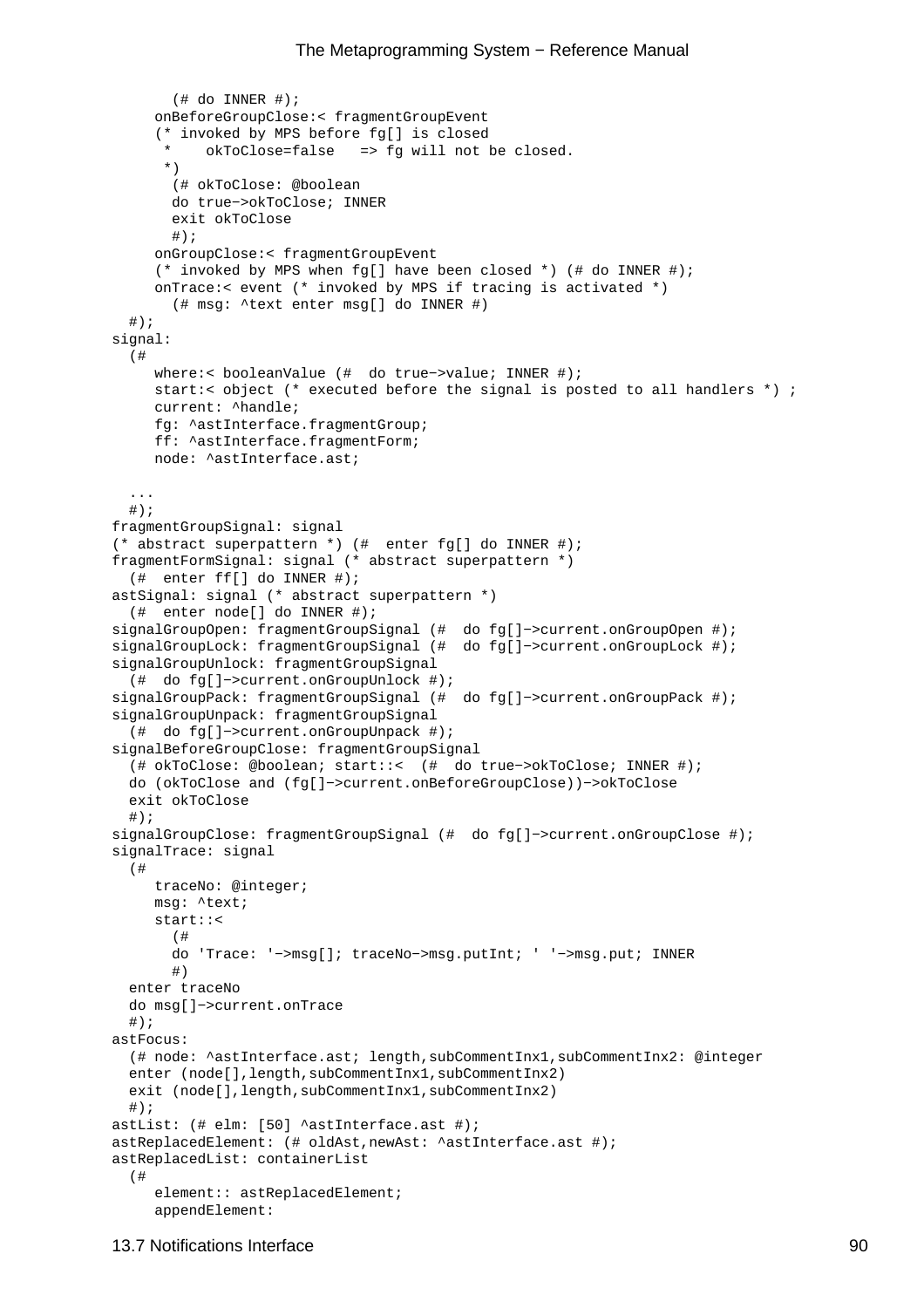```
 (# oldAst,newAst: ^astInterface.ast; e: ^astReplacedElement; 
       enter (oldAst[], newAst[])
        do
           &astReplacedElement[]−>e[];
           oldAst[]−>e.oldAst[];
           newAst[]−>e.newAst[];
           e[]−>append
        #)
  #);
−− fragmentGroupLib: Attributes −−
attachObserver: (* called to attach a new observer on this fragmentgroup *)
 (# theObserver: ^fragmentGroupObserver; 
   enter theObserver[]
   ...
   #);
detachObserver:
(* called to detach an observer (i.e. now wanting to be monitoring
  * this fragmentGroup through this observer 'o' any longer
  *)
   (# theObserver: ^fragmentGroupObserver; 
  enter theObserver[]
   ...
  #);
notify:
   (#
     where:<
      booleanValue (# do true−>value; INNER #);
     before:< object
      (* executed before the notification is posted to all observers *) ;
     after:< object
      (* executed after the notification is posted to all observers *) ;
     current: ^fraqmentGroupObserver;
     ff: ^astInterface.fragmentForm;
   ...
  #);
notifyAs:
   (#
     where:< booleanValue
        (# 
        do true−>value; INNER
       \#);
     before:< object
      (* executed before the notification is posted to all observers *) ;
     after:< object
     (* executed after the notification is posted to all observers *) ;
     current: ^type;
     type:< fragmentGroupObserver;
     ff: ^astInterface.fragmentForm;
   ...
  #);
fragmentFormNotify: notify
   (# enter ff[] do INNER #);
notifyNameChanged:
  fragmentFormNotify
   (# oldName,newName: ^text; 
  enter (oldName[], newName[])
  do (ff[],oldName[],newName[])−>current.onNameChanged
  #);
notifyFragmentInserted: fragmentFormNotify
   (# do ff[]−>current.onFragmentInserted #);
notifyFragmentDeleted: fragmentFormNotify
   (# do ff[]−>current.onFragmentDeleted #);
```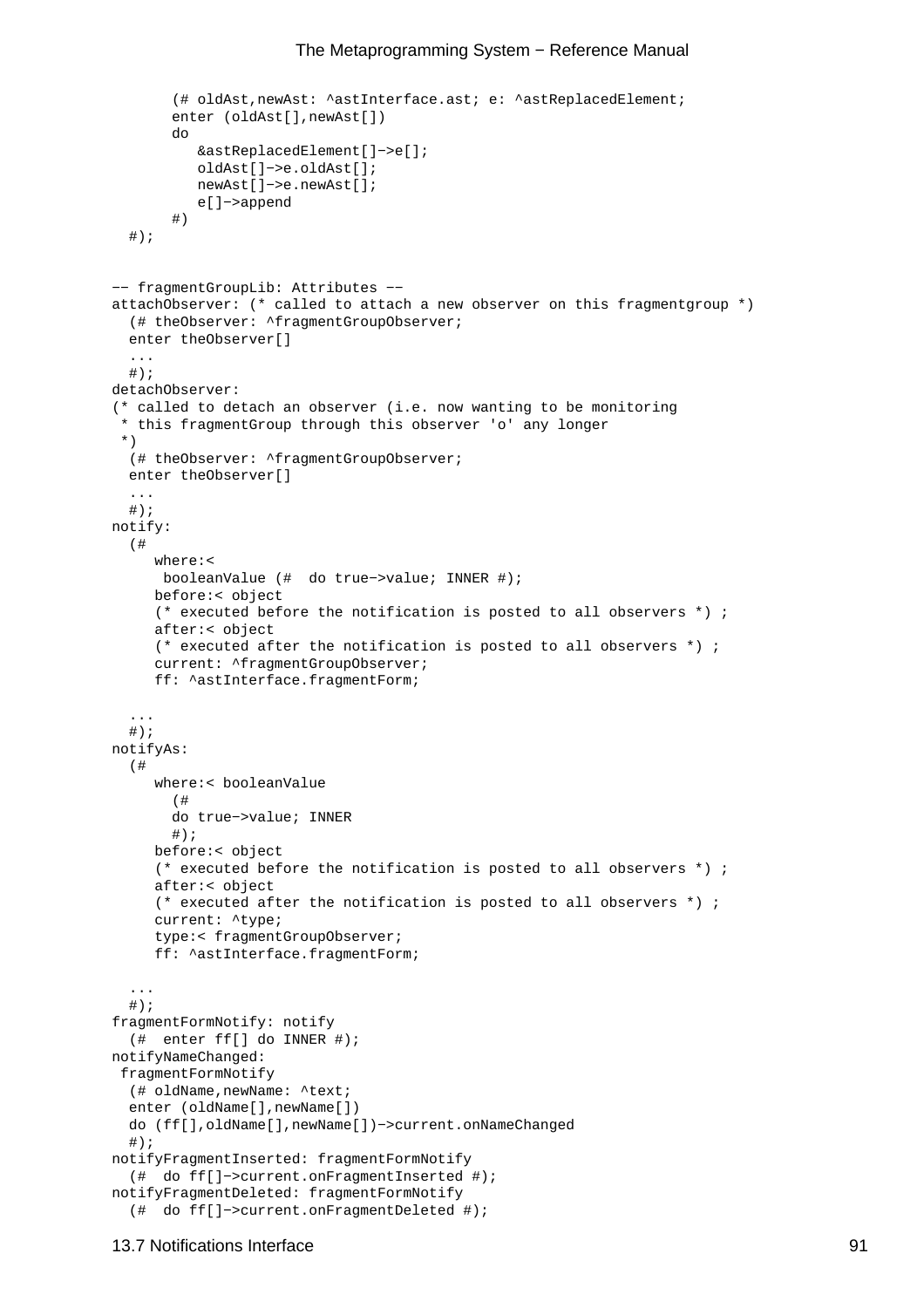```
notifyPropertiesChanged: notify
   (# oldProp,newProp: ^propertyList; 
   enter (oldProp[],newProp[])
   do (oldProp[],newProp[])−>current.onPropertiesChanged
   #);
notifyGroupSaved: notify (# do current.onGroupSaved #);
notifyGroupNotSaved: notify (# do current.onGroupNotSaved #);
notifyGroupAutosaved: notify (# do current.onGroupAutosaved #);
notifyGroupChecked: notify
   (# semanticErrors: @boolean
   enter semanticErrors
  do semanticErrors−>current.onGroupChecked
  #);
notifyGroupLocked: notify (# do current.onGroupLocked #);
notifyGroupUnlocked: notify (# do current.onGroupUnlocked #);
notifyBeforeGroupClose: notify
   (# okToClose: @boolean; before::< (# do true−>okToClose; INNER #); 
  do (okToClose and current.onBeforeGroupClose)−>okToClose
  exit okToClose
   #);
notifyGroupClosed: notify (# do current.onGroupClosed #);
−− fragmentFormLib: Attributes −−
attachObserver: (* called to attach a new observer on this fragmentform *)
   (# theObserver: ^fragmentFormObserver; 
  enter theObserver[]
   ...
 #);
detachObserver:
(* called to detach an observer (i.e. now wanting to be monitoring
  * this fragmentForm through this observer 'o' any longer
  *)
   (# theObserver: ^fragmentFormObserver
  enter theObserver[]
   ...
  #);
notify:
   (#
     where:<
       booleanValue (# do true−>value; INNER #);
     before:< object
      (* executed before the notification is posted to all observers *) ;
     after:< object
     (* executed after the notification is posted to all observers *) ;
     current: ^fragmentFormObserver;
     node: ^astInterface.ast;
   ...
  \#);
notifyAs:
   (#
     where:< booleanValue
        (# 
        do true−>value; INNER
        #);
     before:< object
      (* executed before the notification is posted to all observers *) ;
     after:< object
     (* executed after the notification is posted to all observers *) ;
     current: ^type;
     type:< fragmentFormObserver;
     node: ^astInterface.ast;
```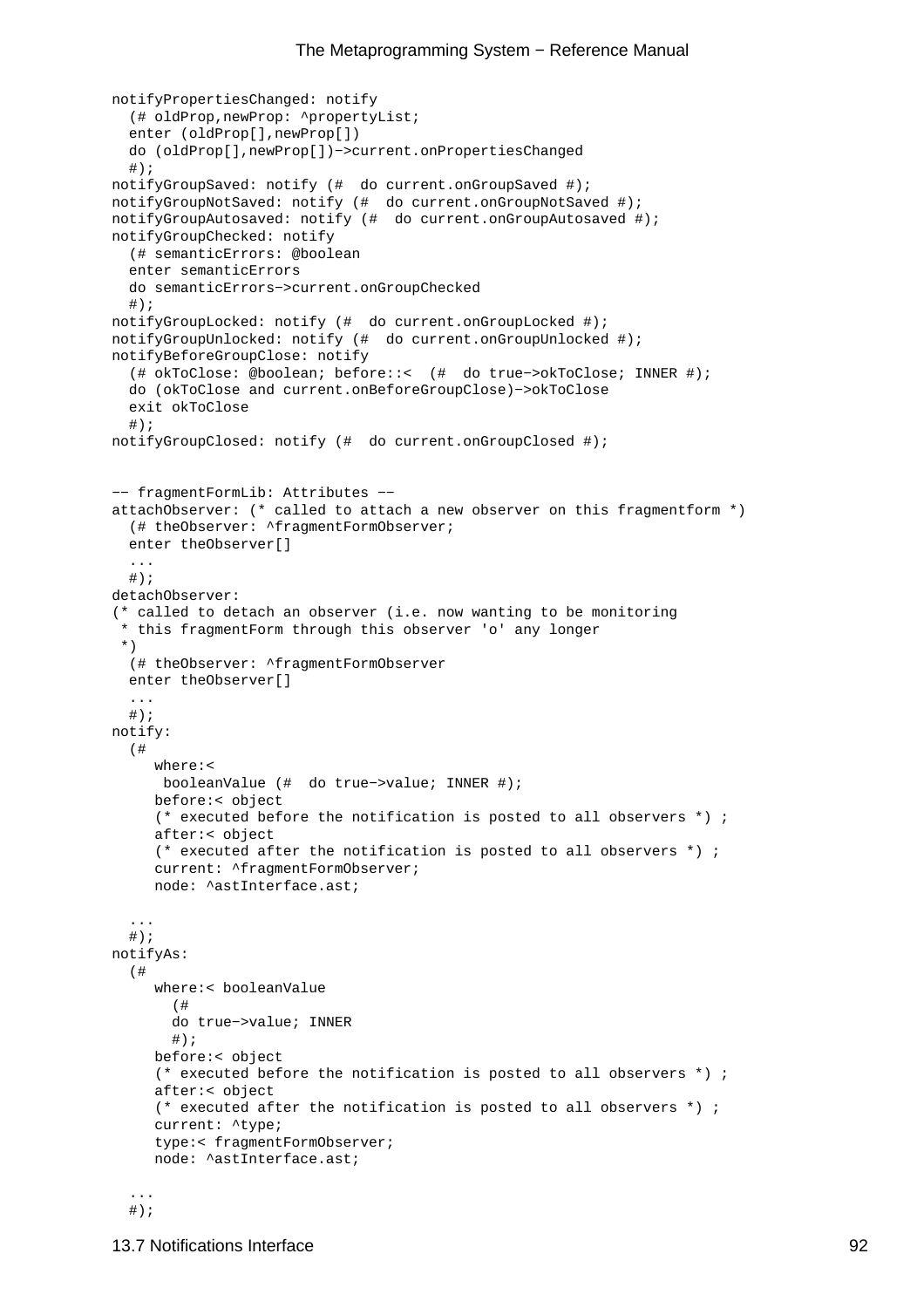```
listNotify: notify
(* abstract superpattern *) (# enter node[] do INNER #);
notifyAstReplaced: notify
   (# oldAst,newAst: ^astInterface.ast; 
  enter (oldAst[], newAst[])
  do (oldAst[],newAst[])−>current.onAstReplaced
  #);
notifyAstReplacedSequence: notify
   (# theSequence: ^astReplacedList
  enter (node[], theSequence[])
   do (node[],theSequence[])−>current.onAstReplacedSequence
   #);
notifyListElementInserted: listNotify
   (# position: @integer
   enter position
   do (node[],position)−>current.onListElementInserted
   #);
notifyListElementsDeleted: listNotify
   (# oldElements: ^astList; position,length: @integer
  enter (position, length, oldElements[])
  do (node[],position,length,oldElements[])−>current.onListElementsDeleted
   #);
notifyListElementsReplaced: listNotify
   (# oldElements: ^astList; position,length,newLength: @integer
  enter (position, length, oldElements[], newLength)
   do
      (node[],position,length,oldElements[],newLength)
        −>current.onListElementsReplaced
  #);
locked: booleanValue (# ... #);
lock: (# ... #);
unLock: (# ... #);
readOnly: booleanValue (# ... #);
setReadOnly: (# ... #);
unsetReadOnly: (# ... #);
touched: booleanValue (# ... #);
touch: (# ... #);
detouch: (# ... #);
−− lib: Attributes −−
fragmentGroupObserver: observer
   (#
     group: ^astInterface.fragmentGroup;
     no: @integer;
     ignore:< booleanValue
      (* if this returns TRUE, this(fragmentGroupObserver) will be ignored *)
       ( # do INNER #);
     fragmentFormEvent:
        (# ff: ^astInterface.fragmentForm enter ff[] do INNER #);
     fragmentGroupEvent: (# do INNER #);
     onNameChanged:< fragmentFormEvent
      (* invoked if ff[] have been given a new name *)
        (# oldName,newName: ^text; 
       enter (oldName[], newName[])
        do INNER ; 
       \#);
     onFragmentInserted:< fragmentFormEvent
      (* invoked when ff[] is inserted in fg[] *) (# do INNER #);
     onFragmentDeleted:< fragmentFormEvent
      (* invoked when ff[] is deleted from fg[] *) (# do INNER #);
     onPropertiesChanged:< fragmentGroupEvent
      (* invoked when the properties of fg[] have changed *)
        (# oldProp,newProp: ^propertyList; 
        enter (oldProp[],newProp[])
        do INNER
```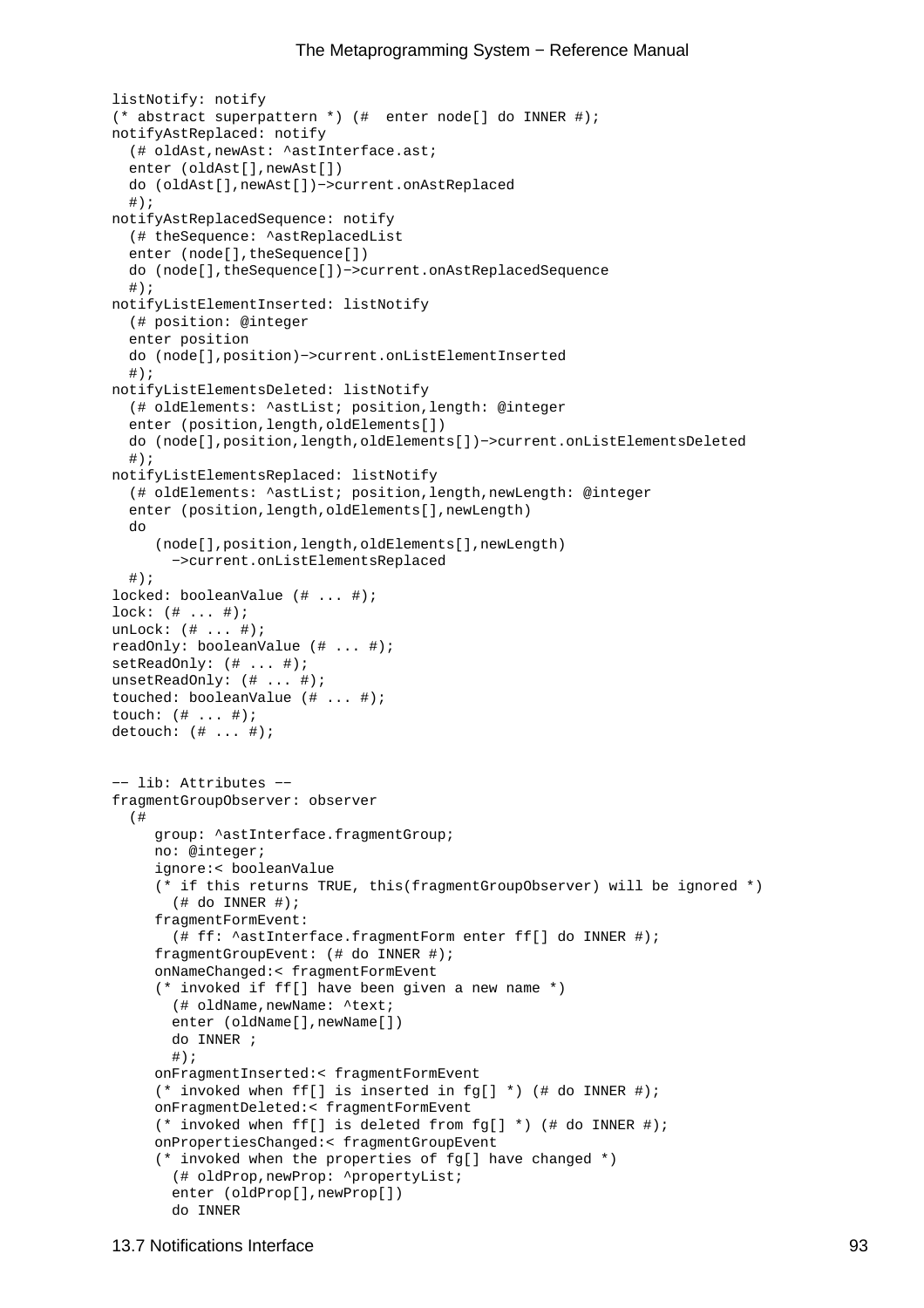#### The Metaprogramming System – Reference Manual

```
 #);
     onGroupSaved:< fragmentGroupEvent (* invoked when fg[] have been saved *)
       ( # do INNER # );
     onGroupNotSaved:< fragmentGroupEvent 
      (* invoked when quitting without saving the fg[], 
       * either because no changes have been made to the fg 
       * or becauset he user has decided not to save the changes
       *)
       ( # do INNER # );
     onGroupAutoSaved:< fragmentGroupEvent
      (* invoked when fg[] have been auto−saved *) (# do INNER #);
     onGroupChecked:< fragmentGroupEvent
      (* invoked when fg[] have been checked by the checker *)
        (# semanticErrors: @boolean enter semanticErrors do INNER #);
     onGroupLocked:< fragmentGroupEvent (* invoked by MPS when fg[] is locked *)
     ( # do INNER #);
     onGroupUnlocked:< fragmentGroupEvent
      (* invoked by MPS when fg[] is unlocked *) (# do INNER #);
     onBeforeGroupClose:< fragmentGroupEvent
      (* invoked by MPS before fg[] is closed
           okToClose=false => fg will not be closed.
       *)
        (# okToClose: @boolean
        do true−>okToClose; INNER
        exit okToClose
       \#);
     onGroupClosed:< fragmentGroupEvent
      (* invoked by MPS when fg[] have been closed *) (# do INNER #)
  #);
fragmentFormObserver: observer
   (#
     frag: ^astinterface.fragmentForm;
    no: @integer;
     astEvent: (* abstract superpattern *)
        (# do before; INNER ; after #);
     listEvent: astEvent
        (# node: ^astInterface.list enter node[] do INNER #);
     before:< object (* executed before INNER in all astEvents *) ;
     after:< object (* executed after INNER in all astEvents *) ;
     onAstReplaced:< astEvent (* invoked when an ast has been replaced *)
        (# oldAst,newAst: ^astInterface.ast; 
       enter (oldAst[], newAst[])
        do INNER
       #);
     onAstReplacedSequence:< astEvent
      (* invoked when a sequence of astReplaced events have occured in node[] *)
        (# node: ^astInterface.ast; theSequence: ^astInterface.astReplacedList
       enter (node[], theSequence[])
        do INNER
       \#);
     onListElementInserted:< listEvent
      (* invoked when a new list element have been inserted in node[] *)
        (# position: @integer; enter position do INNER #);
     onListElementsDeleted:< listEvent
      (* invoked when a list of elements have been deleted from node[] *)
        (# oldElements: ^astInterface.astList; position,length: @integer
       enter (position, length, oldElements[])
        do INNER
       \# ) \, ;
     onListElementsReplaced:< listEvent
      (* invoked when a list of elements have been replaced in node[] *)
        (#
           oldElements: ^astInterface.astList;
           position,length,newLength: @integer
       enter (position, length, oldElements[], newLength)
        do INNER
```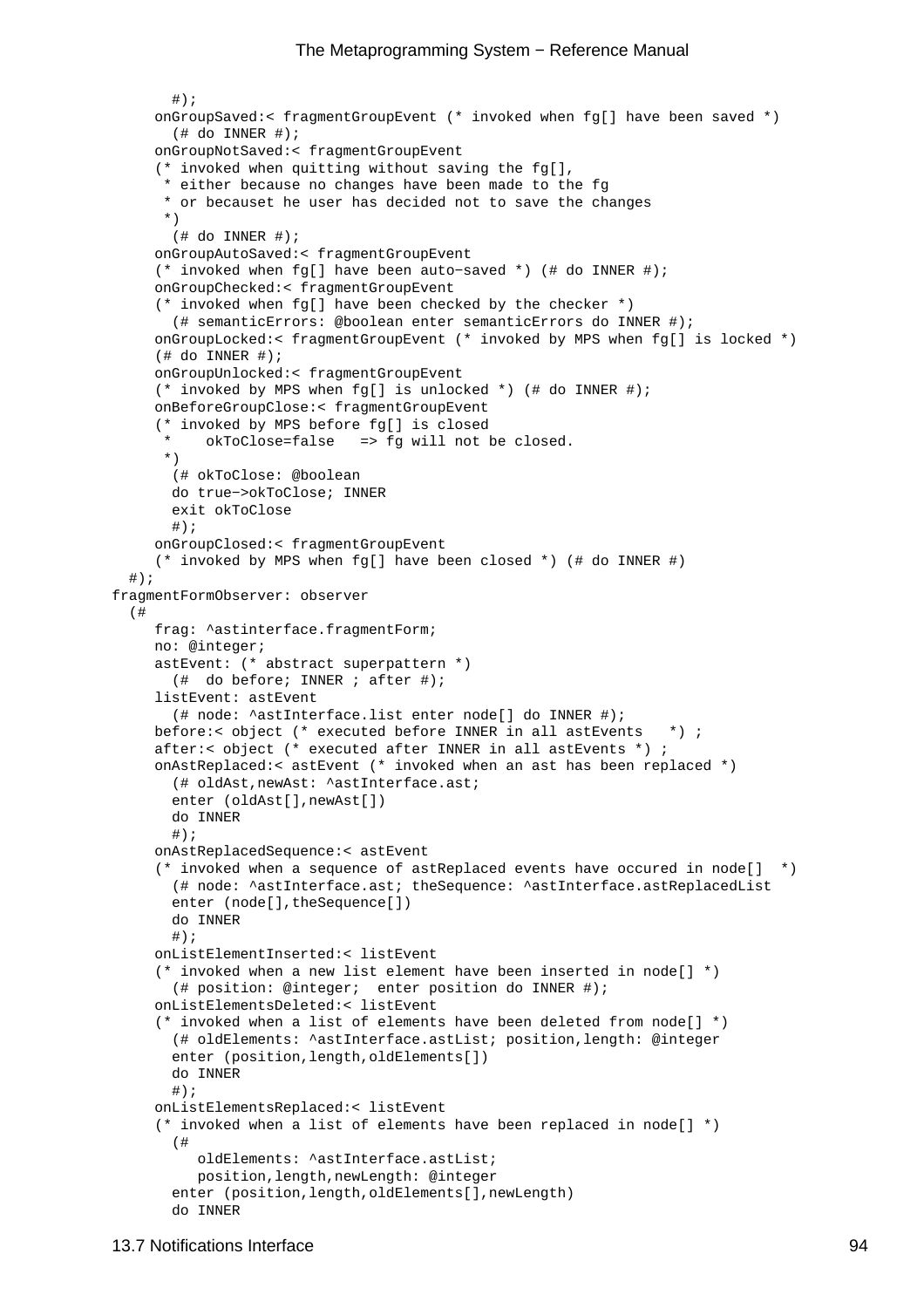#)

 $\#$  )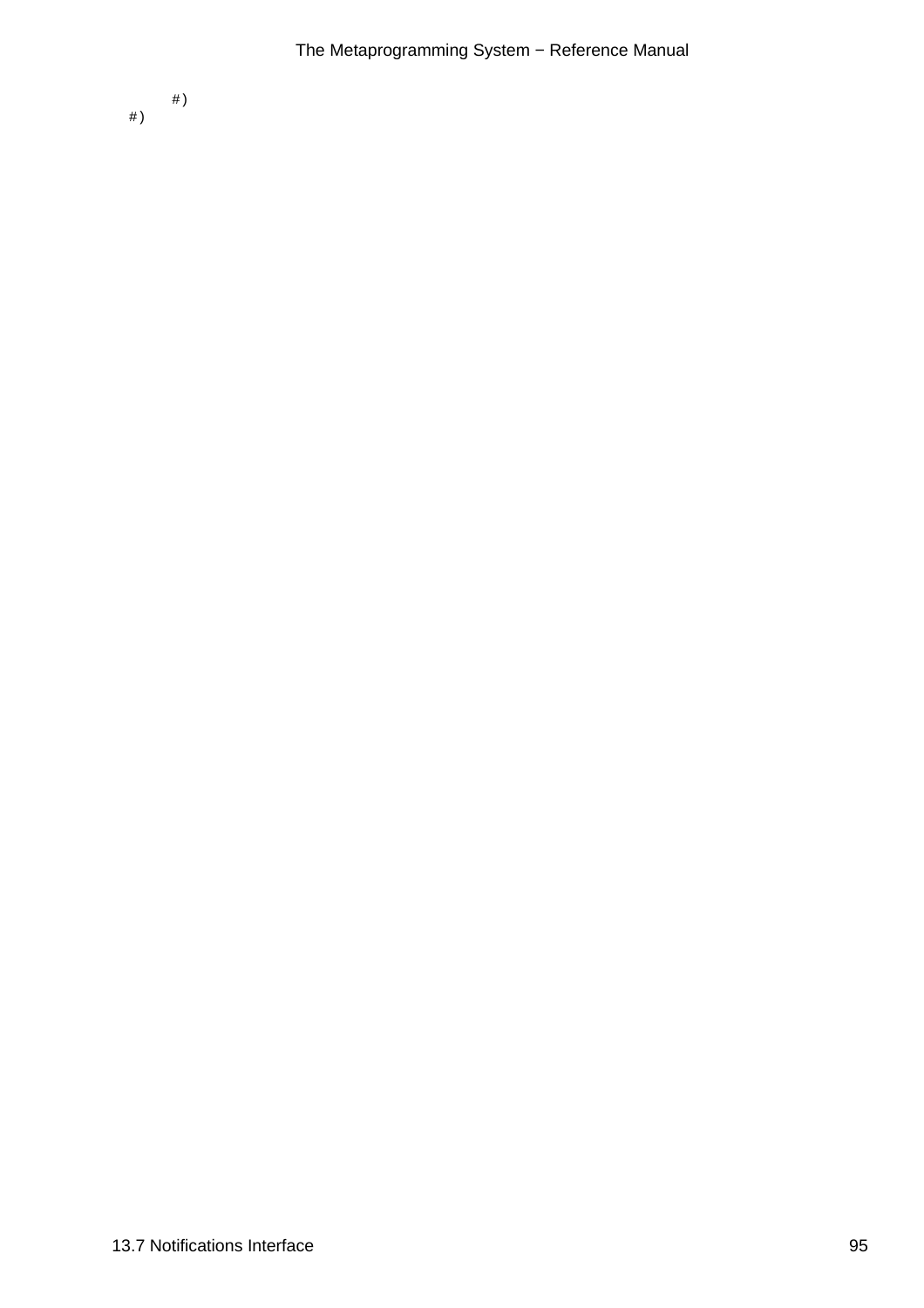### **13.8 Observer Interface**

```
ORIGIN '~beta/basiclib/betaenv';
INCLUDE '~beta/containers/sets';
−− lib: Attributes −−
Subject:
   (#
     observerType:< Observer;
     init:< (\# do observers.init; INNER ; #);
     attach:
        (# theObserver: ^observerType; 
        enter theObserver[]
        do theObserver[]−>observers.insert; 
       \#);
     detach:
        (# theObserver: ^observerType; 
        enter theObserver[]
        do theObserver[]−>observers.delete
       #);
     notify:
        (# current: ^observerType; 
        do
           observers.scan
              (# 
             do
                 (if not current.ignore then
                     current[]−>THIS(notify).current[]; INNER notify; 
                 if);
             #);
       \#);
     notifyUpdate: notify (# do current.Update; #);
     notifyOfType:
        (# type:< Observer; current: ^type; 
        do
           observers.scan
             (# 
             do
                 (if not current.ignore then
                     (if current## <= type## then
                         current[]−>THIS(notifyOfType).current[];
                         INNER notifyOfType;
                     if);
                if);
            #);
       #);
     observers: @set (# element:: observerType #);
  #);
Observer: (# ignore:< booleanValue; update:< (# do INNER #); #)
```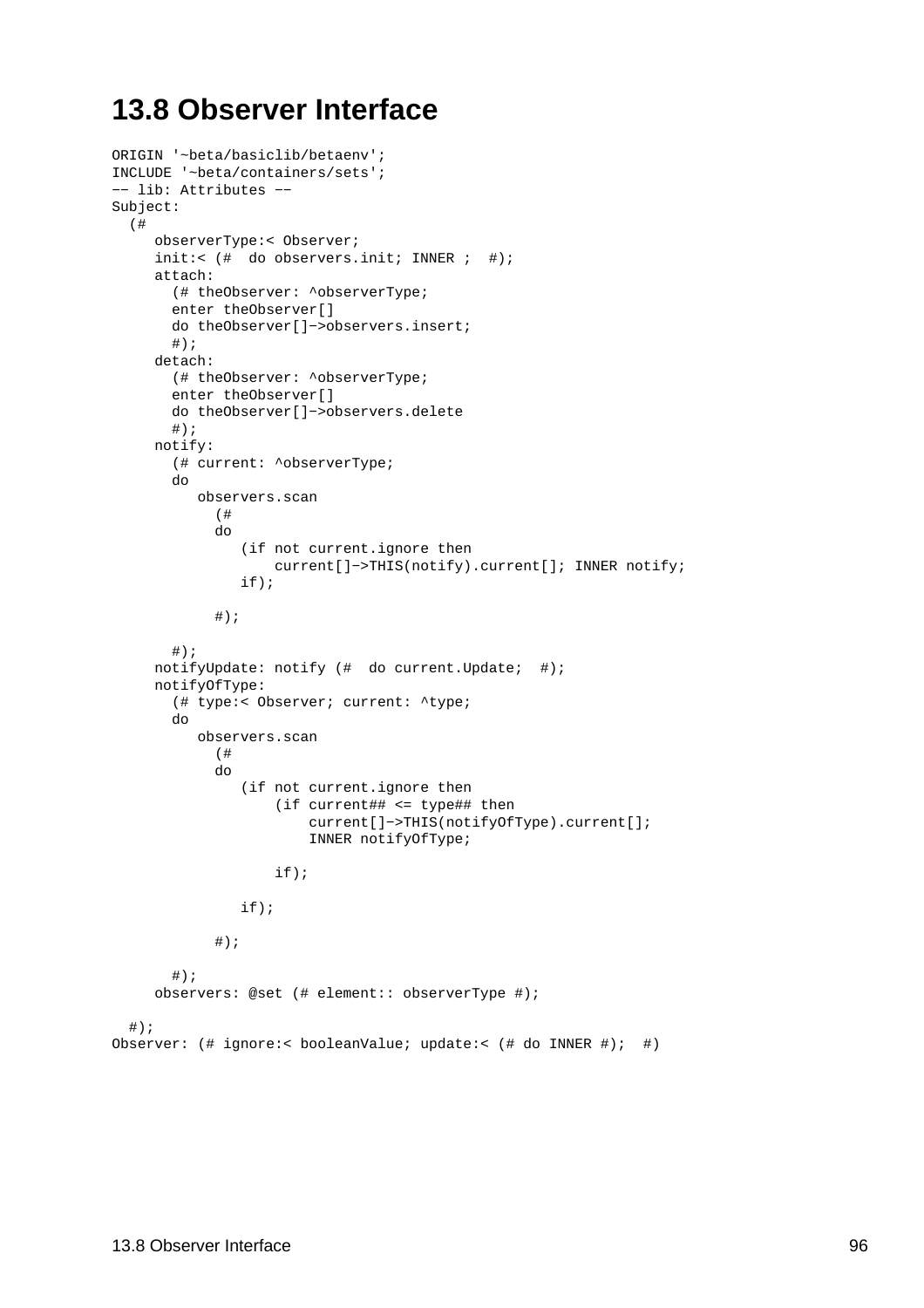### **13.9 Property Interface**

```
ORIGIN '~beta/basiclib/betaenv';
LIB_DEF 'mpsproperty' '../lib';
INCLUDE '~beta/containers/list';
INCLUDE '~beta/basiclib/repstream';
BODY 'private/propertyBody'
(*
  * COPYRIGHT
         Copyright (C) Mjolner Informatics, 1986-93
  * All rights reserved.
  *)
−−− LIB: attributes −−−
constType: (# exit 1 #); 
StringType: (# exit 2 #); 
nameType: (# exit 3 #);
parValue: 
   (# repSave:< (* Private *) 
        (# f: ^repetitionStream enter f[] do INNER #)
  #);
constElement: parValue
   (# c: @integer;
     repsave::< (* Private *) (# do c −> f.putInt #)
  #);
StringElement: parValue
   (# s: @text;
     repsave::< (* Private *) (# do s[] −> f.putText #)
  #);
nameElement: parValue
  (\# n: \text{ after})repsave::< (* Private *) (# do n[] −> f.putText #)
   #);
propertyList: 
   (# propElement: 
        (# prop: @text;
          par: @parameterList;
           <<SLOT propertyPropertyListPropElementRepresentationPrivate: attributes>>;
       #);
     propList: @list
        (# element::< propElement;
           <<SLOT propertyPropertyListPropListRepresentationPrivate: attributes>>;
       #);
     init: (# do propList.init #);
      <<SLOT propertyPropertyListRepresentationPrivate: attributes>>;
     addProp: 
        (# propName: ^text;
          newPropElement: ^propElement;
          ifPropExist:< (# delete: @boolean do true −> delete; INNER exit delete #);
          newPar: 
             (# parType:< parValue;
               val: ^parType;
                par: ^parElement;
             do &parElement[] −> par[]; 
                 &parType[] −> par.val[] −> val[];
                 INNER; 
               par[] -> newPropElement.par.append
            #);
          addString: newPar
             (# parType::< stringElement;
                s: ^text;
             enter s[]
             do stringType −> par.type; s −> val.s;
            \# ) \; ;
```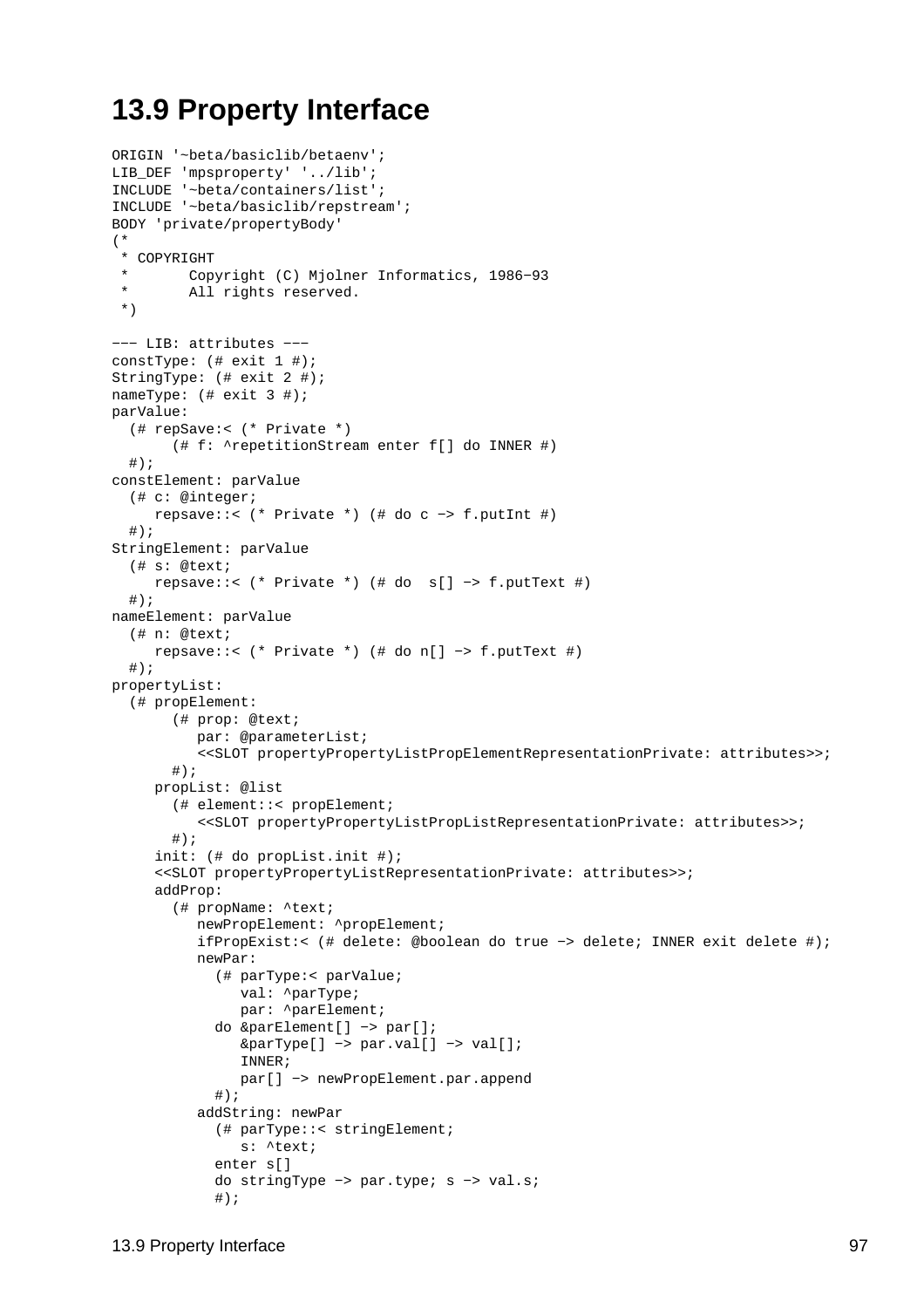```
addName: newPar
              (# parType::< nameElement;
                n: ^text
             enter n[] do nameType −> par.type; n −> val.n;
             \#);
          addConst: newPar
              (# parType::< constElement;
                 c: @integer
              enter c do constType −> par.type; c −> val.c;
             #);
        enter propName[]
        ...
       #);
     findProp: 
        (# name: ^text;
          l: ^proplist.element
        enter name[]
        ...
        exit l[]
       \#);
     deleteProp: 
        (# prop: ^text;
        enter prop[]
        do ...
       \#);
     scanProp: 
        (# currentParList: ^parameterList;
          doProp:< 
             (# prop: ^text;
                getName: 
                   (# notAName:< (# do INNER #);
                      name: ^text;
                   do ...
                   exit name[]
                  \#);
                getConst: 
                   (# notAConst:< (# do INNER #);
                      const: @integer
                   do ...
                   exit const
                   #);
                getString: 
                   (# notAString:< (# do INNER #);
                     string: ^text
                   do ...
                   exit string[]
                  \#);
                scanParameters: 
                   (# doConst:< (# c: @integer enter c do INNER #);
                      doString:< (# s: ^text enter s[] do INNER #);
                      doName:< (# n: ^text enter n[] do INNER #);
                   ...
                   #)
             enter prop[]
             do INNER
            \# ) \, ;
        ...
       \#);
     GetProp: ScanProp
        (# doProp::< (# do (if (prop[]−>P.equalNCS) then INNER if)#);
          P: ^text
        enter P[]
       #);
  \#);
parameterList: list(# element::< parElement #);
```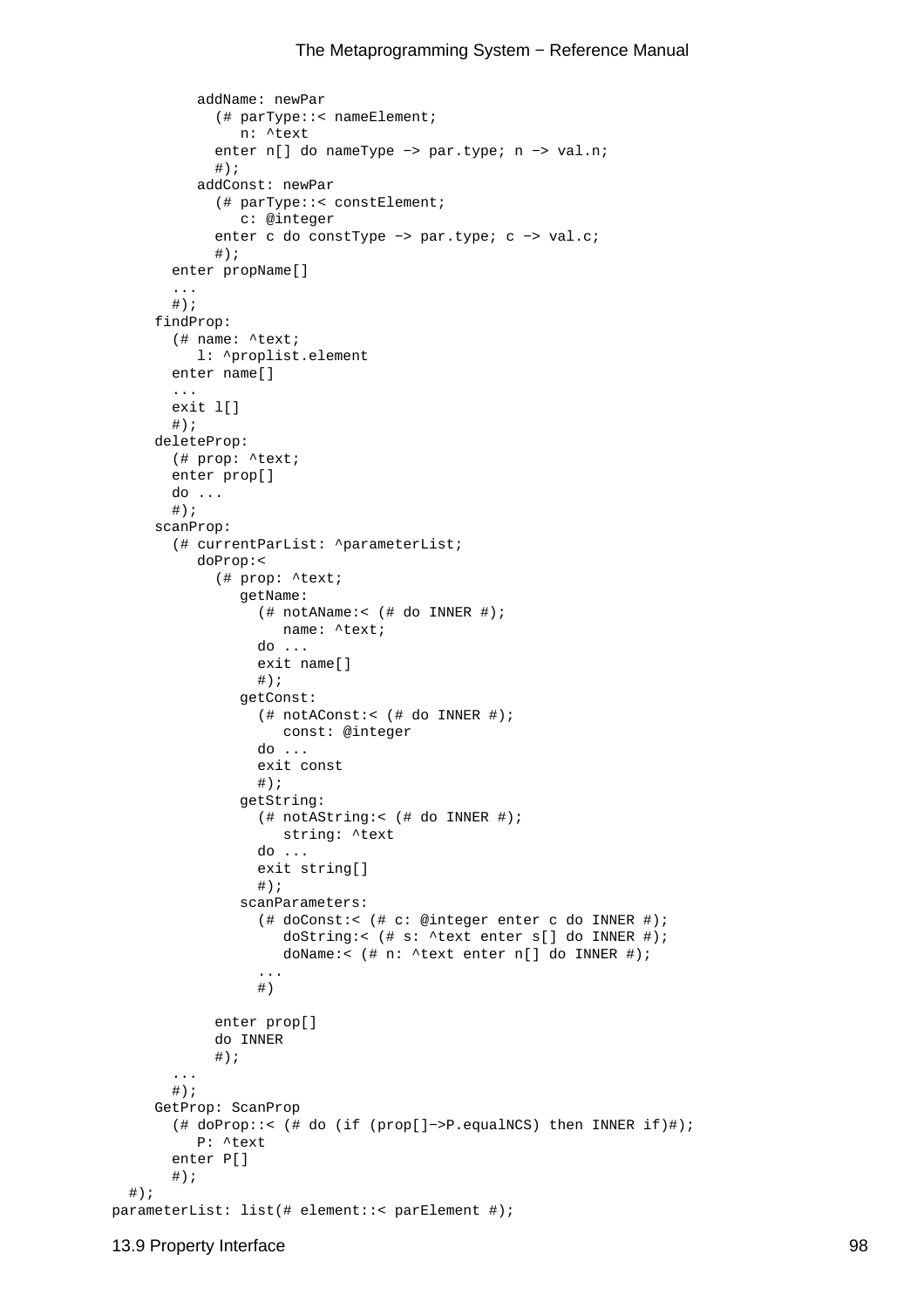```
parElement: 
   (# val: ^parvalue;
     type: @integer;
      <<SLOT propertyParElementLocalsPrivate: attributes>>;
   #)
```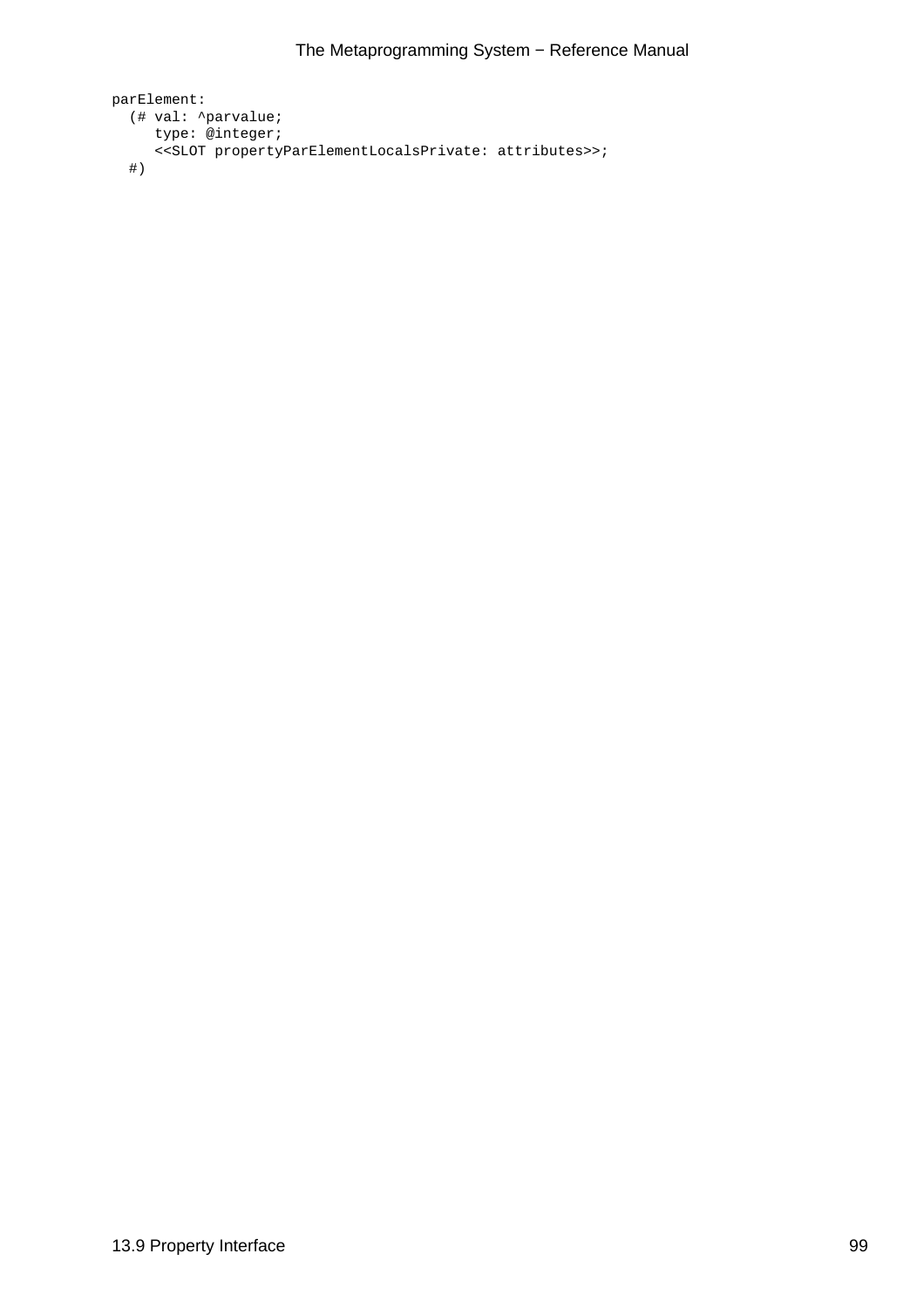## **13.10 Propertycfl Interface**

```
ORIGIN '~beta/mps/astlevel';
LIB_DEF 'mpspropertycfl' '../lib';
−−astInterfaceLib: attributes−−
property: TreeLevel
   (# <<SLOT propertyAttributes:attributes>>;
     Properties: cons
        (# getPropertyList: getson1(# #);
           putPropertyList: putson1(# #);
        exit 1
       #);
     PropertyList: list
        (# soncat::< Property;
        exit 2
       \#);
     Property: cons
        (# #);
     ORIGIN: Property
        (# getTextConst: getson1(# #);
           putTextConst: putson1(# #);
        exit 5
       \#);
     INCLUDE: Property
        (# getStringList: getson1(# #);
           putStringList: putson1(# #);
        exit 6
       #);
     BODY: Property
        (# getStringList: getson1(# #);
           putStringList: putson1(# #);
        exit 7
       #);
     MDBODY: Property
        (# getMachineSpecificationList: getson1(# #);
           putMachineSpecificationList: putson1(# #);
        exit 8
       #);
     OBJFILE: Property
        (# getMachineSpecificationList: getson1(# #);
           putMachineSpecificationList: putson1(# #);
       evit 9#);
     LIBFILE: Property
        (# getMachineSpecificationList: getson1(# #);
           putMachineSpecificationList: putson1(# #);
        exit 10
       \#);
     LINKOPT: Property
        (# getMachineSpecificationList: getson1(# #);
           putMachineSpecificationList: putson1(# #);
        exit 11
       #);
     BETARUN: Property
        (# getMachineSpecificationList: getson1(# #);
           putMachineSpecificationList: putson1(# #);
        exit 12
       \#);
     MAKE: Property
        (# getMachineSpecificationList: getson1(# #);
           putMachineSpecificationList: putson1(# #);
        exit 13
       \# ) \, ;
```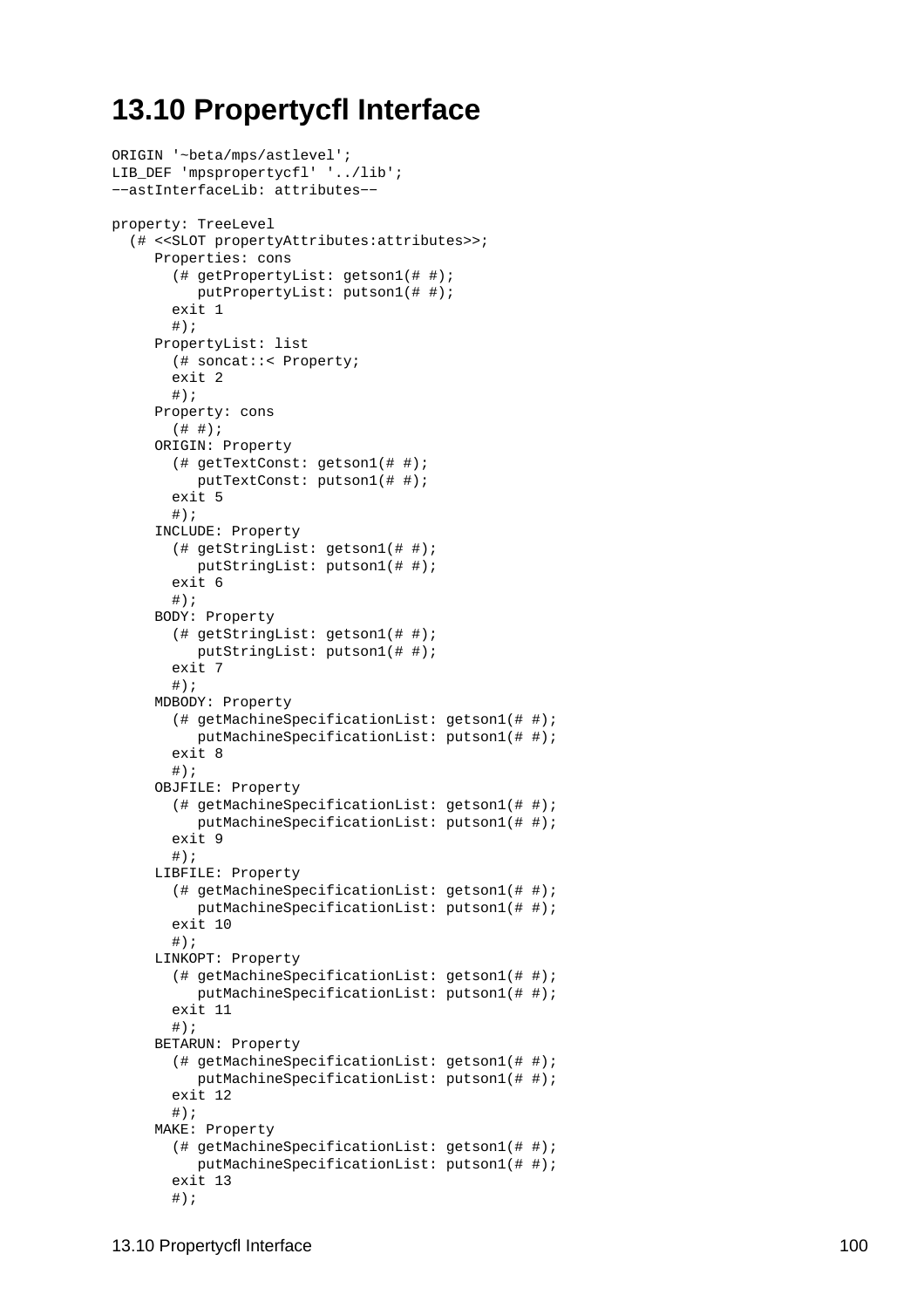```
BUILD: Property
   (# getMachineSpecificationList: getson1(# #);
      putMachineSpecificationList: putson1(# #);
   exit 14
  \#);
RESOURCE: Property
   (# getMachineSpecificationList: getson1(# #);
      putMachineSpecificationList: putson1(# #);
   exit 15
  #);
LIBDEF: Property
   (# getStringList: getson1(# #);
      putStringList: putson1(# #);
   exit 16
  #);
LIBITEM: Property
   (# getName: getson1(# #);
      putName: putson1(# #);
   exit 17
   #);
ON: Property
   (# getIntegerList: getson1(# #);
      putIntegerList: putson1(# #);
   exit 18
  \#);
OFF: Property
   (# getIntegerList: getson1(# #);
      putIntegerList: putson1(# #);
   exit 19
  \#);
StringList: list
   (# soncat::< TextConst;
   exit 20
  \# ) \, ;
IntegerList: list
   (# soncat::< IntegerConst;
   exit 21
  #);
MachineSpecificationList: list
   (# soncat::< MachineSpecification;
   exit 22
  \#);
MachineSpecification: cons
   (# getMachine: getson1(# #);
      putMachine: putson1(# #);
      getStringList: getson2(# #);
      putStringList: putson2(# #);
   exit 23
  \#);
Machine: cons
   (# #);
Default: Machine
   (# exit 25 #);
Other: Property
   (# getNameDcl: getson1(# #);
      putNameDcl: putson1(# #);
      getPropertyValueList: getson2(# #);
      putPropertyValueList: putson2(# #);
   exit 26
  #);
PropertyValueList: list
   (# soncat::< PropertyValue;
   exit 27
  #);
PropertyValue: cons
   (# getValue: getson1(# #);
```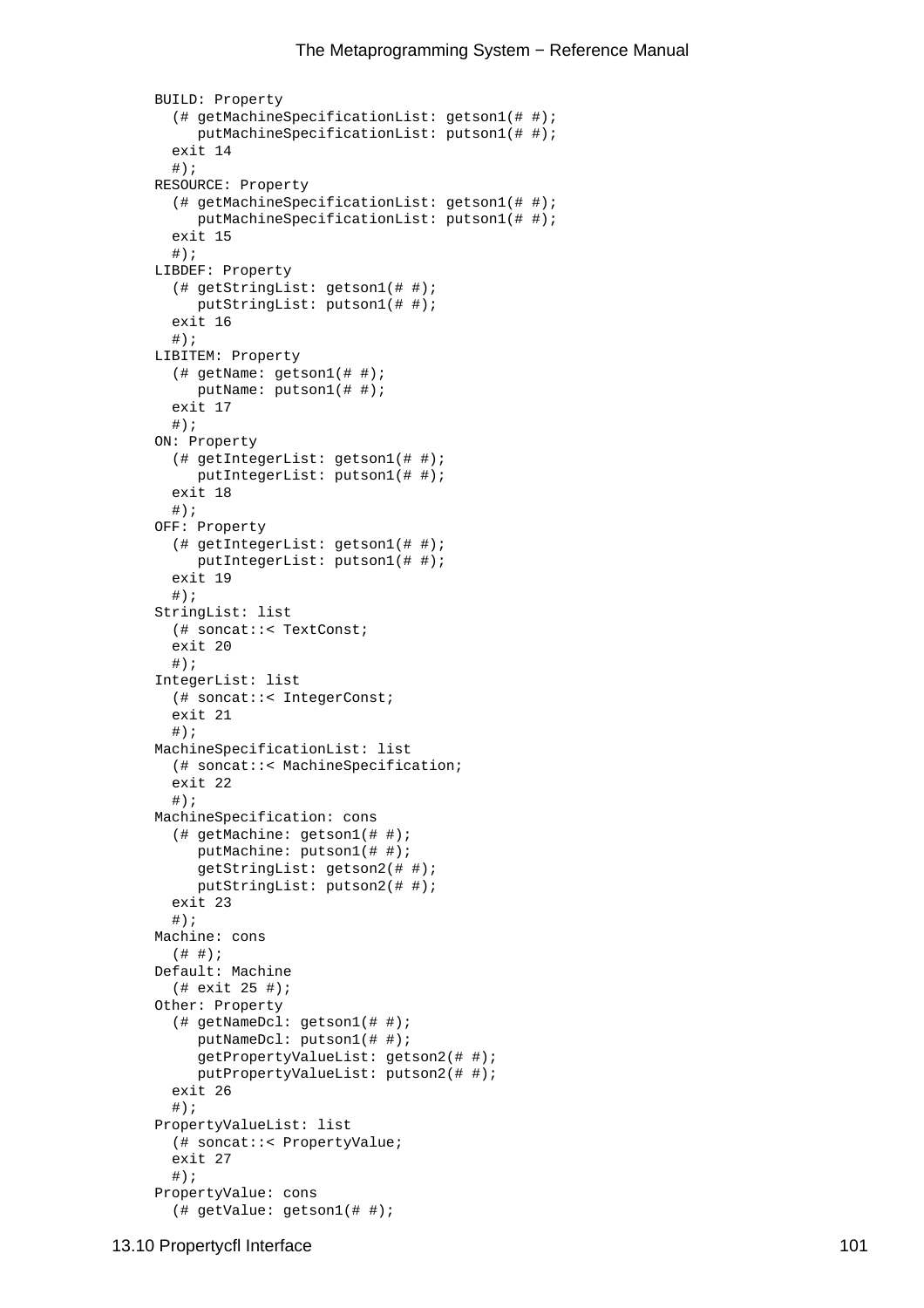```
 putValue: putson1(# #);
      exit 28
     \#);
   Value: cons
      (# #);
  NameDcl: Value
      (# getNameDecl: getson1(# #);
        putNameDecl: putson1(# #);
      exit 30
     \#);
   NameApl: Machine
      (# getNameAppl: getson1(# #);
         putNameAppl: putson1(# #);
      exit 31
     \#);
   TextConst: Value
      (# getString: getson1(# #);
        putString: putson1(# #);
      exit 32
     \#);
   IntegerConst: Value
      (# getConst: getson1(# #);
        putConst: putson1(# #);
      exit 33
     \#);
   grammarIdentification::<(# do 'property' −> theGrammarName #);
   version::<
     (# do 4 −> value #);
   suffix::<
     (# do '.prop' −> theSuffix #);
  maxproductions::<
      (# do 33 −> value #);
   init::<
     (# ... #);
 #)
```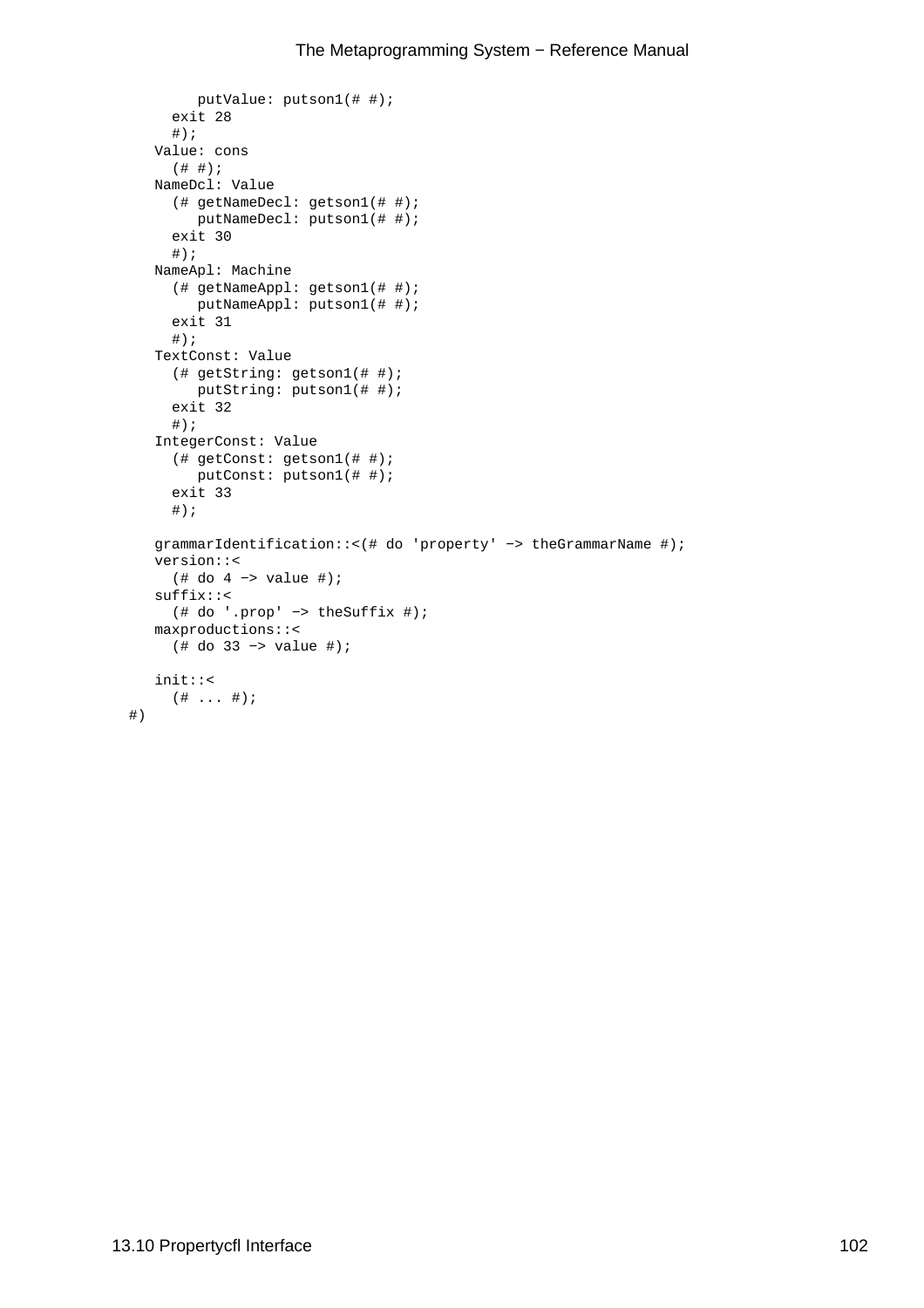## **13.11 Propertyparser Interface**

```
ORIGIN 'astlevel';
INCLUDE '~beta/basiclib/file';
LIB_ITEM 'mpsastlevel';
(*
  * COPYRIGHT
        Copyright (C) Mjolner Informatics, 1986-93
        All rights reserved.
 *)
−− fragmentgrouplib: Attributes −−
propertyParser: (* for parsing a property specification *)
(* Recursive−descend parser for the grammar:
 * 
  * <group> ::= <propertyList>;
  * <propertyList> ::= <property> {';' property}* ;
      * <property> ::| <predefined property>
                 \vert <auxilary property> ;
  * <predefined property> ::| <origin property> | <include property>
                            | <br/>body property> | <mdbody property> ;
      * <origin property> ::= 'ORIGIN' STRING ;
     \{ * <body property> ::= 'BODY' STRING {STRING}* ;
 * <mdbody property> ::= 'MDBODY' NAME STRING {NAME STRING}* ;
     \{auxiliary property\}::= <propertyName> \{NAME \mid STRING \mid CONST\}* | EMPTY ;
 * 
  * Lexical tokens: −−(−)* [[ ]] ; : NAME STRING CONST EOF
 * 
  *)
   (#
    parseErrors:< (* exception called if parse−errors *)
      astInterfaceException;
     doubleFormDeclaration:<
      (* exception called if two fragmentForms with the same name *)
      astInterfaceException;
     input: ^stream;
     error: ^stream;
     ok: @boolean;
     dash: (# exit − 1 #);
    beginGroup: (# exit − 2 #);
     endGroup: (# exit − 3 #);
    name: (# exit − 4 #);
     string: (# exit − 5 #);
     const: (# exit − 6 #);
     EOF: (# exit − 7 #);
     origin: (# exit − 8 #);
     include: (# exit − 9 #);
    body: (# exit − 10 #);
     mdbody: (# exit − 11 #);
     semiColon: (\# \text{exit '}; ' \#);colon: (# exit ':' #);
     EOSchar: @char;
     inputPos,lastOKPos: @integer;
     firstComment: @boolean;
     fgComment: @Text;
     get: @
        (# printError: @
             (# 
            do 'Read ascii NULL character during property parsing.\n' −> screen.putText;
                'fullname is ' −> screen.putText;
                fullname−>screen.putline; 
                'inputpos is ' −> screen.putText;
                inputpos−>screen.putint; screen.newLine;
            #);
```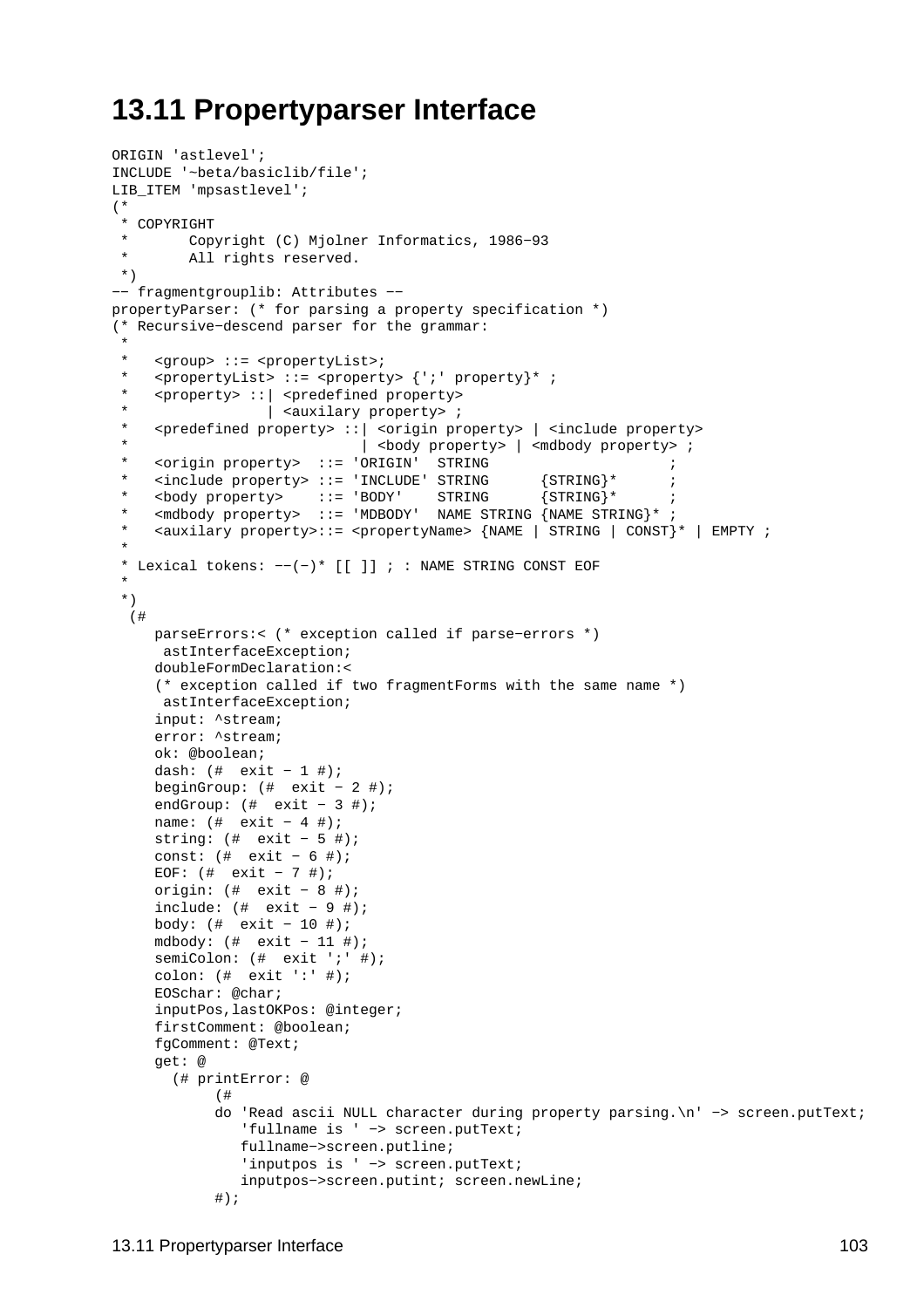```
 do
            (if input.eos then
                 EOF−>nextCh
             else
                 inputPos+1−>inputPos;input.get−>nextCh;
                 (if nextCh=0 then
                     printError;
                 else
                    CommentSieve[nextCh]−>nextCh;
                 if)
            if)
        exit nextCh
       #);
     dirWriteable: @
        (# f: @file
        enter f.name
        exit f.entry.writeable
           (#
              error:: 
                 (# 
                 do
                    true−>continue; (errorNumbers.otherFileError,msg[])−>catcher
                 #)
           #)
       #);
     markError:
        (#
            whatToBeExpected: @text;
            errorPos,inx,noOfTerminals: @integer;
            ch: @char;
            errorReport:
              (#
                  N: @integer;
                 beforeText: @text;
                  get: @input.get;
                  eos: @input.eos;
                  ch: @char;
                  print,oldPrint: @boolean;
                 startLineNo, lineNo: @integer;
                  pos,first,beforePos: @integer;
                  lst: ^stream;
                  constructLegals:
                    (# symb: ^parseSymbolDescriptor; j: @integer; t: ^text
do de la contrado do de la contrado de la contrado de la contrado de la contrado de la contrado de la contrado
                        &parseSymbolDescriptor[]−>symb[];
                        noOfTerminals−>symb.terminals.new;
                        0−>whatToBeExpected.pos;
                        (for i: NoOfTerminals repeat
                          whatToBeExpected.getAtom−>t[]; t[]−>symb.terminals[i][]; 
                        for)
                    exit symb[]
                   #);
              enter lst[]
              do
                  1−>lineNo;
                  THIS(fragmentGroup)[]−>theErrorReporter.frag[];
                  lst[]−>theErrorReporter.errorStream[];
                  theErrorReporter.beforeFirstError;
                  1−>N;
                  Loop:
                 (if (N \leq 1) then print−>oldPrint;
                       ((errorPos−100) <= pos)−>print;
                       (if print then
                           (if oldPrint then
```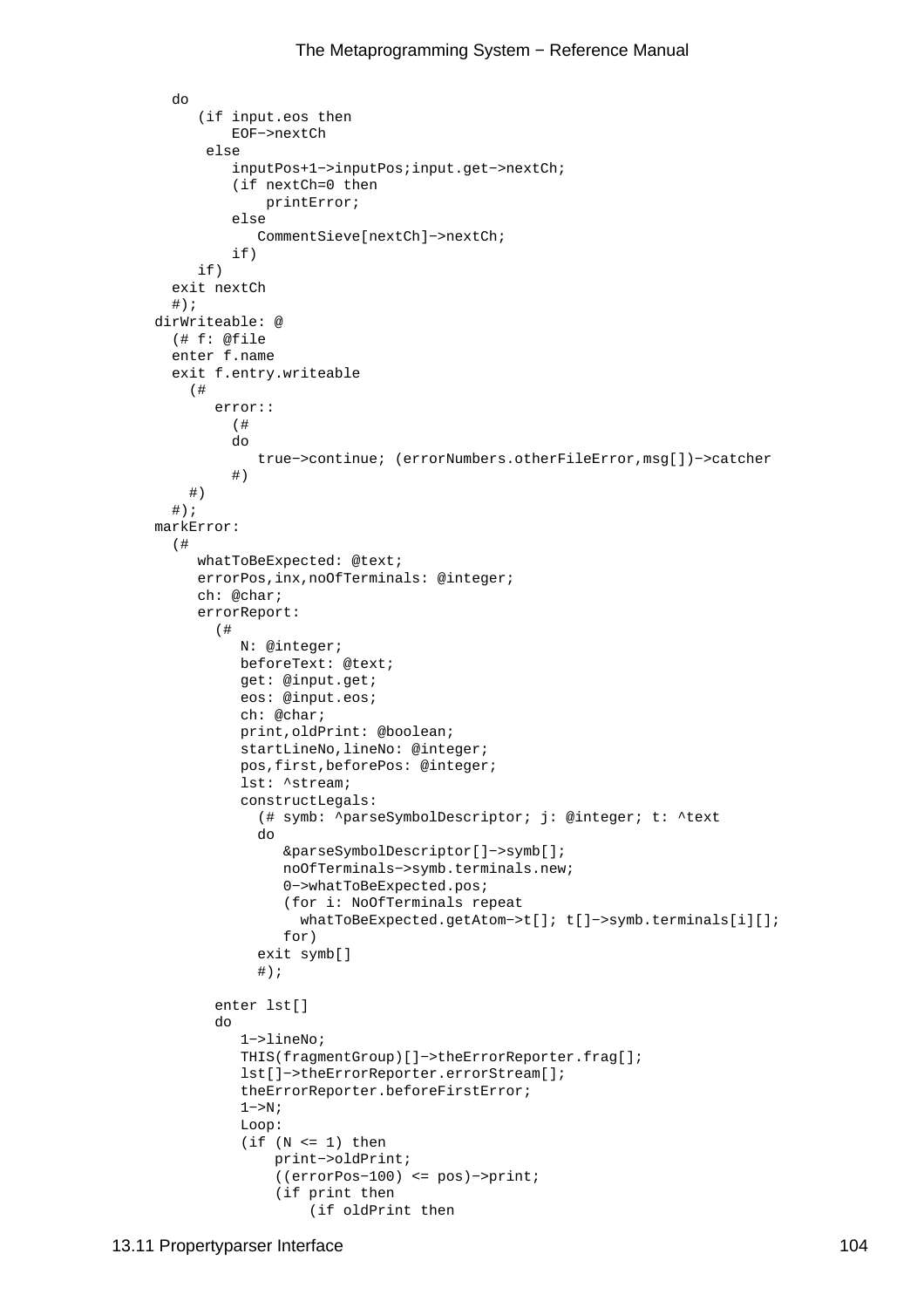### The Metaprogramming System - Reference Manual

```
 (if (beforeText.length > 100) then
                                  startLineNo+1−>startLineNo;
                                  test:
                                  ascii.newLine
                                     −>beforeText.findAll
( \#do de la contradición de la contradición de la contradición de la contradición de la contradición de la contra
                                          inx+beforePos−>beforePos;
                                          (1,inx)−>beforeText.delete;
                                          leave test
\#);
 if)
                           else
                              beforeText.clear;
                              pos−>beforePos;
                              lineNo−>startLineNo;
                          if)
                     if);
                     lineNo+1−>lineNo;
                     pos−>first;
                     readLine:
( \#do de la contrado do de la contrado do la contrado do la contrado do la contrado do la contrado do la contrado
                          pos+1−>pos;
                           (if eos then leave readline if);
                          get−>ch;
                           (if print then ch−>beforeText.put if);
                          (if ch = ascii.newline then leave readLine if);
                          restart readLine;
                      #);
                     (if print then
                         mark:
                          (if (errorPos <= pos) then
                              (errorPos,startLineNo,beforeText,errorPos−beforePos,
                               constructLegals)−>theErrorReporter.forEachError;
                             N+1->N; if);
                     if);
                     restart Loop
                 if);
                 theErrorReporter.afterLastError;
            \#);
           lstFile: @file
             (#
                 accessError:: 
( # do (errorNumbers.WriteAccessOnLstFileError,msg[])−>catcher
                   #)
            #);
        enter (whatToBeExpected,NoOfTerminals)
        do
           lastOKPos+1−>errorPos;
           (if error[] = none then
                screen[]−>error[];
                '***WARNING: error stream in markError not specified. Using screen[] as error[]'
                  −>error.putline;
           if);
```

```
 error.newLine;
```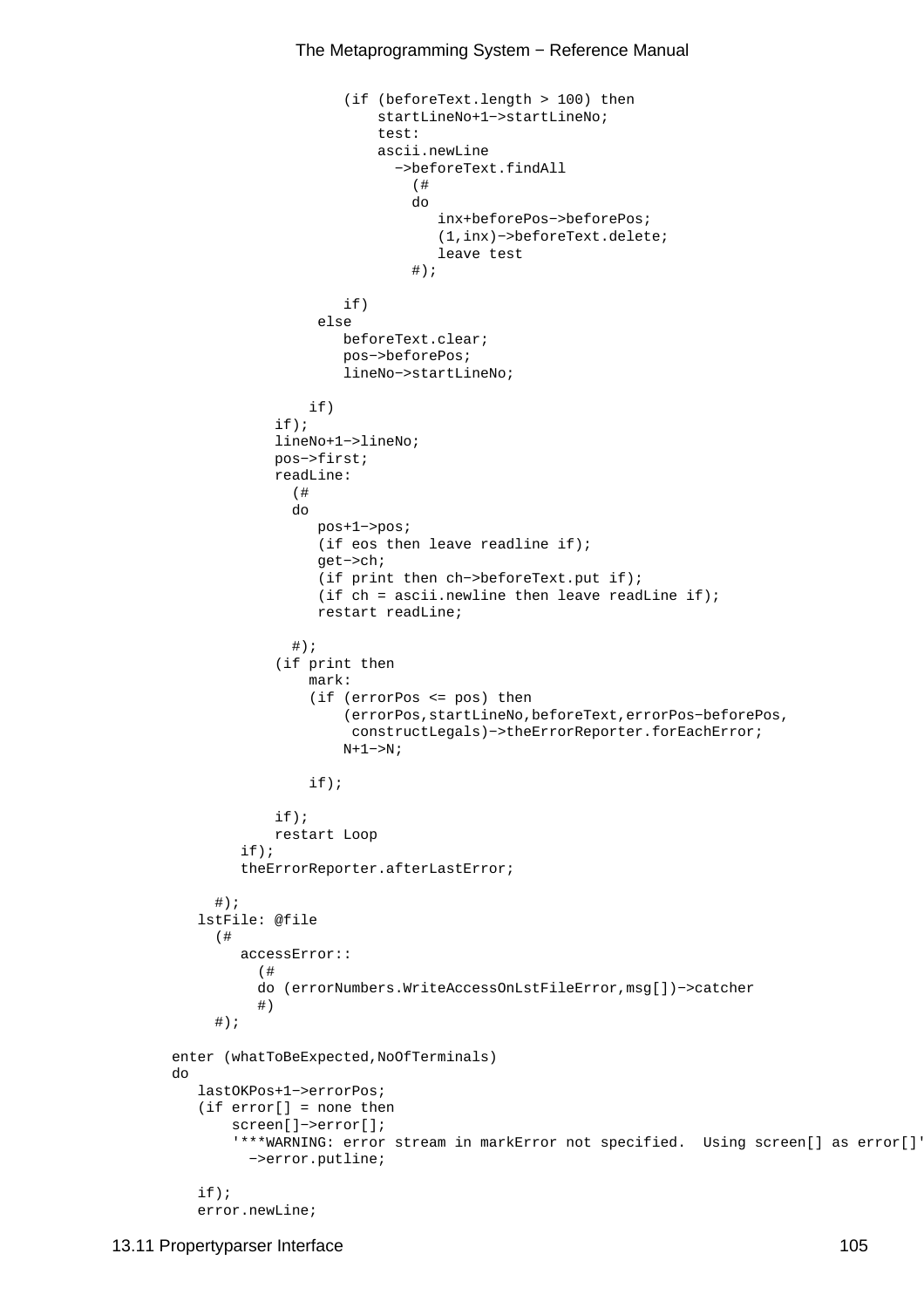```
 input.reset;
              error[]−>errorReport;
                (# t: ^text
                do fullName−>t[]; '.lst'−>(t.copy).Append−>lstFile.name; 
               \#);
              (if (lstFile.entry.path.head−>dirWriteable) then
                   (if lstFile.entry.writeable
                      (#
                          error:: 
( \#do de la contrado de la contrado de la contrado de la contrado de la contrado de la contrado de la contrado de
                                true−>continue;
                                (errorNumbers.otherFileError,msg[])−>catcher
 #)
                      #) then
                        lstFile.openWrite;
                        input.reset;
                        lstFile[]−>errorReport;
                        lstFile.close;
                        false−>ok;
                         ''−>parseErrors;
                    else
                           (# t: @text
do de la contrado do de la contrado do la contrado do la contrado do la contrado do la contrado do la contrado
                               'No write access to the file: "'−>t;
                               lstFile.name−>t.append;
                               '"'−>t.putline;
                               (errorNumbers.WriteAccessOnLstFileError,t[])−>catcher
 #)
                   if)
               else
                      (# t: @text
do de la contrado do de la contrado de la contrado de la contrado de la contrado de la contrado de la contrado
                          'No write access to the directory: "'−>t;
                          lstFile.entry.path.head−>t.append;
                          '"'−>t.putline;
                          (errorNumbers.WriteAccessOnLstFileError,t[])−>catcher
the set of the set of the set of the set of the set of the set of the set of the set of the set of the set of 
              if);
          #)
          (* markError *)
          ;
      currentToken: @ (# val: @integer; enter val exit val #);
      advance: @|
          (# 
         do
              get;
              cycle
                (# 
                do
                    inputPos−>lastOKPos;
                    (if nextCh
                      // EOSchar then
                          (if get = EOSchar then
                              loop1: (if get = EOSchar then restart loop1 if);
                               dash−>currentToken;
                              SUSPEND;
                           else
                               EOSchar−>currentToken; SUSPEND; 
                          if);
                      // '[' then
                         (if get = '[ then
                               beginGroup−>currentToken; SUSPEND; get
```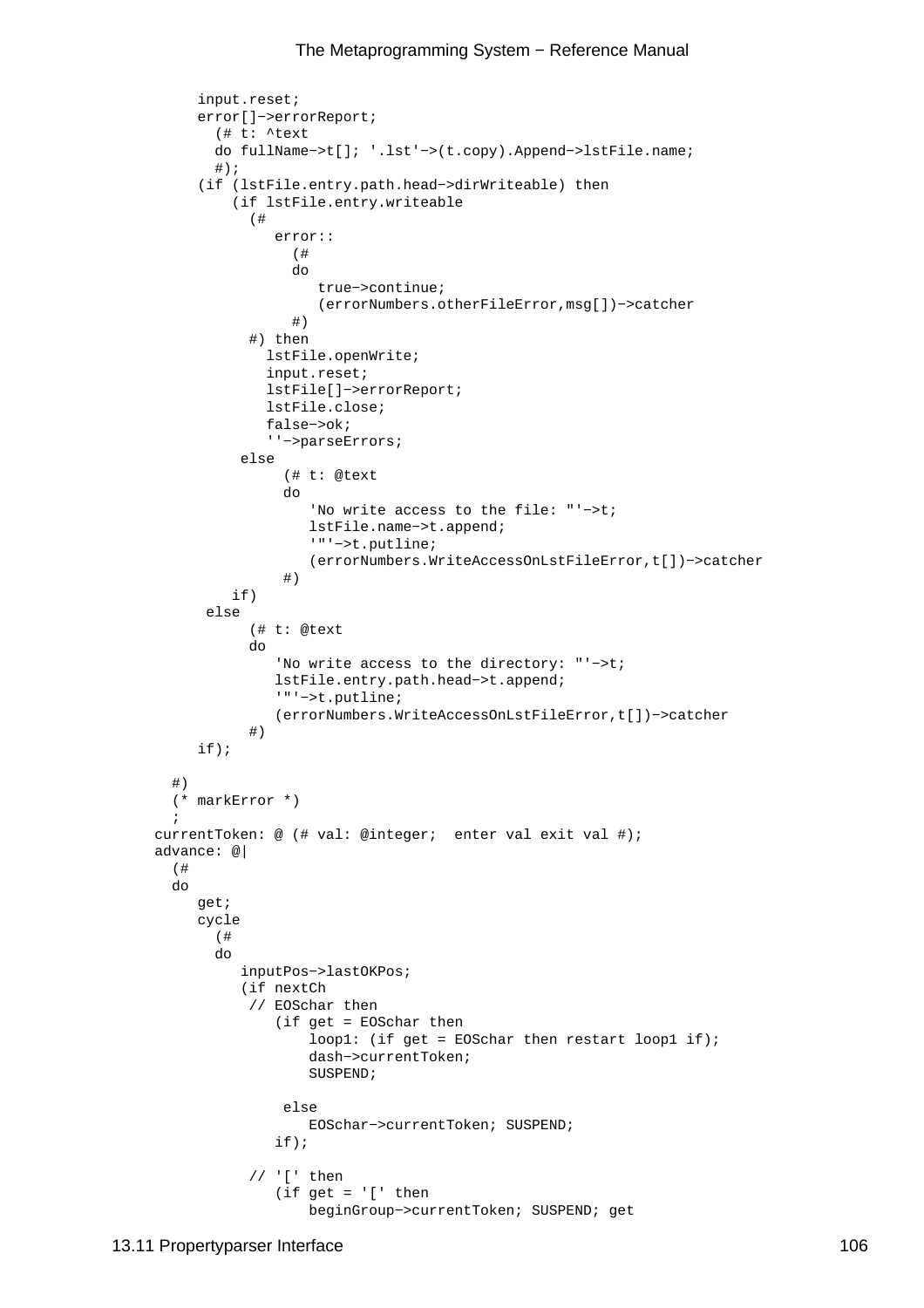```
 else
                            '['−>currentToken; SUSPEND
                       if);
                    // ']' then
                      (if get = '']' then endGroup−>currentToken; SUSPEND; get
                         else
                            ']'−>currentToken; SUSPEND
                       if);
                    // '\'' then
                       theText.clear;
                       get;
                       loop:
                       (if nextCh
                       // '\\'' then
                            leave loop; 
                        // '\vee then
                            (if get
                             // ascii.newLine then
                                 ascii.newline−>theText.put; 
                             // 'n' then
                                 ascii.newline−>theText.put
                             // 't' then
                                 ascii.ht−>theText.put
                             // 'v' then
                                 ascii.vt−>theText.put
                             // 'b' then
                                 ascii.bs−>theText.put
                            // 'r' then
                                ascii.cr−>theText.put
                             // 'f' then
                                ascii.np−>theText.put
                             // 'a' then
                                 ascii.bel−>theText.put
                            // '\backslash\backslash' then
                                 '\\'−>theText.put
                             // '?' then
                                 '?'−>theText.put
                            // '\\ ' ' then
                                 '\''−>theText.put
                            // '"' then
                                 '"'−>theText.put
                             // EOF then
                                 ('"EOF reached while reading this string"',6)
                                   −>markerror
                             else
( \# V: @integer;
                                       oneMore: @boolean;
                                       isDigit:
                                         (# bool: @boolean
do de la contradición de la contradición de la contradición de la contradición de la contradición de la contra
                                            (if ('0' < = nextCh) and (nextCh < = '7')then we have a state of the state of the state of the state of the state of the state of the state of the state of the state of the state of the state of the state of the state of the state of the state of the state of the
                                                 nextCh−'0'+V*8−>V; true−>bool
 if)
                                          exit bool
\#);
 do
                                       (if isDigit then
                                            get;
                                            (if isDigit then
                                                 get; (if isDigit then get; if)
```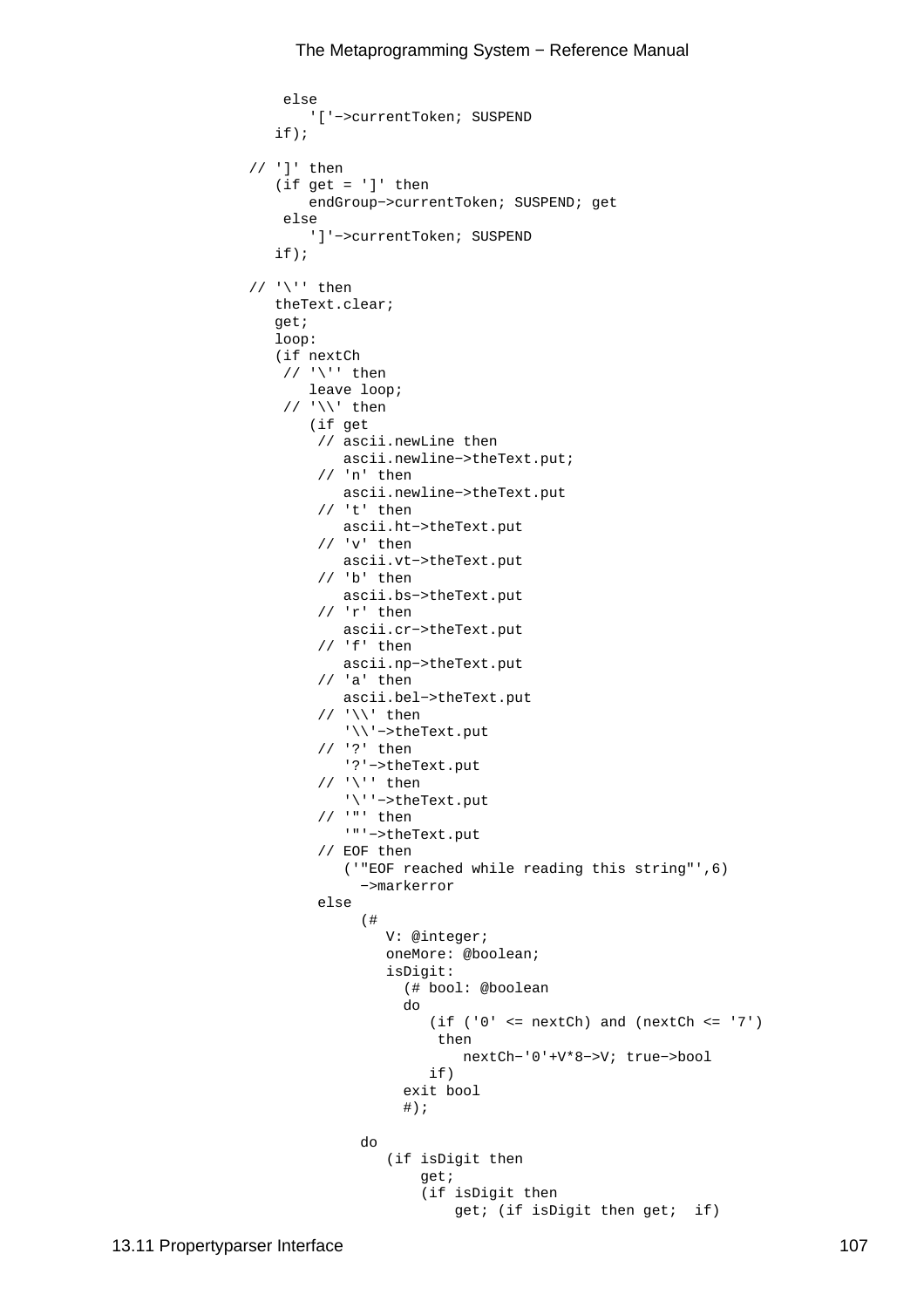#### The Metaprogramming System – Reference Manual

```
if);
                                   V−>theText.put
if);
                                restart loop
\# )
                       if);
                       get;
                       restart loop
                    // ascii.newLine then
                       inputPos−1−>inputPos;
                       ('"End−of−line is not allowed in strings"',6)−>markerror
                    // EOF then
                       ('"EOF reached while reading this string"',6)−>markerror
                    // ascii.nul then
                       ('"Ascii NULL character reached while reading this string"',8)−>markerror
                    else
                       nextCh−>theText.put; get; restart loop
                   if);
                   string−>currentToken;
                   SUSPEND;
                   get
                // '(' then
                  (if get = ' *' then (if firstComment then false−>firstComment if);
                       loop:
                       (if get
                       // '*' then
                           loop1:
                           (if get
                            // '*' then
                              nextCh−>fgComment.put; restart loop1
                            // ')' then
                              CommentSeparator2−>fgComment.put; get; leave loop
                            // EOF then
                               ('"EOF reached while skipping this comment"',6)
                                 −>markerror
                    // ascii.nul then
                       ('"Ascii NULL character reached while skipping this comment"',8)−>markerror
 else
                               '*'−>fgComment.put;
                              nextCh−>fgComment.put;
                               restart loop
 if)
                        // EOF then
                           ('"EOF reached while skipping this comment"',6)
                             −>markerror
                    // ascii.nul then
                       ('"Ascii NULL character reached while skipping this comment"',8)−>markerror
                        else
                           nextCh−>fgComment.put; restart loop
                       if)
                    else
                       inputPos−1−>inputPos;
                       input.position−1−>input.position;
                       '('−>currentToken; SUSPEND
                   if)
                // EOF // ascii.fs then
                   EOF−>currentToken; SUSPEND; 
                    // ascii.nul then
                       ('"Ascii NULL character reached in non classified situation"',8)−>markerror
                else
                   (if true
                   //('0' <= nextCh) and ('9' >= nextCh) then
                       nextCh−'0'−>theConst;
                       get;
                       loop:
```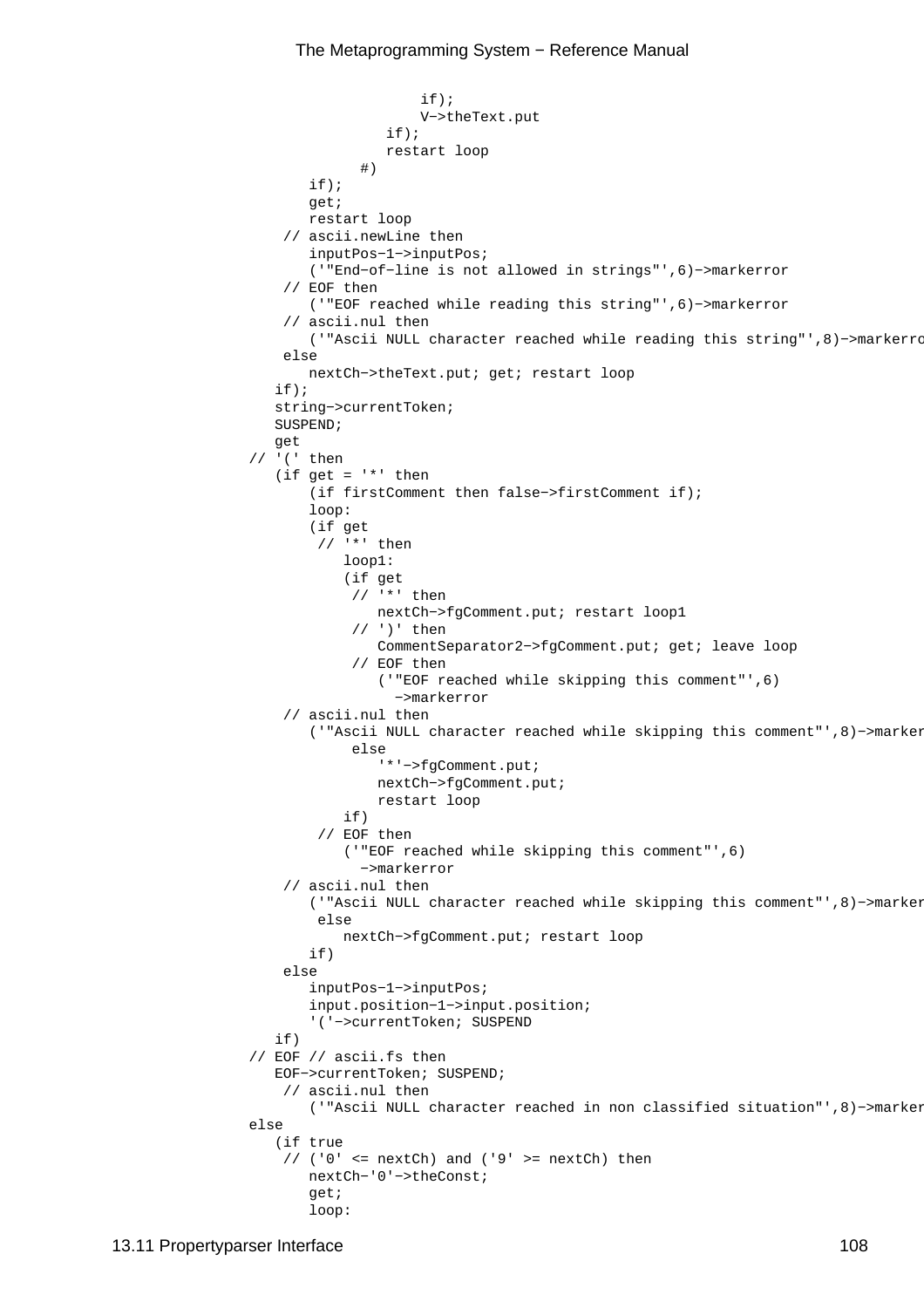#### The Metaprogramming System – Reference Manual

```
(if ('0' < = nextCh) and ('9' > = nextCh) then
                           10*theConst+nextCh−'0'−>theConst; get; restart loop
                       if);
                       const−>currentToken;
                       SUSPEND;
 //
                    ('A' <= (nextCh−>ascii.upcase))
 and
                    ('Z' >= (nextCh−>ascii.upcase)) // ('_' = nextCh) then
                       theText.clear;
                       nextCh−>theText.put;
                       get;
                       loop:
                       (if true
 //
                        ('A' <= (nextCh−>ascii.upcase))
 and
                        ('Z' >= (nextCh−>ascii.upcase))
                       // ('0' <= nextCh) and ('9' >= nextCh)// (')' = nextCh) then nextCh−>theText.put; get; restart loop
                       if);
                       (if true
                        // 'ORIGIN'−>nameEqual then
                           origin−>currentToken; SUSPEND
                        // 'INCLUDE'−>nameEqual then
                           include−>currentToken; SUSPEND
                        // 'BODY'−>nameEqual then
                           body−>currentToken; SUSPEND
                        // 'MDBODY'−>nameEqual then
                           mdbody−>currentToken; SUSPEND
                        else
                           name−>currentToken; SUSPEND
 if)
                   // (0 \leq nextCh) and (nextCh \leq 32) then
                       get
                    else
                       nextCh−>currentToken; SUSPEND; get
                   if)
               if)
            #)
      \#);
    nextCh: @integer;
    theText: @text;
    theConst: @integer;
    accept: @
       (# token: @integer; errorText: @text
       enter token
       do (if currentToken <> token then
              (if token
               // name then
                  ('NAME',1)−>markError; 
               // string then
                  ('STRING',1)−>markError; 
               // const then
                  ('CONST',1)−>markError; 
               // origin then
                  ('origin',1)−>markError; 
               // include then
                  ('include',1)−>markError; 
               // body then
                  ('body',1)−>markError; 
               // mdbody then
                  ('mdbody',1)−>markError;
```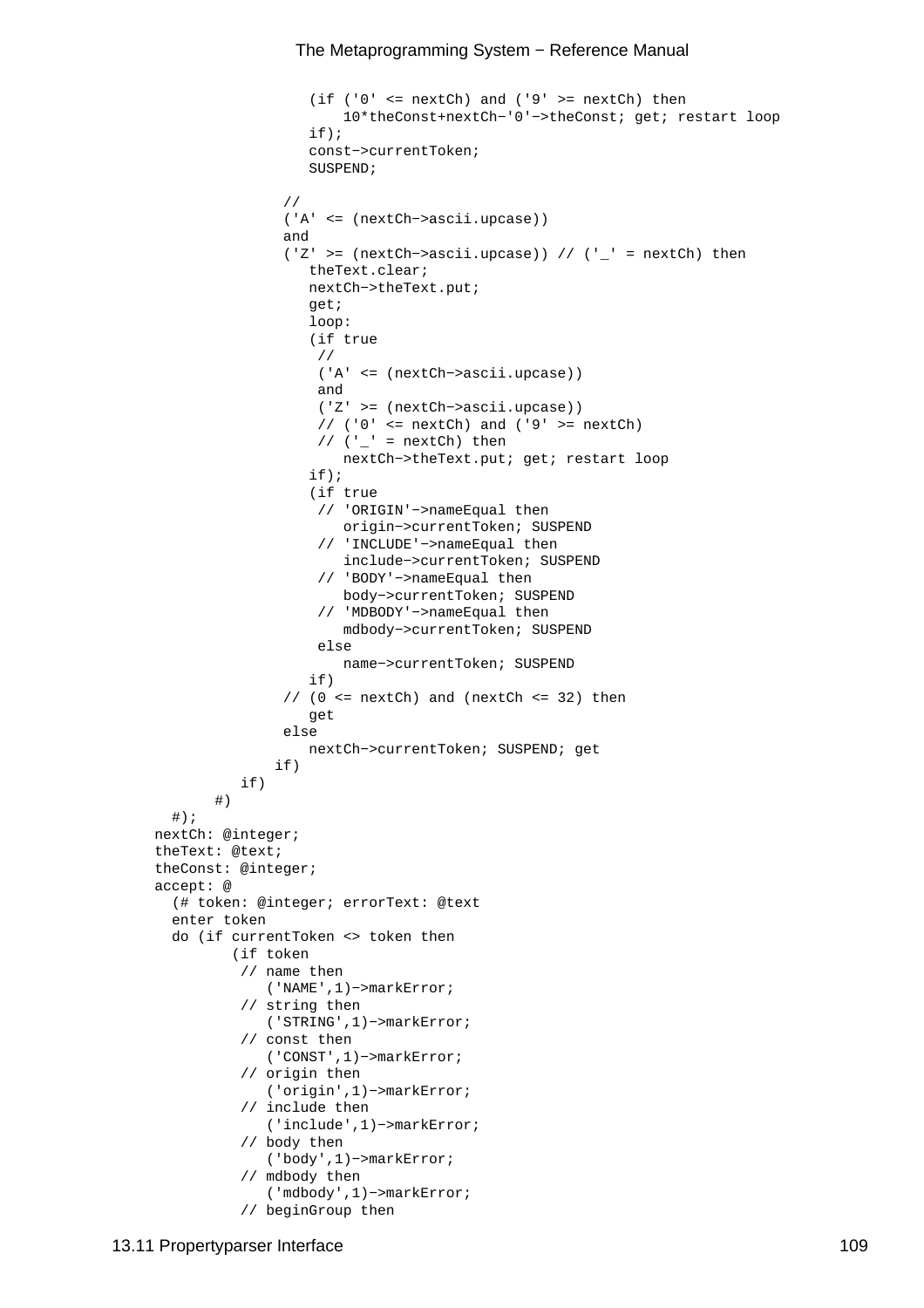```
 ('[[',1)−>markError; 
            // endGroup then
               (']]',1)−>markError; 
            // dash then
               errorText.clear;
               EOSchar−>errorText.put;
               EOSchar−>errorText.put;
               (errorText,1)−>markError;
            // EOF then
               ('EOF',1)−>markError; 
                 // ascii.nul then
                     ('Ascii NULL character',3)−>markerror
            else
               errorText.clear;
               token−>errorText.put;
               (errorText,1)−>markError
          if)
      if)
  #);
nameEqual: @
   (# name: ^text enter name[] exit (theText[]−>name.equalNCS) #);
parsePropertyList:
   (# 
   do
      parseProperty;
      loop:
      (if currentToken
       // semiColon then
          advance;
          CommentSeparator1−>fgComment.put;
          parseProperty;
          restart loop
       // name // origin // include // body // mdbody then
          semiColon−>accept
      if)
  #);
parseProperty: @
   (# propName: @text; pe: ^prop.propElement
   do
      (if currentToken
       // name then
          CommentSeparator3−>fgComment.put;
          name−>accept;
          theText−>propName;
          advance;
          propName.copy
             −>prop.addProp
               (# ifPropExist:: (# do false−>delete #); 
               do
                  loop:
                  (if currentToken
                   // name then
                      CommentSeparator3−>fgComment.put;
                      theText.copy−>addName;
                      advance;
                      restart loop
                    // string then
                      CommentSeparator3−>fgComment.put;
                      theText.copy−>addString;
                      advance;
                      restart loop
                    // const then
                       CommentSeparator3−>fgComment.put;
                       theConst−>addConst;
                      advance;
```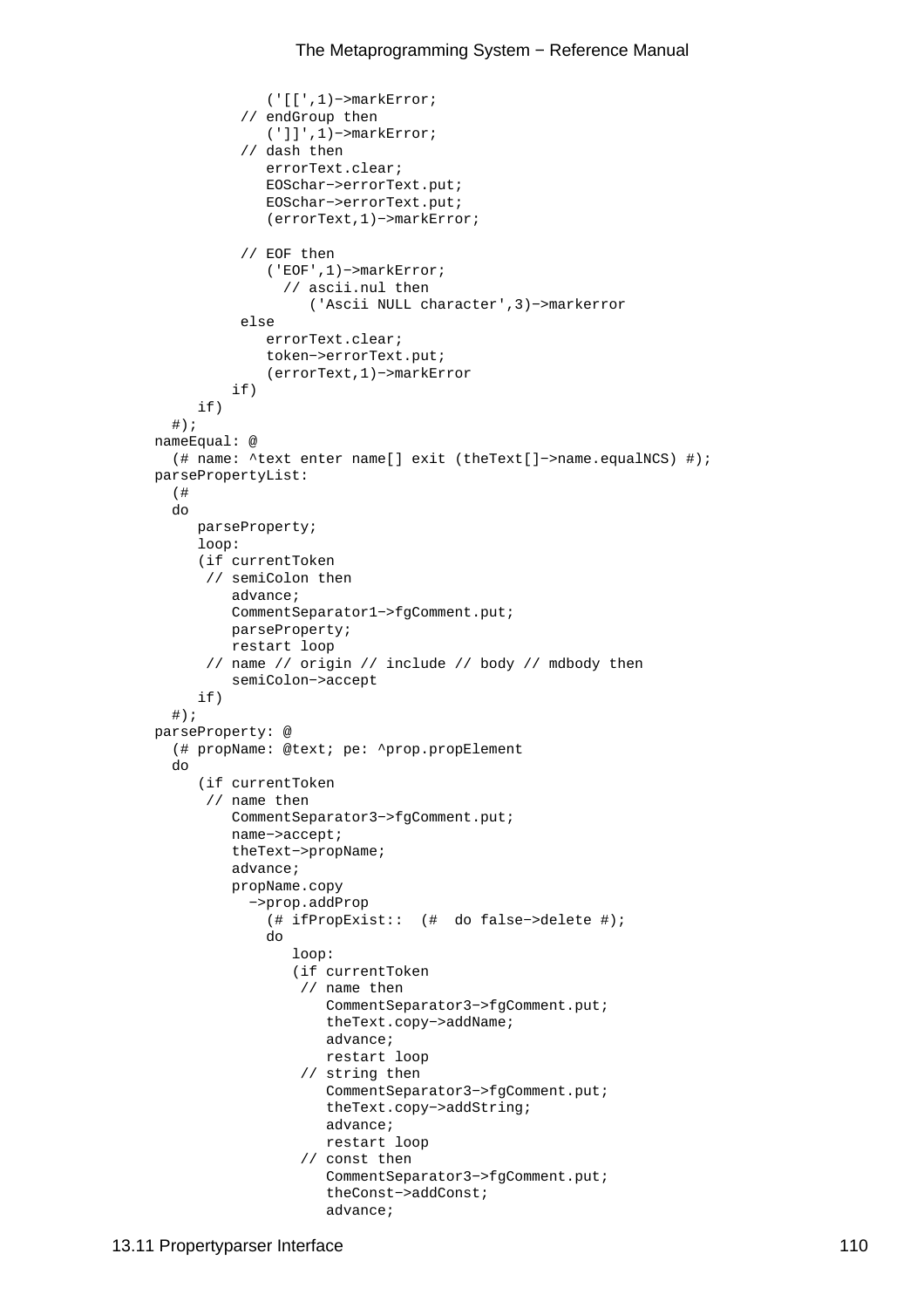```
restart loop<br>if)
 if)
                   #)
            // origin then
               CommentSeparator3−>fgComment.put;
               origin−>accept;
               theText−>propName;
               advance;
               string−>accept;
               propName.copy
                 −>prop.addProp
                   (# ifPropExist:: (# do false−>delete #); 
                   do
                       (if currentToken = string then
                           CommentSeparator3−>fgComment.put;
                           theText.copy−>addString;
                           advance;
                       if)
                  #);
            // include then
               CommentSeparator3−>fgComment.put;
               include−>accept;
               theText−>propName;
               advance;
               string−>accept;
               propName.copy
                 −>prop.addProp
                   (# ifPropExist:: (# do false−>delete #); 
                   do
                      loop:
                       (if currentToken
                        // string then
                           CommentSeparator3−>fgComment.put;
                           theText.copy−>addString;
                           advance;
                           restart loop
                        // name // const then
                           string−>accept; 
                        // origin // include // body // mdbody then
                           semiColon−>accept
                       if)
                  #);
            // body then
               CommentSeparator3−>fgComment.put;
               body−>accept;
               theText−>propName;
               advance;
               string−>accept;
               propName.copy
                 −>prop.addProp
                   (# ifPropExist:: (# do false−>delete #); 
                   do
                       loop:
                       (if currentToken = string then
                           CommentSeparator3−>fgComment.put;
                           theText.copy−>addString;
                          advance;
                           restart loop
                       if)
 #)
            // mdbody then
               CommentSeparator3−>fgComment.put;
```

```
 mdbody−>accept;
```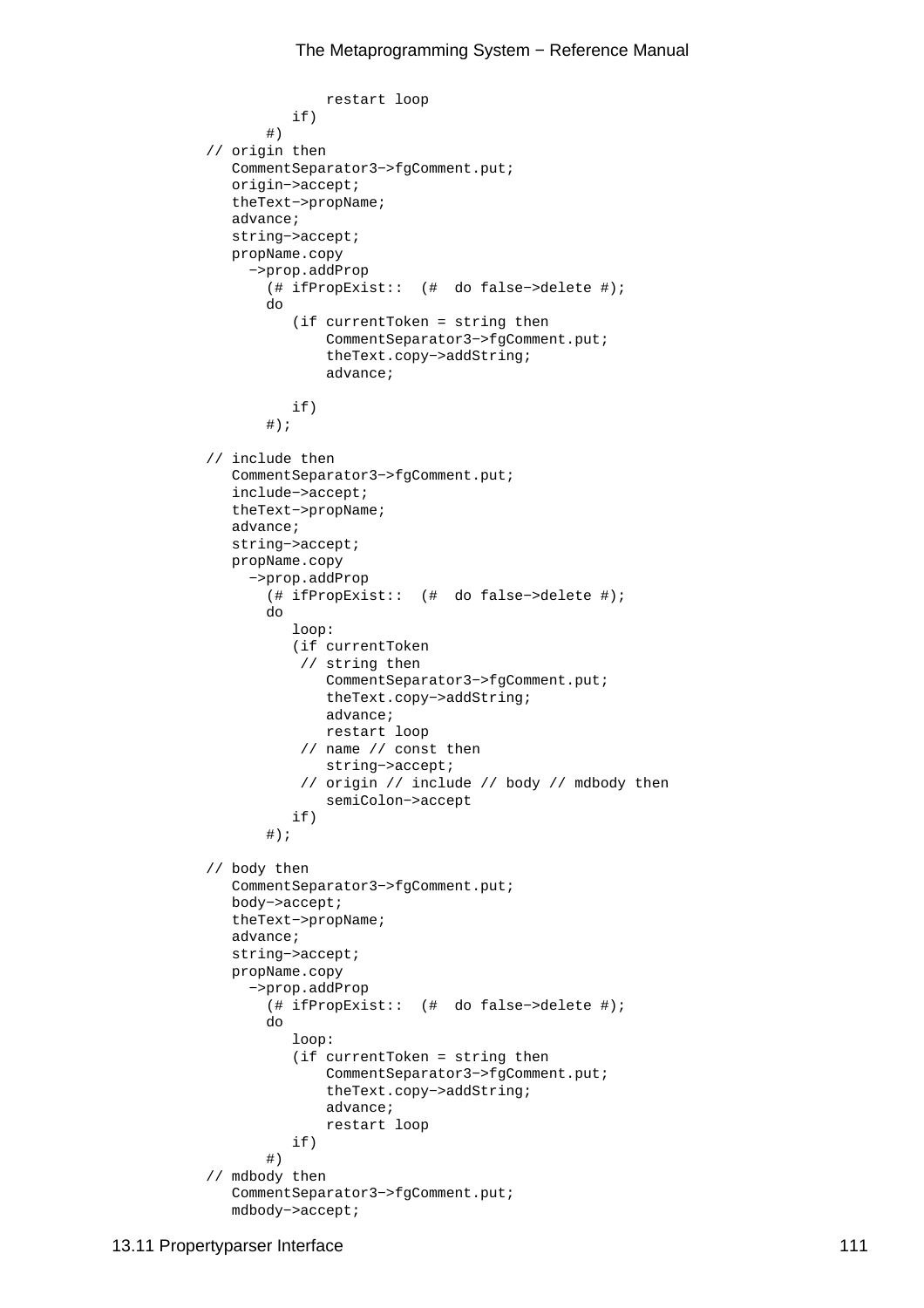```
 theText−>propName;
               advance;
               name−>accept;
               propName.copy
                 −>prop.addProp
                   (# ifPropExist:: (# do false−>delete #); 
                   do
                       loop:
                       (if currentToken
                        // name then
                           CommentSeparator3−>fgComment.put;
                           theText.copy−>addName;
                           advance;
                           string−>accept;
                           (if currentToken = string then
                               CommentSeparator3−>fgComment.put;
                               theText.copy−>addString;
                               advance;
                               restart loop
 if)
                        // string // const then
                           name−>accept
                        // origin // include // body // mdbody then
                           semiColon−>accept
                      if)
 #)
           if)
        #)
  enter (input[],error[])
  do
     0−>EOSchar;
     prop.proplist.clear;
     prop.init;
     none −>linklist[];
      (* to cancel cached INCLUDE's *)
      true−>ok;
      0−>inputPos;
      true−>firstComment;
      fgComment.clear;
      advance;
      INNER propertyParser;
      'Comment'
        −>prop.addProp
          (#
             ifPropExist:: 
               (# 
               do '**WARNING: Property Comment is predefined'−>error.putline
               #);
          do fgComment.copy−>addString; 
         \#);
      (*ESS: NO!!!!! (if ok then markAsChanged if);*)
   exit ok
   #);
parseProperty: propertyParser (# do parsePropertyList #)
```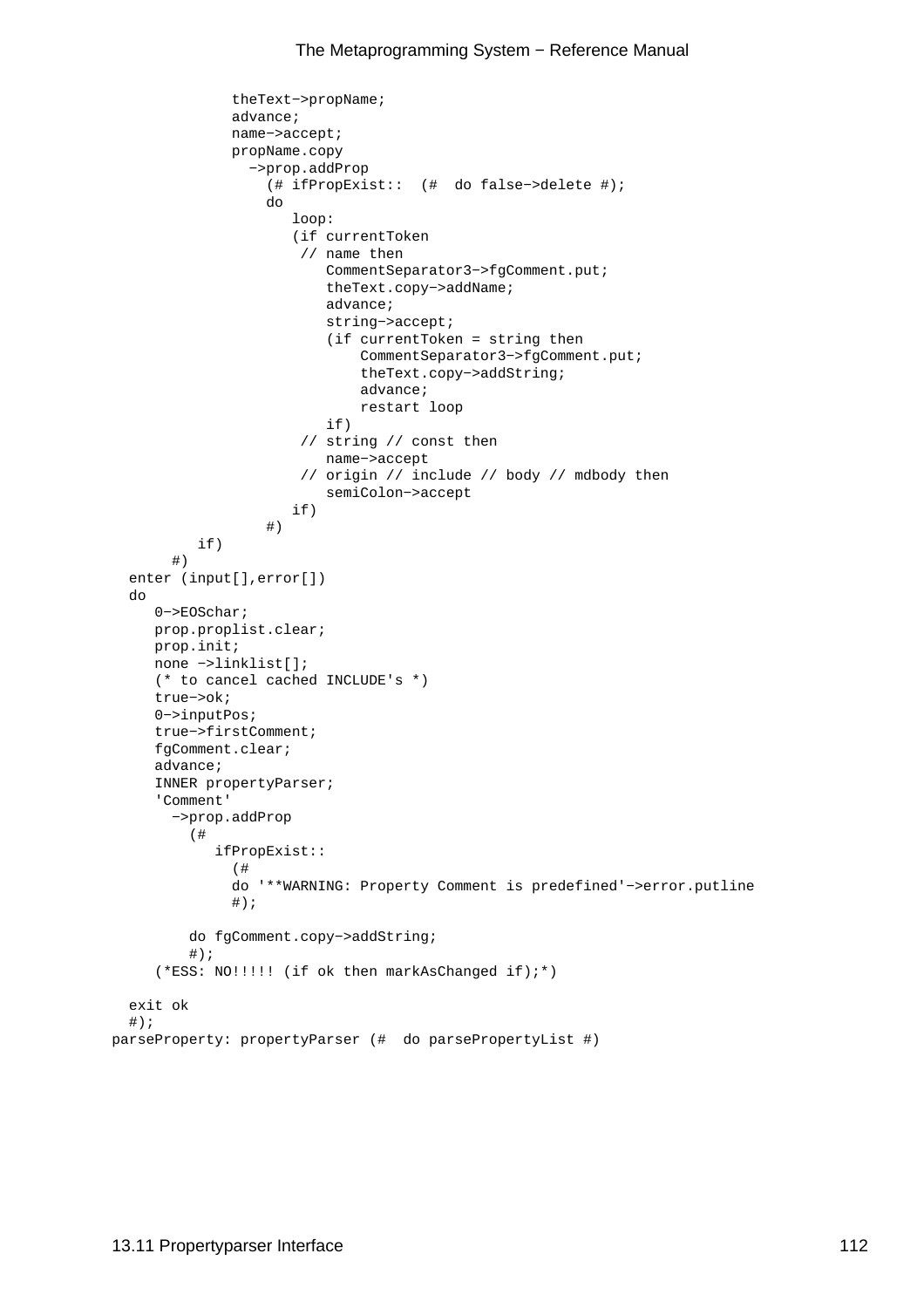# **Index**

The entries in the alphabetic index consists of selected words and symbols from the body files of this manual – these are in **bold** font – as well as the identifiers defined in the public interfaces of the libraries  $-$  set in regular font.

In the manual, the entries, which can be found in the index are typeset like this. This can help localizing the identifier, when the link from the index if followed – especially in the case where the browser does not scroll the line to the top, e.g. because there is less than a page of text left. In the small table of letters and symbols below, each entry links directly to the section of the index containing entries starting with the corresponding letter or symbol.

#### - A B C D E F G H I J K L M N O P Q R S T U V W X Y Z

#### $-meta$ A a [2] **as** dump  $a2sl$ grammarGenRefArrayError options a2sInterface indexOutOfRange forceParse abstract syntax tree option inx noSuchSymbol parseErrorsLst accept accessError parserFileExt init activateHandle initialLength parserFileExtension parseSymbolDescriptor h. max active Ť nonterminals **AddComment Icurtop terminals** addComment modificationStatus ppFileExt addConst ppFileExtension print addFragment private printComment addName recomputeSlotChain comment addProp reset output addString root private advance rootlnx prodNo after [2] [3] [4] [5] [6] scanSlots comment afterLastError current const **AGrammar** nameAppl inx alreadyThere textFileName nameDecl alternation rule xtheGsForm optional **Alternation** [2] slotDesc fragmentGroup ancestorsChecked bind string ancestorTime checkDiskRepresentation unExpanded append close protect appendElement controller astOverflow **Appendix A** ancestorsChecked **hadFormat Appendix B** ancestorTime doubleFormDeclaration **Appendix C** doneCheck **EOSError**

 $groupT$ 

printName

Index

applgram

arrayTooBig

fatalParseError

fileExistsError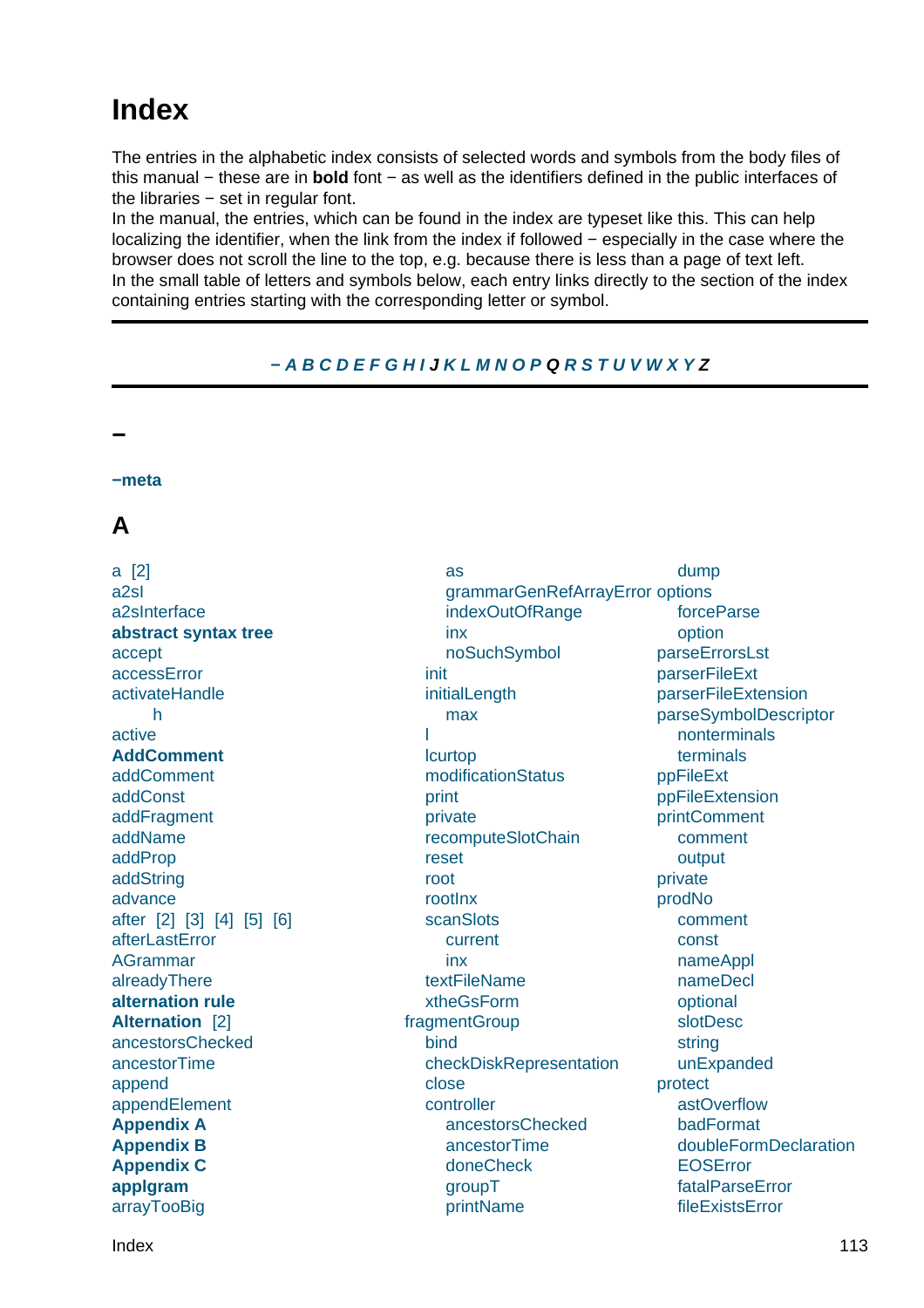as [2] [3] [4] **AST Properties AST [2]** ast astEvent [2] astException astFileExt astFileExtension astFocus length node subCommentInx1 subCommentInx2 astInterface ast addComment astException copy copyPrivate dump equal father frag getAttribute **getComment** getCommentProp **getNextComment** getNextCommentComponent getNextCommentOp **getNodeAttribute getSlotAttribute getSlotNodeAttribute getSubcomment** getSubcomments hasComment hasCommentProp hasSemanticError index insertSubcomment **insertSubcomments** kind It match nearestCommonAncestor nextBrother putAttribute putNodeAttribute putSlotAttribute putSlotNodeAttribute **scanComments** semanticError setCommentProp setSubcomment setSubcomments son

**status** defaultGrammar diskFileName fragmentList fragmentListDescription addFragment deleteLocalName n. element find 'n r insertFragment alreadyThere f newElement **insertFragmentAfter** after insertFragmentBefore before open  $\overline{e}$ error f. n removeHeadingSlashes fragmentListElement f fullNameOfLink **localName** name open type init **isDirectory** *isRealOpen* opened linkList linkListType head link loadIncludes lock locked open top dirlnx error f g grouplnx **localPath** pack parse doubleFormDeclaration error

fragmentNotExisting grammarNotFound noSpaceLeftError noSuchFileError otherFileError parseErrors protectCatcher readAccessError startingParsing writeAccessError writeAccessOnLstFileError registerGrammar ext inx name path repS slotDesc category copyPrivate dump **isBound** name node stak a empty init pop push stakOverflowException topindex string stripPathName ix newPN **PN** super cons list undefined theCatcher theErrorReporter thePathHandler catcher close delete groupTable init insert **isOpen** namedClose newGroup open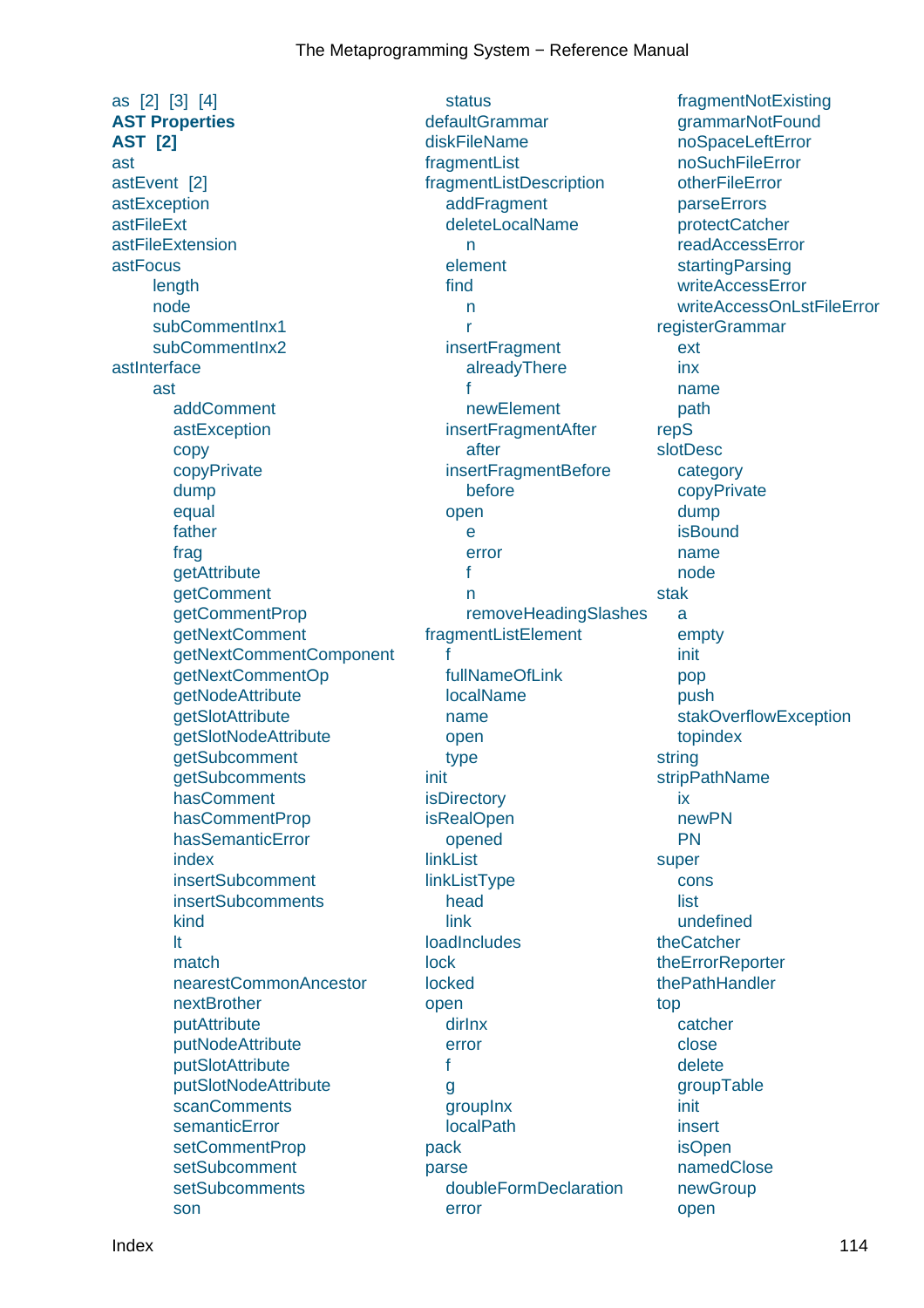sonNo stopYggdrasil symbol typeOfComment astFileExt astFileExtension astInterfaceError astInterfaceException m astInterfaceNotification  $m$ astLevelInit comment commentType copyPrivate CommentSeparator1 CommentSeparator2 CommentSeparator3 **CommentSieve** cons delete dump const copyPrivate dump qetValue putValue defaultGrammarFinder doRealOpen errorNumbers arrayTooBig badFormat doubleFormDeclaration **EOSError** fatalParseError fileExists grammarNotFound noReadAccess noSpaceLeft noSuchFile notExisting noWriteAccess otherFileError parseErrors writeAccessOnLstFileError errorReporter afterLastError beforeFirstError errorStream forEachError frag expanded copyPrivate dump get

fatalParseError groupParser inputname **ok** parseErrors private realOpen restoreBackup ext saveAs fullname saveBackup ext scan current scanIncludes current scanSlots current textFileName unlock unpack grammarFinder error grammar installed noRegisteredGrammars registeredGrammars registerGrammars grammarMissing grammarTable **BETA** element extension gram name path find accessError error grammarName **ifNotFound** inx **MPSerror** noParserAvailable startParsing thename treelevelGrammarTableFindCatcherod insert theGrammar insertMetagrammar location legalExtension ext meta

topGroup trace active compactOpen d editingComments fragmentClose fragmentOpen getBinding getBindingMark getnextComment grammars onParse output parser parsingComments private set topClose topOpen tracer dmp traceNo treeLevel genRefArray grammarAst grammarIdentification theGrammarName init kindArray maxProductions newAst as frag prod newAstWithoutSons as frag prod newConst  $\mathbf{C}$ frag newLexemText base frag inx length newOptional frag  $\mathbf{s}$ syncatNo newSlot frag  $\mathbf{s}$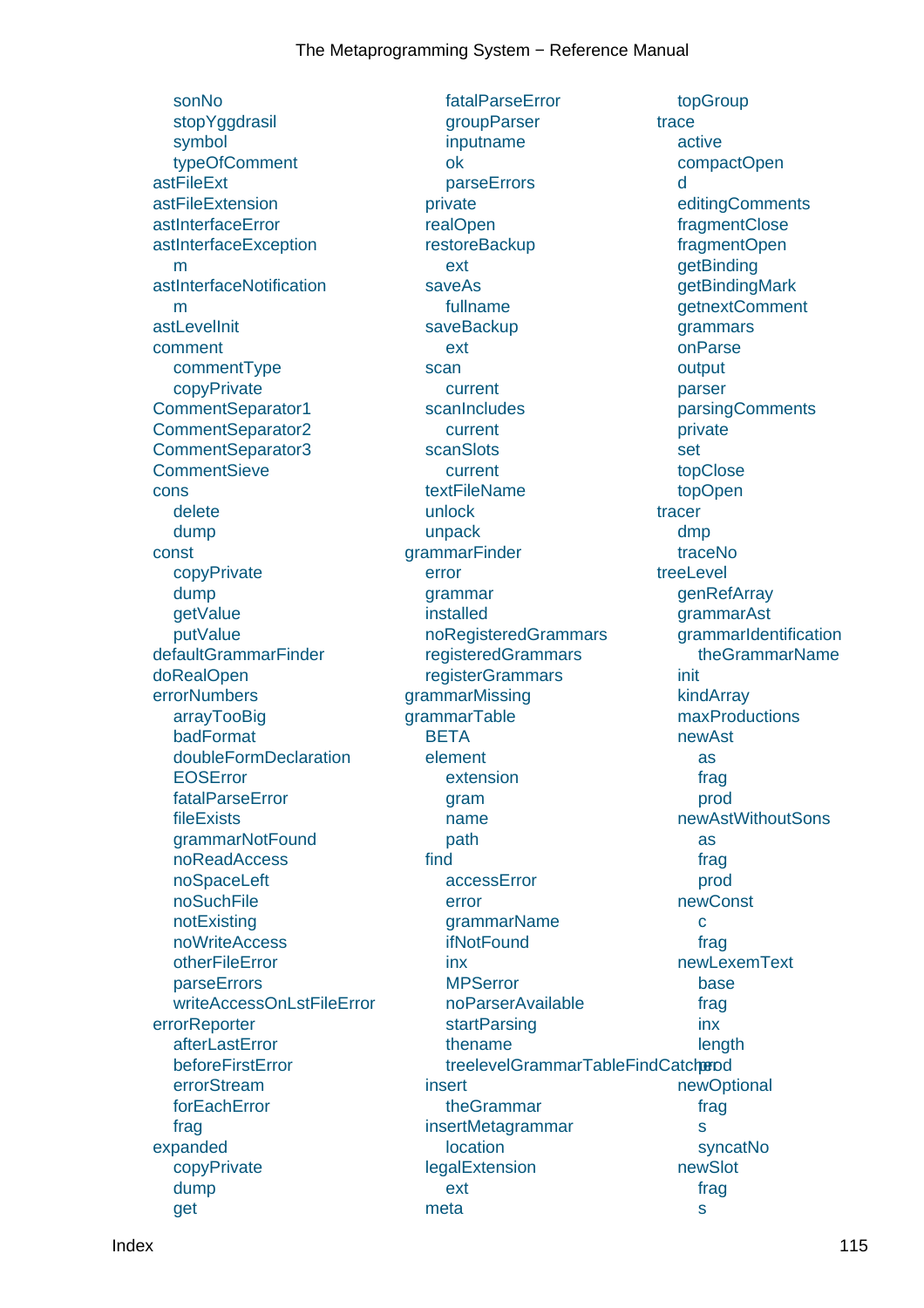getson1 getson2 getson3 getson4 [getson5](#page-51-0) [getson6](#page-51-0) [getson7](#page-51-0) [getson8](#page-51-0) [getson9](#page-51-0) [insert](#page-51-0) [match](#page-51-0) [noOfson](#page-51-0)s [put](#page-51-0) [putso](#page-51-0)n1 [putson](#page-51-0)2 [putson3](#page-50-0) [puts](#page-50-0)on4 [putson5](#page-51-0) [putson6](#page-51-0) [putson7](#page-51-0) [putson8](#page-51-0) [putson9](#page-51-0) [scan](#page-51-0) [son](#page-51-0) [suffixWa](#page-51-0)lk [suffixWa](#page-51-0)lkforProd ex[pandT](#page-50-0)oFullPath [nam](#page-50-0)e for[mType](#page-50-0) fra[gment](#page-50-0) [bind](#page-69-0) [bindM](#page-69-0)ark [bindTo](#page-55-0)Origin [catche](#page-55-0)r [chan](#page-56-0)ged [checkDis](#page-57-0)[kRe](#page-56-0)presentation close [diskFile](#page-57-0)Name [father](#page-56-0) [fatherR](#page-56-0) [ffNam](#page-56-0)eSeparatorChar [fragType](#page-56-0) [fullNam](#page-55-0)e [fullNameT](#page-57-0) init [isOpen](#page-57-0) [markAsC](#page-55-0)hanged [modtime](#page-57-0) [nam](#page-56-0)e [nameT](#page-56-0) [origin](#page-56-0) [originR](#page-56-0) [pack](#page-55-0) [prop](#page-57-0) [reset](#page-56-0)

noOfKnownGrammars pretty propertyGrammar scan [current](#page-67-0) [cur](#page-67-0)rentExtension [currentName](#page-67-0) [cu](#page-67-0)rrentPath sc[anExten](#page-67-0)sions [currentExtension](#page-67-0) table ta[bleCheck](#page-67-0) gr[oupBlackNumbe](#page-68-0)r grou[pType](#page-68-0) ha[ndler](#page-68-0) [msg](#page-68-0) [no](#page-71-0) [oldCatch](#page-55-0)er [kinds](#page-72-0) [comm](#page-72-0)ent [con](#page-72-0)s [const](#page-72-0) [du](#page-67-0)mmy [interior](#page-67-0) [list](#page-67-0) [name](#page-67-0)Appl [nameDe](#page-67-0)cl [optiona](#page-67-0)l [slo](#page-67-0)tDesc [string](#page-67-0) [unExpand](#page-67-0)ed le[xem](#page-67-0) le[xemText](#page-67-0) [clear](#page-67-0) [copyPrivate](#page-67-0) [curL](#page-52-0)ength [dump](#page-52-0) [getCh](#page-52-0)ar [getText](#page-53-0) [match](#page-53-0) [putCh](#page-53-0)ar [putText](#page-52-0) list [appen](#page-53-0)d [delete](#page-52-0) [dump](#page-52-0) [n](#page-52-0)ewScan [sonCat](#page-52-0) m[axdepth](#page-52-0) na[meAp](#page-52-0)pl na[meDecl](#page-52-0) [ne](#page-72-0)[wFragm](#page-52-0)entForm f [g](#page-53-0) [newFragm](#page-53-0)[entGroup](#page-60-0)

newUnexpanded frag s syncatNo [nodeClassArray](#page-65-0) pa[rse](#page-65-0) [a](#page-65-0)2sI [commentI](#page-65-0)d [doParse](#page-67-0) [erro](#page-66-0)r [error](#page-66-0)Report [findSymbolN](#page-66-0)o [frag](#page-66-0) [goalS](#page-66-0)ymbol [haveBeenIn](#page-66-0)itialized [initialize](#page-66-0) [inpu](#page-66-0)t [lastCh](#page-66-0) [ok](#page-66-0) [parseEn](#page-66-0)dPos [priva](#page-66-0)tePart pa[rser](#page-66-0) pr[etty](#page-66-0)Printer pri[vate](#page-66-0) ro[omArray](#page-66-0) [sonArr](#page-66-0)ay [suffix](#page-67-0) [theS](#page-67-0)uffix [symbolToA](#page-67-0)st as [sym](#page-65-0)bol sy[mbolToNa](#page-65-0)me [symbol](#page-64-0) t ve[rsion](#page-64-0) un[definedGramma](#page-64-0)rName unde[finedVe](#page-64-0)rsion unEx[p](#page-64-0)anded [copyPri](#page-65-0)vate [dump](#page-67-0) [isSlot](#page-67-0) [nonterminalS](#page-54-0)ymbol sy [theSlo](#page-54-0)t us[eModi](#page-54-0)ficationStatus yg[gdrasilVersion](#page-54-0) astInter[fac](#page-54-0)eError astInter[faceExc](#page-54-0)eption astIn[terfaceNotification](#page-73-0) **astlevel** [astLevelInit](#page-70-0) [astList](#page-70-0) [elm](#page-70-0) [astOverfl](#page-35-0)ow [astReplaced](#page-71-0)Element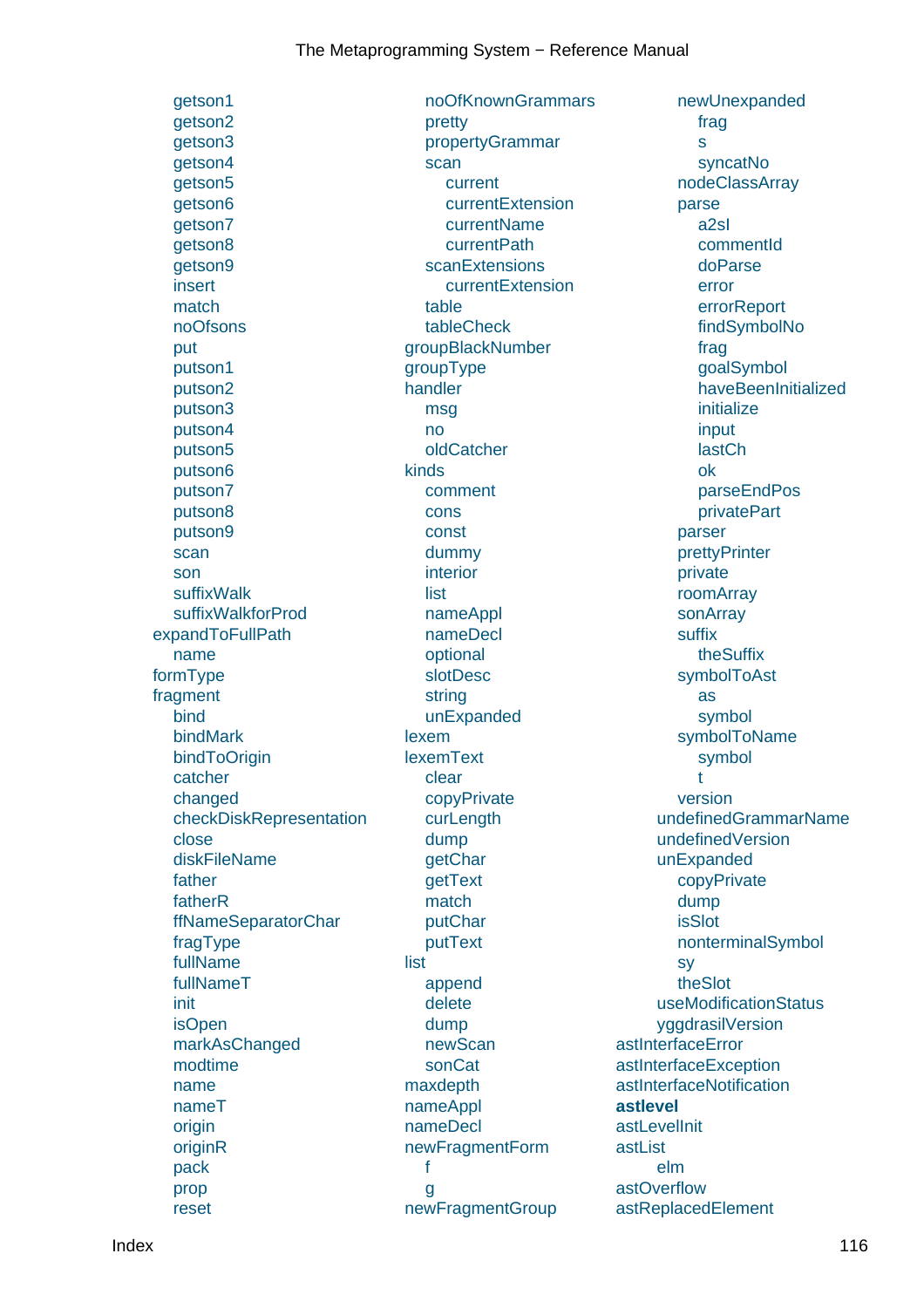setupOrigin textFileName type unpack fragmentForm a binding category **SV** curtop diskFileName firstSlot fragNode grammar import element impL inxC list indexToNode

## B

badFormat [2] **base** before [2] [3] [4] [5] [6] [7] beforeFirstError beginGroup **BETA** 

## $\mathbf C$

 $c$  [2] called rules catcher [2] category [2] changed checkDiskRepresentation [2] checkOption clear close [2] [3] colon comBegin comEnd comment place **Comment** comment [2] [3] [4] commentId CommentSeparator1 CommentSeparator2 CommentSeparator3

 $\mathbf{q}$ nonterminalSymbol notificationNumbers noParserAvailable startingParsing offendingFormName offset attribute commentType sizePerComment **sizePerConst** sizePerNameAppl sizePerNameDecl sizePerNode sizePerSlotDesc sizePerString sizePerUnExpanded slotAttribute slotUsage optional

betaGrammarInit **BETARUN** bind  $[2]$ binding **bindMark** bindToOrigin

CommentSieve commentType [2] compactOpen **Cons [2]** cons [2] [3] **ConsElem ConsElemList consistent block** Const [2] const [2] [3] [4] constElement  $\mathbf{C}$ 

repsave **Constructing a Grammar** constructor rule **Constructor** [2] constType containerList **Context-Free Grammers** 

newAst oldAst astReplacedList appendElement element astSignal **astVersion** attach attachObserver [2] theObserver theObserver **Attrib AttribList** attribute slot attribute **AttributePart** attributes part **Attributes Part** attributeSize

**bobsit BobsOptions BODY** body **break BUILD** 

**Context-Free Level Interface Context-Free Level [2] Context-free level** context-sensitive grammars continue controller **Copy copy** [2] copyPrivate [2] [3] [4] [5] [6] [7] curLength current [2] [3] [4] [5] [6] [7] [8] [9]  $[10]$ currentExtension [2] currentItemNo currentName currentParList currentPath currentToken curtop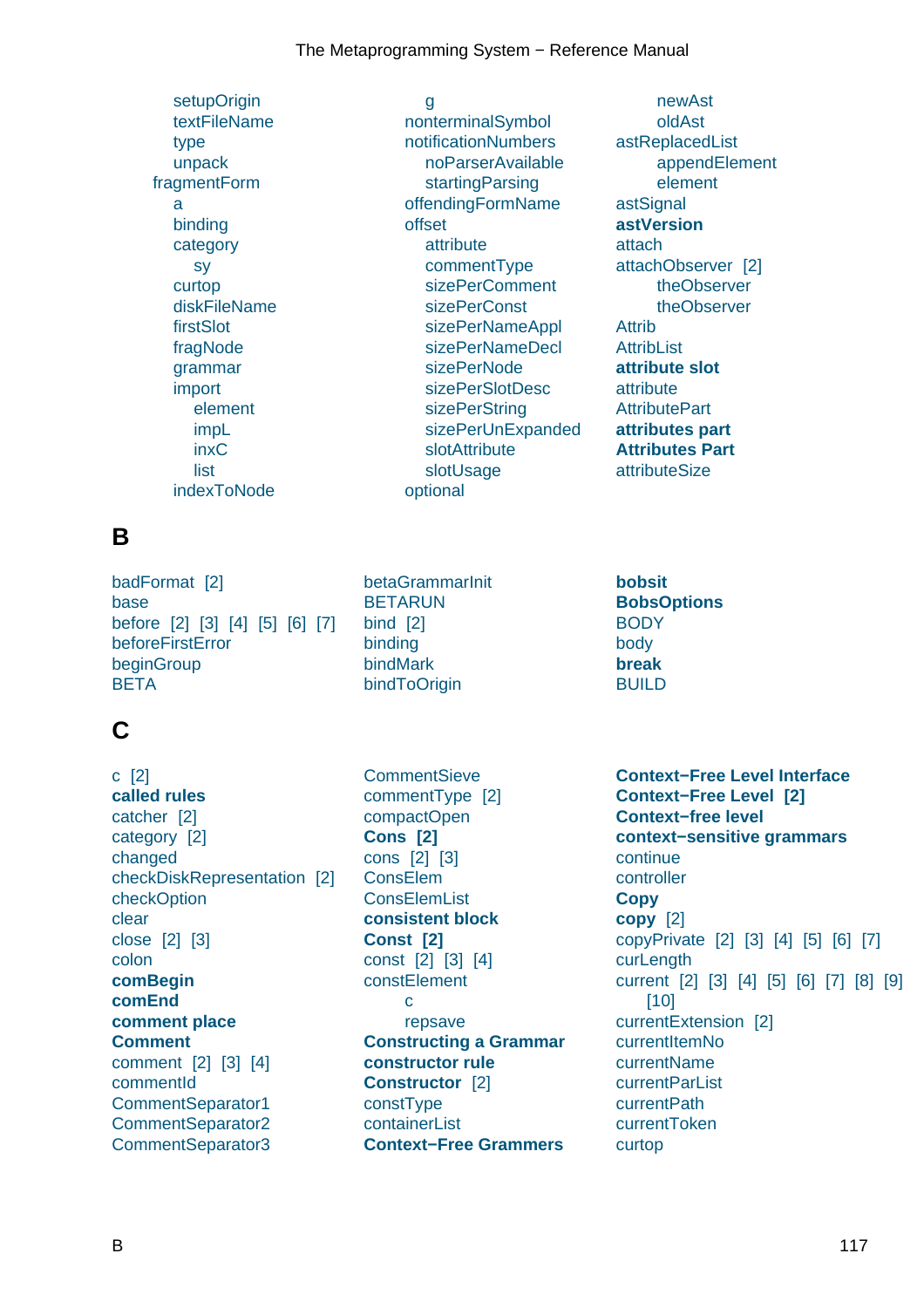#### **D**

d dash dclRef dclRefProd **[De](#page-70-0)fault** [defau](#page-105-0)ltGrammar [defaultG](#page-86-0)rammarFinder [delete](#page-86-0) [2] [3] [deleteLo](#page-103-0)calName [deleteProp](#page-59-0) **[derivation](#page-69-0)** [detach](#page-52-0)

#### **[E](#page-6-0)**

[e](#page-98-0) editingComments **Editor** element [2] [3] [4] [5] [6] [elm](#page-58-0) **[empty](#page-70-0)** [2] [endGro](#page-21-0)u[p](#page-100-0) [EOF](#page-92-0) **[EOS](#page-92-0)char** [EOSErr](#page-5-0)[or](#page-72-0) [2]

## **[F](#page-105-0)**

f [\[2\]](#page-71-0) [3] [[4\]](#page-72-0) [5] fatalParseError [2] [3] **Father** father [2] [fa](#page-60-0)[therR](#page-57-0) ff [\[2\]](#page-72-0) [3] [ffName](#page-11-0)[Se](#page-55-0)paratorChar fg **[fgComm](#page-57-0)ent** [file](#page-92-0)[Ex](#page-93-0)i[sts](#page-93-0) [fileExistsError](#page-57-0) [file](#page-92-0)no [find](#page-105-0) [2] **[findGram](#page-72-0)mar [findgrammar](#page-71-0)** [findGr](#page-78-0)ammar [gra](#page-58-0)mmarsPATH [loadingEr](#page-26-0)ror [metaGram](#page-35-0)marFile [private](#page-74-0) [registeredGramm](#page-74-0)ars [registerGrammars](#page-74-0) findP[rop](#page-74-0)

detachObserver [2] theObserver theObserver detouch [dirInx](#page-93-0) dirWr[iteable](#page-93-0) diskF[ileName](#page-94-0) [2] [3] [displayTe](#page-95-0)xt [dmp](#page-57-0) [doConstProp](#page-106-0)erty [2] [3] [doFragmentFo](#page-56-0)[rm](#page-59-0) [\[2\]](#page-61-0) [3] [doFragment](#page-77-0)Group [2] [3]

**[Equal](#page-75-0)** equal error [2] [3] [4] [5] [6] [7] [8] **Expanded** errorNumbers [errorPr](#page-11-0)od **[errorR](#page-45-0)eport [errorR](#page-80-0)[ep](#page-105-0)[orte](#page-69-0)r [ErrorSpec](#page-72-0)** [errorStream](#page-84-0) **[Evaluator P](#page-66-0)[ro](#page-64-0)gram**

[forceParse](#page-43-0) **forEachError** formType frag [2] [3] [4] [5] [6] [7] [8] [9] [\[10\]](#page-70-0) [11] **[fragment sys](#page-64-0)tem [fragment](#page-55-0) part [Frag](#page-96-0)[me](#page-44-0)[nt Part](#page-64-0) Fra[gme](#page-65-0)[nt Sy](#page-66-0)stem [Fragment system](#page-19-0) [Fragment](#page-21-0)** [fragment](#page-21-0) [fragmentClose](#page-19-0) **[FragmentForm](#page-21-0)** [fragmentFo](#page-19-0)rm [fragmentF](#page-55-0)ormEvent [2] [fragmentFormN](#page-70-0)otify [fragmentFormOb](#page-19-0)server after [astEvent](#page-91-0) [before](#page-93-0) [frag](#page-96-0) **[listEvent](#page-96-0)** 

doFragmentLink [2] [3] **dogram** doneCheck doParse [doProp](#page-75-0) [2] [doProper](#page-26-0)ty [2] [3] [doRealOpen](#page-60-0) [doubleFo](#page-66-0)[rm](#page-100-0)Declaration [2] [3] [4] **[Dummy](#page-100-0)** [dummy](#page-75-0) [dump](#page-72-0) [2] [3] [4] [5] [6] [\[7](#page-71-0)] [\[8](#page-72-0)] [\[9](#page-60-0)]

event **Example Grammar** expanded [expand](#page-91-0)ToFullPath **[Expression Gramm](#page-23-0)ar** ext [2] [3] [4] [extension](#page-50-0)

fragmentGroupObserver fragmentFormEvent fragmentGroupEvent group [ignore](#page-95-0) [no](#page-95-0) [onBeforeGroupClose](#page-95-0) [onFra](#page-95-0)gmentDeleted [onFrag](#page-95-0)mentInserted [on](#page-95-0)GroupAutoSaved [onGroupChecked](#page-96-0) [onGroupClosed](#page-95-0) [onGroupLocked](#page-95-0) [onGroupNotSaved](#page-96-0) [onGroupSaved](#page-96-0) [onGroupUnlocke](#page-96-0)d [onNameChange](#page-96-0)d [onPropertiesChang](#page-96-0)ed frag[mentGroupSigna](#page-96-0)l **Frag[mentLink](#page-96-0)** frag[mentList](#page-95-0) frag[mentListDescription](#page-95-0) [fragmentListElement](#page-92-0)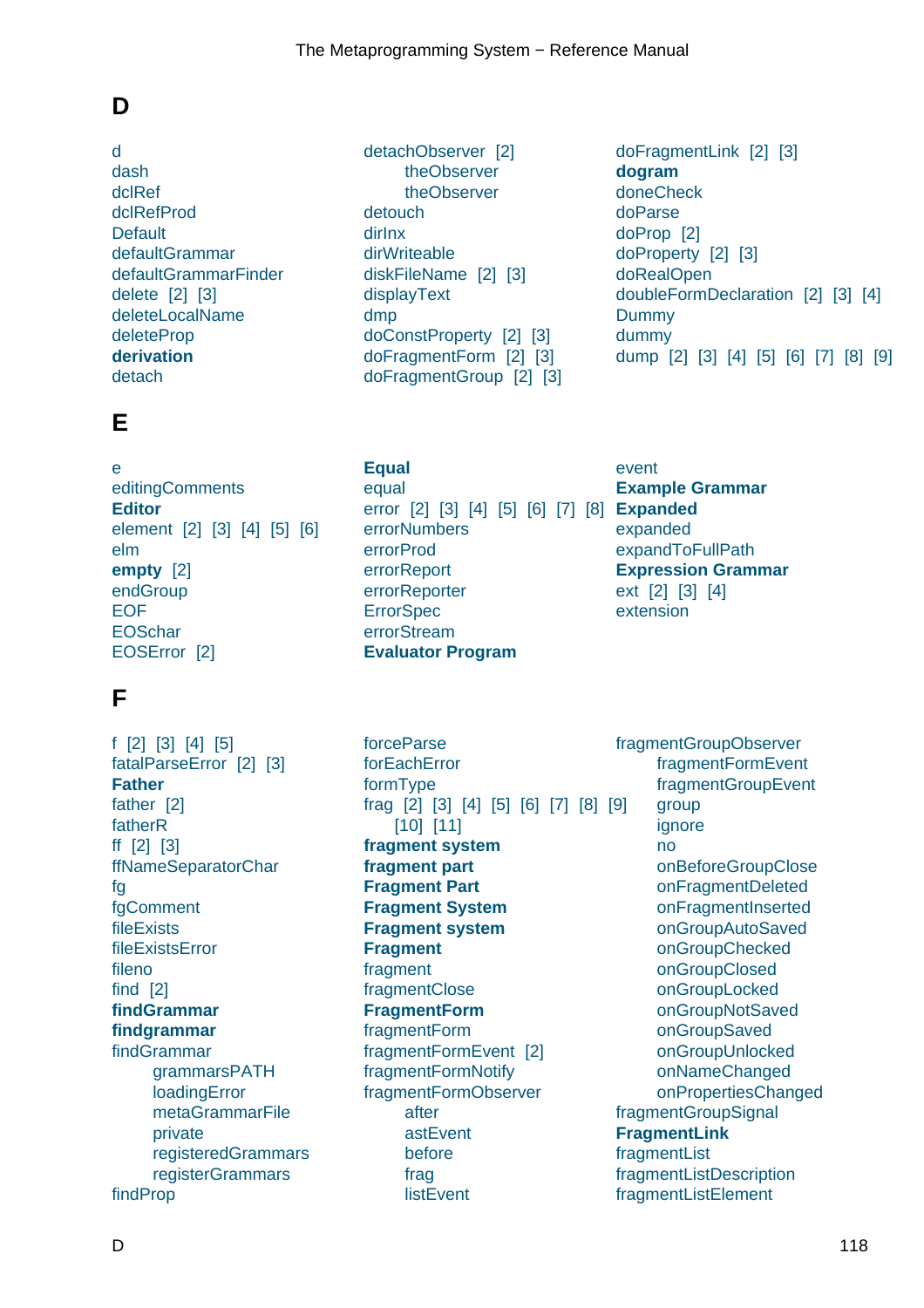#### **[G](#page-105-0)**

g [\[2\]](#page-61-0) [3] **Generating a Metaprogramming Interface generator [ge](#page-57-0)[nR](#page-60-0)[efAr](#page-57-0)ra[y](#page-21-0) [Get](#page-21-0)** [get](#page-21-0) [2] **[getAttribut](#page-24-0)e [GetAttribute](#page-67-0) [getA](#page-11-0)ttribute** [getB](#page-105-0)[ind](#page-50-0)ing [getBindingMa](#page-18-0)rk **[getChar](#page-11-0) [GetCommen](#page-45-0)t** [getCommen](#page-70-0)t **[getCommentPro](#page-70-0)p** [2] **[getConst](#page-52-0)** [getHandle](#page-11-0) h [handleType](#page-11-0) **[getName](#page-100-0)** [getNextCom](#page-91-0)ment getn[ex](#page-91-0)tComment getN[extComment](#page-91-0)Component [getNextCo](#page-100-0)mmentOp **[getNodeAttribute](#page-46-0)** [2] **[GetOptionName](#page-70-0) [GetOptionString](#page-47-0) [GetOptionValue](#page-47-0) [getProd](#page-11-0)** 

## **[H](#page-87-0)**

h [\[2\]](#page-86-0) [3] handle astEvent event f[rag](#page-91-0)mentFormEvent [fra](#page-91-0)gmentGroupEvent [ignore](#page-91-0) [onBeforeGroupClose](#page-91-0)

no onAstReplaced onAstReplacedSequence onListElementInserted [onL](#page-96-0)istElementsDeleted [onListElements](#page-96-0)Replaced frag[mentFormSignal](#page-96-0) **Frag[mentGroup](#page-96-0) frag[mentGroup](#page-96-0)** [fragm](#page-92-0)[entGroupEvent](#page-96-0) [2]

fragmentNotExisting fragmentOpen fragNode fragScan [fragType](#page-71-0) [fullName](#page-70-0) [fullname](#page-61-0) [fullNameO](#page-77-0)fLink [fullNameT](#page-57-0)

**GetProp getSlotAttribute** [2] **getSlotNodeAttribute** [2] **getson1** [2] [getson2](#page-100-0) [getson3](#page-11-0) [getson4](#page-11-0) [getson5](#page-11-0) [getson6](#page-51-0) [getson7](#page-51-0) [getson8](#page-51-0) **[getson9](#page-51-0)** [2] [getString](#page-51-0) [getSubco](#page-51-0)mment [getSubco](#page-51-0)mments [getSynDe](#page-11-0)[clT](#page-51-0)ext [2] [getSynTe](#page-100-0)xt [2] [3] [getTagText](#page-48-0) [getText](#page-47-0) [2] [getValue](#page-85-0) [goalSymbol](#page-85-0) [gram](#page-86-0) **[Gramma](#page-86-0)[r E](#page-52-0)xample [Grammar](#page-54-0)−Based Information [Grammar−b](#page-66-0)ased Information [gramm](#page-68-0)ar[−based to](#page-38-0)ols** [grammar](#page-38-0) [2] **[grammarAST](#page-24-0)** [grammarAst](#page-26-0)

grammarFinder grammarGenRefArrayError grammarIdentification [2] [3] grammarInit [error](#page-68-0) [grammarinitCatcher](#page-61-0) [grammarLocation](#page-84-0) [gramma](#page-80-0)rName **[MPS](#page-80-0)error** [noParserAvailable](#page-80-0) [startParsing](#page-80-0) gram[marinitCatcher](#page-80-0) gram[marLocati](#page-80-0)on gram[marMissing](#page-80-0) gram[marName](#page-80-0) [GrammarName](#page-80-0) [grammarName](#page-80-0) [grammarNotFoun](#page-69-0)d [2] [grammars](#page-80-0) [grammarsPATH](#page-81-0) [grammarTable](#page-68-0) group [groupBlack](#page-70-0)Number [groupInx](#page-74-0) [groupParser](#page-67-0) [groupT](#page-95-0) [groupTable](#page-71-0) [groupTyp](#page-57-0)[e](#page-59-0)

onGroupLock onGroupOpen onGroupPack onGroupUnlock [onGroupUnpa](#page-91-0)ck [onTrace](#page-91-0) handler hand[leType](#page-91-0)

hasComment hasCommentProp **HasSemanticError** hasSemanticError [haveBeenInitialized](#page-48-0) head **[hyper−structure ed](#page-11-0)itor**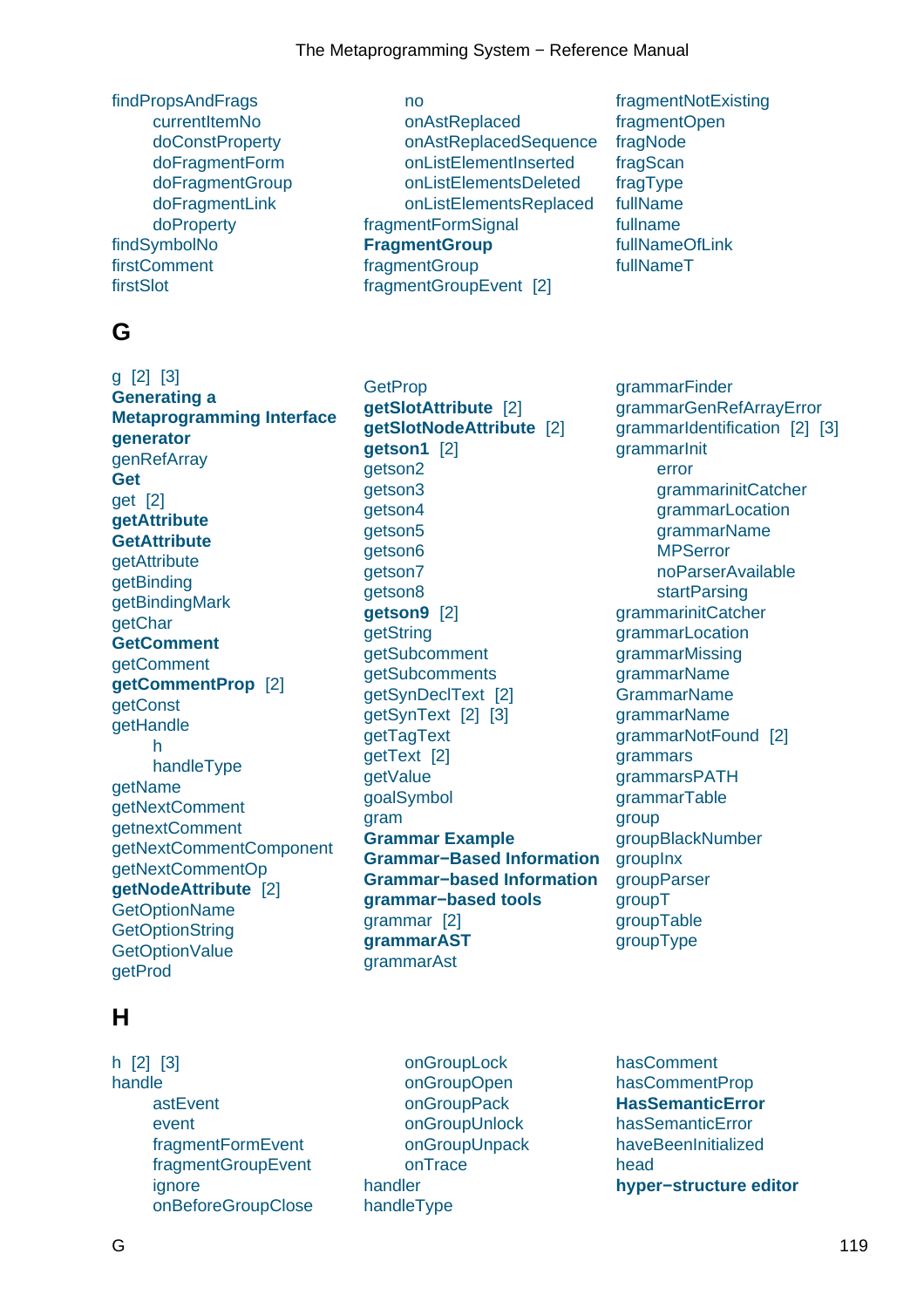**ifNotFound ifPropExist** ignore [2] [3] ignoreHandle  $h$ impL import **INCLUDE** [2] include index indexOutOfRange indexToNode init [2] [3] [4] [5] [6] [7] [8] [9]nsertSubcomment

 $[10]$ initialize initialLength input [2] inputname **inputPos Insert** insert [2] [3] insertFragment **insertFragmentAfter** insertFragmentBefore insertMetagrammar

**insertSubcomments** installed **IntegerConst IntegerList** *interior* inx [2] [3] [4] [5] [6] inxC **isBound isDirectory** isOpen [2] **isRealOpen isSlot** ix

# K

**Kind** kind

#### L

 $\lfloor 2 \rfloor$ **LALR lastCh lastOKPos Icurtop leftSide** LeftSide legalExtension length [2] [3] [4] Lexem lexem **LexemText lexemText** 

#### M

m [2] **Machine MachineSpecification** MachineSpecificationList **MAKE** makepretty markAsChanged markError **Match** match [2] [3] max maxdepth

**LIBDEF LIBFILE LIBITEM link linkList** linkListType **LINKOPT** list rule List [2] [3] list [2] [3] [4] listEvent listNotify ListOne

kindArray

kinds

ListZero **loadIncludes** loadingError **IocalName localPath** location lock [2] locked [2] Lst **Lt** It

**ConsElemList** Constructor Dummy errorProd **ErrorSpec grammarIdentification** GrammarName init LeftSide **ListOne** ListZero I st

singleOption suffix **SynCat SynCatList SynDeclName SynName** TaggedSyn **TagName Term** version metagrammarcfl metaGrammarFile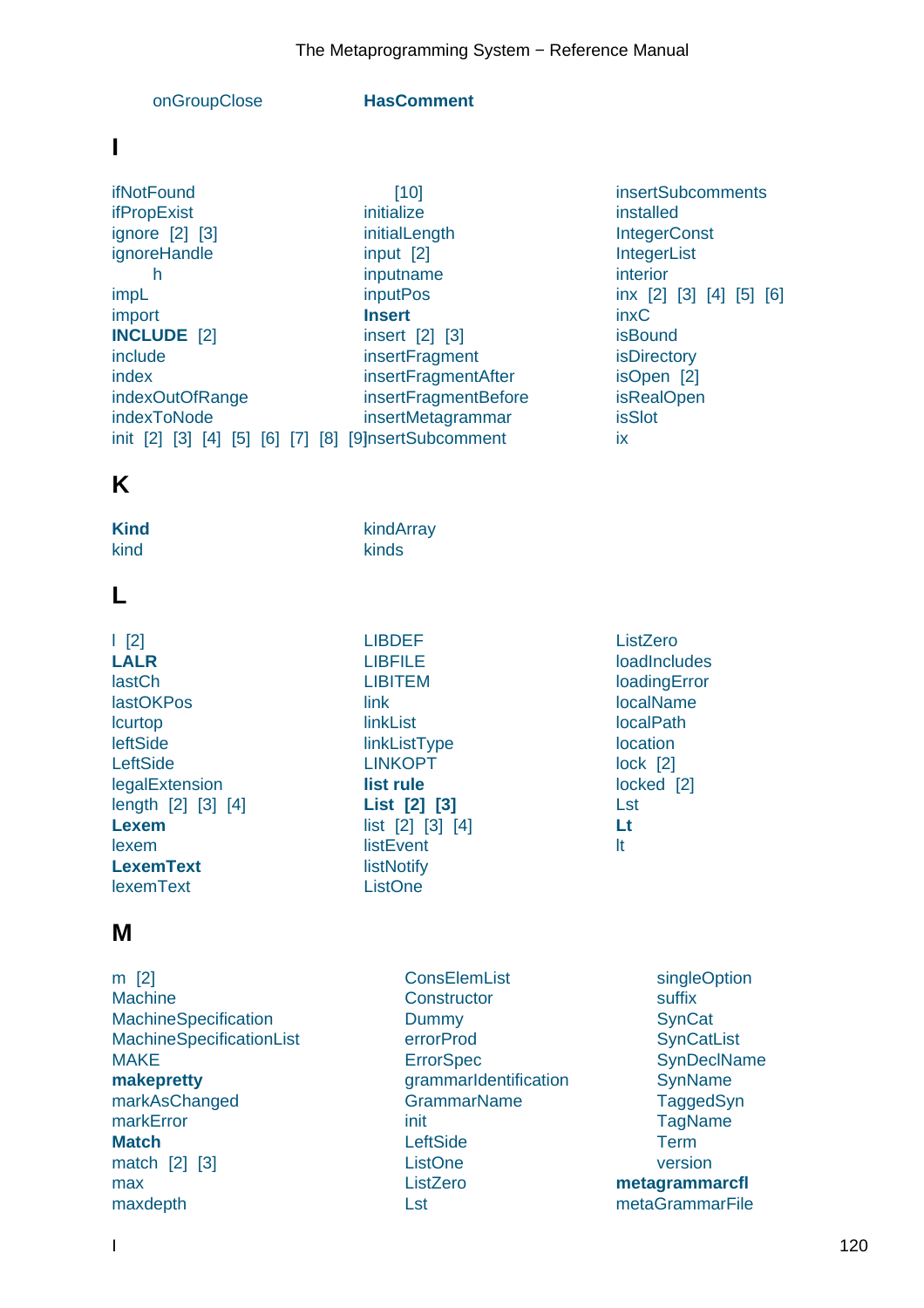maxproductions [2] maxProductions **MBSgrammars.text [2] MBSgrammars DEMO.text MBSgrammars STD.text MDBODY** mdbody meta metagrammar **AGrammar** Alternation **Attrib AttribList AttributePart** ConsElem

#### N

n [2] [3] [4] name [2] [3] [4] [5] [6] [7] [8] nodeClassArray NameApl NameAppl [2] nameAppl [2] [3] **NameDcl** namedClose **NameDecl [2]** nameDecl [2] [3] nameElement n. repsave nameEqual nameT nameType naming part **Naming Part NearestCommonAncestor** nearestCommonAncestor newAst [2] [3] newAstWithoutSons **newConst** newElement newFragmentForm newFragmentGroup newGroup newLenath newLexemText newName newOptional newPar newPN newProp newPropElement newScan newSlot

maxproductions **NoOfAttributes** Opt optionConst optionElement optionError optionList optionName **OptionPart** optionSpecification optionSpecList optionSpecLst optionString Prod ProductionList

metagramsemAtt **Metaprogramming Interface Metaprogramming System** modificationStatus modtime morepretty MPSerror [2]  $msq$  [2] mylang-meta.ast mylang-parser.bobs mylang-parser.btab mylang-pretty.pgram mylang-pretty.ptbl

node [2] [3] [4] [5] nonterminal nonterminals [2] nonterminalSymbol [2] **NoOfAttributes** noOfKnownGrammars **NoOfSons** noOfsons noParserAvailable [2] [3] noReadAccess noRegisteredGrammars noSpaceLeft noSpaceLeftError noSuchFile noSuchFileError noSuchSymbol notExisting notificationNumbers notify [2] after after before before current current ff. node where where notify notifyAs [2] after after before before

type where where notifyAstReplaced newAst oldAst notifyAstReplacedSequence theSequence notifyBeforeGroupClose **before** okToClose notifyFragmentDeleted notifyFragmentInserted notifyGroupAutosaved notifyGroupChecked semanticErrors notifyGroupClosed notifyGroupLocked notifyGroupNotSaved notifyGroupSaved notifyGroupUnlocked notifyListElementInserted position notifyListElementsDeleted lenath oldElements position notifyListElementsReplaced length newLenath oldElements position notifyNameChanged newName oldName notifyOfType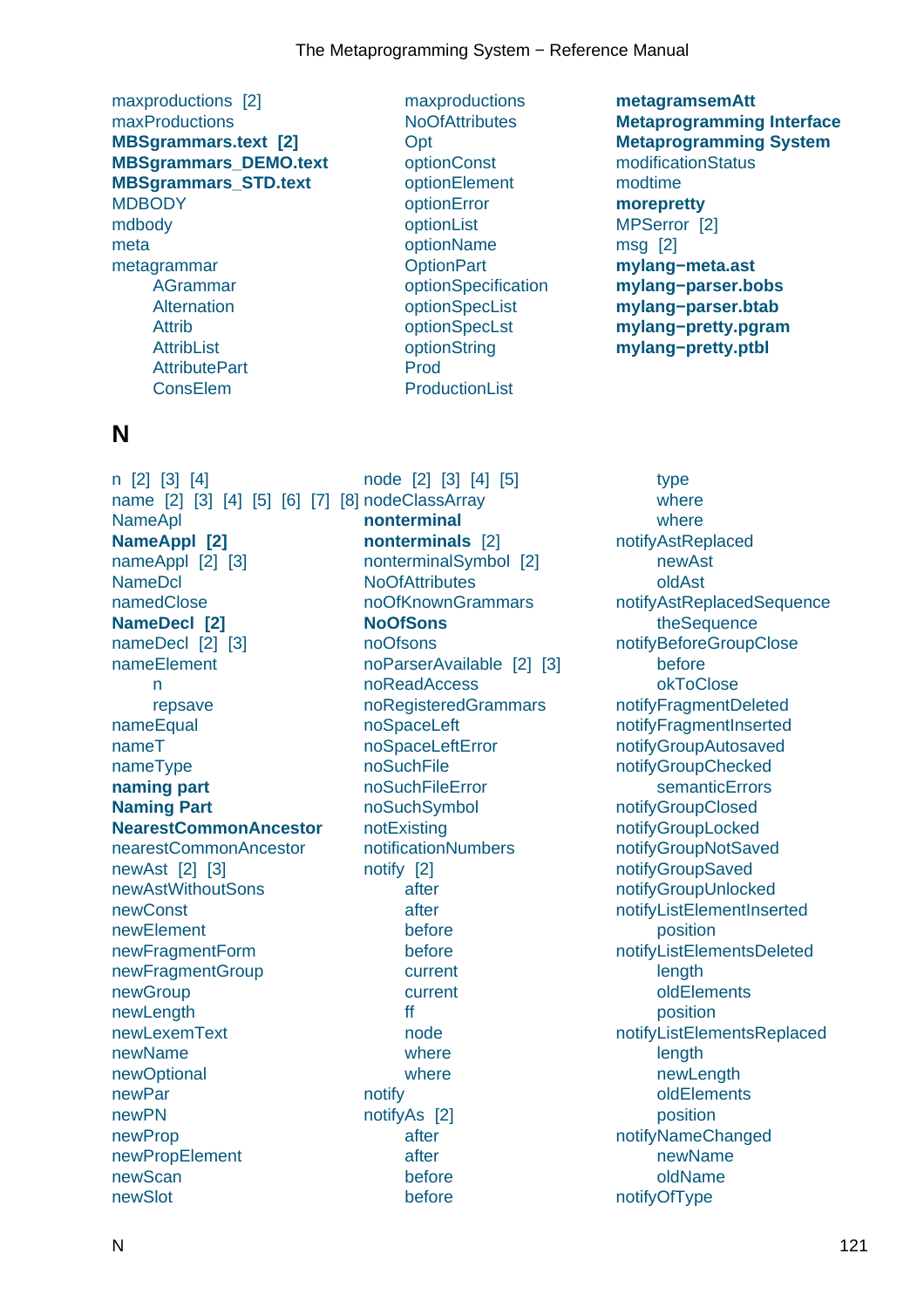newUnexpanded **NextBrother** nextBrother nextCh no [2] [3]

#### $\Omega$

**OBJFILE Observer** ignore update observers observerType **OFF** offendingFormName offset ok [2] [3] okToClose [2] oldAst [2] oldCatcher oldElements [2] oldName oldProp **ON** onAstReplaced onAstReplacedSequence onBeforeGroupClose [2] onFragmentDeleted onFragmentInserted onGroupAutoSaved

#### P

P pack [2] par parameterList element parElement type val parse [2] parseEndPos parseErrors [2] [3] [4] parseErrorsLst parseProperty [2] parsePropertyList Parser [2] parser [2] parserFileExt parserFileExtension parseSymbolDescriptor parsingComments

current current ff node type

onGroupChecked onGroupClose onGroupClosed onGroupLock onGroupLocked onGroupNotSaved onGroupOpen onGroupPack onGroupSaved onGroupUnlock onGroupUnlocked onGroupUnpack onListElementInserted onListElementsDeleted onListElementsReplaced onNameChanged onParse onPropertiesChanged onTrace open [2] [3] [4] opened Opt option

> **LINKOPT Machine MachineSpecification** MachineSpecificationList **MAKE** maxproductions **MDBODY NameApl NameDcl OBJFILE OFF ON ORIGIN Other Properties** Property PropertyList PropertyValue PropertyValueList **RESOURCE**

notifyPropertiesChanged newProp oldProp notifyUpdate noWriteAccess

optional rule **Optional** optional [2] [3] optionConst optionElement optionError optionList optionName **OptionPart** options part **Options Part** options **OptionSet** optionSpecification optionSpecList optionSpecLst optionString **ORIGIN [2]** origin [2] originR Other otherFileError [2] output [2]

> beginGroup body colon const currentToken **dash** dirWriteable doubleFormDeclaration endGroup **EOF EOSchar** error fgComment firstComment get include input *inputPos* **lastOKPos** markError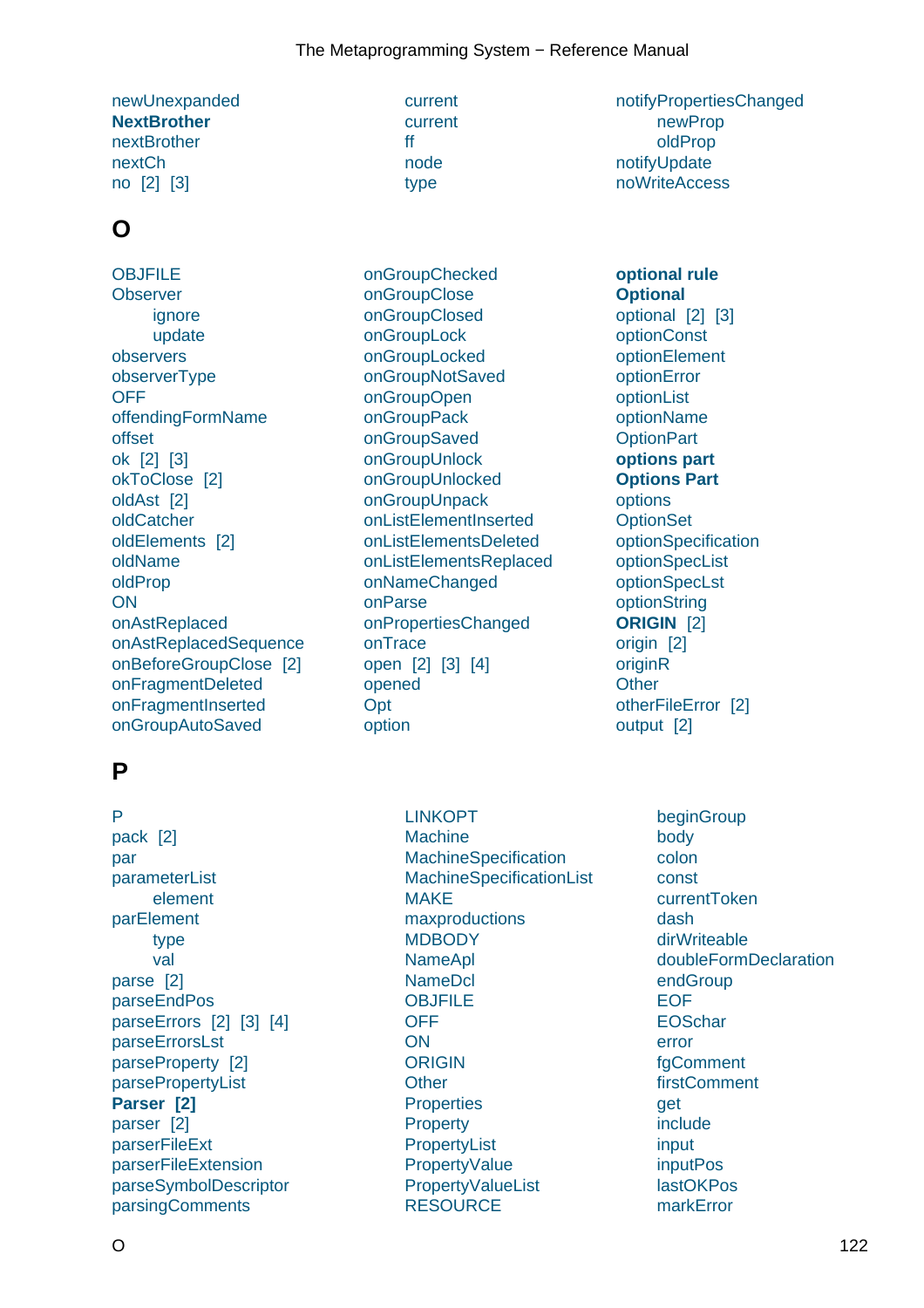parValue repSave path [2] **PN** pop position [2] [3] pp **ppFileExt** ppFileExtension **Pretty-print Algorithm Pretty-Print Grammar Pretty-print Specification** Pretty-printer [2] [3] [4] pretty-printer pretty prettyPrinter print printComment printName private [2] [3] [4] [5] [6] privatePart Prod prod [2] [3] prodNo **ProductionList** productions prop [2] [3] [4] propElement **Properties** property [2] **BETARUN BODY BUILD Default** grammarIdentification **INCLUDE** init **IntegerConst IntegerList LIBDEF LIBFILE LIBITEM** 

**StringList** suffix **TextConst** Value version Property propertyGrammar propertyList [2] addProp addConst addName addString **ifPropExist** newPar newPropElement propName deleteProp prop findProp T name **GetProp** doProp P init propElement par prop propList element scanProp currentParList doProp getConst qetName **getString** prop scanParameters PropertyList propertyParser accept advance

mdbody name nameEqual nextCh ok origin parseErrors parseProperty parsePropertyList semiColon string theConst theText PropertyValue PropertyValueList prophelp propList propName propScan protect protectCatcher push **Put** put putAttribute [2] [3] putChar **putCommentProp** putNodeAttribute [2] putSlotAttribute [2] putSlotNodeAttribute [2] putson1 [2] putson2 putson3 putson4 putson<sub>5</sub> putson6 putson7 putson<sub>8</sub> putson9 [2] putText putValue

#### R.

'n readAccessError readOnly realOpen recomputeSlotChain registeredGrammars [2] registerGrammar registerGrammars [2]

Registering the new grammar restoreBackup reqular expressions **removeHeadingSlashes** repS repSave repsave  $[2]$   $[3]$ reset [2] **RESOURCE** 

right-linear grammars roomArrav root rootlnx rules part **Rules Part**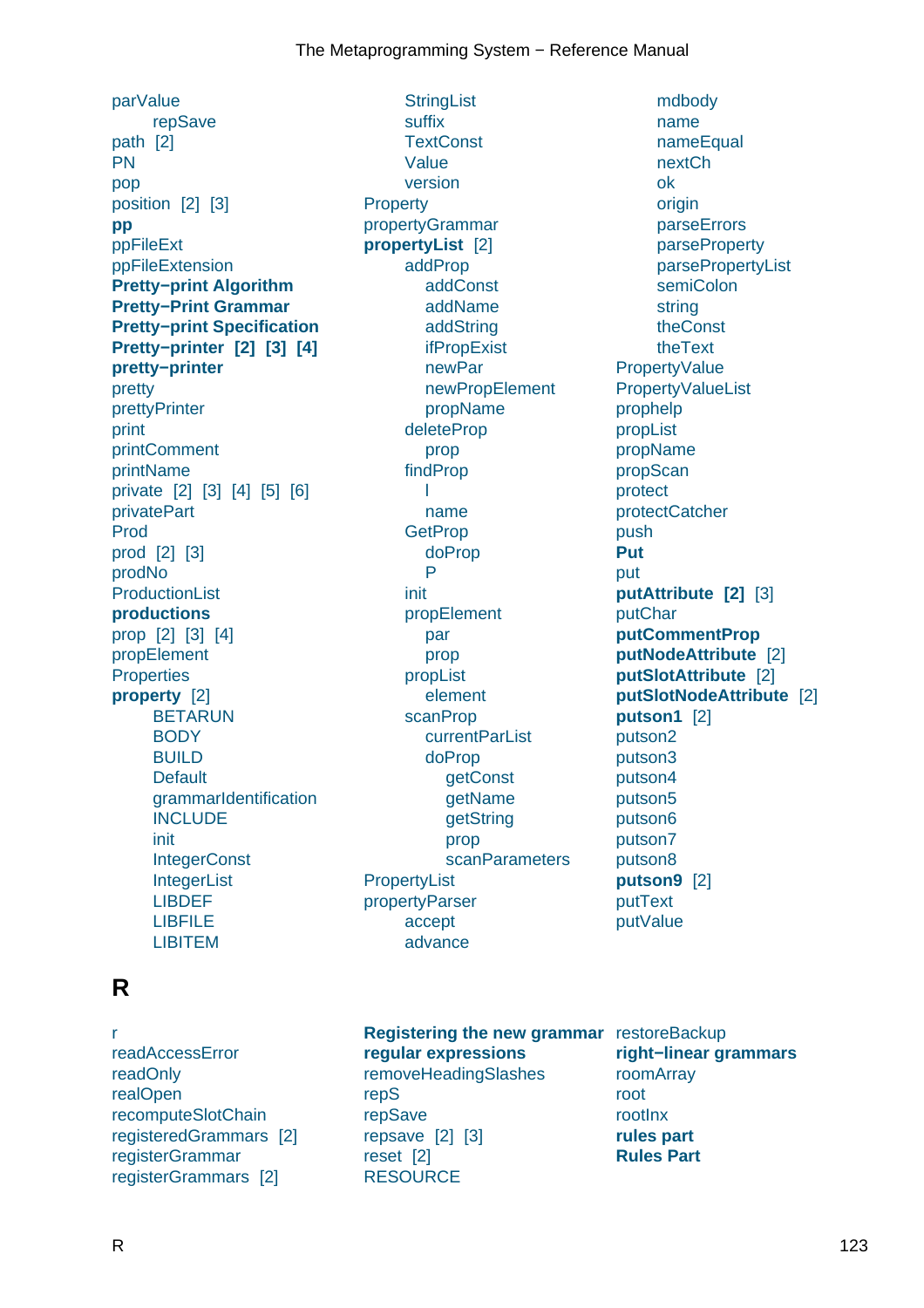s [2] [3] [4] saveAs saveBackup **Scan** [sc](#page-99-0)[an](#page-65-0) [\[2\]](#page-65-0) [\[3\]](#page-65-0) [scanCom](#page-59-0)ments [scanExtensio](#page-59-0)ns [scanIn](#page-11-0)cludes [scanP](#page-50-0)[ara](#page-57-0)[me](#page-67-0)ters [scanProp](#page-47-0) [scanPropsAndFr](#page-68-0)ags [continue](#page-57-0) [doConstPro](#page-100-0)perty [doFra](#page-100-0)gmentForm [doFragmentGro](#page-75-0)up [doFragm](#page-75-0)entLink [doProperty](#page-75-0) [fragScan](#page-75-0) [inx](#page-75-0) [prophelp](#page-75-0) [propScan](#page-75-0) [scanProp](#page-77-0)sAndFrags [sca](#page-75-0)nPropsAndFrags [selector](#page-75-0) scan[PropsAndF](#page-75-0)rags [2] scan[PropsAndFragsForTe](#page-75-0)xt [displayText](#page-75-0) [doConst](#page-75-0)Property [doFragmentForm](#page-75-0) [doFragmentGroup](#page-77-0) [doFragmen](#page-77-0)tLink [doProperty](#page-78-0) [fileno](#page-78-0) scan[Slots](#page-78-0) [2] selec[tor](#page-78-0) **sem[antic attribu](#page-77-0)tes Sem[antic L](#page-78-0)evel Interface [Semantic](#page-57-0) [Lev](#page-61-0)el [Semanti](#page-75-0)c level [SemanticError](#page-18-0)** [semanticError](#page-41-0) [semanticErrors](#page-18-0) [semiColon](#page-4-0) **[sentences](#page-11-0) [sentential form](#page-49-0)** set [setCommen](#page-105-0)tProp [setReadOnly](#page-5-0)

setSubcomment **setSubcomments** setupOrigin signal [current](#page-48-0) ff [fg](#page-56-0) [n](#page-92-0)ode [start](#page-92-0) [w](#page-92-0)here signa[lB](#page-92-0)eforeGroupClose [okTo](#page-92-0)Close [start](#page-92-0) **signa[lGroup](#page-92-0)Close [signalGroupLock](#page-92-0)** signa[lGroupOpe](#page-92-0)n signa[lGrou](#page-92-0)pPack [signalGroupUnlock](#page-92-0) [signalGroupUnpac](#page-92-0)k **[signalTrace](#page-92-0)** msg [start](#page-92-0) [traceNo](#page-92-0) [singleOption](#page-92-0) size[PerCo](#page-92-0)mment size[PerCo](#page-92-0)nst size[PerName](#page-92-0)Appl [sizePerName](#page-83-0)Decl [sizePerNode](#page-71-0) [sizePerSlotDe](#page-71-0)sc **[sizePerString](#page-71-0)** [sizePerUnExpande](#page-71-0)d **[SLOT](#page-71-0) [slotAttribute](#page-71-0) [SlotDesc](#page-71-0)** [slotDesc](#page-71-0) [2] [3] [slotUsa](#page-18-0)ge [son](#page-71-0) [2] [sonArray](#page-12-0) [sonCat](#page-55-0) **[SonNo](#page-71-0)** [sonN](#page-44-0)[o](#page-50-0) **[Source F](#page-67-0)iles [splitOn](#page-52-0)Files** [stak](#page-11-0) [stakOve](#page-44-0)rflowException [start](#page-33-0) [2] [\[3\]](#page-33-0) [startingParsin](#page-22-0)g [2]

startParsing [2] **startsymbol [2]** status stopYggdrasi[l](#page-68-0) **[String](#page-80-0) [2]** [string](#page-22-0) [2] [3] [\[4\]](#page-5-0) **[stringC](#page-60-0)har [StringElement](#page-49-0)** r[e](#page-53-0)[psa](#page-12-0)[ve](#page-67-0) [s](#page-105-0) **[StringList](#page-22-0) [StringType](#page-99-0)** strip[PathNam](#page-99-0)e **Stru[ctu](#page-99-0)re of the Context−free [Level Inte](#page-103-0)rface [Structured](#page-99-0) Context−Free [Grammar](#page-69-0) [2] [Structured Context−Free](#page-13-0) [Grammars](#page-13-0)** [subCommentInx1](#page-9-0) [subComm](#page-9-0)[entI](#page-14-0)[nx2](#page-6-0) **[Subject](#page-6-0)** [attach](#page-6-0) [detach](#page-92-0) [init](#page-92-0) [not](#page-98-0)ify [notifyO](#page-98-0)fType [notifyU](#page-98-0)pdate [obs](#page-98-0)ervers [observerType](#page-98-0) **subOf subs[tanceSlot](#page-98-0) suffix** [2] [3] [4] **Suffi[xWalk](#page-98-0)** [suffixW](#page-22-0)alk **[SuffixWalkforPr](#page-22-0)od** [suffixW](#page-22-0)[alk](#page-84-0)f[orP](#page-104-0)[rod](#page-65-0) [super](#page-11-0) [superProd](#page-50-0) [superValue](#page-11-0) [2] sy [2] **[Symbo](#page-72-0)l** [symbol](#page-85-0) [2] [\[3\]](#page-85-0) [symbolToAs](#page-85-0)t [sym](#page-54-0)[bo](#page-60-0)lToName **[SynCat](#page-11-0) [SynCatL](#page-44-0)[ist](#page-64-0)** [syncatNo](#page-64-0) [2] **[SynDeclName](#page-64-0) [SynNam](#page-82-0)[e](#page-81-0)**